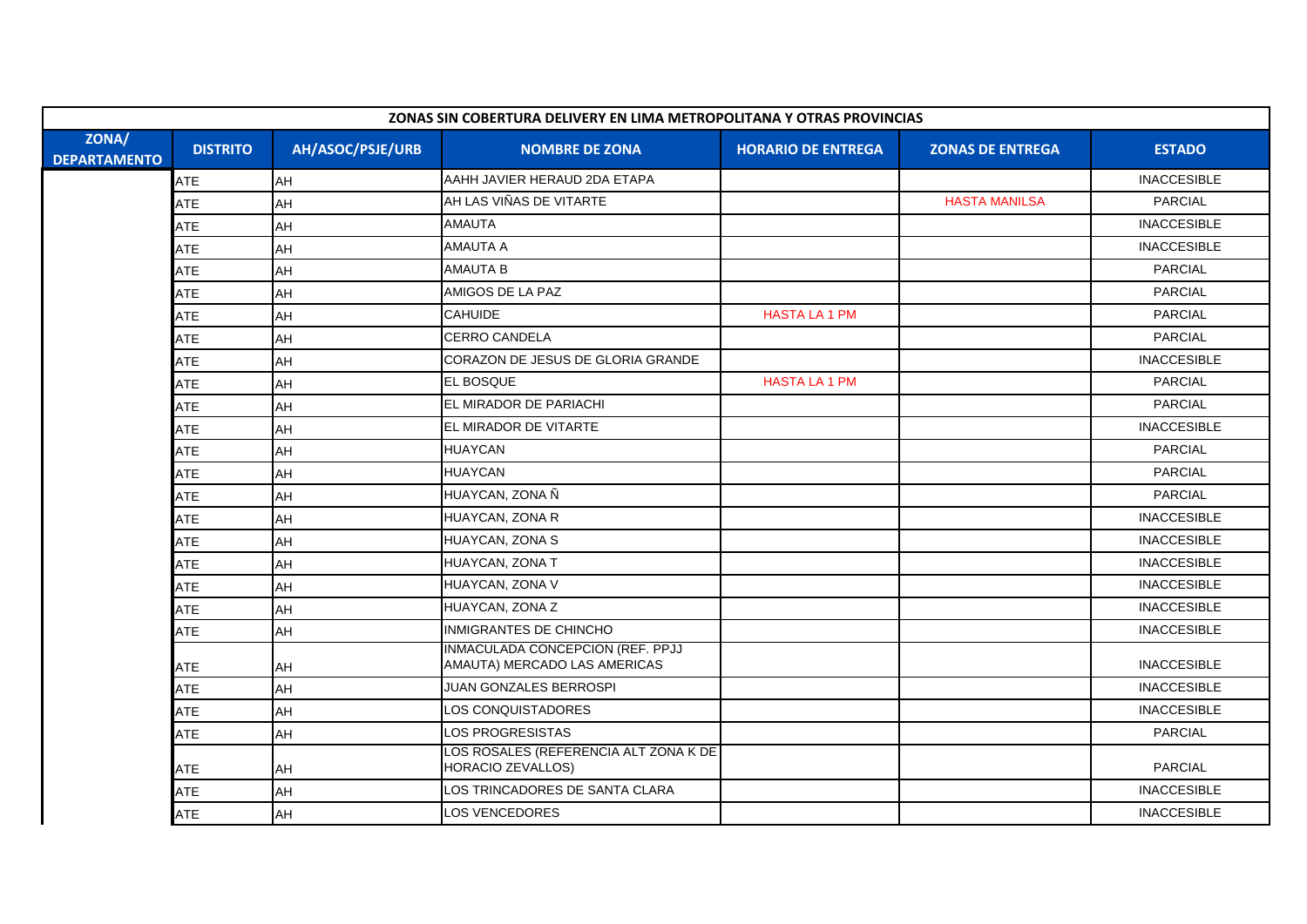| <b>ATE</b>      | AH          | <b>MICAELA BASTIDAS</b>                          |                       | ETAPAS 1 Y 2 | <b>PARCIAL</b>     |
|-----------------|-------------|--------------------------------------------------|-----------------------|--------------|--------------------|
| <b>ATE</b>      | AH          | <b>MONTERREY</b>                                 |                       |              | <b>PARCIAL</b>     |
| <b>ATE</b>      | AH          | NUEVO AMANECER, SAN GREGORIO                     |                       |              | <b>INACCESIBLE</b> |
| <b>ATE</b>      | AH          | SAN FRANCISCO DE PARIACHI                        |                       |              | <b>INACCESIBLE</b> |
| ATE             | AH          | SAN MARTIN DE PORRAS                             |                       |              | <b>INACCESIBLE</b> |
| <b>ATE</b>      | AH          | SAN PEDRO DE MALA                                |                       |              | <b>INACCESIBLE</b> |
| <b>ATE</b>      | AH          | SAN PEDRO DE ATE                                 |                       |              | <b>INACCESIBLE</b> |
| ATE             | AH          | SEÑOR DE LA JUSTICIA                             |                       |              | <b>PARCIAL</b>     |
| <b>ATE</b>      | AH          | <b>TUPAC AMARU</b>                               | <b>HASTA LA 1 PM</b>  |              | <b>PARCIAL</b>     |
| ATE             | AH          | URB JUNTA DE VECINOS VILLA HERMOSA<br>MZA I LT 6 |                       |              | <b>INACCESIBLE</b> |
| <b>ATE</b>      | AH          | VISTA ALEGRE (REF HORACIO ZEVALLOS)              |                       |              | <b>PARCIAL</b>     |
| <b>ATE</b>      | <b>ASOC</b> | ASOC TERRAZAS DEL PUEBLO                         |                       |              | <b>INACCESIBLE</b> |
| <b>ATE</b>      | <b>ASOC</b> | DE VIVIENDA PROMURBAN                            |                       |              | <b>INACCESIBLE</b> |
| <b>ATE</b>      | <b>ASOC</b> | EL MIRADOR DE SANTA CLARA                        |                       |              | <b>INACCESIBLE</b> |
| ATE             | <b>ASOC</b> | EL PARAISO DE AMAUTA                             |                       |              | <b>INACCESIBLE</b> |
| <b>ATE</b>      | <b>ASOC</b> | LAS AMERICAS                                     |                       |              | <b>INACCESIBLE</b> |
| <b>ATE</b>      | <b>ASOC</b> | LAS VIÑAS DE ATE, GRIFO SAN JUAN                 |                       |              | <b>INACCESIBLE</b> |
| <b>ATE</b>      | <b>ASOC</b> | <b>MARIA ESPINOZA</b>                            |                       |              | <b>INACCESIBLE</b> |
| <b>ATE</b>      | <b>ASOC</b> | SANTA MARIA CLARET                               |                       |              | <b>INACCESIBLE</b> |
| ATE             | <b>ASOC</b> | <b>TRABAJADORES TEXTIL</b>                       |                       |              | <b>INACCESIBLE</b> |
| <b>ATE</b>      | <b>ASOC</b> | <b>NUEVA LUZ</b>                                 |                       |              | <b>INACCESIBLE</b> |
| <b>ATE</b>      | <b>ASOC</b> | UPIS 26 DE MAYO, GRIFO MANILSA                   |                       |              | <b>INACCESIBLE</b> |
| <b>ATE</b>      | <b>ASOC</b> | VIV. LOS TRIUNFADORES DE ATE                     |                       |              | <b>INACCESIBLE</b> |
| <b>ATE</b>      | <b>ASOC</b> | VIVIENDA LA PUNTILLA - CP SANTA CLARA            |                       |              | <b>INACCESIBLE</b> |
| ATE             | <b>ASOC</b> | VIVIENDA VILLA RICA (SANTA CLARA)                |                       |              | <b>INACCESIBLE</b> |
| ATE             | <b>ASOC</b> | VIV. MONUMENTAL DE ATE                           |                       |              | <b>PARCIAL</b>     |
| <b>ATE</b>      | <b>URB</b>  | VALDIVIEZO                                       | <b>HASTA LA 1 PM</b>  |              | <b>PARCIAL</b>     |
| <b>ATE</b>      | PJ          | NUEVO HORIZONTE                                  |                       |              | <b>INACCESIBLE</b> |
| <b>ATE</b>      |             | <b>MANUEL SCORZA</b>                             |                       |              | <b>INACCESIBLE</b> |
| <b>BARRANCO</b> |             | MANUEL DE LA FUENTE CHAVEZ                       | <b>HASTA LAS 5 PM</b> |              | <b>PARCIAL</b>     |
| <b>BARRANCO</b> |             | <b>VENEGAS</b>                                   |                       |              | <b>INACCESIBLE</b> |

ESTE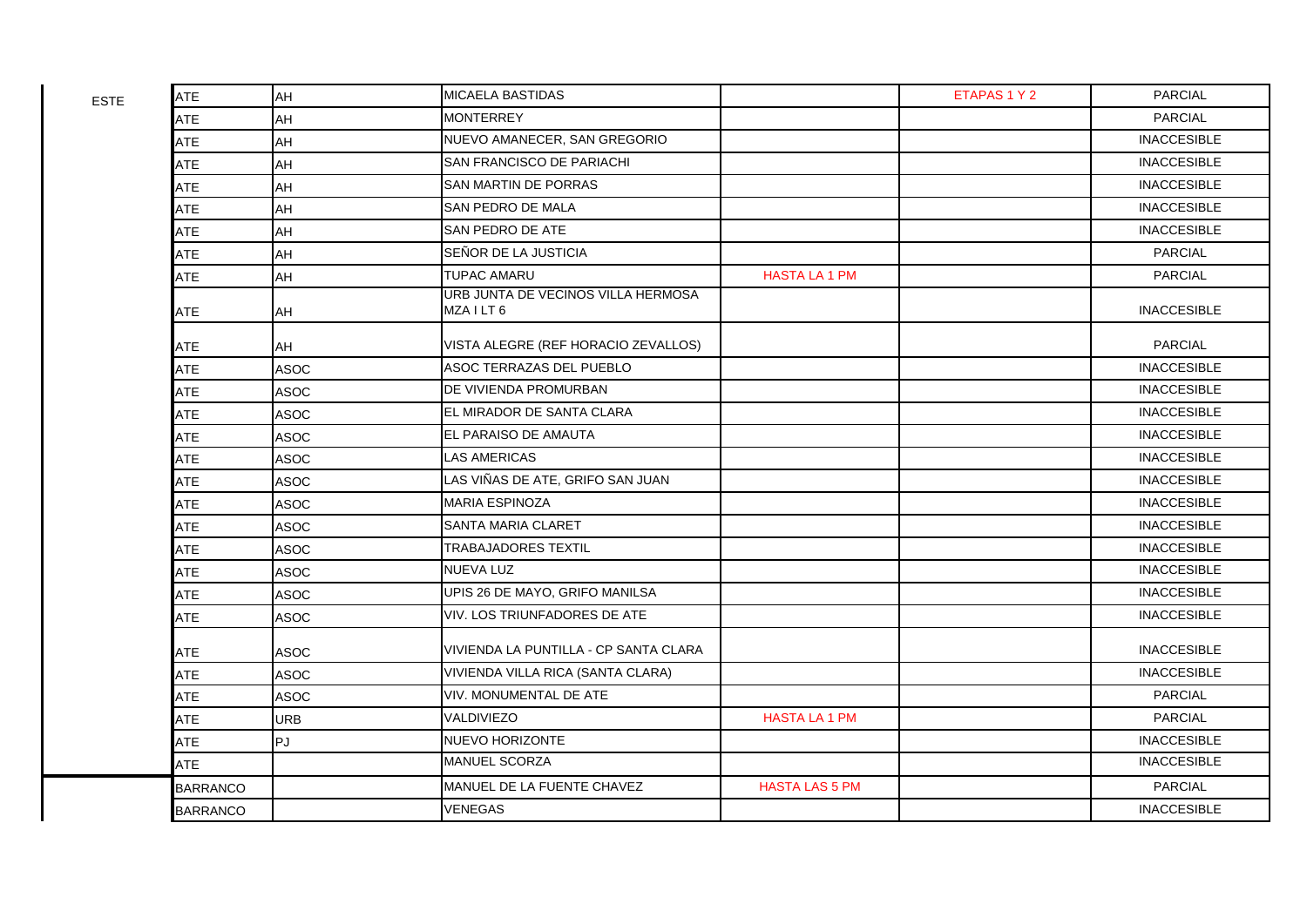|        | <b>BARRANCO</b>   |                                  | AV AURELIO SOUSA 181 INT 4 LIMA - LIMA -<br><b>BARRANCO</b> |                       |                      | <b>INACCESIBLE</b> |
|--------|-------------------|----------------------------------|-------------------------------------------------------------|-----------------------|----------------------|--------------------|
| CASCO  | <b>BARRANCO</b>   |                                  | CALLE TALANA 221 INTERIOR 4 LIMA-LIMA-<br><b>BARRANCO</b>   |                       |                      | <b>INACCESIBLE</b> |
|        | <b>BARRANCO</b>   |                                  | CALLE TALANA 281 LIMA-LIMA-BARRANCO                         |                       |                      | <b>INACCESIBLE</b> |
|        | <b>BARRANCO</b>   |                                  | AV. CATALINO MIRANDA                                        |                       |                      | <b>INACCESIBLE</b> |
|        | <b>BELLAVISTA</b> | AH                               | <b>CONCENTRACION RUGIA</b>                                  |                       |                      | <b>INACCESIBLE</b> |
|        | <b>BELLAVISTA</b> | JR.                              | <b>CAHUIDE</b>                                              |                       | <b>CUADRAS 1 Y 2</b> | <b>PARCIAL</b>     |
|        | <b>BELLAVISTA</b> | JR.                              | <b>ESPINAR</b>                                              |                       |                      | <b>INACCESIBLE</b> |
|        | <b>BELLAVISTA</b> | JR.                              | <b>TUPAC AMARU</b>                                          |                       |                      | <b>INACCESIBLE</b> |
| CALLAO | <b>BELLAVISTA</b> | JR.                              | <b>ZARUMILLA</b>                                            |                       |                      | <b>INACCESIBLE</b> |
|        | <b>BELLAVISTA</b> | JR.                              | <b>MERCADO</b>                                              |                       |                      | <b>INACCESIBLE</b> |
|        | <b>BELLAVISTA</b> | <b>JR</b>                        | <b>FAJARDO</b>                                              |                       |                      | <b>INACCESIBLE</b> |
|        | <b>BELLAVISTA</b> | JR.                              | <b>OLAYA</b>                                                |                       |                      | <b>INACCESIBLE</b> |
|        | <b>BELLAVISTA</b> | <b>JR</b>                        | <b>VIGIL</b>                                                |                       |                      | <b>INACCESIBLE</b> |
|        | <b>BREÑA</b>      | AV                               | <b>AGUARICO CDR 10</b>                                      |                       |                      | <b>INACCESIBLE</b> |
| CASCO  | <b>BREÑA</b>      | <b>PASAJE</b>                    | URB. NOSIGLIA II LIMA-LIMA-BREÑA                            |                       |                      | <b>INACCESIBLE</b> |
|        | CALLAO            | AV ARGENTINA CUADRA 60 GOOD YEAR | AV ARGENTINA CUADRA 60, FRENTE A                            |                       |                      | <b>INACCESIBLE</b> |
|        | CALLAO            |                                  | <b>CUSCO</b>                                                |                       |                      | <b>INACCESIBLE</b> |
|        | CALLAO            |                                  | CIUDADELA CHALACA                                           |                       |                      | <b>INACCESIBLE</b> |
|        | CALLAO            |                                  | <b>BARRIO FICAL</b>                                         |                       |                      | <b>INACCESIBLE</b> |
|        | CALLAO            |                                  | <b>BARRIO GUARDIA CHALACA</b>                               |                       |                      | <b>INACCESIBLE</b> |
|        | CALLAO            | <b>AGRUP</b>                     | <b>CANADA</b>                                               |                       |                      | <b>INACCESIBLE</b> |
|        | CALLAO            | <b>AGRUP</b>                     | <b>CENTENARIO</b>                                           |                       |                      | <b>INACCESIBLE</b> |
|        | CALLAO            | AH                               | 07 DE JUNIO                                                 | <b>HASTA LAS 6 PM</b> |                      | <b>PARCIAL</b>     |
|        | <b>CALLAO</b>     | AH                               | <b>ACAPULCO</b>                                             |                       |                      | <b>INACCESIBLE</b> |
|        | <b>CALLAO</b>     | <b>AH</b>                        | ALAN GARCIA PEREZ REF BARRIO<br><b>BARRACONES</b>           |                       |                      | <b>INACCESIBLE</b> |
|        | CALLAO            | AH                               | ALBERTO SECADA                                              |                       |                      | <b>INACCESIBLE</b> |
|        | CALLAO            |                                  | CALLE PAEZ MZ 12 NESTOR GAMBETTA                            |                       |                      | <b>INACCESIBLE</b> |
|        | CALLAO            | AH                               | <b>BARRIO FRIGORIFICO</b>                                   |                       |                      | <b>INACCESIBLE</b> |
|        | CALLAO            |                                  | <b>ATAHUALPA</b>                                            |                       |                      | <b>INACCESIBLE</b> |
|        | <b>CALLAO</b>     | <b>AH</b>                        | <b>FRANCISCO BOLOGNESI</b>                                  | <b>HASTA LAS 6 PM</b> |                      | <b>PARCIAL</b>     |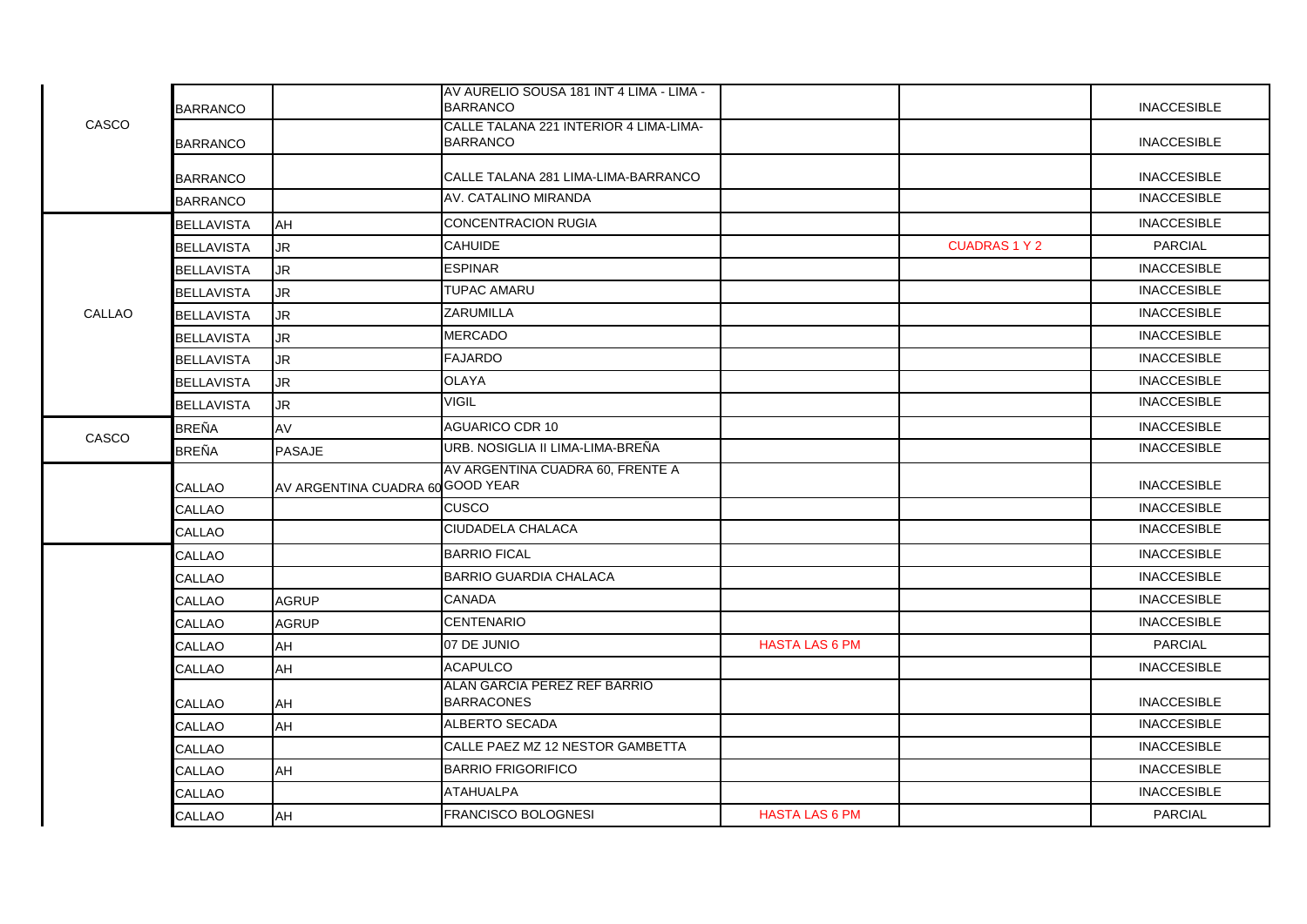| <b>JUAN PABLO II</b><br><b>INACCESIBLE</b><br>CALLAO<br>AH<br>NUEVO PROGRESO<br><b>HASTA LAS 6 PM</b><br><b>PARCIAL</b><br>CALLAO<br>AH<br>PUERTO NUEVO<br><b>INACCESIBLE</b><br>AH<br>CALLAO<br>EL AYLLU O HACIENDA SAN AGUSTIN<br><b>INACCESIBLE</b><br>AH<br>CALLAO<br>SAN BENITO DE PALERMO<br><b>INACCESIBLE</b><br>AH<br>CALLAO<br><b>SAN JUDAS TADEO</b><br><b>INACCESIBLE</b><br>AH<br>CALLAO<br>SANTA ROSA DE LIMA CERRO LA REGLA<br><b>INACCESIBLE</b><br>AH<br>CALLAO<br><b>TIWINZA</b><br><b>INACCESIBLE</b><br>AH<br>CALLAO<br><b>INACCESIBLE</b><br>SARITA COLONIA<br>CALLAO<br>AH<br>VICTOR GONZALES (BARRACONES)<br><b>PARCIAL</b><br><b>CALLAO</b><br>AH<br><b>VILLA MERCEDES</b><br><b>HASTA LAS 6 PM</b><br><b>PARCIAL</b><br>CALLAO<br>AH<br><b>INACCESIBLE</b><br><b>CONTRALMIRANTE MORA</b><br>CALLAO<br>AV<br><b>LIBERTAD</b><br><b>HASTA LAS 6 PM</b><br><b>PARCIAL</b><br>CALLAO<br>AV<br><b>MANCO CAPAC</b><br><b>INACCESIBLE</b><br>AV<br><b>CALLAO</b><br><b>SAN JUAN BOSCO</b><br><b>INACCESIBLE</b><br>AV<br>CALLAO<br>PROL JOSE GALEZ<br><b>INACCESIBLE</b><br><b>CALLAO</b><br>AV<br>SEÑOR DEL MAR AA HH PUERTO NUEVO<br><b>INACCESIBLE</b><br>CALLAO-CALLAO-CALLAO<br><b>CALLAO</b><br>AV<br><b>ALAMEDA</b><br><b>INACCESIBLE</b><br>AV<br>CALLAO<br>ARICA<br><b>INACCESIBLE</b><br><b>CALLAO</b><br>AV<br><b>CALLE CASTILLA</b><br><b>INACCESIBLE</b><br>CALLAO<br>CALLE<br><b>INACCESIBLE</b><br>ZEPITA<br><b>CLL</b><br><b>CALLAO</b><br>CALLE DOMINGO CICIRELO<br><b>INACCESIBLE</b><br><b>CLL</b><br>CALLAO<br>CONTRALMIRANTE MORA URB.CHACARITAS<br><b>INACCESIBLE</b><br>CALLAO<br>AV |  |
|-------------------------------------------------------------------------------------------------------------------------------------------------------------------------------------------------------------------------------------------------------------------------------------------------------------------------------------------------------------------------------------------------------------------------------------------------------------------------------------------------------------------------------------------------------------------------------------------------------------------------------------------------------------------------------------------------------------------------------------------------------------------------------------------------------------------------------------------------------------------------------------------------------------------------------------------------------------------------------------------------------------------------------------------------------------------------------------------------------------------------------------------------------------------------------------------------------------------------------------------------------------------------------------------------------------------------------------------------------------------------------------------------------------------------------------------------------------------------------------------------------------------------------------------------------------------------------------------------------------------------------|--|
|                                                                                                                                                                                                                                                                                                                                                                                                                                                                                                                                                                                                                                                                                                                                                                                                                                                                                                                                                                                                                                                                                                                                                                                                                                                                                                                                                                                                                                                                                                                                                                                                                               |  |
|                                                                                                                                                                                                                                                                                                                                                                                                                                                                                                                                                                                                                                                                                                                                                                                                                                                                                                                                                                                                                                                                                                                                                                                                                                                                                                                                                                                                                                                                                                                                                                                                                               |  |
|                                                                                                                                                                                                                                                                                                                                                                                                                                                                                                                                                                                                                                                                                                                                                                                                                                                                                                                                                                                                                                                                                                                                                                                                                                                                                                                                                                                                                                                                                                                                                                                                                               |  |
|                                                                                                                                                                                                                                                                                                                                                                                                                                                                                                                                                                                                                                                                                                                                                                                                                                                                                                                                                                                                                                                                                                                                                                                                                                                                                                                                                                                                                                                                                                                                                                                                                               |  |
|                                                                                                                                                                                                                                                                                                                                                                                                                                                                                                                                                                                                                                                                                                                                                                                                                                                                                                                                                                                                                                                                                                                                                                                                                                                                                                                                                                                                                                                                                                                                                                                                                               |  |
|                                                                                                                                                                                                                                                                                                                                                                                                                                                                                                                                                                                                                                                                                                                                                                                                                                                                                                                                                                                                                                                                                                                                                                                                                                                                                                                                                                                                                                                                                                                                                                                                                               |  |
|                                                                                                                                                                                                                                                                                                                                                                                                                                                                                                                                                                                                                                                                                                                                                                                                                                                                                                                                                                                                                                                                                                                                                                                                                                                                                                                                                                                                                                                                                                                                                                                                                               |  |
|                                                                                                                                                                                                                                                                                                                                                                                                                                                                                                                                                                                                                                                                                                                                                                                                                                                                                                                                                                                                                                                                                                                                                                                                                                                                                                                                                                                                                                                                                                                                                                                                                               |  |
|                                                                                                                                                                                                                                                                                                                                                                                                                                                                                                                                                                                                                                                                                                                                                                                                                                                                                                                                                                                                                                                                                                                                                                                                                                                                                                                                                                                                                                                                                                                                                                                                                               |  |
|                                                                                                                                                                                                                                                                                                                                                                                                                                                                                                                                                                                                                                                                                                                                                                                                                                                                                                                                                                                                                                                                                                                                                                                                                                                                                                                                                                                                                                                                                                                                                                                                                               |  |
|                                                                                                                                                                                                                                                                                                                                                                                                                                                                                                                                                                                                                                                                                                                                                                                                                                                                                                                                                                                                                                                                                                                                                                                                                                                                                                                                                                                                                                                                                                                                                                                                                               |  |
|                                                                                                                                                                                                                                                                                                                                                                                                                                                                                                                                                                                                                                                                                                                                                                                                                                                                                                                                                                                                                                                                                                                                                                                                                                                                                                                                                                                                                                                                                                                                                                                                                               |  |
|                                                                                                                                                                                                                                                                                                                                                                                                                                                                                                                                                                                                                                                                                                                                                                                                                                                                                                                                                                                                                                                                                                                                                                                                                                                                                                                                                                                                                                                                                                                                                                                                                               |  |
|                                                                                                                                                                                                                                                                                                                                                                                                                                                                                                                                                                                                                                                                                                                                                                                                                                                                                                                                                                                                                                                                                                                                                                                                                                                                                                                                                                                                                                                                                                                                                                                                                               |  |
|                                                                                                                                                                                                                                                                                                                                                                                                                                                                                                                                                                                                                                                                                                                                                                                                                                                                                                                                                                                                                                                                                                                                                                                                                                                                                                                                                                                                                                                                                                                                                                                                                               |  |
|                                                                                                                                                                                                                                                                                                                                                                                                                                                                                                                                                                                                                                                                                                                                                                                                                                                                                                                                                                                                                                                                                                                                                                                                                                                                                                                                                                                                                                                                                                                                                                                                                               |  |
|                                                                                                                                                                                                                                                                                                                                                                                                                                                                                                                                                                                                                                                                                                                                                                                                                                                                                                                                                                                                                                                                                                                                                                                                                                                                                                                                                                                                                                                                                                                                                                                                                               |  |
|                                                                                                                                                                                                                                                                                                                                                                                                                                                                                                                                                                                                                                                                                                                                                                                                                                                                                                                                                                                                                                                                                                                                                                                                                                                                                                                                                                                                                                                                                                                                                                                                                               |  |
|                                                                                                                                                                                                                                                                                                                                                                                                                                                                                                                                                                                                                                                                                                                                                                                                                                                                                                                                                                                                                                                                                                                                                                                                                                                                                                                                                                                                                                                                                                                                                                                                                               |  |
|                                                                                                                                                                                                                                                                                                                                                                                                                                                                                                                                                                                                                                                                                                                                                                                                                                                                                                                                                                                                                                                                                                                                                                                                                                                                                                                                                                                                                                                                                                                                                                                                                               |  |
|                                                                                                                                                                                                                                                                                                                                                                                                                                                                                                                                                                                                                                                                                                                                                                                                                                                                                                                                                                                                                                                                                                                                                                                                                                                                                                                                                                                                                                                                                                                                                                                                                               |  |
|                                                                                                                                                                                                                                                                                                                                                                                                                                                                                                                                                                                                                                                                                                                                                                                                                                                                                                                                                                                                                                                                                                                                                                                                                                                                                                                                                                                                                                                                                                                                                                                                                               |  |
|                                                                                                                                                                                                                                                                                                                                                                                                                                                                                                                                                                                                                                                                                                                                                                                                                                                                                                                                                                                                                                                                                                                                                                                                                                                                                                                                                                                                                                                                                                                                                                                                                               |  |
| <b>ANCASH</b><br><b>INACCESIBLE</b><br>JR.<br>CALLAO                                                                                                                                                                                                                                                                                                                                                                                                                                                                                                                                                                                                                                                                                                                                                                                                                                                                                                                                                                                                                                                                                                                                                                                                                                                                                                                                                                                                                                                                                                                                                                          |  |
| <b>APURIMAC</b><br><b>INACCESIBLE</b><br>JR.<br>CALLAO                                                                                                                                                                                                                                                                                                                                                                                                                                                                                                                                                                                                                                                                                                                                                                                                                                                                                                                                                                                                                                                                                                                                                                                                                                                                                                                                                                                                                                                                                                                                                                        |  |
| <b>INACCESIBLE</b><br><b>BOLIVAR</b><br>CALLAO<br>JR.                                                                                                                                                                                                                                                                                                                                                                                                                                                                                                                                                                                                                                                                                                                                                                                                                                                                                                                                                                                                                                                                                                                                                                                                                                                                                                                                                                                                                                                                                                                                                                         |  |
| <b>INACCESIBLE</b><br><b>BOLIVIA</b><br>JR.<br><b>CALLAO</b>                                                                                                                                                                                                                                                                                                                                                                                                                                                                                                                                                                                                                                                                                                                                                                                                                                                                                                                                                                                                                                                                                                                                                                                                                                                                                                                                                                                                                                                                                                                                                                  |  |
| CARRILLO DE ALBORNOZ<br><b>INACCESIBLE</b><br><b>CALLAO</b><br>JR.                                                                                                                                                                                                                                                                                                                                                                                                                                                                                                                                                                                                                                                                                                                                                                                                                                                                                                                                                                                                                                                                                                                                                                                                                                                                                                                                                                                                                                                                                                                                                            |  |
| <b>CASTILLA</b><br><b>INACCESIBLE</b><br>JR<br>CALLAO                                                                                                                                                                                                                                                                                                                                                                                                                                                                                                                                                                                                                                                                                                                                                                                                                                                                                                                                                                                                                                                                                                                                                                                                                                                                                                                                                                                                                                                                                                                                                                         |  |
| <b>CONTRALMIRANTE VILLAR</b><br><b>INACCESIBLE</b><br>CALLAO<br>JR.                                                                                                                                                                                                                                                                                                                                                                                                                                                                                                                                                                                                                                                                                                                                                                                                                                                                                                                                                                                                                                                                                                                                                                                                                                                                                                                                                                                                                                                                                                                                                           |  |
| <b>COCHRANE</b><br><b>INACCESIBLE</b><br><b>JR</b><br>CALLAO                                                                                                                                                                                                                                                                                                                                                                                                                                                                                                                                                                                                                                                                                                                                                                                                                                                                                                                                                                                                                                                                                                                                                                                                                                                                                                                                                                                                                                                                                                                                                                  |  |

CALLAO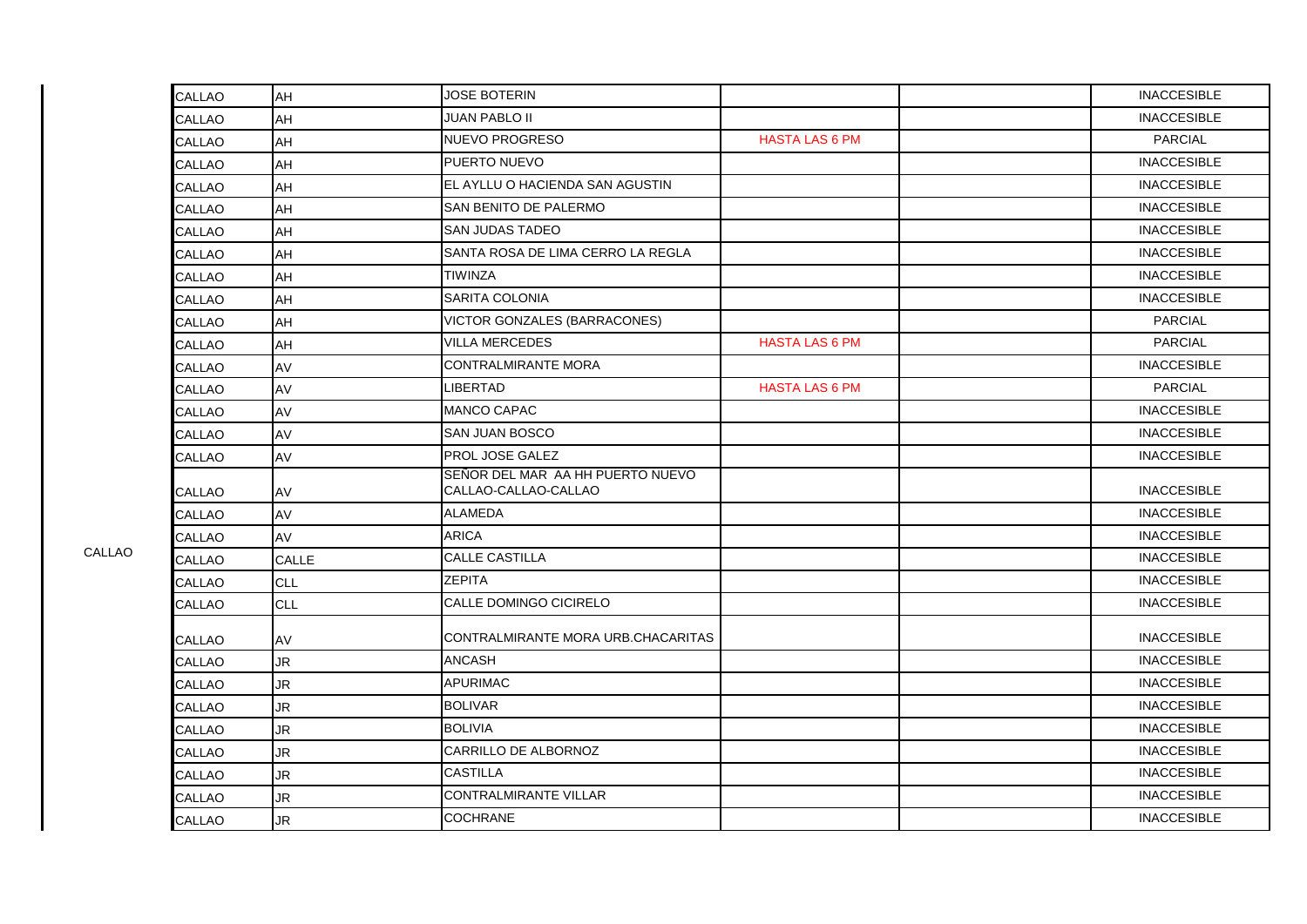| CALLAO            | <b>JR</b>   | LAZARETO(MANUEL RAYGADA)                          |                       | <b>INACCESIBLE</b> |
|-------------------|-------------|---------------------------------------------------|-----------------------|--------------------|
| CALLAO            | <b>JR</b>   | <b>LORETO</b>                                     |                       | <b>INACCESIBLE</b> |
| <b>CALLAO</b>     | <b>JR</b>   | <b>MARCOPOLO</b>                                  |                       | <b>INACCESIBLE</b> |
| CALLAO            | <b>JR</b>   | <b>MIROQUESADA</b>                                |                       | <b>INACCESIBLE</b> |
| CALLAO            | <b>JR</b>   | <b>MONTEZUMA</b>                                  |                       | <b>INACCESIBLE</b> |
| CALLAO            | <b>JR</b>   | <b>NECOCHEA</b>                                   |                       | <b>INACCESIBLE</b> |
| CALLAO            | JR.         | <b>PARAGUAY</b>                                   | <b>HASTA LAS 6 PM</b> | <b>PARCIAL</b>     |
| CALLAO            | <b>JR</b>   | <b>PUNO</b>                                       |                       | <b>INACCESIBLE</b> |
| CALLAO            | <b>JR</b>   | <b>PUTUMAYO</b>                                   |                       | <b>INACCESIBLE</b> |
| CALLAO            | <b>JR</b>   | <b>SALOOM</b>                                     |                       | <b>INACCESIBLE</b> |
| CALLAO            | <b>JR</b>   | <b>WASHINGTON</b>                                 |                       | <b>INACCESIBLE</b> |
| CALLAO            | <b>JR</b>   | PEDRO RUIZ                                        |                       | <b>INACCESIBLE</b> |
| CALLAO            | <b>JR</b>   | <b>PAITA</b>                                      |                       | <b>INACCESIBLE</b> |
| CALLAO            | JR          | <b>PUTUMAYO</b>                                   |                       | <b>INACCESIBLE</b> |
| CALLAO            | <b>JR</b>   | JOSE OLAYA URB. MARQUEZ                           |                       | <b>INACCESIBLE</b> |
| CALLAO            | <b>URB</b>  | <b>MARQUEZ</b>                                    |                       | <b>INACCESIBLE</b> |
| CALLAO            | <b>AAHH</b> | <b>EX FUNDO MARQUEZ</b>                           |                       | <b>INACCESIBLE</b> |
| CALLAO            | <b>PJ</b>   | <b>MARQUEZ</b>                                    |                       | <b>INACCESIBLE</b> |
| CALLAO            | PJ.         | <b>RAMON CASTILLA</b>                             |                       | <b>INACCESIBLE</b> |
| CALLAO            | PROG.       | DE VIVIENDA VIRGEN DEL CARMEN                     | <b>HASTA LAS 6 PM</b> | <b>PARCIAL</b>     |
| CALLAO            | <b>URB</b>  | <b>CHACARITAS</b>                                 |                       | <b>INACCESIBLE</b> |
| <b>CHACLACAYO</b> | lан         | EL PARAISO (REF AH SANTA INES BAJO)               | <b>HASTA LAS 4 PM</b> | <b>PARCIAL</b>     |
| CHACLACAYO        | <b>AH</b>   | <b>SANTA INES BAJO</b>                            | <b>HASTA LAS 4 PM</b> | <b>PARCIAL</b>     |
| CHACLACAYO        | <b>AH</b>   | <b>VILLA MARIA</b>                                | <b>HASTA LAS 4 PM</b> | <b>PARCIAL</b>     |
| CHACLACAYO        | <b>IPJ</b>  | LA PERLA EL SOL                                   | <b>HASTA LAS 4 PM</b> | <b>PARCIAL</b>     |
| CHACLACAYO        | P           | LA TAPADA REF DEBAJO PUENTE LOS<br><b>ANGELES</b> | <b>HASTA LAS 4 PM</b> | <b>PARCIAL</b>     |
| CHACLACAYO        | <b>IPJ</b>  | VILLA HUASCATA                                    | <b>HASTA LAS 4 PM</b> | <b>PARCIAL</b>     |
| CHACLACAYO        | <b>URB</b>  | <b>HUASCATA</b>                                   | <b>HASTA LAS 4 PM</b> | <b>PARCIAL</b>     |
| CARABAYLLO        | <b>AAHH</b> | A. H. AUTOGENA DE SAN BENITO                      |                       | <b>INACCESIBLE</b> |
| CARABAYLLO        | <b>AAHH</b> | AGROPECUARIA VILLA RICA                           |                       | <b>INACCESIBLE</b> |
| CARABAYLLO        | AGRUP       | <b>FAMILIAR EL PUQUIO</b>                         |                       | <b>INACCESIBLE</b> |
| CARABAYLLO        | AGRUP       | LOS SOLIDARIOS                                    |                       | <b>INACCESIBLE</b> |
|                   |             |                                                   |                       |                    |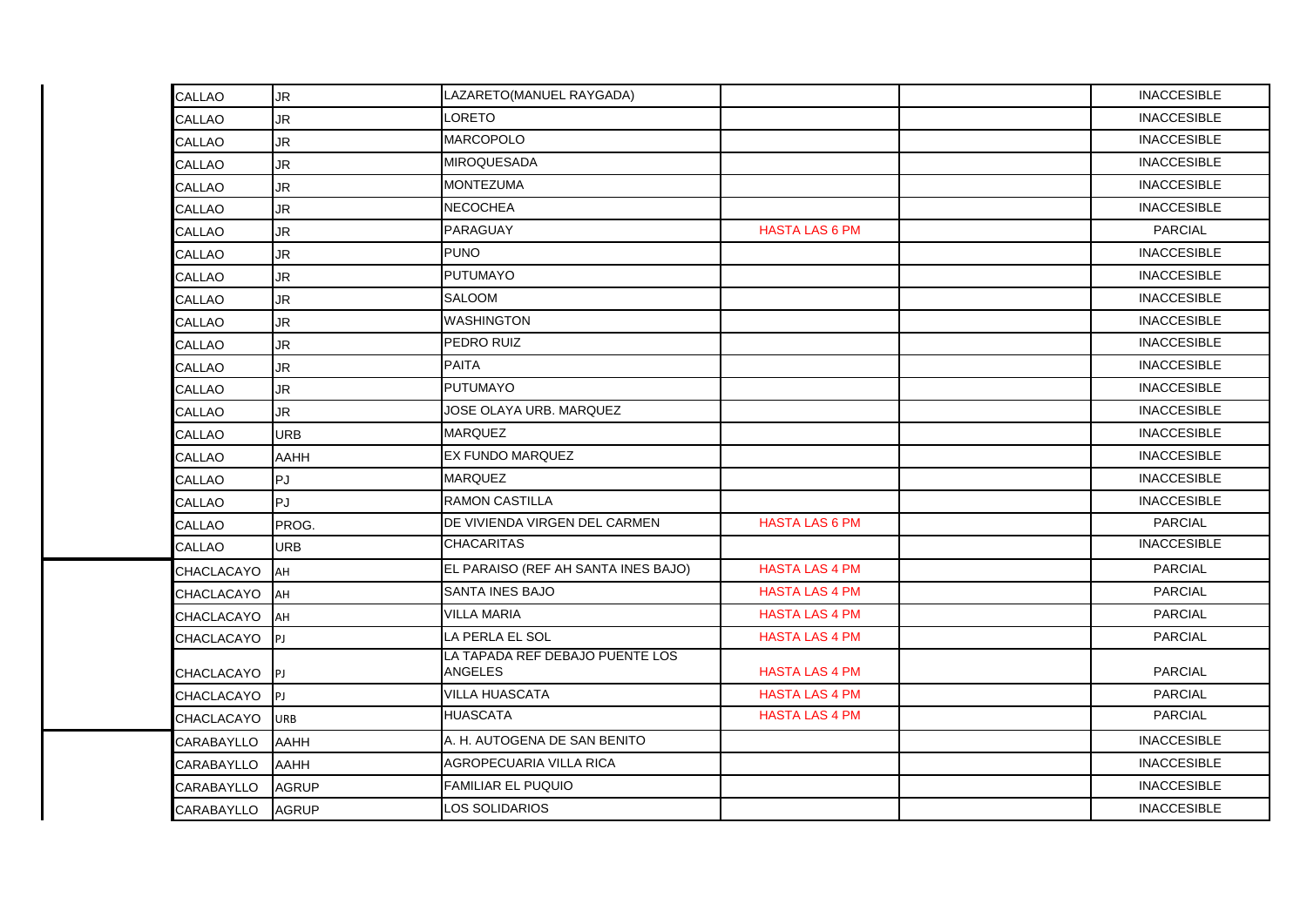| <b>CARABAYLLO</b> | <b>AGRUP FAM</b> | 11 DE MAYO                                                   |                       | <b>INACCESIBLE</b> |
|-------------------|------------------|--------------------------------------------------------------|-----------------------|--------------------|
| <b>CARABAYLLO</b> | AGRUP. FAM.      | <b>ESTRELLITAS</b>                                           |                       | <b>INACCESIBLE</b> |
| <b>CARABAYLLO</b> | AH               | <b>BRISAS DEL NORTE</b>                                      |                       | <b>INACCESIBLE</b> |
| <b>CARABAYLLO</b> | AH               | NUEVA JUVENTUD                                               |                       | <b>INACCESIBLE</b> |
| CARABAYLLO        | AH               | <b>SANTA ROSA</b>                                            |                       | <b>INACCESIBLE</b> |
| CARABAYLLO        | AH               | <b>VILLA ESPERANZA</b>                                       |                       | <b>INACCESIBLE</b> |
| CARABAYLLO        | AH               | MZ D LOTE 8 COSTA DORADA 2 ETAPA                             |                       | <b>INACCESIBLE</b> |
| CARABAYLLO        | AH               | 01 DE MAYO                                                   |                       | <b>INACCESIBLE</b> |
| CARABAYLLO        | AH               | 01 DE NOVIEMBRE                                              |                       | <b>INACCESIBLE</b> |
| CARABAYLLO        | <b>ETAPA</b>     | 1ra ETAPA SANTO DOMINGO. MZ P LT 32                          |                       | <b>INACCESIBLE</b> |
| <b>CARABAYLLO</b> | AH               | 02 DE MAYO                                                   |                       | <b>INACCESIBLE</b> |
| CARABAYLLO        | AH               | 03 DE OCTUBRE                                                |                       | <b>INACCESIBLE</b> |
| CARABAYLLO        | AH               | 16 DE ABRIL                                                  |                       | <b>INACCESIBLE</b> |
| CARABAYLLO        | AH               | 20 DE MARZO                                                  |                       | <b>INACCESIBLE</b> |
| <b>CARABAYLLO</b> | AH               | 22 DE MARZO                                                  |                       | <b>INACCESIBLE</b> |
| CARABAYLLO        | <b>CALLE</b>     | AMADOR MERINO REYNA AH RAUL PORRAS<br><b>BARRENECHEA 816</b> |                       | <b>INACCESIBLE</b> |
| <b>CARABAYLLO</b> | AH               | 25 DE DICIEMBRE (REF SAN GABRIEL)                            |                       | <b>INACCESIBLE</b> |
| CARABAYLLO        | <b>AH</b>        | 28 DE JULIO                                                  |                       | <b>INACCESIBLE</b> |
| CARABAYLLO        | AH               | AA HH NUEVA JERUSALEN 1ERA ETAPA                             | <b>SOLO 1ra ETAPA</b> | <b>PARCIAL</b>     |
| CARABAYLLO        | AH               | AG DE FAM DE TINCA ECOLOGICA<br>AGROINDUSTRIAL DE CARABAYLLO |                       | <b>INACCESIBLE</b> |
| CARABAYLLO        | AH               | AH EL CONDOR                                                 |                       | <b>INACCESIBLE</b> |
| <b>CARABAYLLO</b> | AH               | ALAMEDA DE CARABAYLLO                                        |                       | <b>INACCESIBLE</b> |
| CARABAYLLO        | AH               | ALBERTO FUJIMORI (KM 16.5)                                   |                       | <b>INACCESIBLE</b> |
| <b>CARABAYLLO</b> | AH               | AMPLIACIÓN EL CONDOR                                         |                       | <b>INACCESIBLE</b> |
| CARABAYLLO        | AH               | <b>AMPLIACION PARAISO</b>                                    |                       | <b>INACCESIBLE</b> |
| CARABAYLLO        | AH               | <b>CASUARINAS</b>                                            | ZONAS 1 Y 2           | <b>PARCIAL</b>     |
| CARABAYLLO        | AH               | <b>CRUZ MILAGROSA</b>                                        |                       | <b>INACCESIBLE</b> |
| CARABAYLLO        | AH               | <b>DELICIAS DE CARABAYLLO</b>                                |                       | <b>INACCESIBLE</b> |
| CARABAYLLO        | AH               | <b>EL GRAN CAMBIO</b>                                        |                       | <b>INACCESIBLE</b> |
| CARABAYLLO        | AH               | <b>EL PROGRESO</b>                                           | <b>HASTA CUADRA 8</b> | <b>PARCIAL</b>     |
| CARABAYLLO        | AH               | <b>ELIAN KARP</b>                                            |                       | <b>INACCESIBLE</b> |
| CARABAYLLO        | AH               | KEYKO SOFIA FUJIMORI                                         |                       | <b>INACCESIBLE</b> |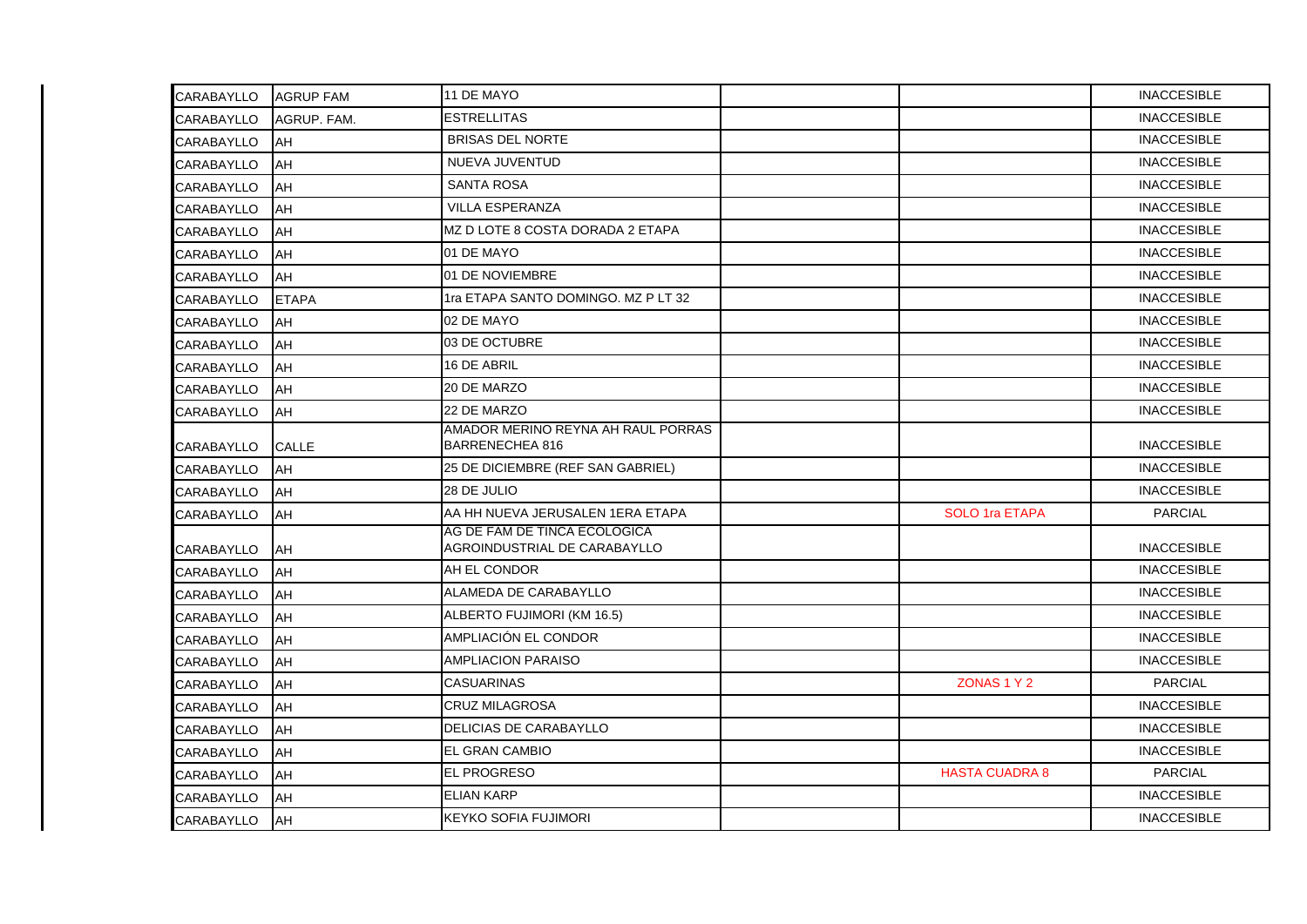| CARABAYLLO | <b>AH</b>   | <b>LA ALDEA</b>                |                       | <b>INACCESIBLE</b> |
|------------|-------------|--------------------------------|-----------------------|--------------------|
| CARABAYLLO | AH          | LA CUMBRE DEL PROGRESO         |                       | <b>INACCESIBLE</b> |
| CARABAYLLO | AH          | LA ENCALADA                    |                       | <b>INACCESIBLE</b> |
| CARABAYLLO | AH          | LA FLOR                        | <b>SOLO 1ra ETAPA</b> | <b>PARCIAL</b>     |
| CARABAYLLO | AH          | LA POLVORA                     | <b>SOLO 1ra ETAPA</b> | <b>PARCIAL</b>     |
| CARABAYLLO | AH          | LA VOZ DE ISRAEL (AMPLIACION)  |                       | <b>INACCESIBLE</b> |
| CARABAYLLO | AH          | <b>LAS CASUARINAS</b>          |                       | <b>INACCESIBLE</b> |
| CARABAYLLO | AH          | LAS CASUARINAS DE CARBY        |                       | <b>INACCESIBLE</b> |
| CARABAYLLO | AH          | <b>LAS DELICIAS</b>            |                       | <b>INACCESIBLE</b> |
| CARABAYLLO | AH          | LAS LOMAS DE CARABAYLLO        |                       | <b>INACCESIBLE</b> |
| CARABAYLLO | AH          | <b>LOS ANGELES</b>             |                       | <b>INACCESIBLE</b> |
| CARABAYLLO | AH          | LOS JARDINES DE CARABAYLLO     | <b>JUAN PABLO 2DO</b> | <b>PARCIAL</b>     |
| CARABAYLLO | AH          | MICHAEL LOLOY GUZMAN           |                       | <b>INACCESIBLE</b> |
| CARABAYLLO | AH          | MIGUEL GRAU (AMPLIACION)       |                       | <b>INACCESIBLE</b> |
| CARABAYLLO | AH          | <b>MORIHISA AOKI</b>           |                       | <b>INACCESIBLE</b> |
| CARABAYLLO | AH          | <b>NUEVA AURORA</b>            |                       | <b>PARCIAL</b>     |
| CARABAYLLO | AH          | <b>NUEVA ESPERANZA</b>         |                       | <b>PARCIAL</b>     |
| CARABAYLLO | AH          | NUEVA JUVENTUD (AMPLIACION)    | ZONA <sub>5</sub>     | <b>PARCIAL</b>     |
| CARABAYLLO | AH          | <b>NUEVO PROGRESO</b>          |                       | <b>INACCESIBLE</b> |
| CARABAYLLO | AH          | PUQUIO CARABAYLLO              |                       | <b>INACCESIBLE</b> |
| CARABAYLLO | AH          | <b>RAMIRO PRIALE</b>           |                       | <b>INACCESIBLE</b> |
| CARABAYLLO | AH          | RAUL PORRAS BARRENECHEA        | <b>HASTA CUADRA 8</b> | <b>PARCIAL</b>     |
| CARABAYLLO | AH          | <b>SAN BENITO</b>              | ETAPA <sub>1</sub>    | <b>PARCIAL</b>     |
| CARABAYLLO | AH          | <b>SAN GABRIEL</b>             |                       | <b>INACCESIBLE</b> |
| CARABAYLLO | AH          | <b>SAN JOSE</b>                |                       | <b>INACCESIBLE</b> |
| CARABAYLLO | AH          | <b>SANTA ANA</b>               |                       | <b>INACCESIBLE</b> |
| CARABAYLLO | AH          | SANTA ROSA DE LIMA (REF KM 19) |                       | <b>INACCESIBLE</b> |
| CARABAYLLO | AH          | <b>SOL DE CARABAYLLO</b>       |                       | <b>INACCESIBLE</b> |
| CARABAYLLO | AH          | VILLA ESPERANZA                |                       | <b>INACCESIBLE</b> |
| CARABAYLLO | AH          | <b>VILLA POLVORIN</b>          | ETAPA <sub>1</sub>    | <b>PARCIAL</b>     |
| CARABAYLLO | AH          | <b>VILLA SAN ANTONIO</b>       |                       | <b>INACCESIBLE</b> |
| CARABAYLLO | AH          | VISTA ALEGRE                   |                       | <b>INACCESIBLE</b> |
| CARABAYLLO | <b>AMPL</b> | <b>HIROSHIMA</b>               |                       | <b>INACCESIBLE</b> |

NORTE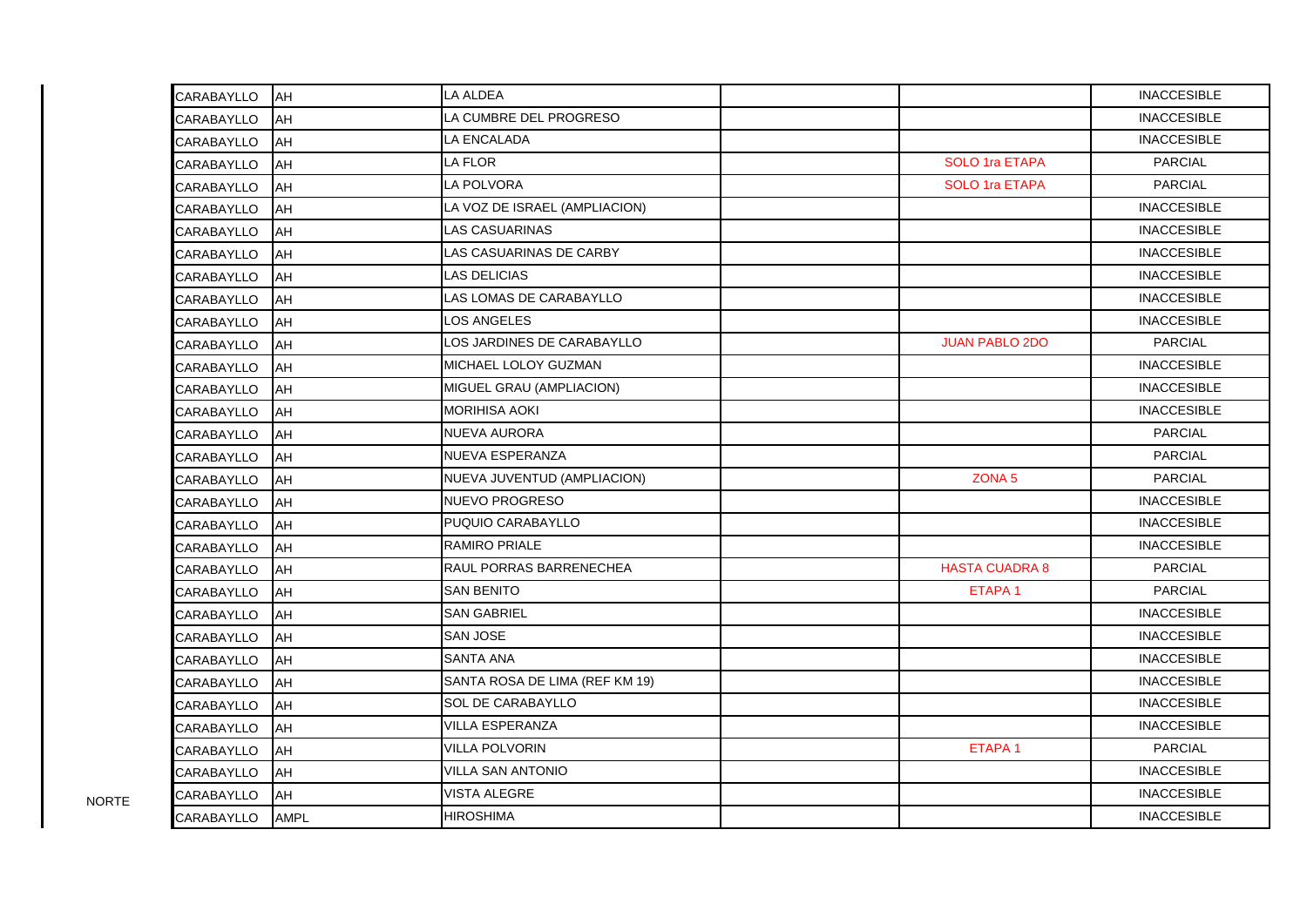| CARABAYLLO        | <b>AMPL</b>  | <b>KEIKO SOFIA FUJIMORI</b>                                                             |             | <b>INACCESIBLE</b> |
|-------------------|--------------|-----------------------------------------------------------------------------------------|-------------|--------------------|
| <b>CARABAYLLO</b> | <b>AMPL</b>  | LA CUMBRE                                                                               |             | <b>INACCESIBLE</b> |
| <b>CARABAYLLO</b> | <b>AMPL</b>  | <b>LAS CASUARINAS</b>                                                                   |             | <b>INACCESIBLE</b> |
| <b>CARABAYLLO</b> | <b>ASOC</b>  | ASOC DE VIV LAS LOMAS DE TORRE<br><b>BLANCA ALTA</b>                                    |             | <b>INACCESIBLE</b> |
| <b>CARABAYLLO</b> | <b>ASOC</b>  | ASOCIACION PECUARIA VALLE SAGRADO                                                       |             | <b>INACCESIBLE</b> |
| <b>CARABAYLLO</b> | <b>ASOC</b>  | ASOCIACION DE PROPIETARIOS PROGRAMA<br>DE VIVIENDA RESIDENCIAL LAS<br><b>CASUARINAS</b> | ZONAS 1 Y 2 | <b>PARCIAL</b>     |
| <b>CARABAYLLO</b> | ASOC.        | <b>LA FONTANA</b>                                                                       |             | <b>INACCESIBLE</b> |
| <b>CARABAYLLO</b> | ASOC.        | DE POBLACION DEL CHAPARRAL                                                              |             | <b>INACCESIBLE</b> |
| CARABAYLLO        | ASOC.        | LOS PINOS                                                                               |             | <b>INACCESIBLE</b> |
| <b>CARABAYLLO</b> | ASOC.        | <b>SANTA BEATRIZ</b>                                                                    |             | <b>INACCESIBLE</b> |
| <b>CARABAYLLO</b> | ASOC.        | VIRGEN DE LA PUERTA                                                                     |             | <b>INACCESIBLE</b> |
| <b>CARABAYLLO</b> | AV           | ANDRES AVELINO CACERESURB TORRE<br><b>BLANCA</b>                                        |             | <b>INACCESIBLE</b> |
| <b>CARABAYLLO</b> | AV           | <b>JOSE SACO ROJAS</b>                                                                  |             | <b>INACCESIBLE</b> |
| <b>CARABAYLLO</b> | AV           | <b>NUEVO MILENIO</b>                                                                    |             | <b>INACCESIBLE</b> |
| <b>CARABAYLLO</b> | AV           | <b>PERIMETRICA</b>                                                                      |             | <b>INACCESIBLE</b> |
| <b>CARABAYLLO</b> | AV           | PRIMERO DE SANTA LUCIA                                                                  |             | <b>INACCESIBLE</b> |
| <b>CARABAYLLO</b> | AV           | SACO ROJAS CONDOMINIO ALAMEDA SAN<br><b>JUAN PAJAE 1</b>                                |             | <b>INACCESIBLE</b> |
| <b>CARABAYLLO</b> | AV           | <b>COPACABANA</b>                                                                       |             | <b>INACCESIBLE</b> |
| <b>CARABAYLLO</b> | AV           | <b>SAN JUAN</b>                                                                         |             | <b>INACCESIBLE</b> |
| CARABAYLLO        | AV           | <b>TREN</b>                                                                             |             | <b>INACCESIBLE</b> |
| <b>CARABAYLLO</b> | <b>CALLE</b> | CALLE 15 URB.VILLA CLUB ETAPA 4TA                                                       |             | <b>INACCESIBLE</b> |
| <b>CARABAYLLO</b> | <b>CALLE</b> | 22                                                                                      |             | <b>INACCESIBLE</b> |
| CARABAYLLO        | <b>CALLE</b> | CALLE 2 AAHH SAN JOSE EN EN MISTER<br><b>AGURIO EVENTOS</b>                             |             | <b>INACCESIBLE</b> |
| <b>CARABAYLLO</b> | <b>CALLE</b> | CALLE 6 URB. CAROLINA CARABAYLLO                                                        | ETAPA 1 Y 2 | <b>PARCIAL</b>     |
| <b>CARABAYLLO</b> | <b>CALLE</b> | CLL 1 URB SANTO DOMINGO                                                                 |             | <b>INACCESIBLE</b> |
| <b>CARABAYLLO</b> | ICALLE       | <b>CORONA BORIAL</b>                                                                    |             | <b>INACCESIBLE</b> |
| <b>CARABAYLLO</b> | <b>CALLE</b> | LA CUMBRE                                                                               |             | <b>INACCESIBLE</b> |
| <b>CARABAYLLO</b> | <b>CALLE</b> | LOS JAZMINES URB PRIMAVERA                                                              |             | <b>INACCESIBLE</b> |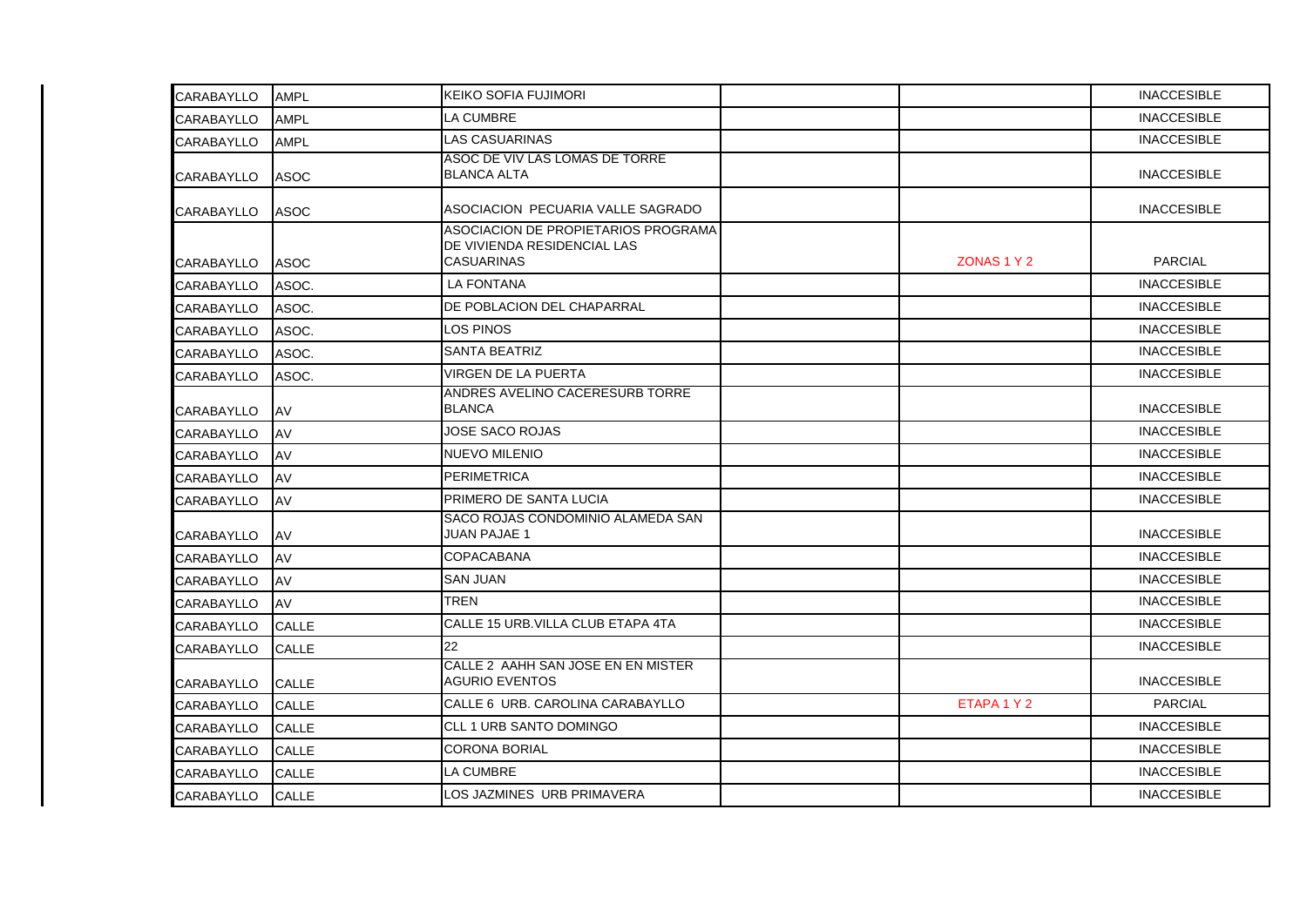| <b>CARABAYLLO</b> | <b>CALLE</b>      | LOS OLIVOS DE CARABAYLLO AMPLIACION<br><b>KEIKO FUJIMORI</b>      | <b>INACCESIBLE</b> |
|-------------------|-------------------|-------------------------------------------------------------------|--------------------|
|                   |                   |                                                                   |                    |
| CARABAYLLO        | CALLE             | LOS TOPOGRAFOS LOMAS DE CARABAYLLO<br>AA.HH. SAN BENITO 4TA ETAPA | <b>INACCESIBLE</b> |
| <b>CARABAYLLO</b> | CALLE             | NICOLAS DE PIEROLA                                                | <b>INACCESIBLE</b> |
| CARABAYLLO        | CALLE             | TAMBO DE MORA URB LUCIANA ETAPA 2                                 | <b>INACCESIBLE</b> |
| <b>CARABAYLLO</b> | <b>CALLE</b>      | URB SOL DE CARABAYLLO                                             | <b>INACCESIBLE</b> |
| <b>CARABAYLLO</b> | <b>CONDOMINIO</b> | CONDOMIO PARQUES DE CARABAYLLO 1RA<br><b>ETP</b>                  | <b>INACCESIBLE</b> |
| <b>CARABAYLLO</b> | <b>CONDOMINIO</b> | <b>SAN ANTONIO</b>                                                | <b>INACCESIBLE</b> |
| CARABAYLLO        | JR                | <b>CRUZ DE MOTUPE</b>                                             | <b>INACCESIBLE</b> |
| <b>CARABAYLLO</b> | JR                | JOSE MARIA ARGUEDAS URB SAN ANTONIO<br><b>DE CARABAYLLO</b>       | <b>INACCESIBLE</b> |
| CARABAYLLO        | <b>JR</b>         | LOS JAZMINES AAHH SAN ANTONIO                                     | <b>INACCESIBLE</b> |
| CARABAYLLO        | JR                | LOS ROBLES URB SAN ANTONIO DE<br>CARABAYLLO                       | <b>INACCESIBLE</b> |
| <b>CARABAYLLO</b> | JR.               | LOS TECNICOS COLEGIO SEÑOR DE<br><b>BURGOS</b>                    | <b>INACCESIBLE</b> |
| CARABAYLLO        | JR.               | <b>RAMON CASTILLA</b>                                             | <b>INACCESIBLE</b> |
| <b>CARABAYLLO</b> | JR.               | SAN DIEGO ASENT H SAN ANTONIO                                     | <b>INACCESIBLE</b> |
| <b>CARABAYLLO</b> | JR                | <b>SANTA LUCIA</b>                                                | <b>INACCESIBLE</b> |
| <b>CARABAYLLO</b> | PJ                | CHILLON ASOCIACION LADERAS LOS HIGOS                              | <b>INACCESIBLE</b> |
| <b>CARABAYLLO</b> | PJ                | JOVEN EL PROGRESO                                                 | <b>INACCESIBLE</b> |
| <b>CARABAYLLO</b> | lPJ.              | <b>LOS ALGARROBOS</b>                                             | <b>INACCESIBLE</b> |
| <b>CARABAYLLO</b> | <b>PROLONG</b>    | LA ESPERANZA                                                      | <b>INACCESIBLE</b> |
| <b>CARABAYLLO</b> |                   | LA RINCONADA LAS LOMAS DE<br><b>CARABAYLLO</b>                    | <b>INACCESIBLE</b> |
| <b>CARABAYLLO</b> | <b>SEC</b>        | PEDRO DE CARABAYLLO                                               | <b>INACCESIBLE</b> |
| CARABAYLLO        | <b>URB</b>        | <b>SAN PEDRO</b>                                                  | <b>INACCESIBLE</b> |
| <b>CARABAYLLO</b> | <b>URB</b>        | SAN PEDRO CALLE 13 ETAPA 2                                        | <b>INACCESIBLE</b> |
| <b>CARABAYLLO</b> | <b>URB</b>        | SAN PEDRO CALLE OSA MENOR 5TA ETAPA                               | <b>INACCESIBLE</b> |
| CARABAYLLO        | <b>URB</b>        | ISANTA LUCIA PRIMERA ETAPA MANZANA                                | <b>INACCESIBLE</b> |
| <b>CARABAYLLO</b> | <b>URB</b>        | <b>SANTA MARIA CALLE LOS MOLLES</b>                               | <b>INACCESIBLE</b> |
| <b>CARABAYLLO</b> | <b>URB</b>        | LAS DELICIAS DE CARABAYLLO                                        | <b>INACCESIBLE</b> |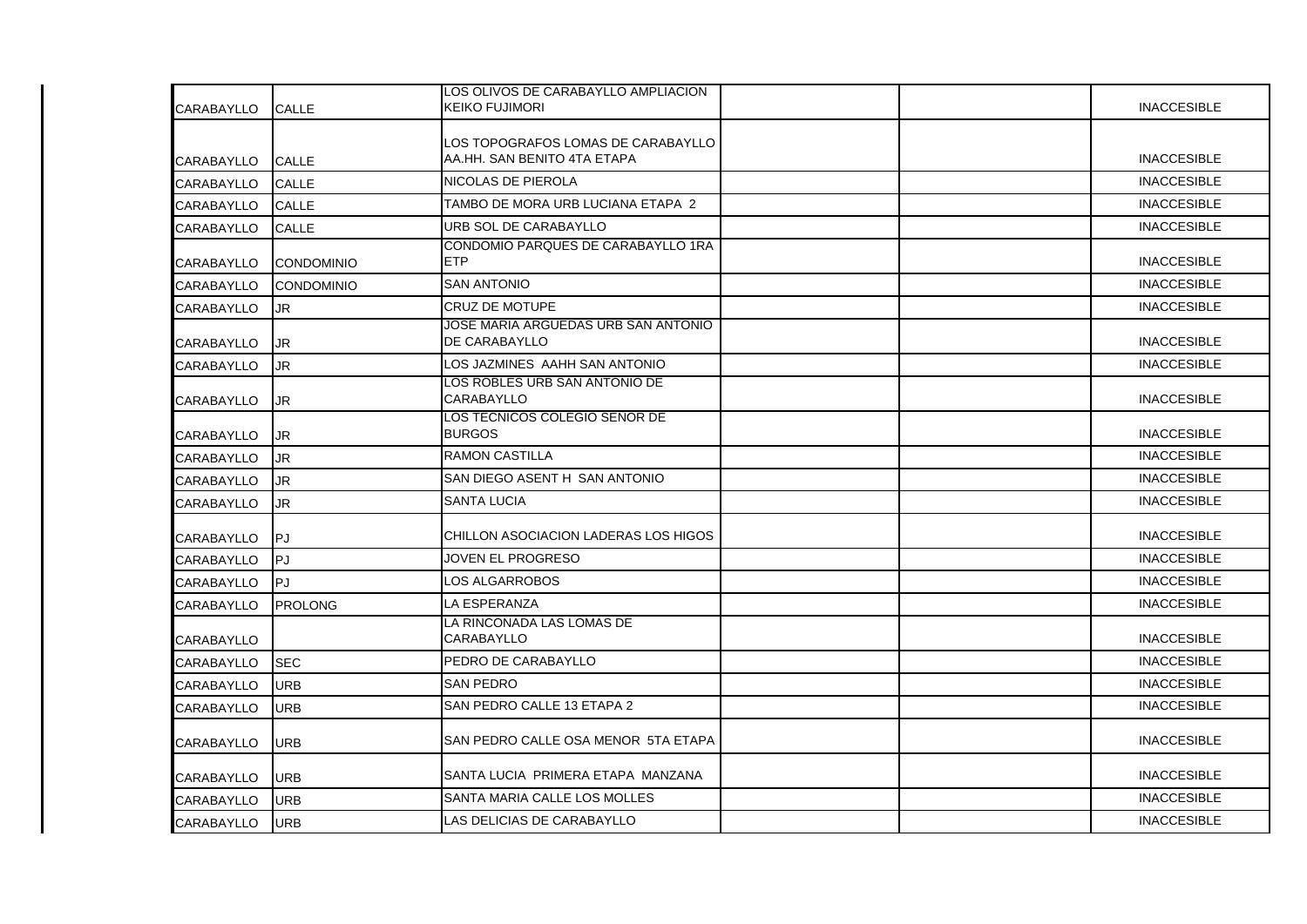|        | CARABAYLLO               | <b>URB</b>   | PORTALES SANTA MARIA                                         |                       | <b>INACCESIBLE</b> |
|--------|--------------------------|--------------|--------------------------------------------------------------|-----------------------|--------------------|
|        | CARABAYLLO               | <b>URB</b>   | PROGRAMA RESIDENCIAL DE VIVIENDA<br><b>STA ROSA DE VILLA</b> |                       | <b>INACCESIBLE</b> |
|        | CARABAYLLO               | <b>CALLE</b> | AMADOR MERINO REYNA AH RAUL PORRAS<br><b>BARRENECHEA</b>     |                       | <b>INACCESIBLE</b> |
|        | CARABAYLLO               | <b>AAHH</b>  | <b>SAN BENITO</b>                                            |                       | <b>INACCESIBLE</b> |
|        | CARABAYLLO               | <b>URB</b>   | <b>SANTO DOMINGO</b>                                         |                       | <b>INACCESIBLE</b> |
|        | <b>CARMEN DE LA UR</b>   |              | CUZCO CARMEN DE LA LEGUA- REYNOSO                            | <b>HASTA LAS 6 PM</b> | <b>PARCIAL</b>     |
| CALLAO | <b>CARMEN DE LA JURB</b> |              | URB DULANTO CARMEN DE LA LEGUA-<br><b>REYNOSO</b>            | <b>HASTA LAS 6 PM</b> | <b>PARCIAL</b>     |
|        | <b>CHORRILLOS</b>        | AH           | AAHH SAN GENARO 2                                            |                       | <b>INACCESIBLE</b> |
|        | <b>CHORRILLOS</b>        | AV           | <b>JACINTO MENDOZA</b>                                       | <b>HASTA LAS 4 PM</b> | <b>PARCIAL</b>     |
|        | <b>CHORRILLOS</b>        | AV           | <b>HEROES DEL PACIFICO</b>                                   | <b>HASTA LAS 5 PM</b> | <b>PARCIAL</b>     |
|        | <b>CHORRILLOS</b>        | AH           | <b>VIRGEN DEL MORRO</b>                                      | <b>HASTA LAS 5 PM</b> | <b>PARCIAL</b>     |
|        | <b>CHORRILLOS</b>        | AH           | <b>CESAR VALLEJO</b>                                         | <b>HASTA LAS 6 PM</b> | <b>PARCIAL</b>     |
|        | <b>CHORRILLOS</b>        | AH           | 02 DE MAYO                                                   | <b>HASTA LAS 4 PM</b> | <b>PARCIAL</b>     |
|        | <b>CHORRILLOS</b>        | AH           | 22 DE OCTUBRE                                                |                       | <b>INACCESIBLE</b> |
|        | CHORRILLOS               | AH           | 26 DE SETIEMBRE (PPJJ SAN GENARO)                            |                       | <b>INACCESIBLE</b> |
|        | <b>CHORRILLOS</b>        | AH           | 31 DE DICIEMBRE (AMP ARMATAMBO)                              |                       | <b>INACCESIBLE</b> |
|        | <b>CHORRILLOS</b>        | AH           | <b>ALICIA VALDIVIA</b>                                       |                       | <b>INACCESIBLE</b> |
|        | <b>CHORRILLOS</b>        | AH           | <b>ALTO PERU</b>                                             |                       | <b>INACCESIBLE</b> |
|        | <b>CHORRILLOS</b>        | AH           | <b>ARMATAMBO</b>                                             |                       | <b>INACCESIBLE</b> |
|        | <b>CHORRILLOS</b>        | lАН          | <b>BUENOS AIRES DE VILLA</b>                                 | <b>HASTA LAS 6 PM</b> | <b>PARCIAL</b>     |
|        | <b>CHORRILLOS</b>        | AH           | EL MIRADOR - ARMATAMBO II                                    |                       | <b>PARCIAL</b>     |
|        | CHORRILLOS               | AH           | <b>INTEGRACION</b>                                           |                       | <b>INACCESIBLE</b> |
|        | <b>CHORRILLOS</b>        | AH           | JOSE OLAYA BALANDRA                                          |                       | <b>INACCESIBLE</b> |
|        | <b>CHORRILLOS</b>        | AH           | LOMAS DE CALEDONIA                                           |                       | <b>INACCESIBLE</b> |
|        | <b>CHORRILLOS</b>        | AH           | LUIS FELIPE DE LAS CASAS                                     |                       | <b>INACCESIBLE</b> |
|        | <b>CHORRILLOS</b>        | AH           | TACALA                                                       |                       | <b>INACCESIBLE</b> |
|        | <b>CHORRILLOS</b>        | AH           | LOS LAURELES                                                 |                       | <b>INACCESIBLE</b> |
|        | <b>CHORRILLOS</b>        | lАН          | <b>MIGUEL IGLESIAS</b>                                       |                       | <b>INACCESIBLE</b> |
|        | <b>CHORRILLOS</b>        | AH           | <b>NUEVA CALEDONIA</b>                                       |                       | <b>INACCESIBLE</b> |
|        | <b>CHORRILLOS</b>        | AH           | <b>NUEVO AMANECER</b>                                        |                       | <b>INACCESIBLE</b> |
|        | <b>CHORRILLOS</b>        | AH           | <b>NUEVO MILENIO</b>                                         |                       | <b>INACCESIBLE</b> |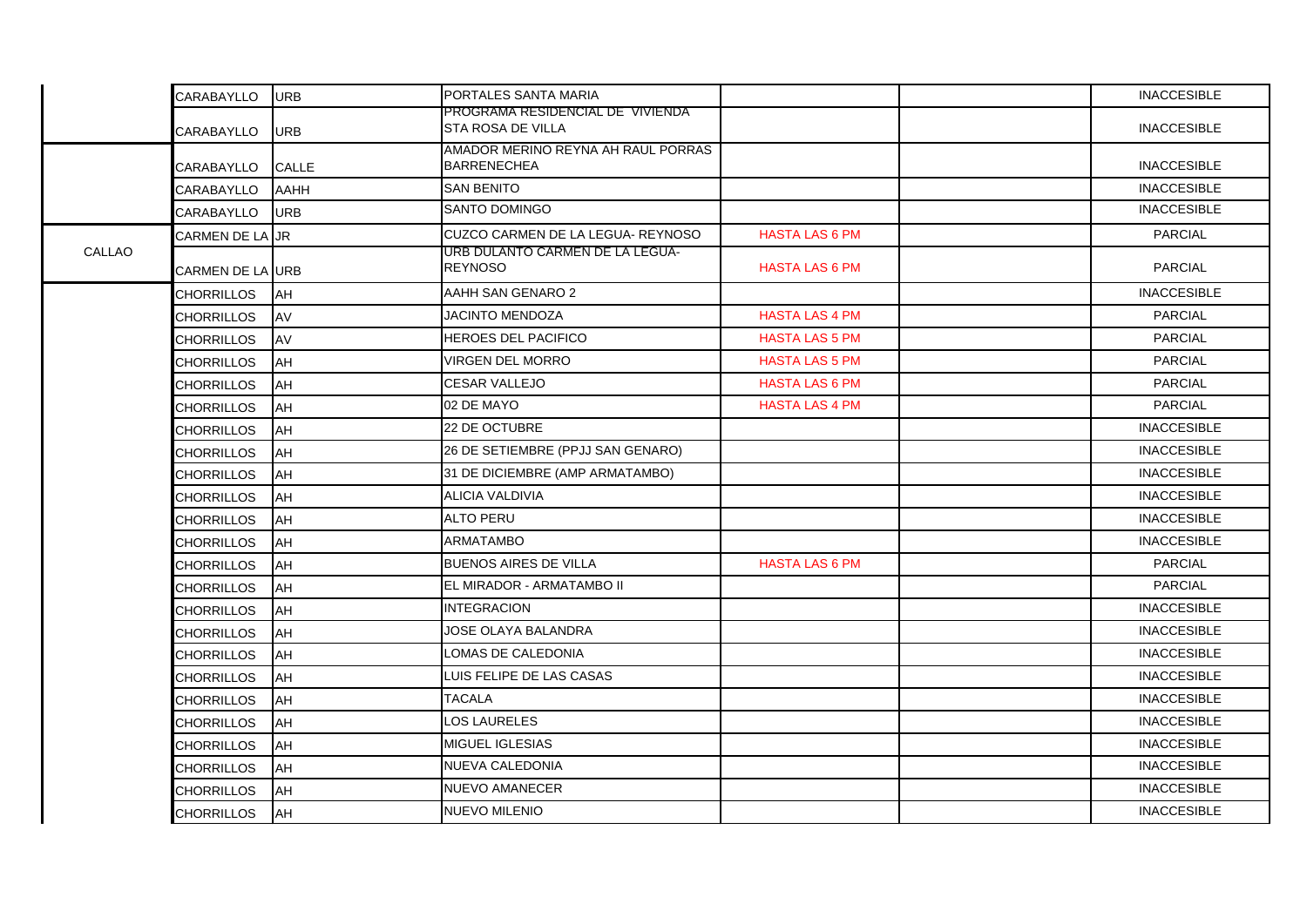| <b>CHORRILLOS</b> | AH                                 | PACIFICO DE VILLA                                | <b>HASTA LAS 5</b>    |                                                                                          | <b>PARCIAL</b>     |
|-------------------|------------------------------------|--------------------------------------------------|-----------------------|------------------------------------------------------------------------------------------|--------------------|
| <b>CHORRILLOS</b> | AH                                 | SAN JOSE II (REF. MZ K2 PPJJ SAN GENRO<br>2)     |                       |                                                                                          | <b>INACCESIBLE</b> |
| CHORRILLOS        | AH                                 | <b>SAN PEDRO</b>                                 |                       |                                                                                          | <b>PARCIAL</b>     |
| CHORRILLOS        | <b>AH</b>                          | <b>VILLA DEL MAR</b>                             |                       |                                                                                          | <b>INACCESIBLE</b> |
| <b>CHORRILLOS</b> | <b>AH</b>                          | <b>VILLA MERCEDES</b>                            |                       |                                                                                          | <b>INACCESIBLE</b> |
| CHORRILLOS        | AH                                 | VIÑA ALTA                                        |                       |                                                                                          | <b>INACCESIBLE</b> |
| <b>CHORRILLOS</b> | AH                                 | <b>SR. DE LOS MILAGROS</b>                       |                       |                                                                                          | <b>INACCESIBLE</b> |
| CHORRILLOS        | <b>AH</b>                          | VISTA ALEGRE                                     | <b>HASTA LAS 6 PM</b> |                                                                                          | <b>PARCIAL</b>     |
| CHORRILLOS        | AV                                 | AREQUIPA COMITE AH STA TERESA DE<br><b>VILLA</b> | <b>HASTA LAS 6 PM</b> |                                                                                          | <b>PARCIAL</b>     |
| <b>CHORRILLOS</b> | AV                                 | <b>CARHUARAZ</b>                                 |                       |                                                                                          | <b>INACCESIBLE</b> |
| <b>CHORRILLOS</b> | AV                                 | 2 HERMANAS                                       |                       |                                                                                          | <b>INACCESIBLE</b> |
| <b>CHORRILLOS</b> | AV                                 | <b>MANUEL LECA</b>                               |                       |                                                                                          | <b>INACCESIBLE</b> |
| <b>CHORRILLOS</b> | AV                                 | JORGE CHAVEZ                                     | <b>HASTA LAS 6 PM</b> |                                                                                          | <b>PARCIAL</b>     |
| <b>CHORRILLOS</b> | CL.                                | ASENT.H. VICTOR RAUL HAYA DELA TORRE             |                       |                                                                                          | <b>INACCESIBLE</b> |
| CHORRILLOS        | <b>CL</b>                          | CALLE 17 AAHH SAN GENARO                         |                       |                                                                                          | <b>INACCESIBLE</b> |
| <b>CHORRILLOS</b> | <b>CL</b>                          | CLL ACOBAMBA URB NUEVA CALEDONIA                 |                       |                                                                                          | <b>INACCESIBLE</b> |
| <b>CHORRILLOS</b> | <b>CL</b>                          | CORDON DE CIERRE URB SAN GENARO                  |                       |                                                                                          | <b>INACCESIBLE</b> |
| CHORRILLOS        | JR.                                | <b>EMILIO SANDOVAL</b>                           | <b>HASTA LAS 6 PM</b> |                                                                                          | <b>PARCIAL</b>     |
| <b>CHORRILLOS</b> | JR                                 | HUASCARAN ASOC. LAS DELICIAS 1ERA<br><b>ZONA</b> |                       |                                                                                          | <b>INACCESIBLE</b> |
| CHORRILLOS        | JR.                                | <b>NUMALLONA</b>                                 | <b>HASTA LAS 5</b>    |                                                                                          | <b>PARCIAL</b>     |
| <b>CHORRILLOS</b> | lPJ.                               | <b>SAN GENARO II</b>                             |                       |                                                                                          | <b>INACCESIBLE</b> |
| CHORRILLOS        | <b>PROLONG</b>                     | VILLARAN                                         |                       |                                                                                          | <b>INACCESIBLE</b> |
| <b>CHORRILLOS</b> | <b>PSJE</b>                        | <b>PATRON</b>                                    |                       |                                                                                          | <b>INACCESIBLE</b> |
| <b>CHORRILLOS</b> |                                    | <b>SAN JUAN BAUTISTA</b>                         | <b>HASTA LAS 4</b>    |                                                                                          | <b>PARCIAL</b>     |
| <b>CHORRILLOS</b> | PSJE                               | <b>TINGO</b>                                     |                       |                                                                                          | <b>INACCESIBLE</b> |
| COMAS             | AA HH NUEVA UNION Mz PINUEVA UNION |                                                  |                       |                                                                                          | <b>INACCESIBLE</b> |
| COMAS             | AH                                 | <b>ALTO PERU</b>                                 |                       |                                                                                          | <b>INACCESIBLE</b> |
| COMAS             | <b>CL</b>                          | 9 DE DICIEMBRE                                   |                       |                                                                                          | <b>INACCESIBLE</b> |
| <b>COMAS</b>      | AH                                 | 06 DE MARZO                                      |                       | <b>BELAUNDE, DE LA TUPAC</b><br><b>HACIA ARRIBA 8 CUADRAS,</b><br><b>HASTA SAN PABLO</b> | <b>PARCIAL</b>     |
| <b>COMAS</b>      | AH                                 | 11 DE JULIO                                      |                       |                                                                                          | <b>INACCESIBLE</b> |

SUR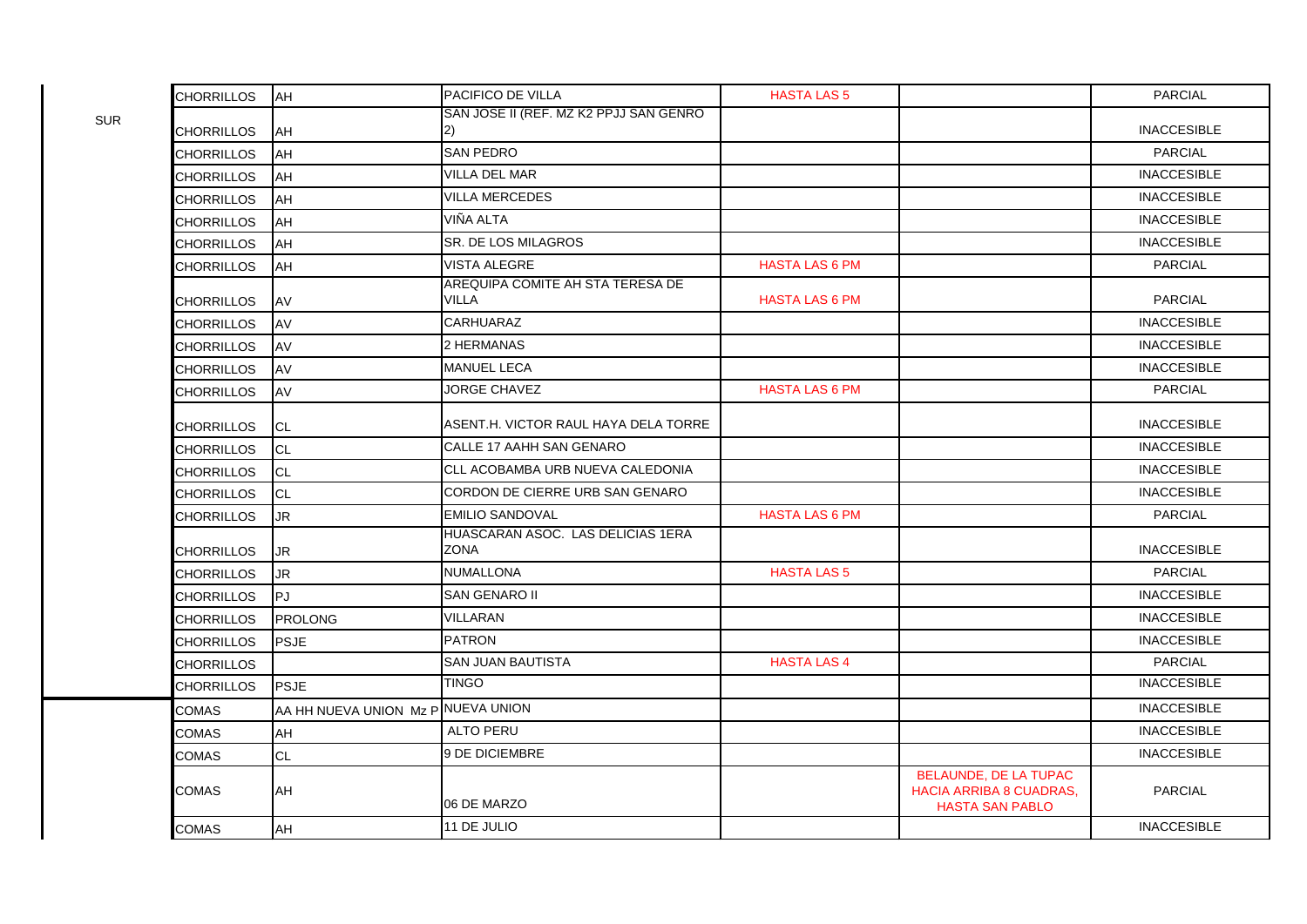| <b>COMAS</b> | AH | 13 DE ENERO (REF COLLIQUE)                                   | <b>HASTA LAS 4 PM</b> |                                                                                          | <b>INACCESIBLE</b> |
|--------------|----|--------------------------------------------------------------|-----------------------|------------------------------------------------------------------------------------------|--------------------|
| <b>COMAS</b> | AH | 18 DE ENERO                                                  | <b>HASTA LAS 4 PM</b> |                                                                                          | <b>INACCESIBLE</b> |
| <b>COMAS</b> | AH | <b>19 DE NOVIEMBRE</b>                                       |                       |                                                                                          | <b>INACCESIBLE</b> |
| <b>COMAS</b> | AH | AH 9 DE SEPTIEMBRE MZ J LOTE 5                               |                       |                                                                                          | <b>INACCESIBLE</b> |
| <b>COMAS</b> | AH | 27 DE NOVIEMBRE (REF COLLIQUE)                               |                       |                                                                                          | <b>INACCESIBLE</b> |
| <b>COMAS</b> | AH | 28 DE JULIO (REF KM 7.5 AV TUPAC AMARU)                      |                       |                                                                                          | <b>INACCESIBLE</b> |
| <b>COMAS</b> | AH | AÑO NUEVO                                                    |                       |                                                                                          | <b>INACCESIBLE</b> |
| <b>COMAS</b> | AH | <b>BELEN</b>                                                 |                       |                                                                                          | <b>INACCESIBLE</b> |
| <b>COMAS</b> | AH | <b>BELLAVISTA</b>                                            |                       |                                                                                          | <b>INACCESIBLE</b> |
| <b>COMAS</b> | AH | BUENOS AIRES (REF III ZONA DE COLLIQUE -<br>NUEVA ESPERANZA) | <b>HASTA LAS 4 PM</b> |                                                                                          | <b>INACCESIBLE</b> |
| <b>COMAS</b> | AH | <b>CARMEN ALTO</b>                                           |                       |                                                                                          | <b>INACCESIBLE</b> |
| <b>COMAS</b> |    | <b>BELAUNDE AAHH EL CARMEN</b>                               |                       |                                                                                          | <b>INACCESIBLE</b> |
| <b>COMAS</b> | AH | <b>CARMEN BAJO AMPLIACION</b>                                |                       | <b>BELAUNDE, DE LA TUPAC</b><br>HACIA ARRIBA 8 CUADRAS,<br><b>HASTA SAN PABLO</b>        | <b>PARCIAL</b>     |
| <b>COMAS</b> | AH | CASUARINAS (REF COLLIQUE)                                    | <b>HASTA LAS 4 PM</b> |                                                                                          | <b>INACCESIBLE</b> |
| <b>COMAS</b> | AH | <b>CERRO CALVARIO</b>                                        |                       |                                                                                          | <b>INACCESIBLE</b> |
| <b>COMAS</b> | AH | CERRO SAN FRANCISCO (REF KM 11)                              |                       |                                                                                          | <b>INACCESIBLE</b> |
| <b>COMAS</b> | AH | CERRO SAN JOAQUIN (COMUNIDAD<br><b>VECINAL 32)</b>           |                       |                                                                                          | <b>INACCESIBLE</b> |
| <b>COMAS</b> | AH | <b>DIOS AMOR</b>                                             |                       |                                                                                          | <b>INACCESIBLE</b> |
| <b>COMAS</b> | AH | <b>EL AYLLU</b>                                              | <b>HASTA LAS 4 PM</b> |                                                                                          | <b>INACCESIBLE</b> |
| <b>COMAS</b> | AH | <b>EL MISTI</b>                                              |                       |                                                                                          | <b>INACCESIBLE</b> |
| <b>COMAS</b> | AH | EL PARAISO (4TA ZONA COLLIQUE)                               | <b>HASTA LAS 4 PM</b> |                                                                                          | <b>INACCESIBLE</b> |
| <b>COMAS</b> | AH | <b>INCA HUASI</b>                                            | <b>HASTA LAS 4 PM</b> |                                                                                          | <b>INACCESIBLE</b> |
| <b>COMAS</b> | AH | <b>JORGE BASADRE</b>                                         |                       |                                                                                          | <b>INACCESIBLE</b> |
| <b>COMAS</b> | AH | <b>LA LIBERTAD</b>                                           |                       | <b>BELAUNDE, DE LA TUPAC</b><br><b>HACIA ARRIBA 8 CUADRAS,</b><br><b>HASTA SAN PABLO</b> | <b>PARCIAL</b>     |
| <b>COMAS</b> | AH | LA LIBERTAD ALTA                                             | <b>HASTA LAS 4 PM</b> |                                                                                          | <b>INACCESIBLE</b> |
| <b>COMAS</b> | AH | <b>LA MERCED</b>                                             |                       |                                                                                          | <b>INACCESIBLE</b> |
| <b>COMAS</b> |    | LAS LOMAS DE BELAUNDE                                        |                       |                                                                                          | <b>PARCIAL</b>     |
| <b>COMAS</b> |    | LAS LOMAS DE LIBERTAD                                        |                       |                                                                                          | <b>PARCIAL</b>     |
| <b>COMAS</b> | AH | LAS LOMAS DE COLLIQUE                                        | <b>HASTA LAS 4 PM</b> |                                                                                          | <b>INACCESIBLE</b> |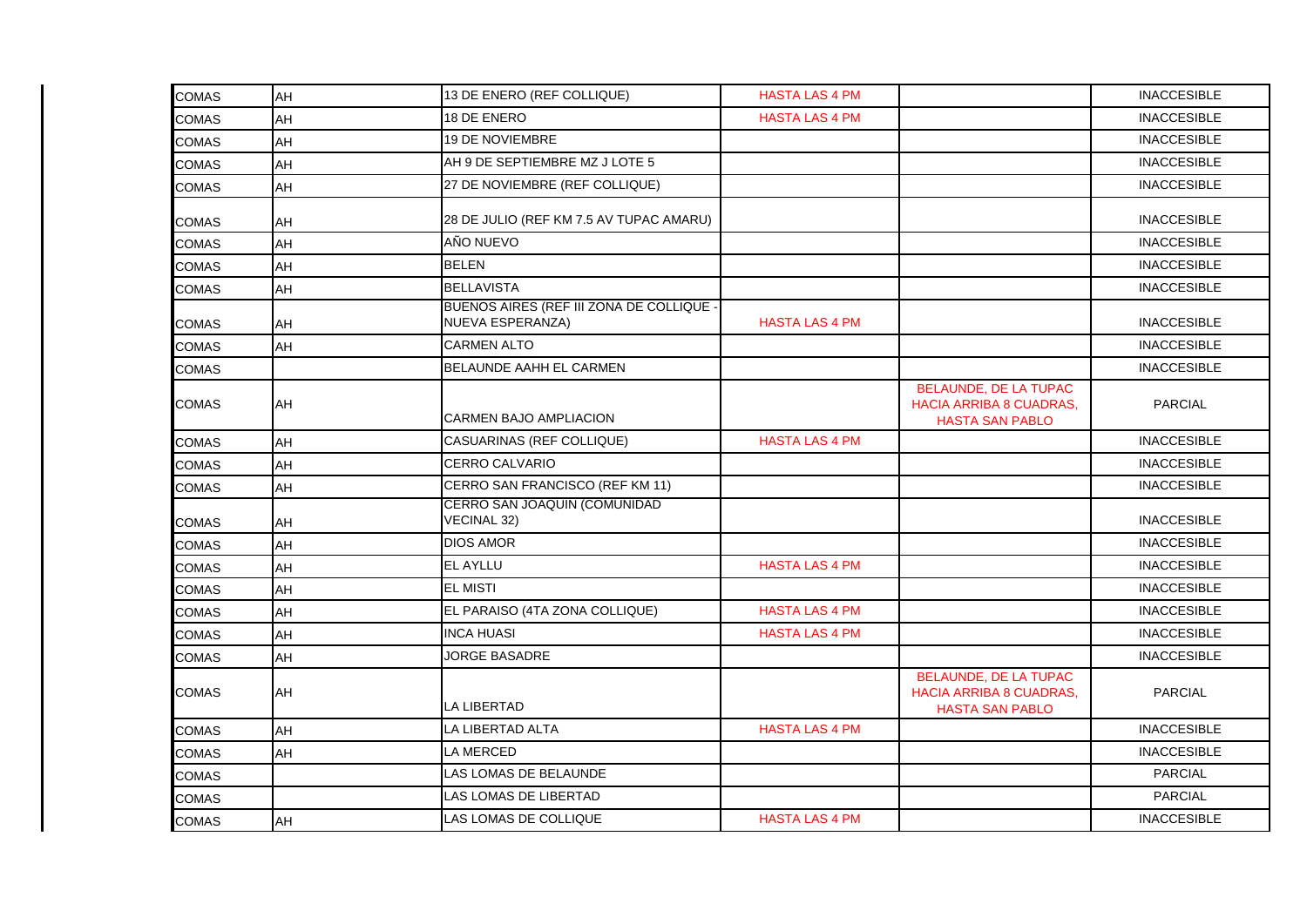| <b>COMAS</b> | <b>AH</b> | LAS PRIMAVERAS (5TA ZONA COLLIQUE)            | <b>HASTA LAS 4 PM</b> |                                                | <b>INACCESIBLE</b> |
|--------------|-----------|-----------------------------------------------|-----------------------|------------------------------------------------|--------------------|
| COMAS        | AH        | LOS CLAVELES (REF COLLIQUE)                   | <b>HASTA LAS 4 PM</b> |                                                | <b>INACCESIBLE</b> |
| <b>COMAS</b> | <b>AH</b> | <b>LOS JARDINES</b>                           |                       | <b>1RA Y 2DA ETAPA</b>                         | <b>PARCIAL</b>     |
| <b>COMAS</b> | AH        | LOS PEDREGALES (REF IV ZON DE<br>COLLIQUE)    | <b>HASTA LAS 4 PM</b> |                                                | <b>INACCESIBLE</b> |
| COMAS        | AH        | MIRADOR DE AÑO NUEVO                          |                       |                                                | <b>INACCESIBLE</b> |
| COMAS        | <b>AH</b> | <b>MONTE CALVARIO</b>                         |                       |                                                | <b>INACCESIBLE</b> |
| COMAS        | AH        | NUEVA GENERACION (REF 5TA ZONA<br>COLLIQUE)   | <b>HASTA LAS 4 PM</b> |                                                | <b>INACCESIBLE</b> |
| COMAS        | AH        | <b>NUEVA GENERACION 2000</b>                  |                       |                                                | <b>INACCESIBLE</b> |
| COMAS        | AH        | NUEVA JUVENTUD (REF AÑO NUEVO)                |                       |                                                | <b>INACCESIBLE</b> |
| <b>COMAS</b> | AH        | <b>NUEVO AMANECER</b>                         |                       |                                                | <b>INACCESIBLE</b> |
| <b>COMAS</b> | <b>AH</b> | PROY. INTEGRAL DOS MIL                        |                       |                                                | <b>INACCESIBLE</b> |
| COMAS        | AH        | SAGRADA FAMILIA (REF 2DA ZONA<br>COLLIQUE)    |                       |                                                | <b>INACCESIBLE</b> |
| <b>COMAS</b> | <b>AH</b> | SAN MARTIN (REF COLLIQUE)                     |                       |                                                | <b>INACCESIBLE</b> |
| <b>COMAS</b> | AH        | SAN MARTIN DE PORRES (REF. LA<br>LIBERTAD)    |                       |                                                | <b>INACCESIBLE</b> |
| COMAS        | AH        | <b>SAN RAMON</b>                              | <b>HASTA LAS 4 PM</b> |                                                | <b>INACCESIBLE</b> |
| COMAS        | AH        | SANTA ROSA (REF KM 12)                        |                       |                                                | <b>INACCESIBLE</b> |
| COMAS        | lАН       | SANTIAGO APOSTOL                              | <b>HASTA LAS 4 PM</b> |                                                | <b>INACCESIBLE</b> |
| COMAS        | <b>AH</b> | <b>SANTISIMA CRUZ</b>                         |                       |                                                | <b>INACCESIBLE</b> |
| COMAS        | AH        | <b>SOL NACIENTE</b>                           |                       |                                                | <b>INACCESIBLE</b> |
| COMAS        | AH        | TUPAC AMARU II                                |                       |                                                | <b>INACCESIBLE</b> |
| COMAS        | AH        | VILLA DISCIPLINA (REF IV ZONA DE<br>COLLIQUE) | <b>HASTA LAS 4 PM</b> |                                                | <b>INACCESIBLE</b> |
| <b>COMAS</b> | AH        | VILLA FLORIDA (4TA ZONA COLLIQUE)             | <b>HASTA LAS 4 PM</b> |                                                | <b>INACCESIBLE</b> |
| COMAS        | <b>AH</b> | <b>VILLA HERMOSA</b>                          |                       |                                                | <b>INACCESIBLE</b> |
| <b>COMAS</b> | <b>AH</b> | VILLA JARDIN (5TA ZONA COLLIQUE)              | <b>HASTA LAS 4 PM</b> |                                                | <b>INACCESIBLE</b> |
| <b>COMAS</b> | <b>AH</b> | VILLA JESUS (REF COLLIQUE)                    |                       |                                                | <b>INACCESIBLE</b> |
| <b>COMAS</b> | AH        | <b>VILLA MELCHORITA</b>                       |                       |                                                | <b>INACCESIBLE</b> |
| COMAS        | AH        | <b>VIRGEN DEL CARMEN</b>                      |                       | <b>HASTA LA CUADRA 8</b>                       | <b>PARCIAL</b>     |
| COMAS        | AH        | <b>VISTA ALEGRE</b>                           | <b>HASTA LAS 4 PM</b> |                                                | <b>INACCESIBLE</b> |
| COMAS        |           | MIGUEL GRAU LA LIBERTAD                       |                       | <b>HASTA LA CUADRA 6, EL</b><br><b>MERCADO</b> | PARCIAL            |
| COMAS        |           | MIGUEL GRAU AÑO NUEVO                         |                       |                                                | <b>INACCESIBLE</b> |

NORTE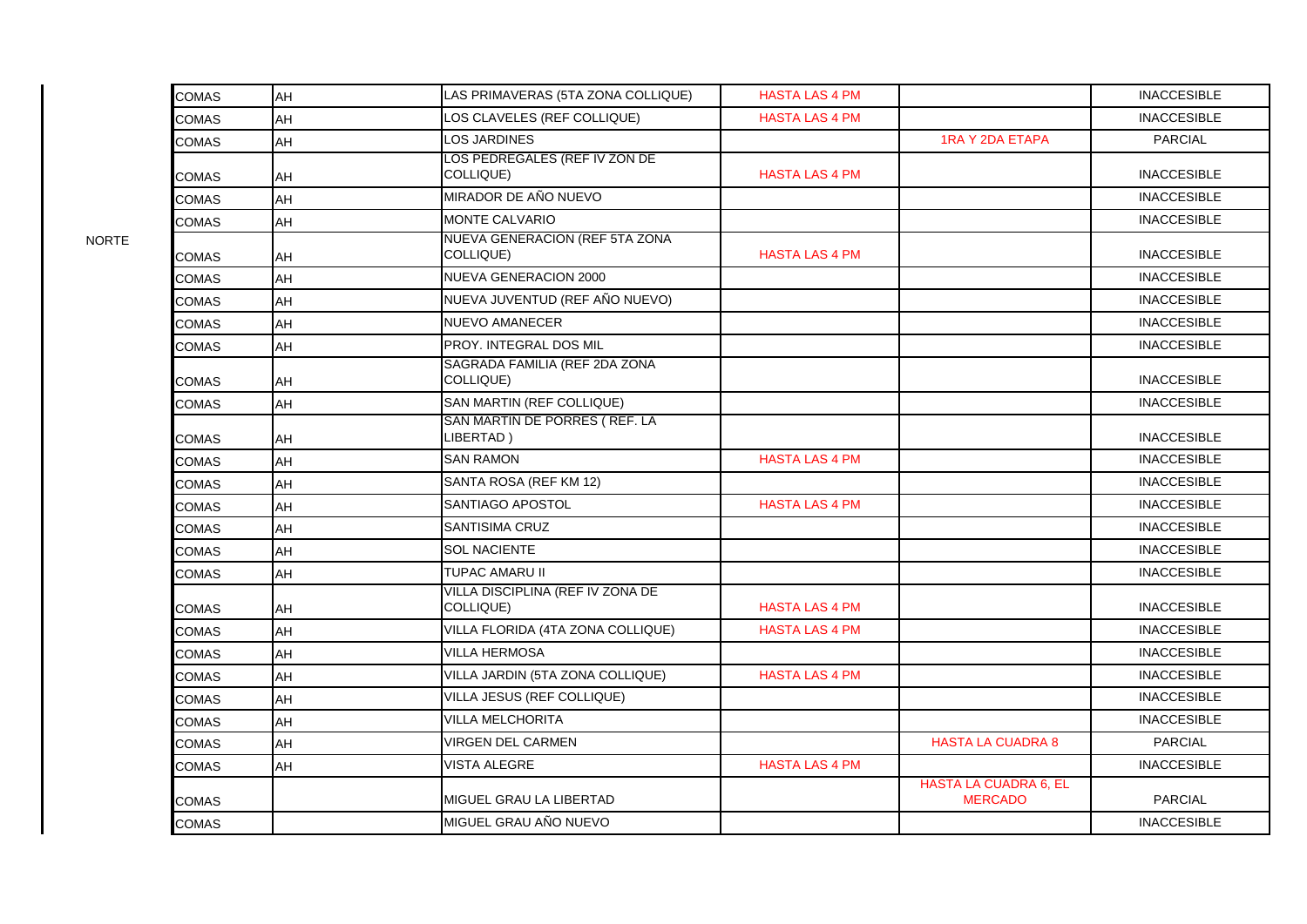| <b>COMAS</b>       | AV                        | <b>REVOLUCION</b>                 |                       | <b>HASTA LA CUADRA 8</b>                          | <b>PARCIAL</b>     |
|--------------------|---------------------------|-----------------------------------|-----------------------|---------------------------------------------------|--------------------|
| <b>COMAS</b>       | <b>CL</b>                 | <b>CALVARIO BELAUNDE</b>          |                       |                                                   | <b>INACCESIBLE</b> |
| COMAS              |                           | <b>LAS AMERICAS</b>               |                       |                                                   | <b>INACCESIBLE</b> |
| <b>COMAS</b>       | <b>CL</b>                 | LAS AMERICAS LA LIBERTAD          | <b>HASTA LAS 4 PM</b> |                                                   | <b>INACCESIBLE</b> |
| COMAS              | <b>CL</b>                 | <b>RICARDO PALMA</b>              |                       | <b>HASTA LA CUADRA 8</b>                          | <b>PARCIAL</b>     |
| <b>COMAS</b>       | <b>JR</b>                 | 7 FEBRERO AA HH COLLIQUE 5TA ZONA | <b>HASTA LAS 4 PM</b> |                                                   | <b>INACCESIBLE</b> |
| COMAS              | JR.                       | <b>CAÑETE</b>                     | <b>HASTA LAS 4 PM</b> |                                                   | <b>INACCESIBLE</b> |
| COMAS              |                           | CESAR VALLEJO COLLIQUE            |                       |                                                   | <b>INACCESIBLE</b> |
| COMAS              | JR                        | <b>DOS MAYO</b>                   | <b>HASTA LAS 3 PM</b> |                                                   | <b>INACCESIBLE</b> |
| COMAS              | JR.                       | <b>LEOPOLDO MEZA</b>              |                       |                                                   | <b>INACCESIBLE</b> |
| COMAS              | PJ                        | COLLIQUE IV ZONA                  | <b>HASTA LAS 4 PM</b> |                                                   | <b>INACCESIBLE</b> |
| COMAS              | PJ                        | COLLIQUE III ZONA                 | <b>HASTA LAS 4 PM</b> |                                                   | <b>INACCESIBLE</b> |
| COMAS              | PJ                        | <b>MILAGRO DE JESUS</b>           |                       |                                                   | <b>INACCESIBLE</b> |
| COMAS              | PJ                        | <b>ROCA DE JESUS</b>              |                       |                                                   | <b>INACCESIBLE</b> |
| COMAS              | PJ                        | <b>SAN MARTIN</b>                 |                       |                                                   | <b>INACCESIBLE</b> |
| <b>COMAS</b>       | <b>PROLONG</b>            | <b>BELAUNDE AAHH EL CARMEN</b>    |                       |                                                   | <b>INACCESIBLE</b> |
| COMAS              | <b>PROLONG</b>            | SANCHEZ CERRO COLLIQUE            | <b>HASTA LAS 4 PM</b> |                                                   | <b>INACCESIBLE</b> |
| COMAS              | <b>URB</b>                | <b>NUEVA FLORIDA</b>              |                       |                                                   | <b>INACCESIBLE</b> |
| COMAS              | <b>CALLE LAS CIRUELAS</b> | <b>URB LA ALBORADA</b>            |                       |                                                   | <b>INACCESIBLE</b> |
| <b>COMAS</b>       | <b>URB</b>                | <b>VIRGEN DEL CARMEN</b>          |                       | <b>HASTA LA CUADRA 8</b>                          | <b>PARCIAL</b>     |
| EL AGUSTINO        | AV                        | PLACIDO JIMENEZ                   |                       | <b>SOLO HASTA EL CRUCE CON</b><br><b>ANCASH</b>   | <b>PARCIAL</b>     |
| EL AGUSTINO        | AV                        | <b>BELLA LUZ</b>                  |                       |                                                   | <b>INACCESIBLE</b> |
| EL AGUSTINO        | AV                        | <b>LAS MAGNOLIAS</b>              |                       |                                                   | <b>INACCESIBLE</b> |
| EL AGUSTINO        | AV                        | <b>SIMON BOLIVAR</b>              |                       |                                                   | <b>INACCESIBLE</b> |
| EL AGUSTINO        | <b>URB</b>                | <b>SAN CAYETANO</b>               |                       |                                                   | <b>INACCESIBLE</b> |
| EL AGUSTINO        | <b>JR</b>                 | <b>SANCHEZ CERRO</b>              |                       |                                                   | <b>INACCESIBLE</b> |
| EL AGUSTINO        | AV                        | NICOLAS AYLLON                    |                       | <b>DESDE VALDIVIA HASTA</b><br><b>SANTA ANITA</b> | <b>PARCIAL</b>     |
| EL AGUSTINO        | AV                        | <b>GARCILAZO DE LA VEGA</b>       |                       | <b>DESDE LA 1 HASTA ELECTRA</b>                   | <b>PARCIAL</b>     |
| EL AGUSTINO        | AV                        | <b>FRANCISCO VIDAL</b>            |                       |                                                   | <b>INACCESIBLE</b> |
| EL AGUSTINO        | AV                        | 07 DE OCTUBRE                     |                       |                                                   | <b>INACCESIBLE</b> |
| <b>EL AGUSTINO</b> | AV                        | 08 DE FEBRERO                     |                       |                                                   | <b>INACCESIBLE</b> |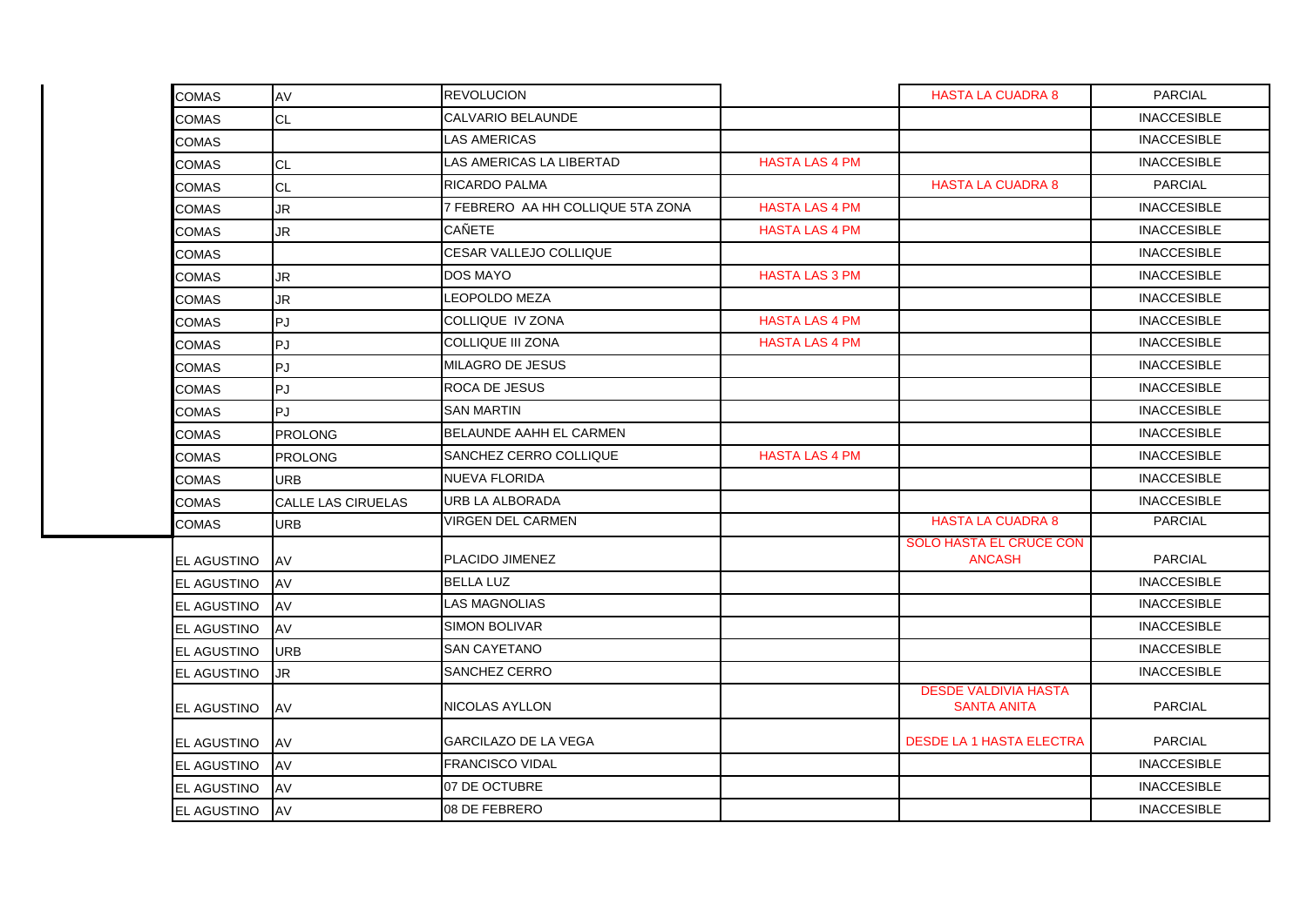| <b>EL AGUSTINO</b> | AH | <b>LOS LIBERTADORES</b>                                |  | <b>INACCESIBLE</b> |
|--------------------|----|--------------------------------------------------------|--|--------------------|
| EL AGUSTINO        | AH | 09 DE OCTUBRE                                          |  | <b>INACCESIBLE</b> |
| EL AGUSTINO        | AH | <b>ANCIETA ALTA</b>                                    |  | <b>INACCESIBLE</b> |
| EL AGUSTINO        | AH | <b>ANCIETA BAJA</b>                                    |  | <b>INACCESIBLE</b> |
| EL AGUSTINO        | AH | LOMAS DEL BOSQUE                                       |  | <b>INACCESIBLE</b> |
| EL AGUSTINO        | AH | <b>MARTIR OLAYA</b>                                    |  | <b>INACCESIBLE</b> |
| EL AGUSTINO        | AH | <b>RIVERA Y DAVALOS</b>                                |  | <b>INACCESIBLE</b> |
| EL AGUSTINO        | AH | LOS JAZMINEZ                                           |  | <b>INACCESIBLE</b> |
| EL AGUSTINO        | AH | <b>NAZARENAS</b>                                       |  | <b>INACCESIBLE</b> |
| EL AGUSTINO        | AH | <b>CERRO SAN FRANCISCO</b>                             |  | <b>INACCESIBLE</b> |
| EL AGUSTINO        | AH | <b>CHINCHA</b>                                         |  | <b>INACCESIBLE</b> |
| EL AGUSTINO        | AH | JUNIN                                                  |  | <b>INACCESIBLE</b> |
| EL AGUSTINO        | AH | <b>LOCUMBA</b>                                         |  | <b>INACCESIBLE</b> |
| EL AGUSTINO        | AH | LOS ANDES                                              |  | <b>INACCESIBLE</b> |
| EL AGUSTINO        | AH | LUIS FUMAGALLI                                         |  | <b>INACCESIBLE</b> |
| EL AGUSTINO        | AH | <b>SAN MARTIN</b>                                      |  | <b>INACCESIBLE</b> |
| <b>EL AGUSTINO</b> | AH | TRUJILLO (7MA ZONA)                                    |  | <b>INACCESIBLE</b> |
| EL AGUSTINO        | AH | <b>MENACHO</b>                                         |  | <b>INACCESIBLE</b> |
| EL AGUSTINO        | AH | <b>INDONESIA</b>                                       |  | <b>INACCESIBLE</b> |
| EL AGUSTINO        | AH | <b>PACAE</b>                                           |  | <b>INACCESIBLE</b> |
| EL AGUSTINO        | AH | LOS CISNES                                             |  | <b>INACCESIBLE</b> |
| EL AGUSTINO        | AH | <b>PACAE</b>                                           |  | <b>INACCESIBLE</b> |
| EL AGUSTINO        | AH | PERU                                                   |  | <b>INACCESIBLE</b> |
| EL AGUSTINO        | AH | <b>SAN SEBASTIAN</b>                                   |  | <b>INACCESIBLE</b> |
| EL AGUSTINO        | AH | <b>LAS CATARATAS</b>                                   |  | <b>INACCESIBLE</b> |
| EL AGUSTINO        | AH | <b>SANTOYO</b>                                         |  | <b>INACCESIBLE</b> |
| EL AGUSTINO        | AH | VILLA SANTA ISABEL (REF.CDRA 23 AV.<br>NICOLAS AYLLON) |  | <b>INACCESIBLE</b> |
| EL AGUSTINO        | AH | CATALINA HUANCA                                        |  | <b>INACCESIBLE</b> |
| EL AGUSTINO        | AH | <b>CERRO EL AGUSTINO</b>                               |  | <b>INACCESIBLE</b> |
| EL AGUSTINO        | AH | <b>CERRO SAN PEDRO</b>                                 |  | <b>INACCESIBLE</b> |
| EL AGUSTINO        | AH | <b>HATARI LLAQTA</b>                                   |  | <b>INACCESIBLE</b> |
| EL AGUSTINO        | AH | LOMAS ROSALES                                          |  | <b>INACCESIBLE</b> |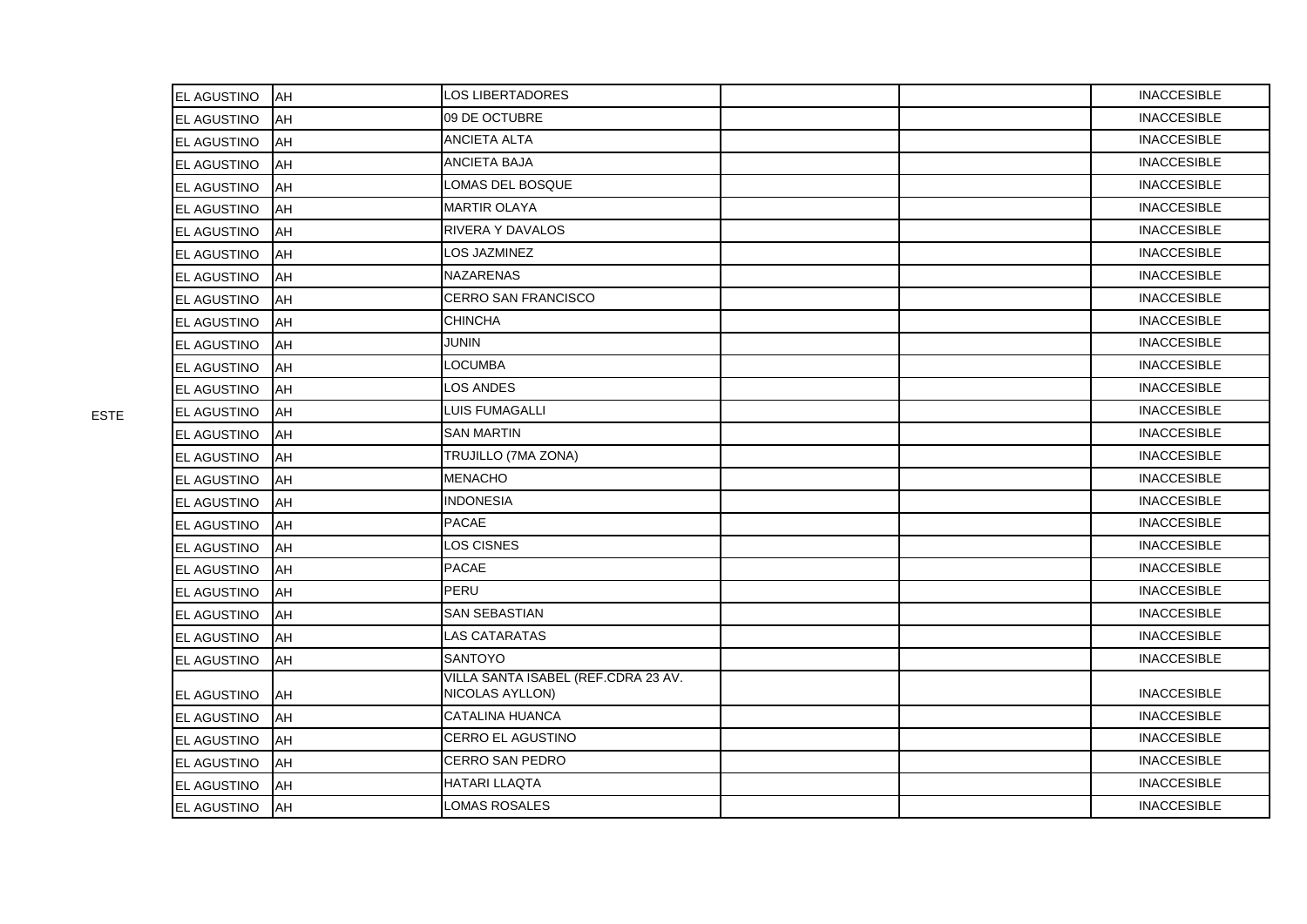| EL AGUSTINO           | <b>AH</b>   | <b>NOCHETO</b>                      |                                 | <b>INACCESIBLE</b> |
|-----------------------|-------------|-------------------------------------|---------------------------------|--------------------|
| EL AGUSTINO           | JR          | CERRO SAN FRANCISCO                 |                                 | <b>INACCESIBLE</b> |
| EL AGUSTINO           | <b>JR</b>   | <b>LOCUMBA</b>                      |                                 | <b>INACCESIBLE</b> |
| EL AGUSTINO           |             | <b>SANTOYO</b>                      |                                 | <b>INACCESIBLE</b> |
| EL AGUSTINO           | ASOC        | <b>MENACHO</b>                      | <b>DESDE LA 1 HASTA MAESTRO</b> | <b>PARCIAL</b>     |
| <b>EL AGUSTINO</b>    | <b>ASOC</b> | VIRGEN DE LAS MERCEDES              |                                 | <b>INACCESIBLE</b> |
| EL AGUSTINO           | JR          | LAS ROSAS AH PROGRAMA 4             |                                 | <b>INACCESIBLE</b> |
| EL AGUSTINO           | CALLE       | LOS JAZMINES COOP TALAVERA LA REYNA |                                 | <b>INACCESIBLE</b> |
| EL AGUSTINO           | <b>PSJE</b> | LOS CISNES                          |                                 | <b>INACCESIBLE</b> |
| INDEPENDENCIAH        |             | LAS AMERICAS (LAS AMERICAS)         |                                 | <b>PARCIAL</b>     |
| INDEPENDENCIAH        |             | 01 DE MAYO                          |                                 | <b>PARCIAL</b>     |
| <b>INDEPENDENCIAH</b> |             | 03 DE MAYO                          |                                 | <b>PARCIAL</b>     |
| <b>INDEPENDENCIAH</b> |             | 03 DE OCTUBRE (PAMPA DE CUEVA)      |                                 | <b>PARCIAL</b>     |
| INDEPENDENCIAH        |             | 04 DE DICIEMBRE                     |                                 | <b>PARCIAL</b>     |
| <b>INDEPENDENCIAH</b> |             | 05 DE ABRIL                         |                                 | <b>PARCIAL</b>     |
| <b>INDEPENDENCIAH</b> |             | 05 DE DICIEMBRE                     |                                 | <b>PARCIAL</b>     |
| <b>INDEPENDENCIAH</b> |             | 05 DE JULIO                         |                                 | <b>PARCIAL</b>     |
| <b>INDEPENDENCIAH</b> |             | 05 DE MARZO                         |                                 | <b>PARCIAL</b>     |
| INDEPENDENCIAH        |             | 06 DE JULIO                         |                                 | <b>PARCIAL</b>     |
| <b>INDEPENDENCIAH</b> |             | 12 DE FEBRERO                       |                                 | <b>PARCIAL</b>     |
| <b>INDEPENDENCIAH</b> |             | 14 DE MAYO                          |                                 | <b>PARCIAL</b>     |
| <b>INDEPENDENCIAH</b> |             | 15 DE MAYO                          |                                 | <b>PARCIAL</b>     |
| INDEPENDENCIAH        |             | 18 DE ENERO                         |                                 | <b>PARCIAL</b>     |
| <b>INDEPENDENCIAH</b> |             | 18 DE MARZO 3ERA ZONA               |                                 | <b>PARCIAL</b>     |
| <b>INDEPENDENCIAH</b> |             | <b>19 DE SETIEMBRE</b>              |                                 | <b>PARCIAL</b>     |
| <b>INDEPENDENCIAH</b> |             | 20 DE OCTUBRE (REF TAHUANTINSUYO)   |                                 | <b>PARCIAL</b>     |
| <b>INDEPENDENCIAH</b> |             | 21 DE ABRIL                         |                                 | <b>PARCIAL</b>     |
| <b>INDEPENDENCIAH</b> |             | 27 DE MARZO                         |                                 | <b>PARCIAL</b>     |
| <b>INDEPENDENCIAH</b> |             | 30 DE AGOSTO O AH LA LIBERTAD       |                                 | <b>PARCIAL</b>     |
| INDEPENDENCIAH        |             | 31 DE DICIEMBRE                     |                                 | <b>PARCIAL</b>     |
| INDEPENDENCIAH        |             | A.H.MARINO MELGAR                   |                                 | <b>INACCESIBLE</b> |
| INDEPENDENCIAH        |             | <b>BELLAVISTA</b>                   |                                 | <b>INACCESIBLE</b> |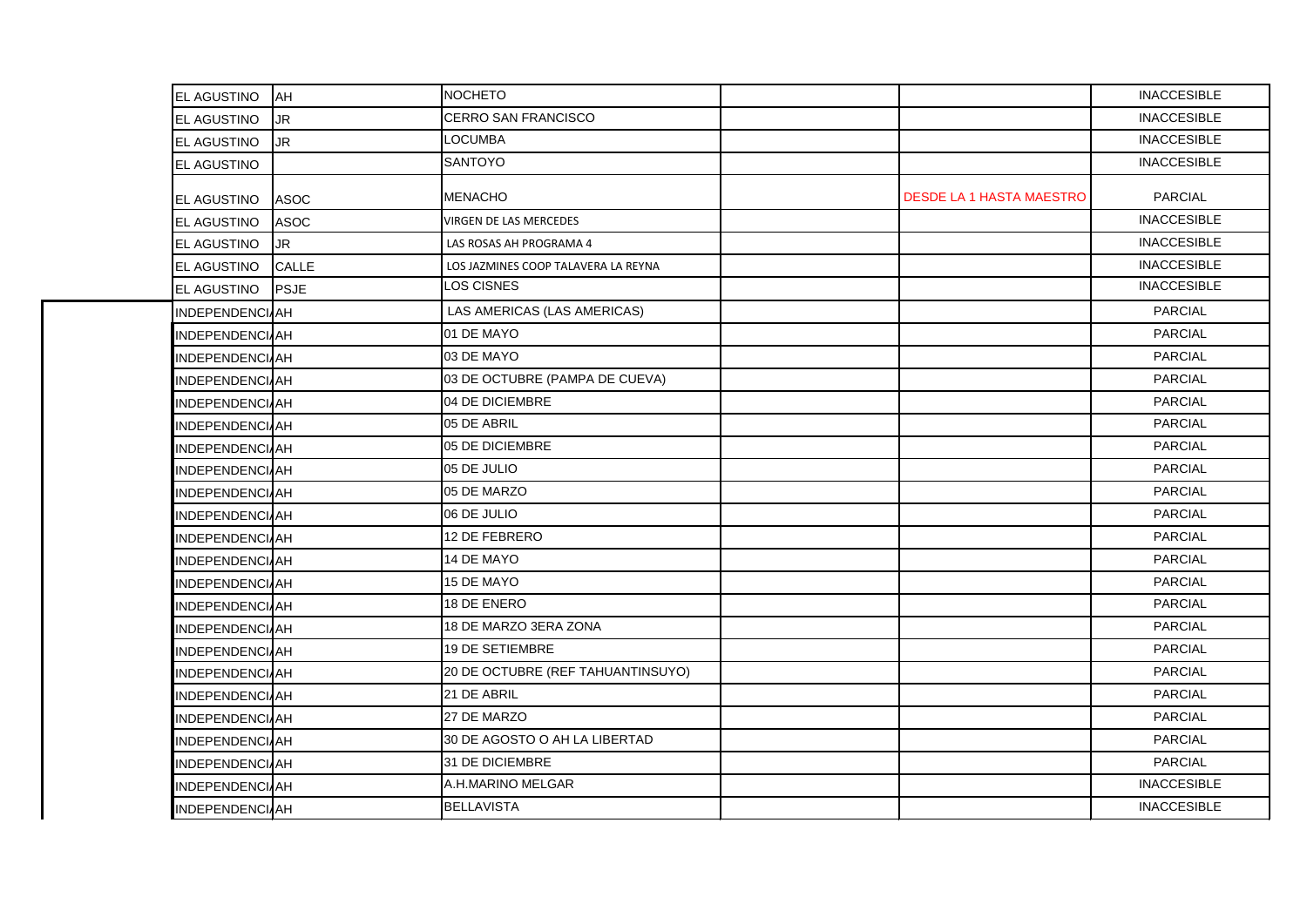| <b>INDEPENDENCIAH</b> | <b>BELLAVISTA II</b>                |  | <b>INACCESIBLE</b> |
|-----------------------|-------------------------------------|--|--------------------|
| INDEPENDENCIAH        | <b>CAHUIDE</b>                      |  | <b>INACCESIBLE</b> |
| <b>INDEPENDENCIAH</b> | <b>CERRO CALAVERA</b>               |  | <b>INACCESIBLE</b> |
| <b>INDEPENDENCIAH</b> | CERRO JARDINES (REF PAMPA DE CUEVA) |  | <b>INACCESIBLE</b> |
| INDEPENDENCIAH        | <b>CERRO LA HUACA</b>               |  | <b>INACCESIBLE</b> |
| <b>INDEPENDENCIAH</b> | <b>CERRO LOS INCAS</b>              |  | <b>INACCESIBLE</b> |
| <b>INDEPENDENCIAH</b> | <b>CERRO LOS JARDINES</b>           |  | <b>INACCESIBLE</b> |
| <b>INDEPENDENCIAH</b> | <b>CIELO AZUL</b>                   |  | <b>INACCESIBLE</b> |
| <b>INDEPENDENCIAH</b> | CONDORCANQUI                        |  | <b>INACCESIBLE</b> |
| <b>INDEPENDENCIAH</b> | <b>CORAZON DE JESUS</b>             |  | <b>INACCESIBLE</b> |
| <b>INDEPENDENCIAH</b> | <b>CRUZ DE MAYO</b>                 |  | <b>INACCESIBLE</b> |
| <b>INDEPENDENCIAH</b> | DOMINGO DE RAMOS                    |  | <b>INACCESIBLE</b> |
| <b>INDEPENDENCIAH</b> | EL BOSQUE                           |  | <b>INACCESIBLE</b> |
| <b>INDEPENDENCIAH</b> | EL ERMITAÑO                         |  | <b>INACCESIBLE</b> |
| <b>INDEPENDENCIAH</b> | <b>EL MILAGRO</b>                   |  | <b>INACCESIBLE</b> |
| <b>INDEPENDENCIAH</b> | EL MILAGRO DE LA FRATERNIDAD        |  | <b>INACCESIBLE</b> |
| INDEPENDENCIAH        | <b>EL MISTI</b>                     |  | <b>INACCESIBLE</b> |
| <b>INDEPENDENCIAH</b> | <b>EL PROGRESO</b>                  |  | <b>INACCESIBLE</b> |
| <b>INDEPENDENCIAH</b> | <b>EL VOLANTE</b>                   |  | <b>INACCESIBLE</b> |
| <b>INDEPENDENCIAH</b> | EL VOLANTE II                       |  | <b>INACCESIBLE</b> |
| INDEPENDENCIAH        | <b>HERMANOS AYAR</b>                |  | <b>INACCESIBLE</b> |
| <b>INDEPENDENCIAH</b> | <b>HERMITAÑO</b>                    |  | <b>INACCESIBLE</b> |
| <b>INDEPENDENCIAH</b> | <b>HORACIO ZEVALLOS</b>             |  | <b>INACCESIBLE</b> |
| <b>INDEPENDENCIAH</b> | INDEPENDENCIA (PAMPA DE CUEVA)      |  | <b>INACCESIBLE</b> |
| <b>INDEPENDENCIAH</b> | <b>JESUS DE NAZARETH</b>            |  | <b>INACCESIBLE</b> |
| <b>INDEPENDENCIAH</b> | <b>JOSE CARLOS MARIATEGUI</b>       |  | <b>INACCESIBLE</b> |
| <b>INDEPENDENCIAH</b> | JOSE OLAYA (AMPL)                   |  | <b>INACCESIBLE</b> |
| <b>INDEPENDENCIAH</b> | JUAN VELASCO ALVARADO               |  | <b>INACCESIBLE</b> |
| <b>INDEPENDENCIAH</b> | LA CORPORACION                      |  | <b>INACCESIBLE</b> |
| <b>INDEPENDENCIAH</b> | LA PAZ                              |  | <b>INACCESIBLE</b> |
| <b>INDEPENDENCIAH</b> | LAS AMERICAS (AMPLIACION)           |  | <b>INACCESIBLE</b> |
| <b>INDEPENDENCIAH</b> | <b>LAS GARDENIAS</b>                |  | <b>INACCESIBLE</b> |
| <b>INDEPENDENCIAH</b> | LAS GARDENIAS (PAMPA CUEVA)         |  | <b>INACCESIBLE</b> |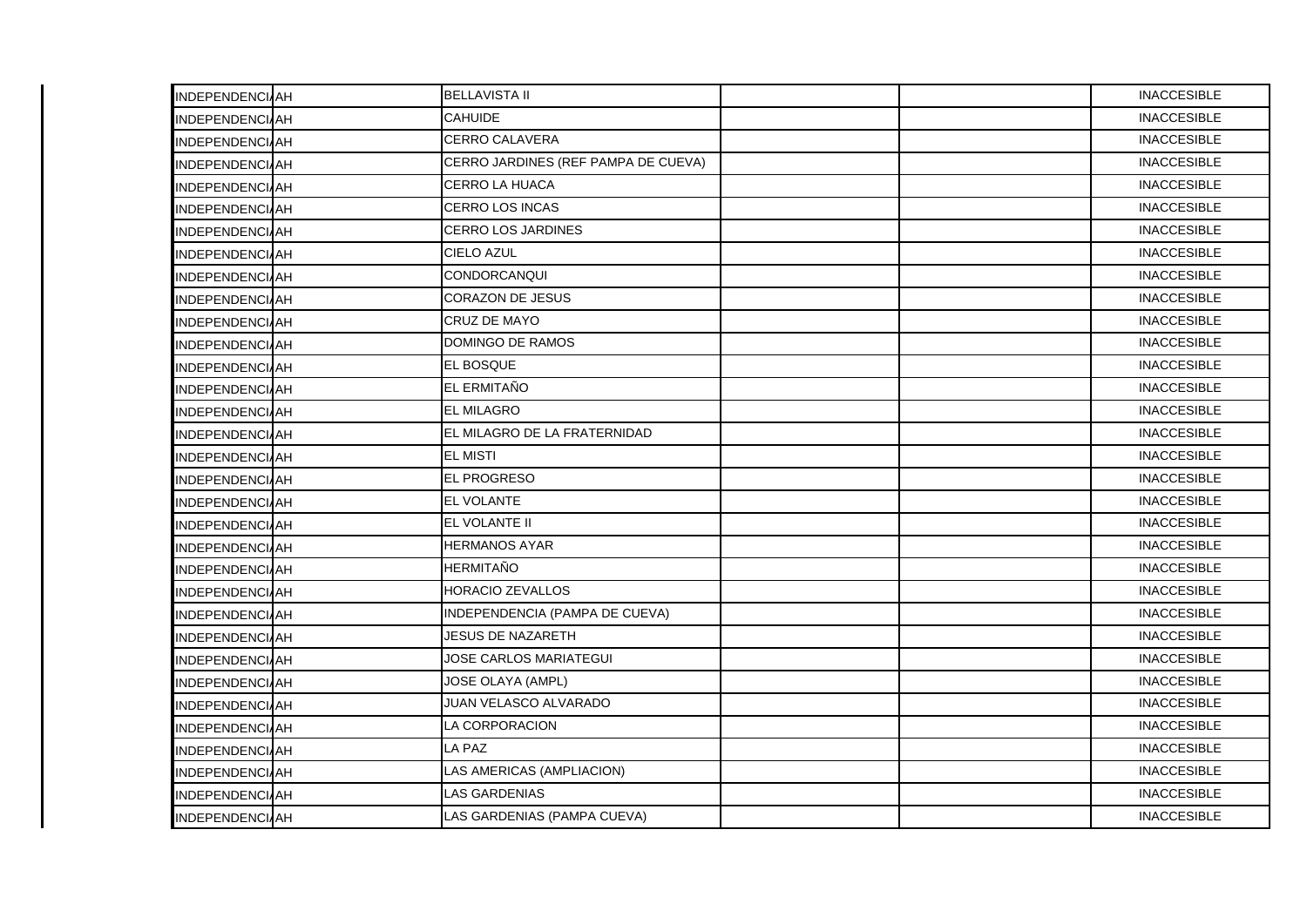| INDEPENDENCIAH           | <b>LEONCIO PRADO</b>                 |  | <b>INACCESIBLE</b> |
|--------------------------|--------------------------------------|--|--------------------|
| INDEPENDENCIAH           | LOS CONQUISTADORES                   |  | <b>INACCESIBLE</b> |
| INDEPENDENCIAH           | <b>LOS JARDINES</b>                  |  | <b>INACCESIBLE</b> |
| <b>INDEPENDENCIAH</b>    | LOS PRECURSORES                      |  | <b>INACCESIBLE</b> |
| INDEPENDENCI <i>I</i> AH | <b>MANUEL SCORZA</b>                 |  | <b>INACCESIBLE</b> |
| INDEPENDENCIAH           | <b>MARIANO MELGAR</b>                |  | <b>INACCESIBLE</b> |
| INDEPENDENCI/AH          | <b>NUEVA GENERACION</b>              |  | <b>INACCESIBLE</b> |
| <b>INDEPENDENCIAH</b>    | NUEVA VILLA EL CARMEN                |  | <b>INACCESIBLE</b> |
| <b>INDEPENDENCIAH</b>    | NUEVO AMANECER (REF CL 28)           |  | <b>INACCESIBLE</b> |
| <b>INDEPENDENCIAH</b>    | PAMPA DE CUEVA                       |  | <b>INACCESIBLE</b> |
| INDEPENDENCI/AH          | PAMPA DE CUEVA (ZONA III)            |  | <b>INACCESIBLE</b> |
| <b>INDEPENDENCIAH</b>    | <b>RUMIÑAHUI</b>                     |  | <b>INACCESIBLE</b> |
| INDEPENDENCIAH           | <b>SAN ALBINO</b>                    |  | <b>INACCESIBLE</b> |
| <b>INDEPENDENCIAH</b>    | <b>SAN CAMILO</b>                    |  | <b>INACCESIBLE</b> |
| INDEPENDENCI/AH          | SAN JUAN DE DIOS                     |  | <b>INACCESIBLE</b> |
| <b>INDEPENDENCIAH</b>    | SAN LORENZO PAYET                    |  | <b>INACCESIBLE</b> |
| INDEPENDENCIAH           | SAN MARTIN DE PORRES                 |  | <b>INACCESIBLE</b> |
| <b>INDEPENDENCIAH</b>    | <b>SANTA CRUZ</b>                    |  | <b>INACCESIBLE</b> |
| INDEPENDENCI <i>I</i> AH | SANTA CRUZ (REF ERNITAÑO)            |  | <b>INACCESIBLE</b> |
| <b>INDEPENDENCIAH</b>    | SANTA ROSA (REF PAYET)               |  | <b>INACCESIBLE</b> |
| <b>INDEPENDENCIAH</b>    | SANTA ROSA DE LIMA (REF PJ ERMITAÑO) |  | <b>INACCESIBLE</b> |
| <b>INDEPENDENCIAH</b>    | <b>SANTISIMA CRUZ</b>                |  | <b>INACCESIBLE</b> |
| INDEPENDENCI <i>I</i> AH | SARITA COLONIA                       |  | <b>INACCESIBLE</b> |
| <b>INDEPENDENCIAH</b>    | SEÑOR DE LOS MILAGROS (REF PAYET)    |  | <b>INACCESIBLE</b> |
| INDEPENDENCIAH           | <b>SOL NACIENTE</b>                  |  | <b>INACCESIBLE</b> |
| <b>INDEPENDENCIAH</b>    | VALLE HERMOSO DE LOS INCAS           |  | <b>INACCESIBLE</b> |
| INDEPENDENCI <i>I</i> AH | VALLE SAGRADO DE LOS INCAS 2         |  | <b>INACCESIBLE</b> |
| <b>INDEPENDENCIAH</b>    | <b>VILLA CANTA</b>                   |  | <b>INACCESIBLE</b> |
| INDEPENDENCI/AH          | VILLA CHILCAS                        |  | <b>INACCESIBLE</b> |
| <b>INDEPENDENCIAH</b>    | VILLA DEL CARMEN (AMPL)              |  | <b>INACCESIBLE</b> |
| INDEPENDENCIAH           | VILLA EL CARMEN                      |  | <b>INACCESIBLE</b> |
| INDEPENDENCIAH           | VILLA EL CARMEN 2                    |  | <b>INACCESIBLE</b> |
| <b>INDEPENDENCIAH</b>    | <b>VILLA LOS JARDINES</b>            |  | <b>INACCESIBLE</b> |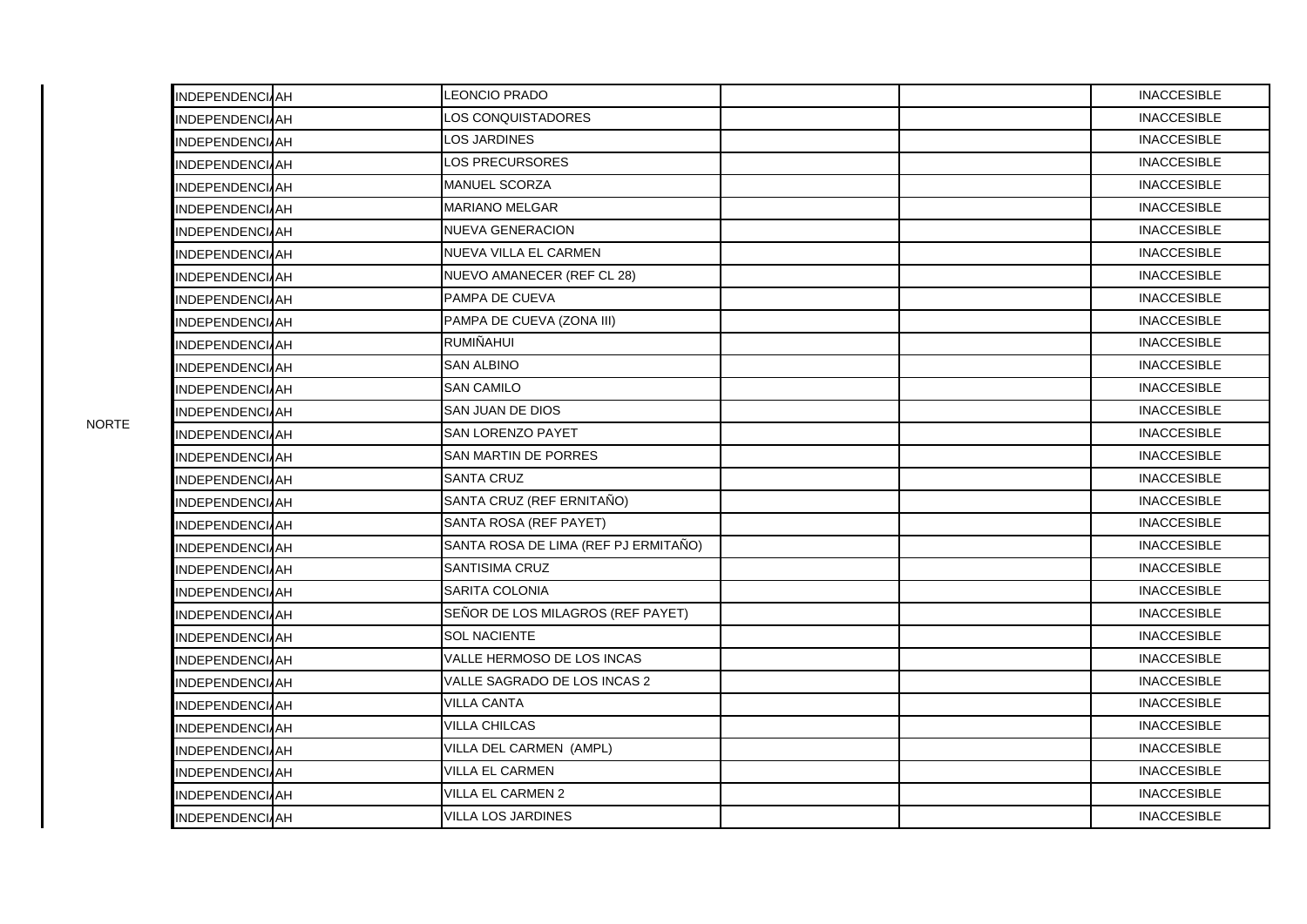| <b>INDEPENDENCIAH</b>   | <b>VILLA PRIMAVERA</b>                          |  | <b>INACCESIBLE</b> |
|-------------------------|-------------------------------------------------|--|--------------------|
| <b>INDEPENDENCIAH</b>   | VIRGEN DEL CARMEN (REF ERMITAÑO)                |  | <b>INACCESIBLE</b> |
| <b>INDEPENDENCIAH</b>   | <b>VIRGEN DEL CARMEN (REF</b><br>TAHUANTINSUYO) |  | <b>INACCESIBLE</b> |
| <b>INDEPENDENCIAH</b>   | 23 DE ENERO PAYET                               |  | <b>INACCESIBLE</b> |
| <b>INDEPENDENCIAH</b>   | <b>AMPLIACION BELLAVISTA</b>                    |  | <b>INACCESIBLE</b> |
| INDEPENDENCIASOC.       | <b>LAS AMERICAS</b>                             |  | <b>INACCESIBLE</b> |
| <b>INDEPENDENCIAV</b>   | 2 DE MARZO EL VOLANTE                           |  | <b>INACCESIBLE</b> |
| <b>INDEPENDENCIAV</b>   | INDUSTRIAL                                      |  | <b>INACCESIBLE</b> |
| <b>INDEPENDENCIAV</b>   | LOS INCAS AAHH PAMPA DE CUEVA                   |  | <b>INACCESIBLE</b> |
| <b>INDEPENDENCIAV</b>   | LOS INCAS                                       |  | <b>INACCESIBLE</b> |
| INDEPENDENCIAV          | TUPAC AMARU URB MANCO INCA                      |  | <b>INACCESIBLE</b> |
| INDEPENDENCIAV          | 2 DE MARZO                                      |  | <b>INACCESIBLE</b> |
| <b>INDEPENDENCIAV</b>   | <b>GERARDO UNGER</b>                            |  | <b>INACCESIBLE</b> |
| INDEPENDENCIAV          | TUPAC AMARU                                     |  | <b>INACCESIBLE</b> |
| <b>INDEPENDENCIAV</b>   | <b>LOS ALARDOS</b>                              |  | <b>INACCESIBLE</b> |
| <b>INDEPENDENCIACLL</b> | DANIEL ALCIDES CARRION                          |  | <b>INACCESIBLE</b> |
| <b>INDEPENDENCIACLL</b> | <b>MARIANO MELGAR</b>                           |  | <b>INACCESIBLE</b> |
| INDEPENDENCIAJR         | ALCAURB LOS PRECURSORES                         |  | <b>INACCESIBLE</b> |
| <b>INDEPENDENCIAJR</b>  | <b>CALCUCHIMAC</b>                              |  | <b>INACCESIBLE</b> |
| <b>INDEPENDENCIJJR</b>  | LA LIBERTAD URB INDEPENDENCIA                   |  | <b>INACCESIBLE</b> |
| <b>INDEPENDENCIAJR</b>  | MARACUYA URB EL ERMITAÑO                        |  | <b>INACCESIBLE</b> |
| <b>INDEPENDENCIJJR</b>  | <b>HANAN CUZCO</b>                              |  | <b>INACCESIBLE</b> |
| <b>INDEPENDENCIJJR</b>  | QUIPAYPAMPATAHUANTINSUYO 2DA                    |  | <b>INACCESIBLE</b> |
| <b>INDEPENDENCIAJR</b>  | LOS MELOCOTONES                                 |  | <b>INACCESIBLE</b> |
| <b>INDEPENDENCIJR</b>   | <b>MASCAYPACHA</b>                              |  | <b>INACCESIBLE</b> |
| <b>INDEPENDENCIJR</b>   | ASENT. H. VILLA EL ANGEL                        |  | <b>INACCESIBLE</b> |
| <b>INDEPENDENCIJR</b>   | LOS COCOS                                       |  | <b>INACCESIBLE</b> |
| <b>INDEPENDENCIAH</b>   | 06 DE JULIO                                     |  | <b>INACCESIBLE</b> |
| <b>INDEPENDENCIAPJ</b>  | <b>INDEPENDENCIA</b>                            |  | <b>INACCESIBLE</b> |
| <b>INDEPENDENCIAPJ</b>  | MILAGRO DE LA FRATERNIDAD                       |  | <b>INACCESIBLE</b> |
| <b>INDEPENDENCIAPJ</b>  | PAMPA CUEVA                                     |  | <b>INACCESIBLE</b> |
| INDEPENDENCI/PJ         | SANTISIMA CRUZ DE PAYET                         |  | <b>INACCESIBLE</b> |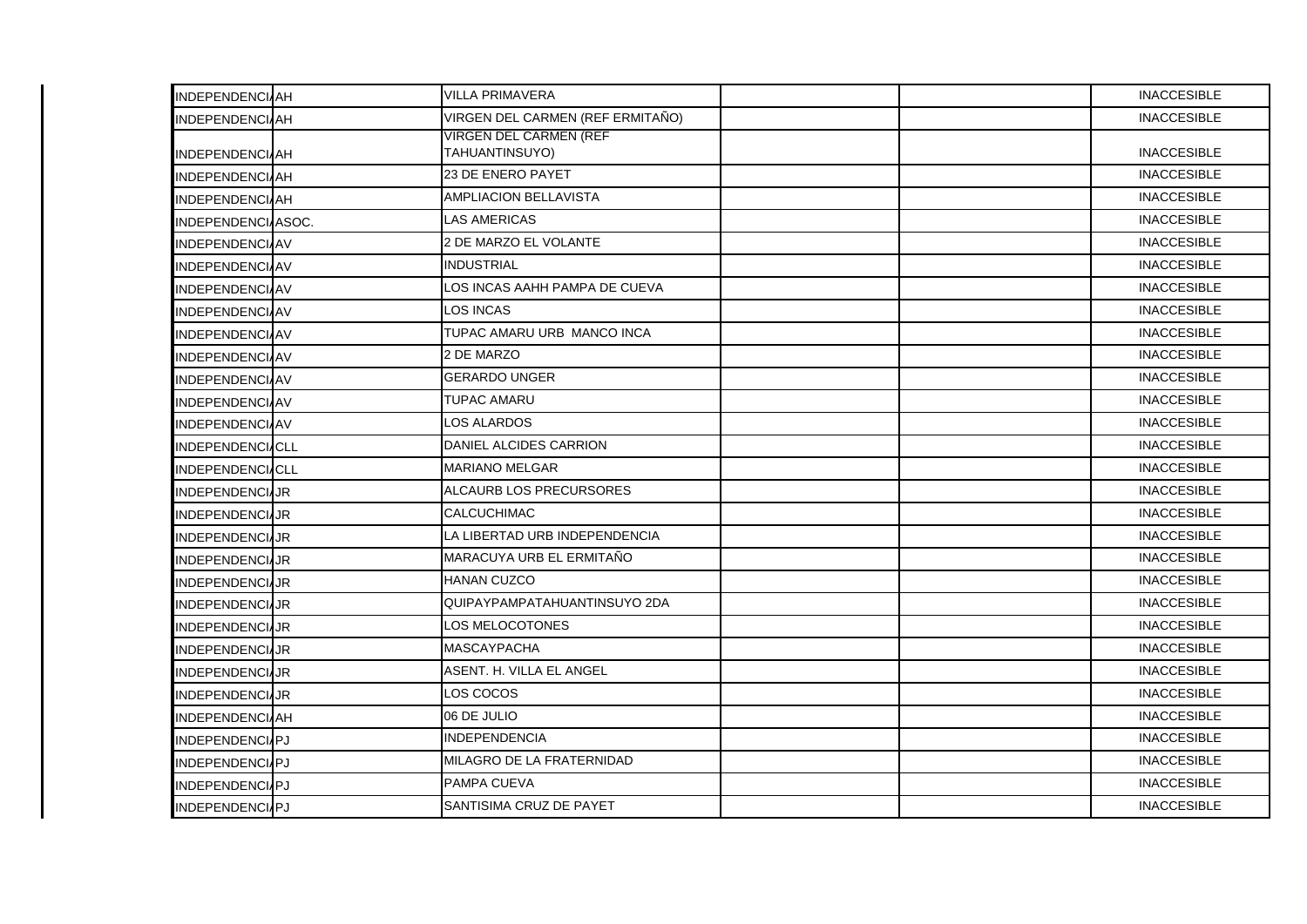| INDEPENDENCIPJ            |           | <b>VILLA EL ANGEL</b>                                         |                       | <b>INACCESIBLE</b> |
|---------------------------|-----------|---------------------------------------------------------------|-----------------------|--------------------|
| INDEPENDENCIAPJ           |           | <b>LOS AMAUTAS</b>                                            |                       | <b>INACCESIBLE</b> |
| INDEPENDENCI/PJ           |           | <b>JOSE OLAYA</b>                                             |                       | <b>INACCESIBLE</b> |
| INDEPENDENCI/PJ           |           | LOS ANGELES PUEBLO JOVEN EL<br><b>PROGRESO</b>                |                       | <b>INACCESIBLE</b> |
| <b>INDEPENDENCI, PROL</b> |           | MICAELA BASTIDAS ASENT H<br><b>PRECURSORES</b>                |                       | <b>INACCESIBLE</b> |
| <b>INDEPENDENCIAPJ</b>    |           | HERBAY ALTO 130 PUEBLO JOVEN JOSE<br><b>CARLOS MARIATEGUI</b> |                       | <b>INACCESIBLE</b> |
| <b>INDEPENDENCILPJ</b>    |           | 07 DE DICIEMBRE                                               |                       | <b>INACCESIBLE</b> |
| INDEPENDENCIAPJ           |           | <b>AYACUCHO</b>                                               |                       | <b>INACCESIBLE</b> |
| INDEPENDENCI <i>IPJ</i>   |           | <b>BELLA VISTA</b>                                            |                       | <b>INACCESIBLE</b> |
| INDEPENDENCIAPSJE         |           | <b>BOLOGNESI</b>                                              |                       | <b>INACCESIBLE</b> |
| INDEPENDENCIAPSJE         |           | <b>HERBAY ALTO</b>                                            |                       | <b>INACCESIBLE</b> |
| INDEPENDENCI/PSJE         |           | <b>LEONCIO PRADO</b>                                          |                       | <b>INACCESIBLE</b> |
| <b>INDEPENDENCIAPSJE</b>  |           | LOS DATILES (REF PJ ERMITAÑO)                                 |                       | <b>INACCESIBLE</b> |
| INDEPENDENCI/PSJE         |           | 2 AAHH JUAN VELASCO ALVARADO                                  |                       | <b>INACCESIBLE</b> |
| <b>INDEPENDENCI/PSJE</b>  |           | ERMITAÑO ALTO                                                 |                       | <b>INACCESIBLE</b> |
| <b>INDEPENDENCIAPSJE</b>  |           | SAN PEDRO Y SAN PABLO                                         |                       | <b>INACCESIBLE</b> |
| INDEPENDENCIPJ            |           | <b>TAHUANTINSUYO</b>                                          |                       | <b>INACCESIBLE</b> |
| <b>INDEPENDENCI</b> URB   |           | <b>VALLE YOUNG</b>                                            |                       | <b>INACCESIBLE</b> |
| INDEPENDENCI/URB          |           | INDEPENDENCIA (PAMPA CUEVA)                                   |                       | <b>INACCESIBLE</b> |
| <b>LA PERLA</b>           | <b>AV</b> | <b>COSTANERA</b>                                              |                       | <b>INACCESIBLE</b> |
| <b>INDEPENDENCIA</b>      |           | <b>PAYET</b>                                                  |                       | <b>INACCESIBLE</b> |
| LA PERLA                  | AV        | LA PAZ                                                        | <b>HASTA LAS 6 PM</b> | <b>PARCIAL</b>     |
| LA PERLA                  |           | <b>BRASIL</b>                                                 |                       | <b>INACCESIBLE</b> |
| LA PERLA                  |           | <b>COSTANERA</b>                                              |                       | <b>INACCESIBLE</b> |
| <b>LA PERLA</b>           |           | <b>ALFONSO UGARTE</b>                                         |                       | <b>INACCESIBLE</b> |
| <b>LA PERLA</b>           | <b>JR</b> | <b>ATAHUALPA</b>                                              |                       | <b>INACCESIBLE</b> |
| LA PERLA                  | <b>JR</b> | ZARUMILLA CDRA 1 A 4                                          |                       | <b>INACCESIBLE</b> |
| <b>LA PERLA</b>           | <b>JR</b> | <b>ZEUS</b>                                                   |                       | <b>INACCESIBLE</b> |
| LA PERLA                  | <b>JR</b> | 8 DE OCTUBRE                                                  |                       | <b>INACCESIBLE</b> |
| LA PERLA                  | <b>JR</b> | <b>BOLOGNESI</b>                                              | <b>HASTA LAS 6 PM</b> | <b>PARCIAL</b>     |
| LA PERLA                  | UR.       | <b>GRAU</b>                                                   | <b>HASTA LAS 6 PM</b> | <b>PARCIAL</b>     |

CALLAO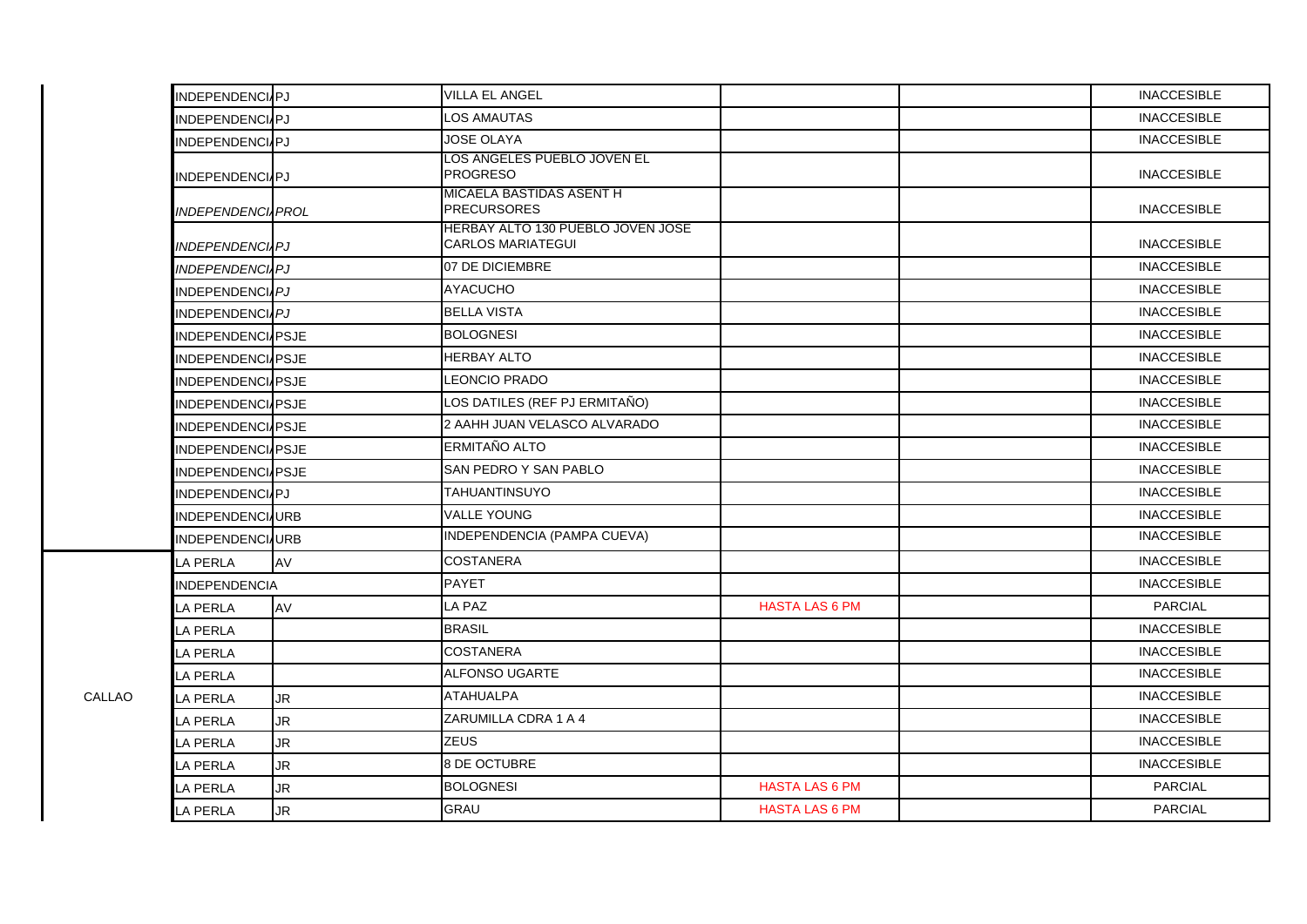|       | LA PERLA           | <b>JR</b>  | <b>HUASCAR</b>                                         |                       |                               | <b>INACCESIBLE</b> |
|-------|--------------------|------------|--------------------------------------------------------|-----------------------|-------------------------------|--------------------|
|       | LA VICTORIA        | AH         | CERRO EL PINO                                          |                       |                               | <b>INACCESIBLE</b> |
|       | LA VICTORIA        | <b>JR</b>  | MANUEL CISNEROS                                        | <b>HASTA LAS 6 PM</b> |                               | <b>PARCIAL</b>     |
|       | LA VICTORIA        | AH         | <b>CERRO SAN COSME</b>                                 |                       |                               | <b>INACCESIBLE</b> |
|       | LA VICTORIA        | <b>AH</b>  | <b>LA POLVORA</b>                                      |                       |                               | <b>INACCESIBLE</b> |
|       | LA VICTORIA        | AV         | <b>AVIACION 3RA CUADRA</b>                             | <b>HASTA LAS 6 PM</b> |                               | <b>PARCIAL</b>     |
|       | LA VICTORIA        | AV         | <b>BAUZATE Y MEZA</b>                                  |                       |                               | <b>INACCESIBLE</b> |
|       | LA VICTORIA        | AV         | <b>FLORAL</b>                                          |                       | <b>HASTA LA URB SAN PABLO</b> | <b>PARCIAL</b>     |
|       | LA VICTORIA        | AV         | <b>GRAU PARINACOCHAS</b>                               |                       |                               | <b>PARCIAL</b>     |
|       | LA VICTORIA        | AV         | LA CUMBRE (REF CERRO EL PINO)                          |                       |                               | <b>INACCESIBLE</b> |
|       | LA VICTORIA        | AV         | <b>LAS AMERICAS</b>                                    | <b>HASTA LAS 6 PM</b> |                               | <b>PARCIAL</b>     |
|       | LA VICTORIA        | AV         | <b>SAN PABLO</b>                                       |                       |                               | <b>INACCESIBLE</b> |
|       | LA VICTORIA        | AV         | NICOLAS AYLLON                                         |                       |                               | <b>INACCESIBLE</b> |
|       | LA VICTORIA        | CL         | PARQUE 12 DE OCTUBRE                                   |                       |                               | <b>INACCESIBLE</b> |
|       | LA VICTORIA        | <b>CL</b>  | <b>RENOVACION</b>                                      |                       |                               | <b>INACCESIBLE</b> |
|       | LA VICTORIA        | CLL        | <b>BELGICA</b>                                         | <b>HASTA LAS 6 PM</b> |                               | <b>PARCIAL</b>     |
|       | LA VICTORIA        | <b>CLL</b> | CANGALLO                                               | <b>HASTA LAS 6 PM</b> |                               | <b>PARCIAL</b>     |
|       | LA VICTORIA        | <b>URB</b> | ALMIRANTE MIGUEL GRAU URB BARRIOS<br><b>ALTOS 1700</b> |                       |                               | <b>INACCESIBLE</b> |
|       | LA VICTORIA        | <b>CLL</b> | <b>FRANCIA</b>                                         | <b>HASTA LAS 6 PM</b> |                               | <b>PARCIAL</b>     |
|       | LA VICTORIA        | <b>CLL</b> | <b>JAUREGUI</b>                                        | <b>HASTA LAS 6 PM</b> |                               | <b>PARCIAL</b>     |
|       | LA VICTORIA        | <b>CLL</b> | 3 DE FEBRERO                                           |                       |                               | <b>INACCESIBLE</b> |
|       | LA VICTORIA        | ICLL       | <b>ANTONIO ALARCO</b>                                  |                       |                               | <b>INACCESIBLE</b> |
|       | LA VICTORIA        | CLL        | <b>MISTI 10 A 13</b>                                   | <b>HASTA LAS 6 PM</b> |                               | <b>PARCIAL</b>     |
|       | LA VICTORIA        | <b>JR</b>  | <b>CHANCAS</b>                                         | <b>HASTA LAS 6 PM</b> |                               | <b>PARCIAL</b>     |
|       | LA VICTORIA        | <b>JR</b>  | <b>COLLAS</b>                                          | <b>HASTA LAS 6 PM</b> |                               | <b>PARCIAL</b>     |
|       | LA VICTORIA        | <b>JR</b>  | UNANUE CON PARINACOCHAS                                | <b>HASTA LAS 6 PM</b> |                               | <b>PARCIAL</b>     |
|       | LA VICTORIA        | <b>JR</b>  | HUASCARÁN                                              | <b>HASTA LAS 6 PM</b> |                               | <b>PARCIAL</b>     |
|       | LA VICTORIA        | <b>JR</b>  | <b>LOS BRILLANTES</b>                                  |                       |                               | <b>INACCESIBLE</b> |
|       | <b>LA VICTORIA</b> | <b>JR</b>  | <b>LOS OBREROS</b>                                     |                       |                               | <b>INACCESIBLE</b> |
|       | LA VICTORIA        | <b>JR</b>  | LUIS DE VELASCO                                        |                       |                               | <b>INACCESIBLE</b> |
| CASCO | LA VICTORIA        | <b>JR</b>  | LUIS GIRIBALDI                                         |                       |                               | <b>INACCESIBLE</b> |
|       | LA VICTORIA        | <b>JR</b>  | MENDOZA                                                |                       |                               | <b>INACCESIBLE</b> |
|       |                    |            |                                                        |                       |                               |                    |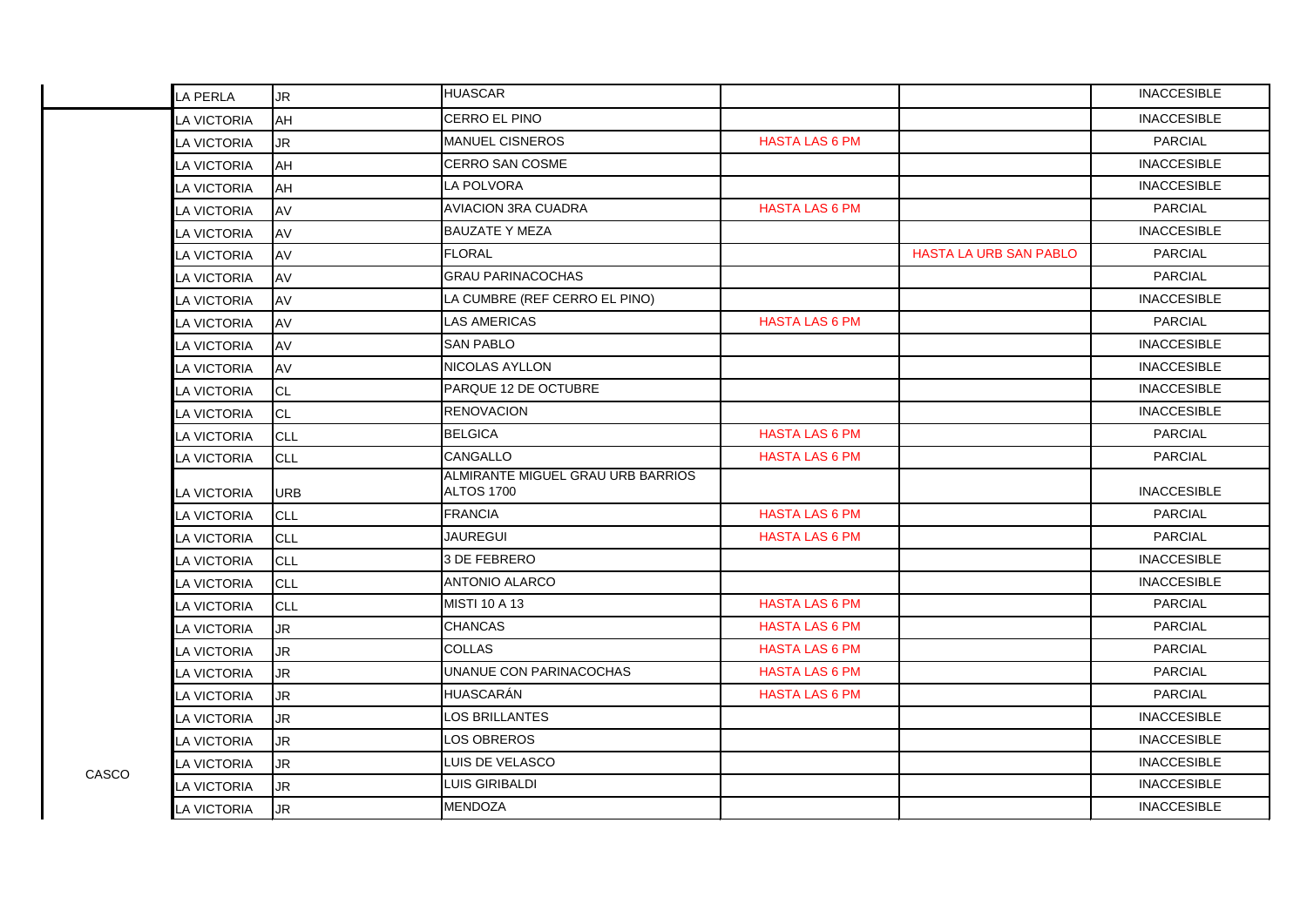| <b>LA VICTORIA</b> | IJR         | <b>MOCHICA</b>                     |                       |                                  | <b>INACCESIBLE</b> |
|--------------------|-------------|------------------------------------|-----------------------|----------------------------------|--------------------|
| <b>A VICTORIA</b>  | <b>JR</b>   | MENDOZA 56Y7                       | <b>HASTA LAS 6 PM</b> |                                  | <b>PARCIAL</b>     |
| LA VICTORIA        | JR.         | <b>PARQUE EL PINO</b>              | <b>HASTA LAS 6 PM</b> |                                  | <b>PARCIAL</b>     |
| LA VICTORIA        | <b>JR</b>   | PEDRO DE LA GASCA                  | <b>HASTA LAS 6 PM</b> |                                  | <b>PARCIAL</b>     |
| <b>LA VICTORIA</b> | <b>JR</b>   | <b>PISAGUA</b>                     |                       |                                  | <b>INACCESIBLE</b> |
| <b>LA VICTORIA</b> | <b>JR</b>   | <b>QUECHUAS</b>                    |                       |                                  | <b>INACCESIBLE</b> |
| LA VICTORIA        | <b>JR</b>   | <b>RAYMONDI</b>                    |                       | <b>PARINACOCHAS HASTA GRAU</b>   | <b>PARCIAL</b>     |
| LA VICTORIA        | <b>JR</b>   | <b>RENOVACIÓN</b>                  | <b>HASTA LAS 6 PM</b> |                                  | <b>PARCIAL</b>     |
| LA VICTORIA        | <b>JR</b>   | <b>MENDOZA MERINO</b>              |                       |                                  | <b>INACCESIBLE</b> |
| LA VICTORIA        | <b>JR</b>   | SAENZ PEÑA                         | <b>HASTA LAS 6 PM</b> |                                  | <b>PARCIAL</b>     |
| LA VICTORIA        | <b>JR</b>   | <b>SEBASTIAN BARRANCA</b>          |                       | <b>3 DE FEBRERO A NIC AYLLON</b> | <b>PARCIAL</b>     |
| LA VICTORIA        | JR.         | <b>TRISTAN</b>                     | <b>HASTA LAS 6 PM</b> |                                  | <b>PARCIAL</b>     |
| LA VICTORIA        | PDJE        | <b>NAUTA</b>                       |                       |                                  | <b>INACCESIBLE</b> |
| LA VICTORIA        | PJ          | <b>ALFREDO TOMAZINI</b>            |                       |                                  | <b>INACCESIBLE</b> |
| LA VICTORIA        | l PJ        | <b>SAN LUIS</b>                    |                       |                                  | <b>INACCESIBLE</b> |
| LA VICTORIA        | PROL        | <b>LA MAR</b>                      |                       |                                  | <b>INACCESIBLE</b> |
| <b>LA VICTORIA</b> | PROL        | <b>LUCANAS</b>                     |                       |                                  | <b>INACCESIBLE</b> |
| LA VICTORIA        | <b>PSJE</b> | <b>GLORIA</b>                      |                       |                                  | <b>INACCESIBLE</b> |
| LA VICTORIA        | <b>PSJE</b> | <b>LAS MARGARITAS</b>              |                       |                                  | <b>INACCESIBLE</b> |
| LA VICTORIA        | <b>PSJE</b> | <b>MOGROVEJO</b>                   |                       |                                  | <b>INACCESIBLE</b> |
| <b>A VICTORIA</b>  | PSJE        | <b>SAN LUIS</b>                    |                       |                                  | <b>INACCESIBLE</b> |
| LA VICTORIA        | <b>PSJE</b> | <b>VICTORIA</b>                    |                       |                                  | <b>INACCESIBLE</b> |
| LA VICTORIA        | <b>JR</b>   | <b>VIRREY LA SERNA</b>             | <b>HASTA LAS 6 PM</b> |                                  | <b>PARCIAL</b>     |
| LA VICTORIA        | PROL        | PARINACOCHAS GARCIA NARANJA Y GRAU |                       |                                  | <b>INACCESIBLE</b> |
| LA VICTORIA        | <b>PSJE</b> | <b>ALFONSO UGARTE</b>              | <b>HASTA LAS 6 PM</b> |                                  | <b>PARCIAL</b>     |
| LA VICTORIA        | <b>PSJE</b> | <b>MOGROVEJO</b>                   |                       |                                  | <b>INACCESIBLE</b> |
| LIMA               | 5TA         | HEREN REF ALT CDRA 11 JR JUNIN     |                       |                                  | <b>INACCESIBLE</b> |
| LIMA               | AV          | <b>NICOLAS AYLLON</b>              |                       |                                  | <b>INACCESIBLE</b> |
| LIMA               | AV          | PABLO DE OLAVIDE                   |                       |                                  | <b>INACCESIBLE</b> |
| LIMA               | AV          | <b>ENRIQUE MEIGGS CUADRA 21</b>    |                       |                                  | <b>INACCESIBLE</b> |
| <b>LIMA</b>        | <b>AV</b>   | <b>RESIDENCIAL MARTINETI</b>       |                       |                                  | <b>INACCESIBLE</b> |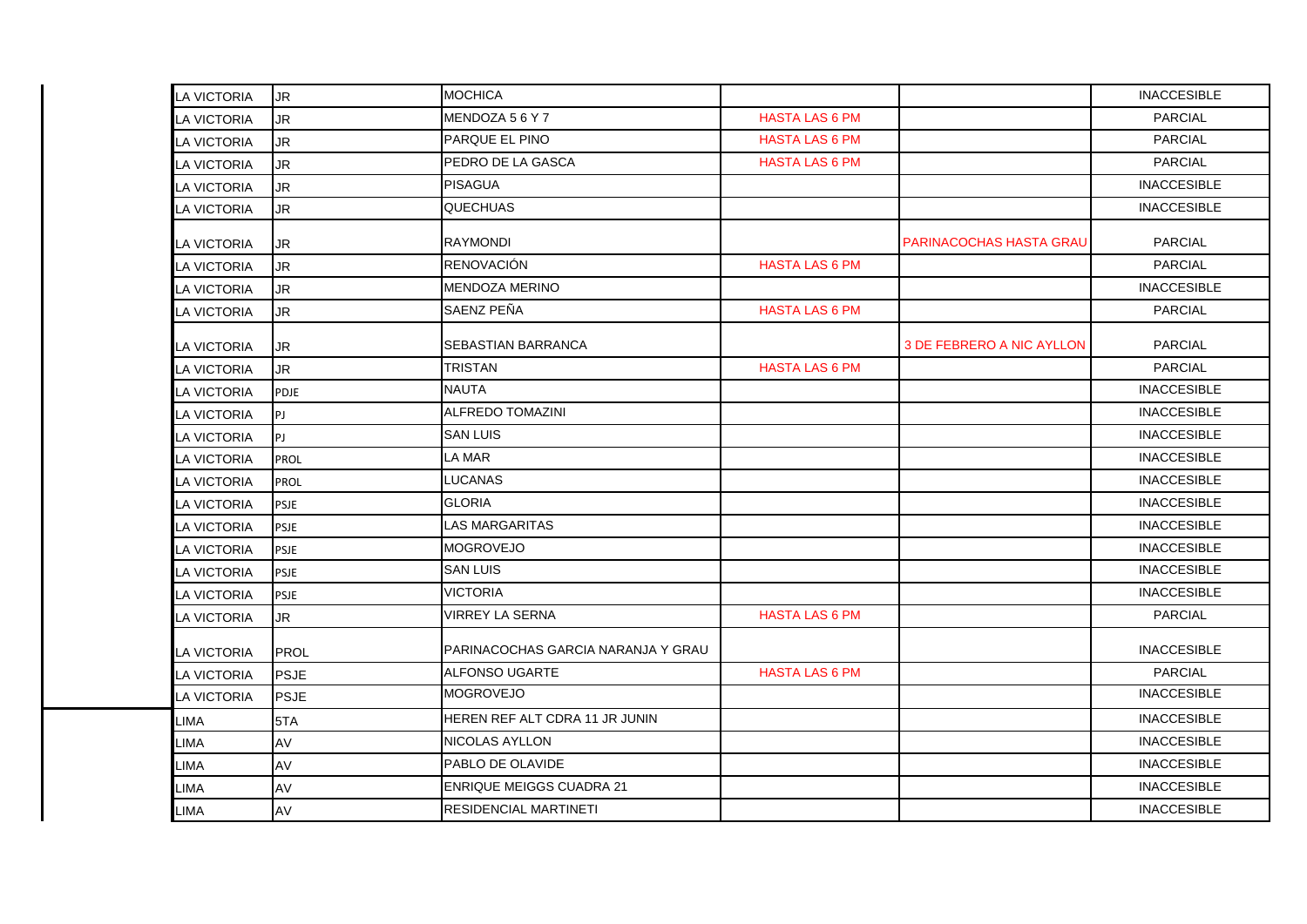|                    | LIMA        | <b>JR</b>  | <b>CENTRO ESCOLAR</b>               |                           | <b>INACCESIBLE</b> |
|--------------------|-------------|------------|-------------------------------------|---------------------------|--------------------|
|                    | LIMA        | <b>JR</b>  | <b>COATA</b>                        |                           | <b>INACCESIBLE</b> |
|                    | LIMA        | JR         | DESAGUADERO                         |                           | <b>INACCESIBLE</b> |
|                    | LIMA        | AH         | <b>LUIS AGNOLI</b>                  |                           | <b>INACCESIBLE</b> |
|                    | LIMA        | URB        | URBANIZACION BARRIOS ALTOS          |                           | <b>INACCESIBLE</b> |
|                    | LIMA        | AH         | MANZANILLA                          |                           | <b>INACCESIBLE</b> |
|                    | LIMA        | AH         | <b>SANTA ROSA</b>                   |                           | <b>INACCESIBLE</b> |
|                    | LIMA        | AV         | <b>EL TRABAJO</b>                   |                           | <b>INACCESIBLE</b> |
|                    | LIMA        | JR.        | <b>HUANUCO</b>                      |                           | <b>INACCESIBLE</b> |
|                    | LIMA        | <b>JR</b>  | JUNIN A PARTIR DE LA CUADRA 10      | <b>HASTA LA CUADRA 10</b> | <b>PARCIAL</b>     |
|                    | LIMA        | JR.        | <b>RAIMONDI</b>                     |                           | <b>INACCESIBLE</b> |
|                    | LIMA        | AV         | <b>RIVERA Y DAVALOS</b>             |                           | <b>INACCESIBLE</b> |
|                    | LIMA        | AV         | <b>SEBASTIAN LORENTE</b>            |                           | <b>INACCESIBLE</b> |
|                    | LIMA        | CL         | <b>6 DE NOVIEMBRE</b>               |                           | <b>INACCESIBLE</b> |
|                    | LIMA        | <b>CLL</b> | <b>GUILLERMO DANSEY</b>             |                           | <b>INACCESIBLE</b> |
|                    | LIMA        | <b>CLL</b> | <b>HUMALIES</b>                     |                           | <b>INACCESIBLE</b> |
|                    | LIMA        | <b>CLL</b> | <b>PUNO</b>                         |                           | <b>INACCESIBLE</b> |
|                    | <b>LIMA</b> | PASAJE     | UNIVERSITARIA PPJJ MIRONES BAJO 104 |                           | <b>INACCESIBLE</b> |
|                    | LIMA        | JR         | ALTO DE LA ALIANZA                  |                           | <b>INACCESIBLE</b> |
|                    | LIMA        | JR.        | <b>SOTOMAYOR PIMENTEL</b>           |                           | <b>INACCESIBLE</b> |
| <b>LIMA CENTRO</b> | LIMA        | JR         | <b>TARATA</b>                       |                           | <b>INACCESIBLE</b> |
|                    | LIMA        | JR.        | TENIENTE FELIPE ARANCIBIA           |                           | <b>INACCESIBLE</b> |
|                    | LIMA        | JR         | <b>TENIENTE RODRIGUEZ</b>           |                           | <b>INACCESIBLE</b> |
|                    | LIMA        | JR.        | <b>GARCIA NARANJO</b>               |                           | <b>INACCESIBLE</b> |
|                    | LIMA        | <b>JR</b>  | <b>HUANTA</b>                       |                           | <b>INACCESIBLE</b> |
|                    | LIMA        | <b>JR</b>  | <b>HUANUCO</b>                      |                           | <b>INACCESIBLE</b> |
|                    | LIMA        | <b>JR</b>  | <b>HUARI</b>                        |                           | <b>INACCESIBLE</b> |
|                    | LIMA        | JR         | <b>ILAVE</b>                        |                           | <b>INACCESIBLE</b> |
|                    | LIMA        | <b>JR</b>  | <b>ISAIAS CLIVIO</b>                |                           | <b>INACCESIBLE</b> |
|                    | LIMA        | <b>JR</b>  | <b>JAUJA</b>                        |                           | <b>INACCESIBLE</b> |
|                    | LIMA        | JR.        | JUNIN                               |                           | <b>INACCESIBLE</b> |
|                    | LIMA        | JR         | <b>LLUTA</b>                        |                           | <b>INACCESIBLE</b> |
|                    | LIMA        | <b>JR</b>  | <b>LUCANAS</b>                      |                           | <b>INACCESIBLE</b> |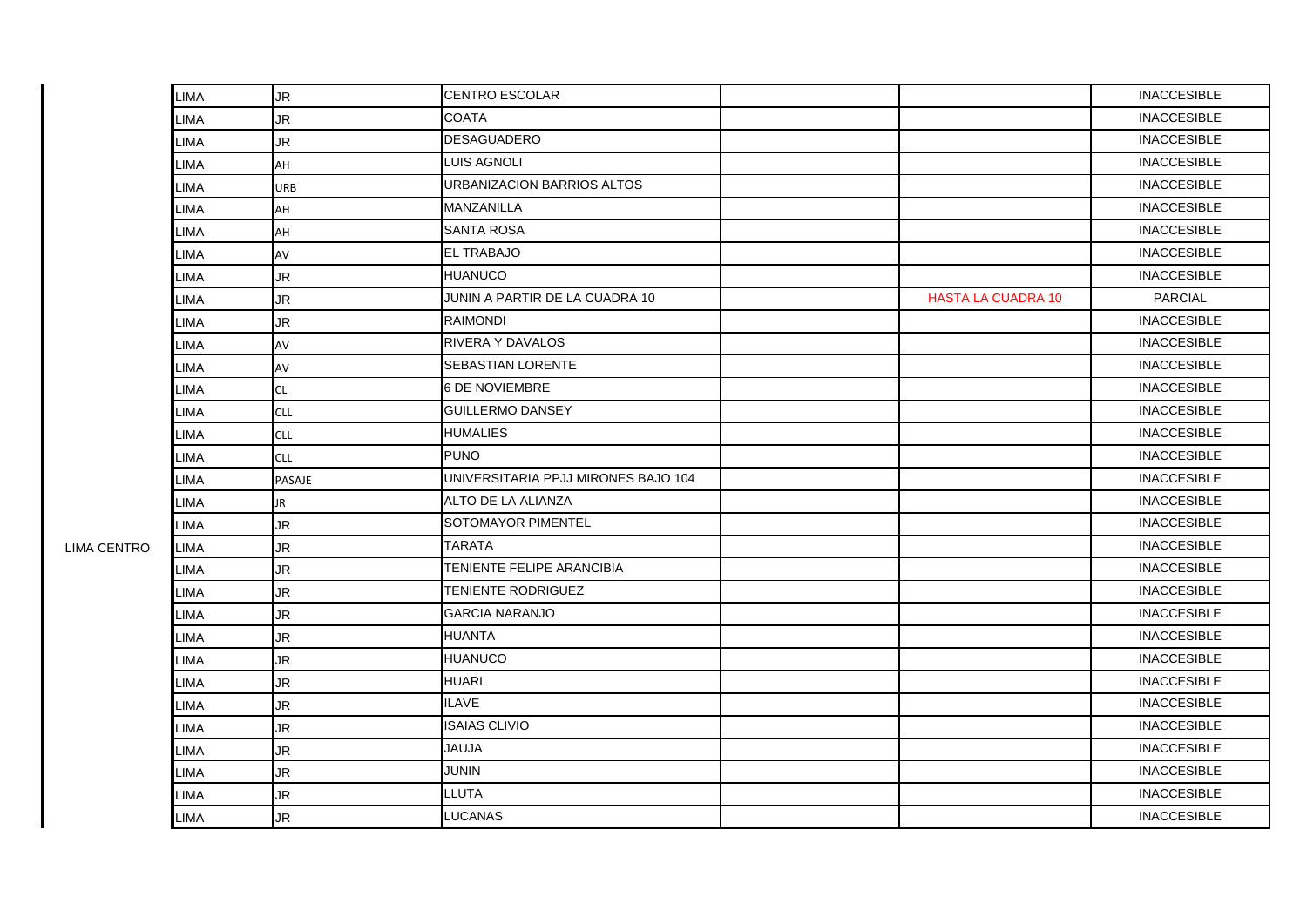| LIMA        | <b>JR</b>    | <b>MANUEL PARDO</b>                                             |                       | <b>INACCESIBLE</b> |
|-------------|--------------|-----------------------------------------------------------------|-----------------------|--------------------|
| <b>LIMA</b> | <b>JR</b>    | <b>MATIAS MAESTRO</b>                                           |                       | <b>INACCESIBLE</b> |
| LIMA        | <b>JR</b>    | <b>MAYNAS</b>                                                   |                       | <b>INACCESIBLE</b> |
| <b>LIMA</b> | <b>JR</b>    | <b>MIROQUESADA</b>                                              |                       | <b>INACCESIBLE</b> |
| <b>LIMA</b> | JR           | <b>VIDAURRE</b>                                                 |                       | <b>INACCESIBLE</b> |
| LIMA        | <b>PROL</b>  | AMAZONAS (REF HUERTA PERDIDA)                                   |                       | <b>INACCESIBLE</b> |
| LIMA        | <b>PSJE</b>  | ASUNCION (ALT CDRA 6 NICOLAS AYLLON)                            |                       | <b>INACCESIBLE</b> |
| LIMA        | <b>PSJE</b>  | SAN JACINTO (REF ALT CDRA 6 NICOLAS<br>AYLLON)                  |                       | <b>INACCESIBLE</b> |
| LIMA        | <b>PSJE</b>  | TUPAC AMARU (ALT CDRA 6 NICOLAS<br>AYLLON)                      |                       | <b>INACCESIBLE</b> |
| LIMA        |              | MANZANILLA                                                      |                       | <b>INACCESIBLE</b> |
| LIMA        | <b>PSJE</b>  | HUASCAR (ALT CDRA 6 NICOLAS AYLLON)                             |                       | <b>INACCESIBLE</b> |
| LOS OLIVOS  | AH           | 28 DE JULIO                                                     |                       | <b>INACCESIBLE</b> |
| LOS OLIVOS  | AH           | <b>6 DE NOVIEMBRE</b>                                           |                       | <b>INACCESIBLE</b> |
| LOS OLIVOS  | AH           | <b>CHILLON</b>                                                  | <b>HASTA LAS 4 PM</b> | <b>INACCESIBLE</b> |
| LOS OLIVOS  | AH           | <b>LAS MERCEDES</b>                                             |                       | <b>INACCESIBLE</b> |
| LOS OLIVOS  | AH           | LOS OLIVOS DE PRO                                               |                       | <b>INACCESIBLE</b> |
| LOS OLIVOS  | <b>ASOC</b>  | PATRIA NUEVA                                                    |                       | <b>INACCESIBLE</b> |
| LOS OLIVOS  | lPJ.         | <b>MERCURIO ALTO</b>                                            |                       | <b>INACCESIBLE</b> |
| LURIGANCHO  | <b>AGRUP</b> | FAMILIAR JUVENTUD RENACIENTE CRUZ DE<br>MOTUPE)                 |                       | <b>INACCESIBLE</b> |
| LURIGANCHO  | AH           | <b>ALTO HUAMPANI</b>                                            |                       | <b>INACCESIBLE</b> |
| LURIGANCHO  | AH           | <b>BUENOS AIRES (REF MOYOPAMPA)</b>                             |                       | <b>INACCESIBLE</b> |
| LURIGANCHO  | AH           | CASA HUERTA SAN JUAN BOSCO                                      |                       | <b>INACCESIBLE</b> |
| LURIGANCHO  | AH           | <b>CRUZ DE LAS LOMAS</b>                                        |                       | <b>INACCESIBLE</b> |
| LURIGANCHO  | AH           | INTEGRACION NUEVO PERU (PARADERO 04<br>CRUZ DE MOTUPE-GRUPO 07) |                       | <b>INACCESIBLE</b> |
| LURIGANCHO  | AH           | LA LIBERTAD                                                     |                       | <b>INACCESIBLE</b> |
| LURIGANCHO  | AH           | <b>LIBERTAD</b>                                                 |                       | <b>INACCESIBLE</b> |
| LURIGANCHO  | AH           | LOMAS DE HUAMPANI (REF ENTRAR POR<br>HUAMPANI ALTO 2DA ZONA)    |                       | <b>INACCESIBLE</b> |
| LURIGANCHO  | AH           | <b>MARISCAL CASTILLA</b>                                        |                       | <b>INACCESIBLE</b> |
| LURIGANCHO  | AH           | <b>MOYOPAMPA</b>                                                |                       | <b>INACCESIBLE</b> |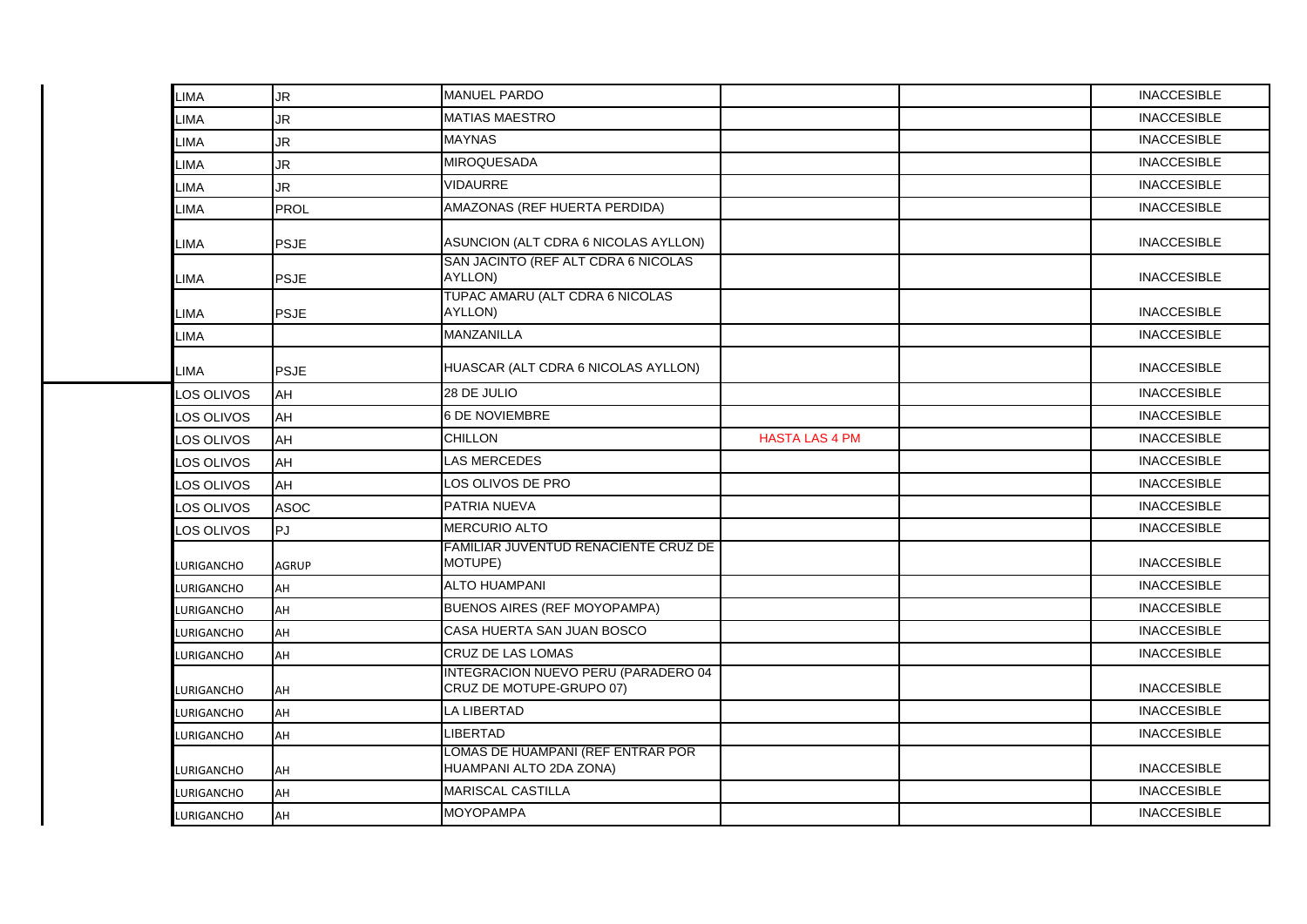|             | LURIGANCHO               | AH         | NICOLAS DE PIEROLA SIERRA LIMEÑA                |                           |                  | <b>INACCESIBLE</b> |
|-------------|--------------------------|------------|-------------------------------------------------|---------------------------|------------------|--------------------|
|             | LURIGANCHO               | AH         | NUEVA ALIANZA                                   |                           |                  | <b>INACCESIBLE</b> |
|             |                          | AH         | SAN ANTONIO DE PEDREGAL ALTO                    |                           |                  | <b>INACCESIBLE</b> |
| <b>ESTE</b> | LURIGANCHO               | AH         | SAN JUAN DE BELLAVISTA                          |                           |                  | <b>INACCESIBLE</b> |
|             | LURIGANCHO<br>LURIGANCHO | AH         | <b>SANTA MARIA ALTA</b>                         |                           |                  | <b>INACCESIBLE</b> |
|             | LURIGANCHO               | AH         | <b>SANTA MARIA ALTA II</b>                      |                           |                  | <b>INACCESIBLE</b> |
|             | LURIGANCHO               | AH         | <b>SANTA ROSA DE HUACHIPA</b>                   |                           |                  | <b>INACCESIBLE</b> |
|             | LURIGANCHO               | AH         | <b>SANTO DOMINGO</b>                            |                           |                  | <b>INACCESIBLE</b> |
|             | LURIGANCHO               | AH         | SEÑOR DE LOS MILAGROS                           |                           |                  | <b>INACCESIBLE</b> |
|             | LURIGANCHO               | AH         | VICTOR RAUL HAYA DE LA TORRE                    |                           |                  | <b>INACCESIBLE</b> |
|             | LURIGANCHO               | AH         | VILLA ESPERANZA (CAMPOY)                        |                           |                  | <b>INACCESIBLE</b> |
|             | <b>LURIGANCHO</b>        | <b>CLL</b> | <b>JOSE GALVEZ</b>                              |                           |                  | <b>INACCESIBLE</b> |
|             | LURIGANCHO               | <b>CP</b>  | <b>SAN ALBERTO</b>                              |                           |                  | <b>INACCESIBLE</b> |
|             | LURIGANCHO               | JR.        | LOS JASMINEZ                                    |                           |                  | <b>INACCESIBLE</b> |
|             | LURIGANCHO               | <b>AH</b>  | SAN ANTONIO DE PEDREGAL ALTO                    | <b>SOLO HASTA LA 1 PM</b> |                  | <b>PARCIAL</b>     |
|             | LURIGANCHO               | <b>AH</b>  | <b>VIRGEN DEL ROSARIO</b>                       |                           |                  | <b>PARCIAL</b>     |
|             | LURIGANCHO               | ASOC       | <b>RAYO DEL SOL</b>                             |                           |                  | <b>PARCIAL</b>     |
|             | LURIGANCHO               | <b>AV</b>  | <b>BUENOS AIRES</b>                             |                           |                  | <b>PARCIAL</b>     |
|             | <b>LURIGANCHO</b>        | <b>CP</b>  | <b>LADERAS DEL INTI</b>                         |                           |                  | <b>INACCESIBLE</b> |
|             | LURIN                    | AH         | <b>BUENA VISTA ALTA</b>                         | <b>HASTA LAS 6 PM</b>     |                  | <b>PARCIAL</b>     |
|             | LURIN                    | AH         | <b>MARTHA MILAGROS</b>                          |                           |                  | <b>INACCESIBLE</b> |
|             | LURIN                    | AH         | VICTOR RAUL HAYA DE LA TORRE                    |                           |                  | <b>INACCESIBLE</b> |
| <b>SUR</b>  | LURIN                    | AV         | <b>VICTOR MALASQUEZ</b>                         |                           |                  | <b>INACCESIBLE</b> |
|             | <b>LURIN</b>             | AH         | <b>NUEVO LURIN</b>                              |                           | DE CUADRA 1 A 14 | <b>PARCIAL</b>     |
|             | LURIN                    | AH         | <b>JULIO C TELLO</b>                            | <b>HASTA LAS 6 PM</b>     |                  | PARCIAL            |
|             | PUENTE PIEDRAAH          |            | 01 DE MAYO                                      |                           |                  | <b>INACCESIBLE</b> |
|             | PUENTE PIEDRAAH          |            | 09 DE JUNIO                                     |                           |                  | <b>INACCESIBLE</b> |
|             | PUENTE PIEDRAAH          |            | 17 DE OCTUBRE                                   |                           |                  | <b>INACCESIBLE</b> |
|             | PUENTE PIEDRAAH          |            | 30 DE AGOSTO (REF COMITÉ 8 FLOR DE<br>AMANCAES) |                           |                  | <b>INACCESIBLE</b> |
|             | PUENTE PIEDRAAH          |            | <b>ALBORADA</b>                                 |                           |                  | <b>INACCESIBLE</b> |
|             | PUENTE PIEDRAAH          |            | <b>ALFONSO UGARTE</b>                           |                           |                  | <b>INACCESIBLE</b> |
|             | PUENTE PIEDRAAH          |            | <b>ANTONIO RAYMONDI</b>                         |                           |                  | <b>INACCESIBLE</b> |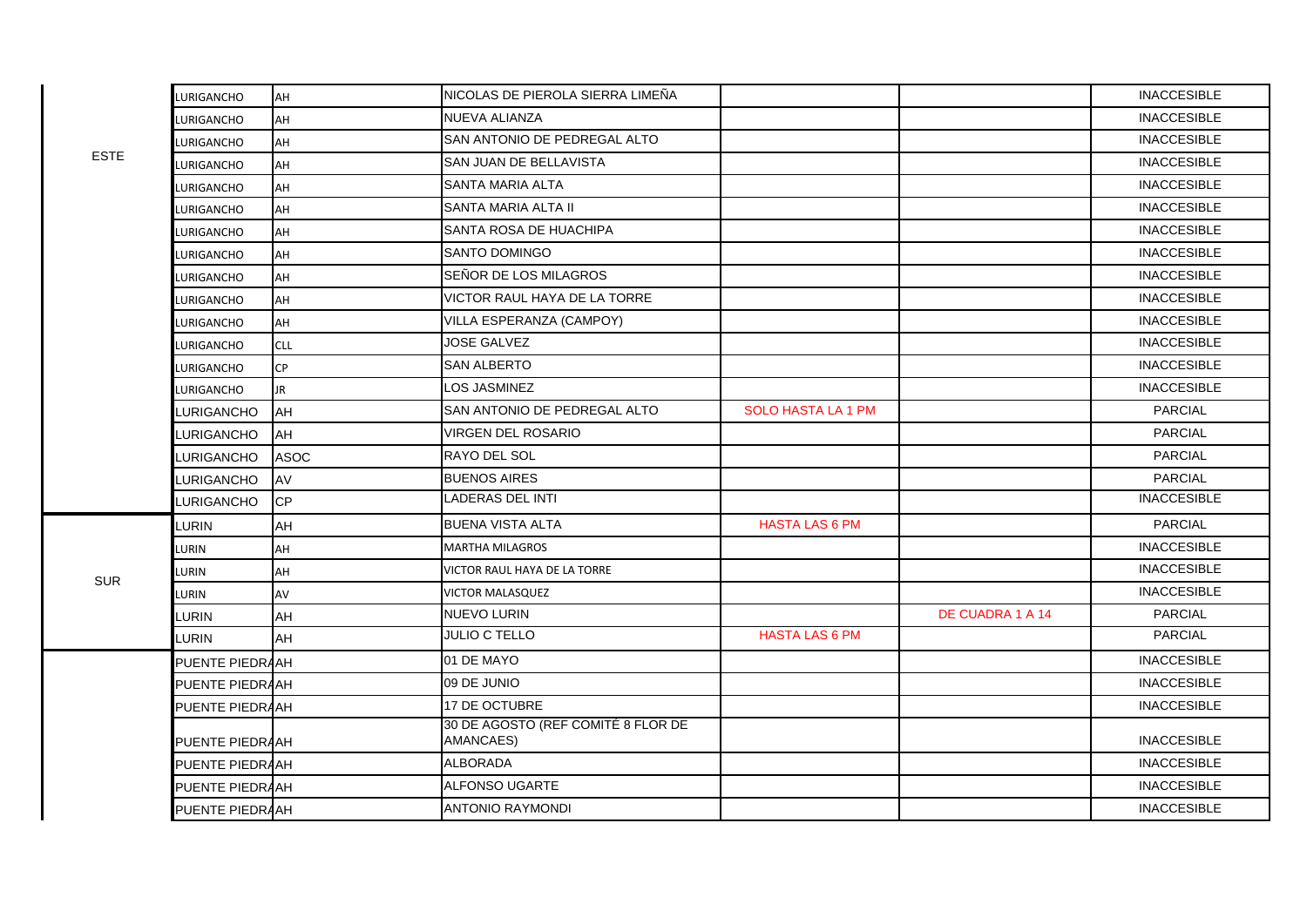| PUENTE PIEDRAAH | <b>BRISAS DEL NORTE</b>                             |               | <b>INACCESIBLE</b> |
|-----------------|-----------------------------------------------------|---------------|--------------------|
| PUENTE PIEDRAAH | <b>CAMINO REAL</b>                                  |               | <b>INACCESIBLE</b> |
| PUENTE PIEDRAAH | CANAAN                                              |               | <b>INACCESIBLE</b> |
| PUENTE PIEDRAAH | <b>CARMEN BAJO</b>                                  |               | <b>INACCESIBLE</b> |
| PUENTE PIEDRA   | LAS MAGNOLIAS MZ C LT 19 ASOC LA<br><b>FLORESTA</b> |               | <b>INACCESIBLE</b> |
| PUENTE PIEDRAAH | CERRITOS DE LA LIBERTAD                             |               | <b>INACCESIBLE</b> |
| PUENTE PIEDRAAH | <b>CERRO CAJAMARCA</b>                              |               | <b>INACCESIBLE</b> |
| PUENTE PIEDRAAH | CERRO GORDO                                         |               | <b>INACCESIBLE</b> |
| PUENTE PIEDRAAH | <b>CERRO LA LIBERTAD</b>                            |               | <b>INACCESIBLE</b> |
| PUENTE PIEDRAAH | <b>CERRO MELLIZO</b>                                |               | <b>INACCESIBLE</b> |
| PUENTE PIEDRAAH | <b>PALOMARES</b>                                    |               | <b>INACCESIBLE</b> |
| PUENTE PIEDRAAH | <b>CESAR VALLEJO</b>                                |               | <b>INACCESIBLE</b> |
| PUENTE PIEDRAAH | CRUZ DE CHILLON                                     |               | <b>INACCESIBLE</b> |
| PUENTE PIEDRAAH | EL PROGRESO                                         |               | <b>INACCESIBLE</b> |
| PUENTE PIEDRAAH | <b>GERANIOS</b>                                     |               | <b>INACCESIBLE</b> |
| PUENTE PIEDRAAH | <b>HIJOS DE BEGONIAS</b>                            |               | <b>INACCESIBLE</b> |
| PUENTE PIEDRAAH | <b>HIJOS DE JERUSALEN</b>                           |               | <b>INACCESIBLE</b> |
| PUENTE PIEDRAAH | HIJOS DE LAS BEGONIAS (AMPLIACION)                  |               | <b>INACCESIBLE</b> |
| PUENTE PIEDRAAH | <b>JESUS OROPEZA</b>                                |               | <b>INACCESIBLE</b> |
| PUENTE PIEDRAAH | <b>JUAN LUIS CIPRIANI</b>                           |               | <b>INACCESIBLE</b> |
| PUENTE PIEDRAAH | LA ALBORADA (AMPLIACION)                            |               | <b>INACCESIBLE</b> |
| PUENTE PIEDRAAH | LA FLORIDA ZAPALLAL                                 |               | <b>INACCESIBLE</b> |
| PUENTE PIEDRAAH | LADERAS DE CHILLON                                  | ZONA 3, 4 Y 5 | <b>PARCIAL</b>     |
| PUENTE PIEDRAAH | LAS BEGONIAS                                        |               | <b>INACCESIBLE</b> |
| PUENTE PIEDRAAH | <b>LAS MAGNOLIAS</b>                                |               | <b>INACCESIBLE</b> |
| PUENTE PIEDRAAH | LECONA                                              |               | <b>INACCESIBLE</b> |
| PUENTE PIEDRAAH | <b>LECONNA</b>                                      |               | <b>INACCESIBLE</b> |
| PUENTE PIEDRAAH | LOMAS (REF ENSENADA)                                |               | <b>INACCESIBLE</b> |
| PUENTE PIEDRAAH | LOS JARDINES DE PUENTE PIEDRA                       |               | <b>INACCESIBLE</b> |
| PUENTE PIEDRAAH | LOS JARDINES DEL NORTE                              |               | <b>INACCESIBLE</b> |
| PUENTE PIEDRAAH | LOS PEDREGALES                                      |               | <b>INACCESIBLE</b> |
| PUENTE PIEDRAAH | <b>LOS VENCEDORES</b>                               |               | <b>INACCESIBLE</b> |

NORTE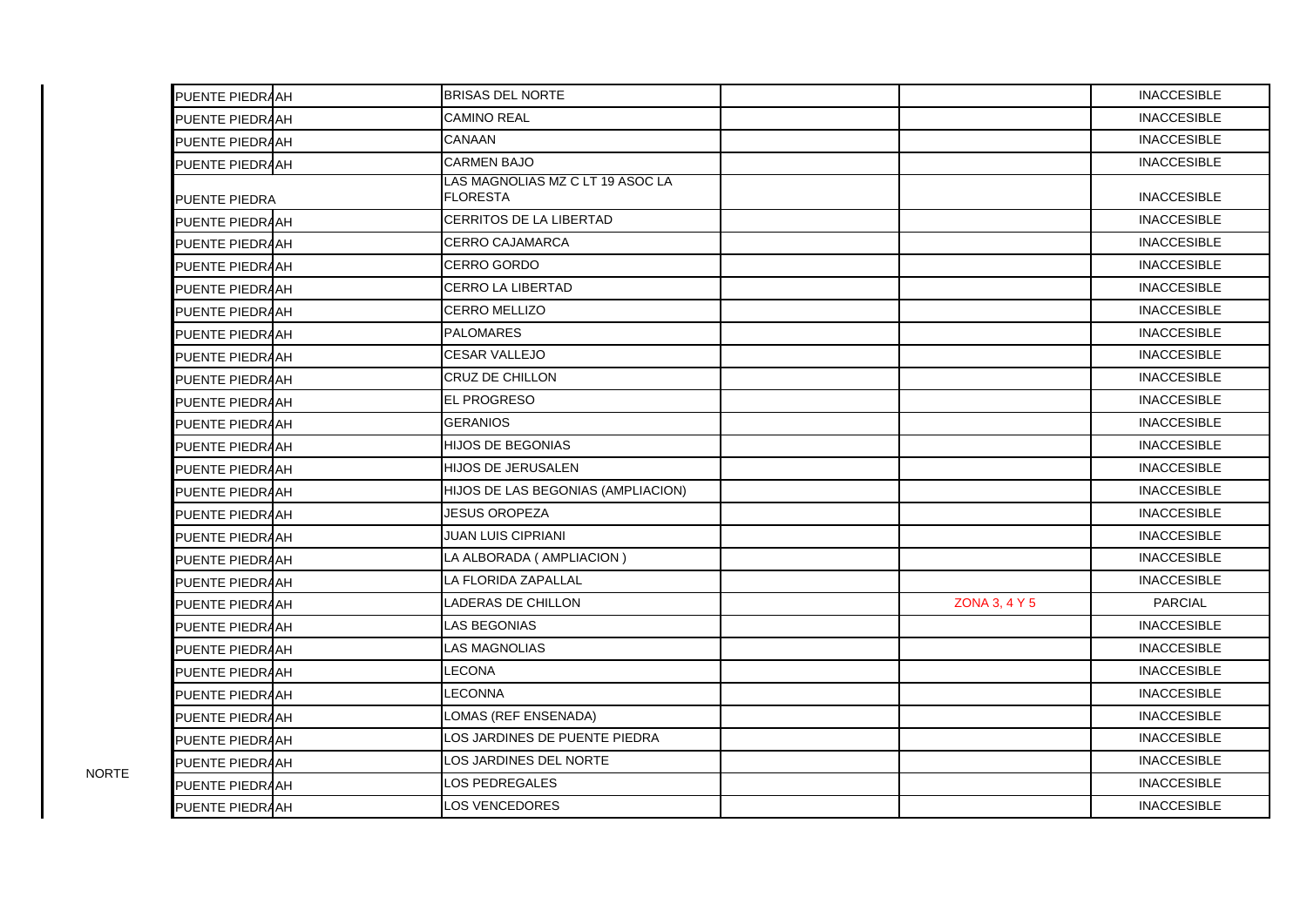| PUENTE PIEDRAAH   | <b>MARIA JESUS ESPINOZA</b>                                    |  | <b>INACCESIBLE</b> |
|-------------------|----------------------------------------------------------------|--|--------------------|
| PUENTE PIEDRAAH   | <b>MICAELA BASTIDAS</b>                                        |  | <b>INACCESIBLE</b> |
| PUENTE PIEDRAAH   | <b>MIRADORES DE CHILLON</b>                                    |  | <b>INACCESIBLE</b> |
| PUENTE PIEDRAAH   | <b>NUEVA CANADA</b>                                            |  | <b>INACCESIBLE</b> |
| PUENTE PIEDRAAH   | <b>NUEVA ESPERANZA</b>                                         |  | <b>INACCESIBLE</b> |
| PUENTE PIEDRAAH   | NUEVO AMANECER (REF 9 DE JUNIO I<br>SECTOR)                    |  | <b>INACCESIBLE</b> |
| PUENTE PIEDRAAH   | OROPEZA CHONTA (AMPLIACION)                                    |  | <b>INACCESIBLE</b> |
| PUENTE PIEDRAAH   | <b>PRIMAVERA</b>                                               |  | <b>INACCESIBLE</b> |
| PUENTE PIEDRAAH   | <b>RAMIRO PRIALE</b>                                           |  | <b>INACCESIBLE</b> |
| PUENTE PIEDRAAH   | <b>RAYMONDI</b>                                                |  | <b>INACCESIBLE</b> |
| PUENTE PIEDRAAH   | <b>SAN FRANCISCO DE ASIS</b>                                   |  | <b>INACCESIBLE</b> |
| PUENTE PIEDRAAH   | SAN LUIS DE LA SOLEDAD                                         |  | <b>INACCESIBLE</b> |
| PUENTE PIEDRAAH   | SAN PEDRO DE CHOQUE                                            |  | <b>INACCESIBLE</b> |
| PUENTE PIEDRAAH   | <b>SANTA ROSA</b>                                              |  | <b>INACCESIBLE</b> |
| PUENTE PIEDRAAH   | SANTISIMA CRUZ DE MOTUPE                                       |  | <b>INACCESIBLE</b> |
| PUENTE PIEDRAAH   | SR. DE LA SOLEDAD (ZAPALLAL)                                   |  | <b>INACCESIBLE</b> |
| PUENTE PIEDRAAH   | <b>SR. DE MURUHUAY</b>                                         |  | <b>INACCESIBLE</b> |
| PUENTE PIEDRAAH   | <b>VILLA CANAN</b>                                             |  | <b>INACCESIBLE</b> |
| PUENTE PIEDRAAH   | <b>VIRGEN DE CHAPI</b>                                         |  | <b>INACCESIBLE</b> |
| PUENTE PIEDRAAH   | <b>VIRGEN DE FATIMA</b>                                        |  | <b>INACCESIBLE</b> |
| PUENTE PIEDRAAH   | VIRGEN DE LAS MERCEDES (REF AH 9 DE<br><b>JUNIO II SECTOR)</b> |  | <b>INACCESIBLE</b> |
| PUENTE PIEDRAAH   | <b>VIRGEN DEL PILAR</b>                                        |  | <b>INACCESIBLE</b> |
| PUENTE PIEDRAAH   | <b>VISTA ALEGRE</b>                                            |  | <b>INACCESIBLE</b> |
| PUENTE PIEDRAAH   | <b>LOS PEDREGALES</b>                                          |  | <b>INACCESIBLE</b> |
| PUENTE PIEDRAAH   | <b>SAN LUIS</b>                                                |  | <b>INACCESIBLE</b> |
| PUENTE PIEDRAASOC | ASOCIACION DE VIVIENDA PRODUCTIVA<br>SAN MARTIN DE PORRES      |  | <b>INACCESIBLE</b> |
| PUENTE PIEDRAASOC | LA GRAMA                                                       |  | <b>INACCESIBLE</b> |
| PUENTE PIEDRAASOC | LOS ROBLES DE CHILLON                                          |  | <b>INACCESIBLE</b> |
| PUENTE PIEDRAASOC | POBLADORES PARTICIPACION PUENTE<br>PEDRINO (REF ENSENADA)      |  | <b>INACCESIBLE</b> |
| PUENTE PIEDRACP   | LOS EUCALIPTOS                                                 |  | <b>INACCESIBLE</b> |
| PUENTE PIEDRACP   | <b>SAN MIGUELITO</b>                                           |  | <b>INACCESIBLE</b> |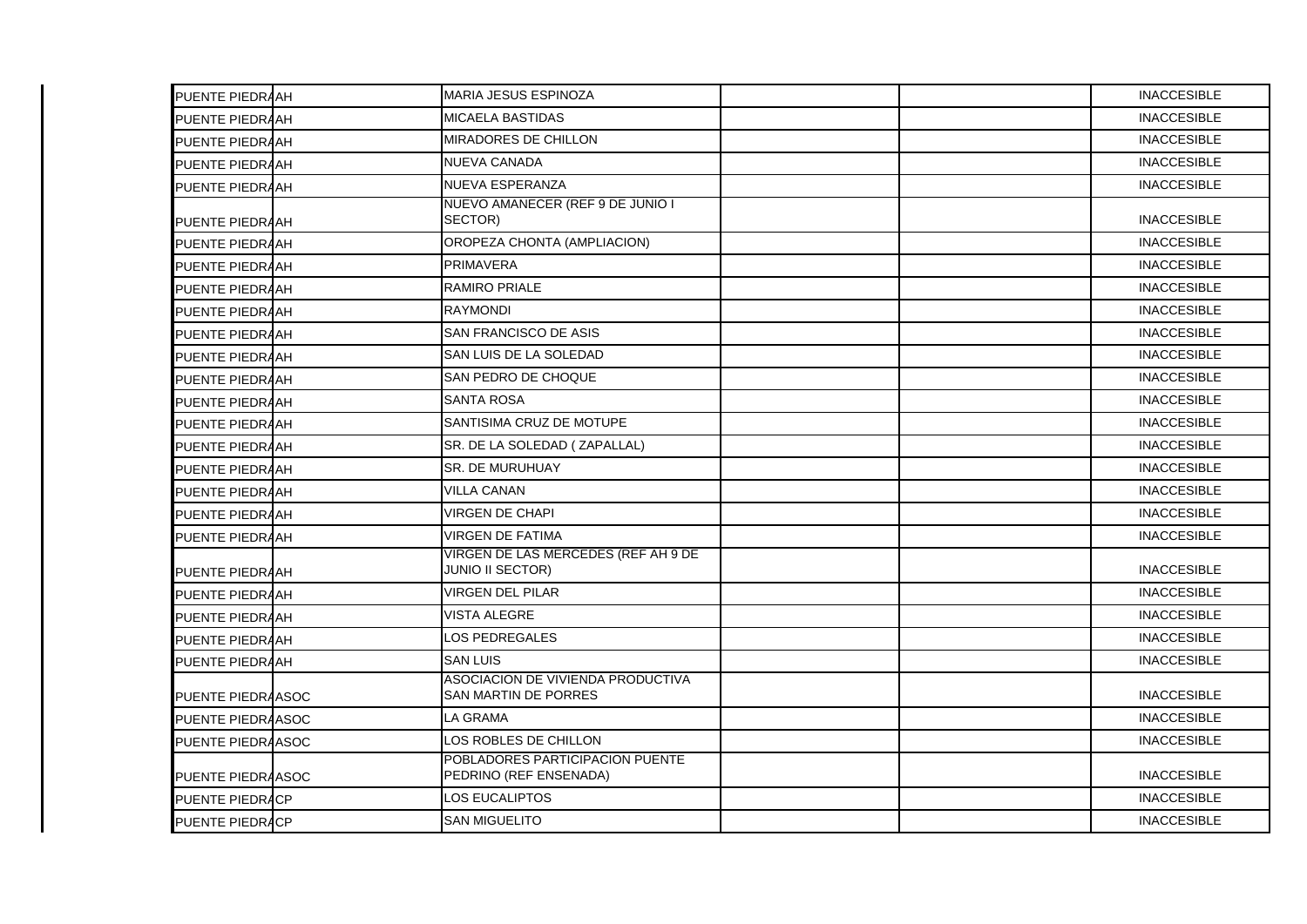| PUENTE PIEDRACP      |           | <b>VILLA CANNAN</b>           |                           | <b>INACCESIBLE</b> |
|----------------------|-----------|-------------------------------|---------------------------|--------------------|
| PUENTE PIEDRAPARCELA |           | <b>ROMA BAJA</b>              |                           | <b>INACCESIBLE</b> |
| PUENTE PIEDRAPJ      |           | <b>LAS ANIMAS</b>             |                           | <b>INACCESIBLE</b> |
| <b>RIMAC</b>         | AH        | <b>SAN JUAN DE VILCA</b>      |                           | <b>INACCESIBLE</b> |
| <b>RIMAC</b>         | <b>JR</b> | SEÑOR DE LA SOLEDAD           |                           | <b>INACCESIBLE</b> |
| <b>RIMAC</b>         | AV        | <b>SAN AGUSTIN</b>            |                           | <b>INACCESIBLE</b> |
| <b>RIMAC</b>         | <b>JR</b> | <b>MARAÑON</b>                |                           | <b>INACCESIBLE</b> |
| <b>RIMAC</b>         | AV        | <b>CAMARONEROS</b>            |                           | <b>INACCESIBLE</b> |
| RIMAC                | AH        | <b>MARISCAL CASTILLA</b>      |                           | <b>INACCESIBLE</b> |
| RIMAC                | AH        | 01 DE MAYO                    |                           | <b>INACCESIBLE</b> |
| RIMAC                | <b>AH</b> | 06 DE AGOSTO                  |                           | <b>INACCESIBLE</b> |
| <b>RIMAC</b>         | AH        | 31 DE DICIEMBRE               |                           | <b>INACCESIBLE</b> |
| <b>RIMAC</b>         | AH        | <b>CERRO PALOMARES</b>        |                           | <b>INACCESIBLE</b> |
| <b>RIMAC</b>         | AH        | LAS LOMAS DE ZAPALLAL         |                           | <b>INACCESIBLE</b> |
| <b>RIMAC</b>         | <b>AH</b> | <b>EL PLATANAL</b>            |                           | <b>INACCESIBLE</b> |
| <b>RIMAC</b>         | AH        | <b>HUASCARAN</b>              |                           | <b>INACCESIBLE</b> |
| <b>RIMAC</b>         | AH        | LAS COLINAS DE SAN JUAN       | <b>HASTA EL ARCO</b>      | <b>PARCIAL</b>     |
| <b>RIMAC</b>         | AH        | <b>MANUEL SEOANE CORRALES</b> |                           | <b>INACCESIBLE</b> |
| <b>RIMAC</b>         | AH        | MUNICIPAL 3 HORACIO ZEVALLOS  |                           | <b>INACCESIBLE</b> |
| <b>RIMAC</b>         | AH        | SAGRADO CORAZÓN DE JESUS      |                           | <b>INACCESIBLE</b> |
| <b>RIMAC</b>         | <b>AH</b> | VICTOR RAUL HAYA DE LA TORRE  |                           | <b>INACCESIBLE</b> |
| <b>RIMAC</b>         | <b>JR</b> | <b>HUAURA</b>                 |                           | <b>INACCESIBLE</b> |
| <b>RIMAC</b>         | <b>JR</b> | <b>PAITA</b>                  |                           | <b>INACCESIBLE</b> |
| <b>RIMAC</b>         | PJ        | EL ALTILLO                    |                           | <b>INACCESIBLE</b> |
| <b>RIMAC</b>         | PJ        | LETICIA                       |                           | <b>INACCESIBLE</b> |
| <b>RIMAC</b>         | PJ        | LOS ANGELES                   |                           | <b>INACCESIBLE</b> |
| RIMAC                | PJ        | LOS ANGELES CIUDAD Y CAMP     |                           | <b>INACCESIBLE</b> |
| <b>RIMAC</b>         | <b>AH</b> | <b>VILLA FATIMA</b>           |                           | <b>INACCESIBLE</b> |
| <b>RIMAC</b>         | CA        | <b>PUMACAHUA</b>              |                           | <b>INACCESIBLE</b> |
| <b>RIMAC</b>         | <b>JR</b> | <b>GENERAL VIDAL</b>          |                           | <b>INACCESIBLE</b> |
| <b>RIMAC</b>         | <b>JR</b> | <b>PAITA</b>                  |                           | <b>INACCESIBLE</b> |
| <b>RIMAC</b>         | PJ        | <b>JR TRUJILLO</b>            | DE LA CUADRA 1 HASTA LA 6 | <b>PARCIAL</b>     |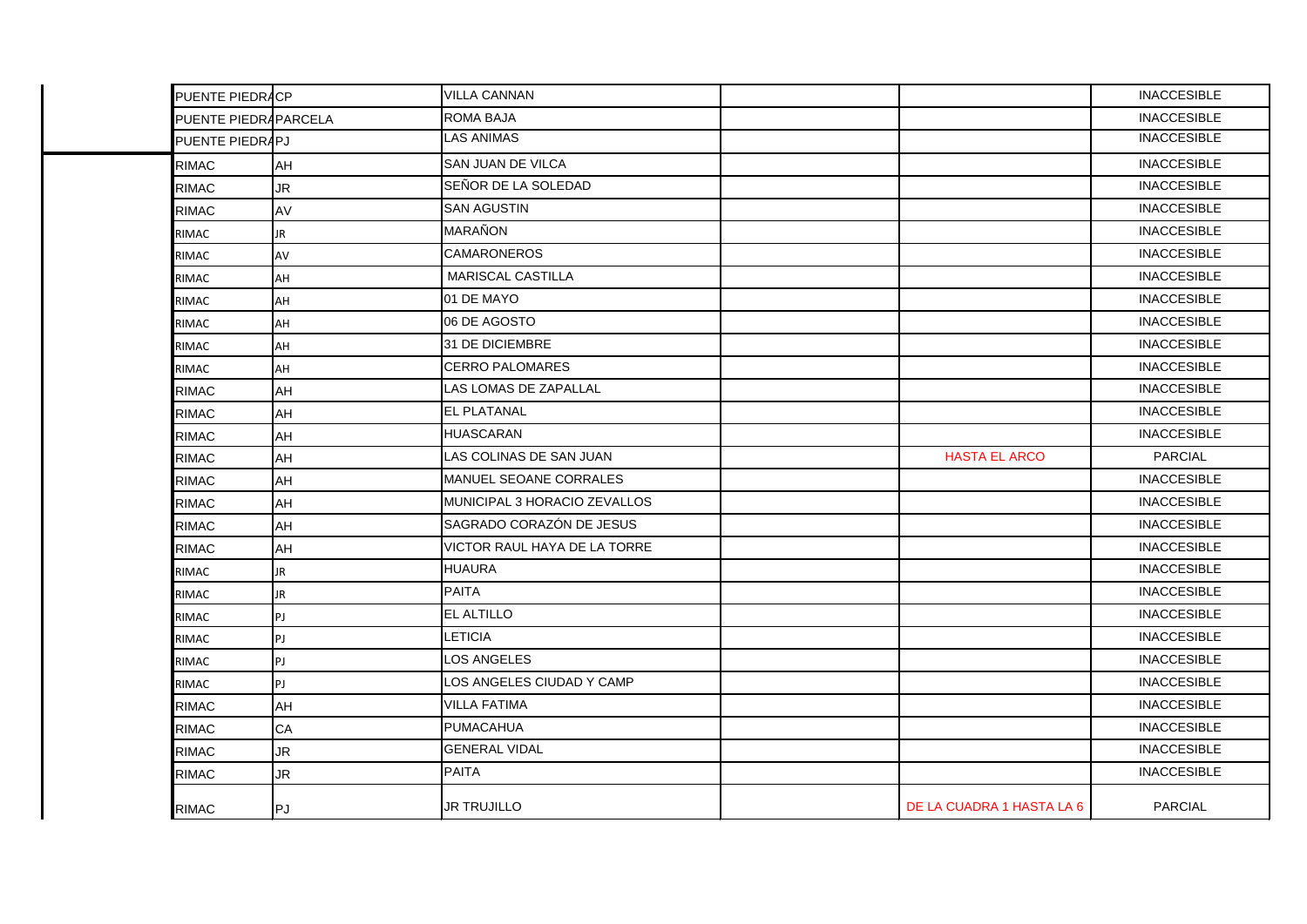| <b>RIMAC</b>       | ∣PJ         | LA HUERTA GUINEA                                                    |                           |                                            | <b>INACCESIBLE</b> |
|--------------------|-------------|---------------------------------------------------------------------|---------------------------|--------------------------------------------|--------------------|
| <b>RIMAC</b>       | PJ          | <b>EL AGUILA</b>                                                    |                           |                                            | <b>INACCESIBLE</b> |
| <b>RIMAC</b>       | <b>AAHH</b> | <b>LIMONCILLO</b>                                                   |                           |                                            | <b>INACCESIBLE</b> |
| <b>RIMAC</b>       | AV          | <b>FRANCISCO PIZARRO CUADRA 4</b>                                   |                           |                                            | <b>INACCESIBLE</b> |
| <b>SAN LUIS</b>    | AV          | AV SEPARADORA INDUSTRIAL Y VIVIENDA                                 |                           |                                            | <b>INACCESIBLE</b> |
| <b>SAN LUIS</b>    | JR          | LOS INCAS COOP JORGE CHAVEZ                                         | <b>HASTA LAS 4 O 5 PM</b> |                                            | <b>PARCIAL</b>     |
| <b>SAN LUIS</b>    | AV          | ANGEL CEPOLLINI                                                     | <b>HASTA LAS 4 O 5 PM</b> |                                            | <b>PARCIAL</b>     |
| <b>SAN LUIS</b>    | <b>URB</b>  | <b>JORGE CHAVEZ</b>                                                 | HASTA LAS 4 O 5 PM        |                                            | <b>PARCIAL</b>     |
| <b>SAN LUIS</b>    | URB         | <b>SAN JACINTO</b>                                                  |                           | <b>NICOLAS AYLLON CON</b><br><b>MEXICO</b> | <b>PARCIAL</b>     |
| <b>SAN MIGUEL</b>  | AV          | AV LA PAZ, CUADRAS 11,12,13, 14, Y DE LA 20 A LA<br>26              |                           |                                            | <b>INACCESIBLE</b> |
| <b>SAN MIGUEL</b>  | AV          | AV LIBERTAD CUADRAS 11, 12, 13 Y 14                                 |                           |                                            | <b>INACCESIBLE</b> |
| <b>SAN MIGUEL</b>  | <b>CL</b>   | MIRAMAR URB. MIRAMAR 4 5 DE LA PAZ,<br><b>COMISARIA SAN MIGUEL)</b> |                           |                                            | <b>INACCESIBLE</b> |
| <b>SAN MIGUEL</b>  | <b>URB</b>  | <b>MIRAMAR</b>                                                      |                           |                                            | <b>INACCESIBLE</b> |
| <b>SANTA ANITA</b> | AH          | <b>HIJOS DE PERALES</b>                                             | <b>HASTA LA 1 PM</b>      |                                            | <b>PARCIAL</b>     |
| <b>SANTA ANITA</b> | AH          | LAS MALVINAS                                                        | <b>HASTA LA 1 PM</b>      |                                            | <b>PARCIAL</b>     |
| <b>SANTA ANITA</b> | <b>AH</b>   | LAS TERRAZAS DE PERALES                                             |                           |                                            | <b>INACCESIBLE</b> |
| <b>SANTA ANITA</b> | AH          | LAS TERRAZAS DE SANTA ANITA                                         |                           |                                            | <b>INACCESIBLE</b> |
| SANTA ANITA        | AH          | <b>LOS PERALES</b>                                                  | <b>HASTA LA 1 PM</b>      |                                            | <b>PARCIAL</b>     |
| <b>SANTA ANITA</b> | AH          | LOS PERALES II                                                      |                           |                                            | <b>INACCESIBLE</b> |
| SANTA ANITA        | AV          | CORPORACION TAHUATINSUYO                                            |                           |                                            | <b>INACCESIBLE</b> |
| <b>SANTA ANITA</b> | AV          | <b>ENCALADA</b>                                                     |                           |                                            | <b>INACCESIBLE</b> |
| <b>SANTA ANITA</b> | AV          | FERROCARRIL URB LA PRADERA DE SANTA<br><b>ANITA</b>                 |                           |                                            | <b>INACCESIBLE</b> |
| <b>SANTA ANITA</b> | AV          | HUANCARAY URB LOS PRODUCTORES                                       |                           |                                            | <b>INACCESIBLE</b> |
| <b>SANTA ANITA</b> | AV          | LAS TORRES URB LOS SAUSES                                           |                           |                                            | <b>INACCESIBLE</b> |
| <b>SANTA ANITA</b> | AV          | URUBAMBA COOPERATIVA 27 DE ABRIL                                    |                           |                                            | <b>INACCESIBLE</b> |
| <b>SANTA ANITA</b> | AH          | <b>NOCHETO</b>                                                      |                           |                                            | <b>INACCESIBLE</b> |
| SANTA ANITA        | AV          | <b>CASCANUECES URB. VILLA</b>                                       | <b>HASTA LA 1 PM</b>      |                                            | <b>PARCIAL</b>     |
| SANTA ANITA        | <b>CL</b>   | SANTIAGO TAVARA URB. HUASCAR                                        | <b>HASTA LA 1 PM</b>      |                                            | <b>PARCIAL</b>     |
| <b>SANTA ANITA</b> | COOP        | VIRGEN DE LAS NIEVES                                                | <b>HASTA LA 1 PM</b>      |                                            | <b>PARCIAL</b>     |
| SANTA ANITA        | <b>PJ</b>   | VISTA ALEGRE COOP NOCHETO                                           | <b>HASTA LA 1 PM</b>      |                                            | <b>PARCIAL</b>     |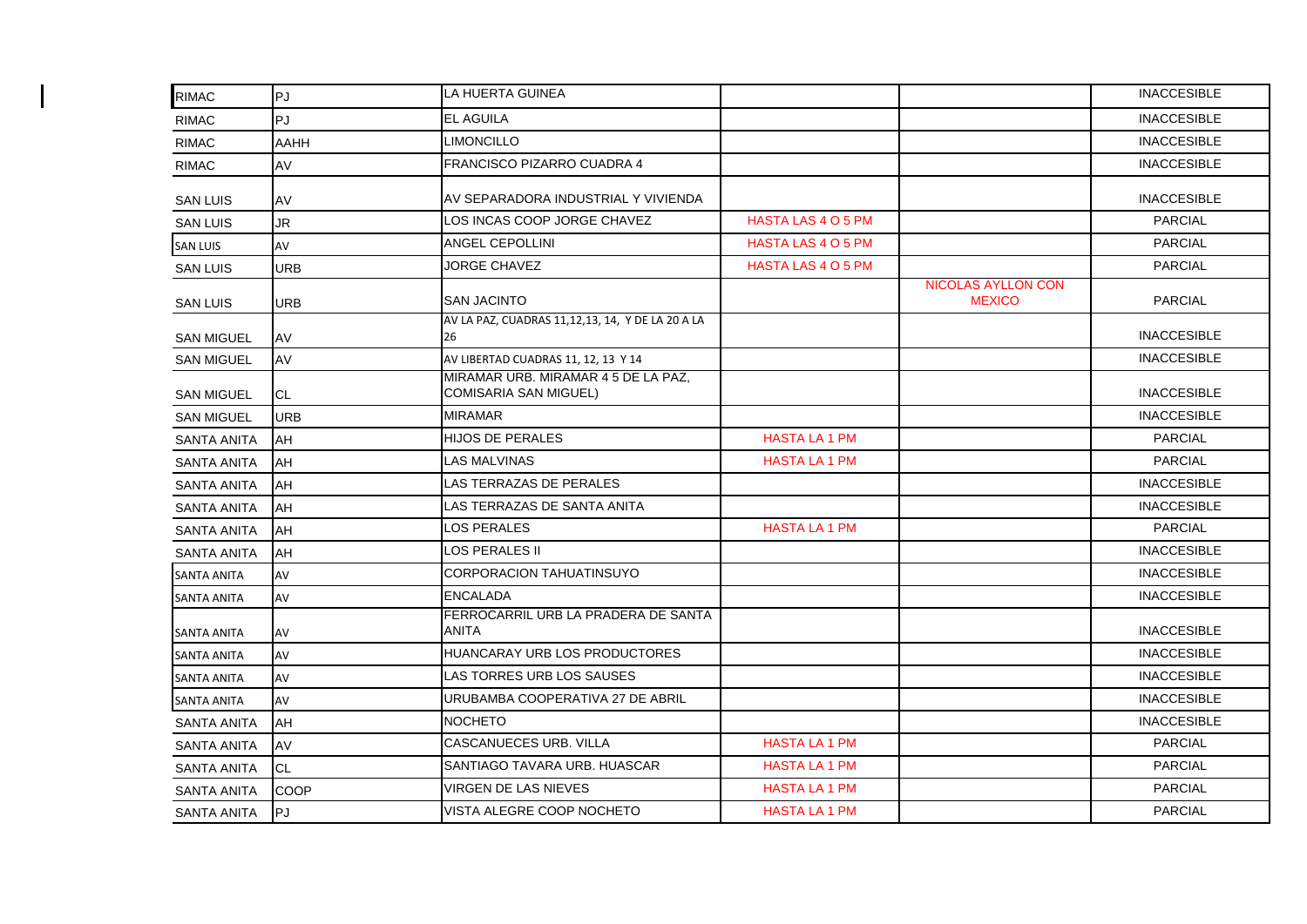| SJL        | <b>AGRUP</b> | 02 DE NOVIEMBRE                                                               |                       | <b>INACCESIBLE</b> |
|------------|--------------|-------------------------------------------------------------------------------|-----------------------|--------------------|
| SJL        | AA.HH        | 10 DE FEBRERO                                                                 |                       | <b>INACCESIBLE</b> |
| SJL        | <b>AGRUP</b> | <b>AGRUPACION FAM LAS PALMERAS 2</b>                                          |                       | <b>INACCESIBLE</b> |
| SJL        | <b>AGRUP</b> | <b>AMPLIACION BELEN</b>                                                       |                       | <b>INACCESIBLE</b> |
| SJL        | <b>AGRUP</b> | <b>BRISAS DE HUASCAR</b>                                                      |                       | <b>INACCESIBLE</b> |
| SJL        | <b>AGRUP</b> | <b>CORAZON DE JESUS</b>                                                       |                       | <b>INACCESIBLE</b> |
| SJL        | <b>AGRUP</b> | DE VIVIENDA LA FLORIDA (REF. SAUL<br>CANTORAL)                                |                       | <b>INACCESIBLE</b> |
| <b>SJL</b> | <b>AGRUP</b> | FAM INCORPORACION                                                             |                       | <b>INACCESIBLE</b> |
| SJL        | <b>AGRUP</b> | <b>FAM LAS PALMERAS</b>                                                       |                       | <b>INACCESIBLE</b> |
| SJL        | <b>AGRUP</b> | <b>FAMILIAR 16 DE DICIEMBRE</b>                                               |                       | <b>INACCESIBLE</b> |
| <b>SJL</b> | <b>AGRUP</b> | <b>FAMILIAR 4 DE AGOSTO</b>                                                   |                       | <b>INACCESIBLE</b> |
| SJL        | <b>AGRUP</b> | <b>FAMILIAR 8 DE DICIEMBRE</b>                                                |                       | <b>INACCESIBLE</b> |
| SJL        | <b>AGRUP</b> | <b>AV SANTA ROSA</b>                                                          |                       | <b>PARCIAL</b>     |
| SJL        | <b>AGRUP</b> | <b>FAMILIAR CASUARINAS DE MARTIRES</b>                                        |                       | <b>INACCESIBLE</b> |
| SJL        | <b>AGRUP</b> | <b>FAMILIAR CASUARINAS DE NUEVA VIDA</b><br>(PPJJ ARENAL ALTO)                |                       | <b>INACCESIBLE</b> |
| SJL        | <b>AGRUP</b> | <b>FAMILIAR CRISTO REY</b>                                                    |                       | <b>INACCESIBLE</b> |
| SJL        | <b>AGRUP</b> | <b>EL MIRADOR</b>                                                             | <b>HASTA ECONOMAX</b> | <b>PARCIAL</b>     |
| SJL        | <b>AGRUP</b> | <b>FAMILIAR HACIA ELPROGRESO</b>                                              |                       | <b>INACCESIBLE</b> |
| SJL        | <b>AGRUP</b> | FAMILIAR JESUS DE NAZARETH (PJ SAUL<br>CANTORAL)                              |                       | <b>INACCESIBLE</b> |
| SJL        | <b>AGRUP</b> | FAMILIAR JUVENTUD RENACIENTE<br>(PARADERO 05 AV CENTRAL-CRUZ DE<br>MOTUPE)    |                       | <b>INACCESIBLE</b> |
| SJL        | <b>AGRUP</b> | FAMILIAR LA QUEBRADA DE SAN FERNANDO                                          |                       | <b>INACCESIBLE</b> |
| <b>SJL</b> | <b>AGRUP</b> | FAMILIAR LAS BRISAS DE HUSCAR (REF PRD)<br>04 DE HUSCAR(                      |                       | <b>INACCESIBLE</b> |
| SJL        | <b>AGRUP</b> | <b>FAMILIAR LOS HERALDO DE MOTUPE</b><br>(PARADERO 04 CRUZ MOTUPE - GRUPO 06) |                       | <b>INACCESIBLE</b> |
| SJL        | <b>AGRUP</b> | FAMILIAR MANOS UNIDAS(REF ALT<br>PARADERO 22 DE LAS FLORES)                   |                       | <b>INACCESIBLE</b> |
| SJL        | <b>AGRUP</b> | FAMILIAR MONTE DE SINAI (REF PJ CANTO<br>CHICO)                               |                       | <b>INACCESIBLE</b> |
| <b>SJL</b> | <b>AGRUP</b> | FAMILIAR MUNDO NUEVO (REFER ASOC<br>ISRAEL)                                   |                       | <b>INACCESIBLE</b> |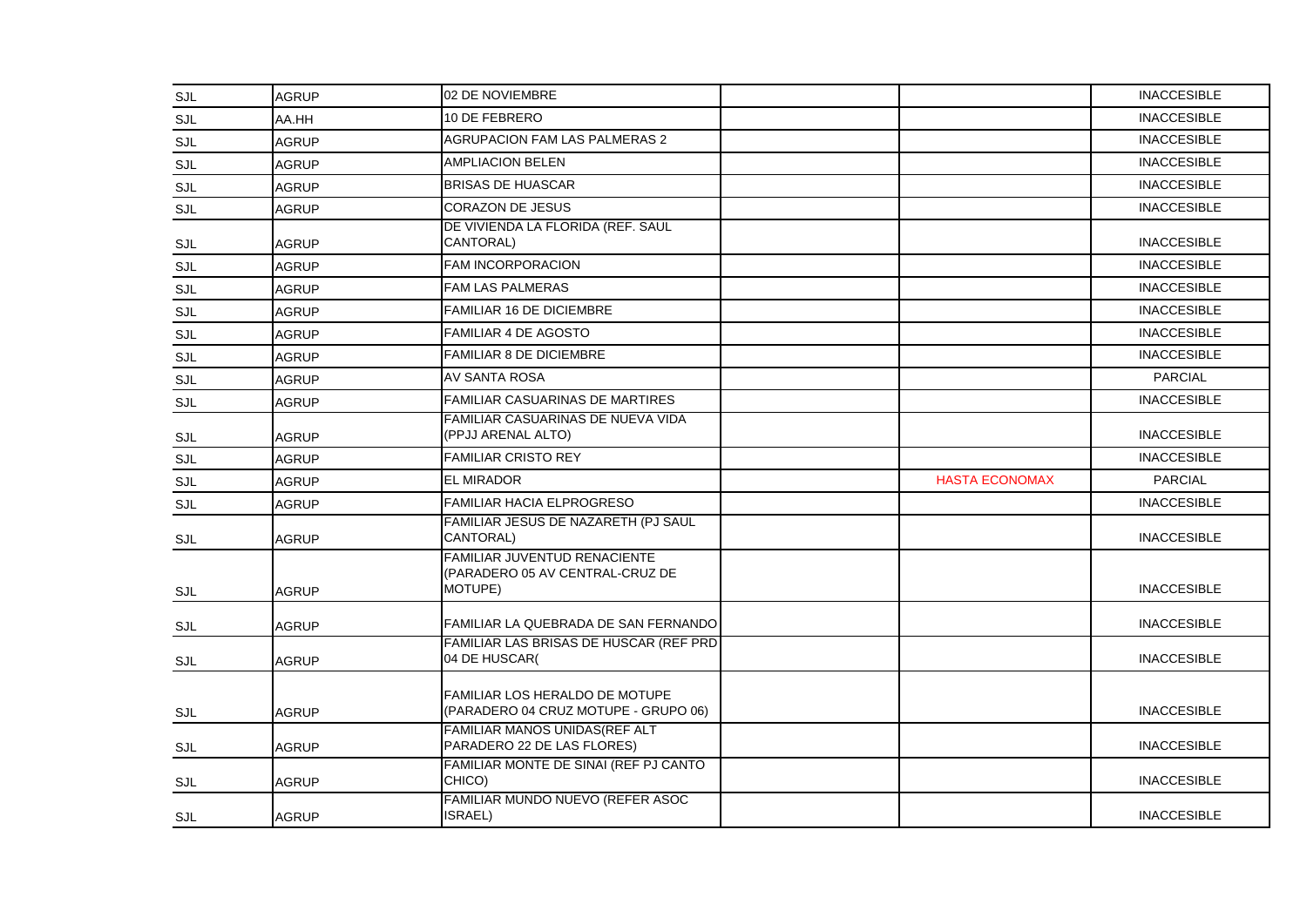| SJL        | <b>AGRUP</b> | <b>FAMILIAR NUEVA MAYORIA</b>                                                        |                      |                                                         | <b>INACCESIBLE</b> |
|------------|--------------|--------------------------------------------------------------------------------------|----------------------|---------------------------------------------------------|--------------------|
| SJL        | <b>AGRUP</b> | FAMILIAR NUEVO PROGRESO                                                              |                      |                                                         | <b>INACCESIBLE</b> |
| SJL        | <b>AGRUP</b> | <b>MARIATEGUI</b>                                                                    | <b>HASTA LA 1 PM</b> |                                                         | <b>PARCIAL</b>     |
| SJL        | <b>AGRUP</b> | FAMILIAR RINCONADA DEL SOL/REFE<br>PARADERO 07 AV CENTRAL MCAL CACERES               |                      |                                                         | <b>INACCESIBLE</b> |
| SJL        | <b>AGRUP</b> | FAMILIAR UNIO PROGRESO (PPJJ BAYOVAR<br>MZ 46)                                       |                      |                                                         | <b>INACCESIBLE</b> |
| SJL        | <b>AGRUP</b> | FAMILIAR VIRGEN DEL CARMEN (PPJJ<br>BAYOVAR 1RA ZONA)                                |                      |                                                         | <b>INACCESIBLE</b> |
| <b>SJL</b> | <b>AGRUP</b> | FAMILIAR VIVIENDA LADERAS DE MOTUPE                                                  |                      |                                                         | <b>INACCESIBLE</b> |
| SJL        | <b>AGRUP</b> | PEREZ DE CUELLAR                                                                     |                      | <b>HASTA LA CENTRAL CON</b><br><b>HEROES DEL CENEPA</b> | <b>PARCIAL</b>     |
| <b>SJL</b> | <b>AGRUP</b> | PORTADA DE BELEN                                                                     |                      |                                                         | <b>INACCESIBLE</b> |
| SJL        | <b>AGRUP</b> | SANTA CRUZ DE MURUGUAY                                                               |                      |                                                         | <b>INACCESIBLE</b> |
| SJL        | <b>AGRUP</b> | <b>SAUL CANTORAL</b>                                                                 |                      |                                                         | <b>INACCESIBLE</b> |
| SJL        | <b>AGRUP</b> | VALLE SAGRADO LOS SAUCES                                                             |                      |                                                         | <b>INACCESIBLE</b> |
| SJL        | AH           | 03 DE ABRIL (PPJJ HUASCAR GRUPO 12)                                                  |                      |                                                         | <b>INACCESIBLE</b> |
| SJL        | AH           | 04 DE FEBRERO (REF MONTENEGRO)                                                       |                      |                                                         | <b>INACCESIBLE</b> |
| SJL        | AH           | 10 DE OCTUBRE                                                                        |                      |                                                         | <b>INACCESIBLE</b> |
| SJL        | AH           | 14 DE FEBRERO (REF POR AH<br>MONTENEGRO)                                             |                      |                                                         | <b>INACCESIBLE</b> |
| SJL        | AH           | 19 DE ABRIL (REF HUASCAR)                                                            |                      |                                                         | <b>INACCESIBLE</b> |
| <b>SJL</b> | AH           | 19 DE ABRIL(PROLONGACION)                                                            |                      |                                                         | <b>INACCESIBLE</b> |
| <b>SJL</b> | AH           | 20 DE ENERO (PPJJ HUASCAR PARADERO 4<br>1/2)                                         |                      |                                                         | <b>INACCESIBLE</b> |
| SJL        | AH           | 22 DE NOVIEMBRE                                                                      |                      |                                                         | <b>INACCESIBLE</b> |
| SJL        | AH           | 3 CRUCES                                                                             |                      |                                                         | <b>INACCESIBLE</b> |
| SJL        | AH           | <b>AGRUP FAMILIAR AMPLIACION VISTA</b><br>ALEGRE (REF HUASCAR-PARADERO 03)           |                      |                                                         | <b>INACCESIBLE</b> |
| SJL        | AH           | AGRUP FAMILIAR VISTA ALEGRE MARGEN                                                   |                      |                                                         | <b>INACCESIBLE</b> |
| SJL        | AH           | AGRUPACION FAMILIAR EL BOSQUE DE<br>CANTO GRANDE (PPJJ BELEN-PARADERO 3<br>HUASCAR)) |                      |                                                         | <b>INACCESIBLE</b> |
| SJL        | AH           | <b>ALBERTO FUJIMORI 2</b>                                                            |                      |                                                         | <b>INACCESIBLE</b> |
| <b>SJL</b> | <b>ASOC</b>  | ASOC EL VALLE DE JICAMARCA MZ F It h                                                 |                      |                                                         | <b>INACCESIBLE</b> |
| SJL        | <b>AH</b>    | ALBERTO FUJIMORI II                                                                  |                      |                                                         | <b>INACCESIBLE</b> |
|            |              |                                                                                      |                      |                                                         |                    |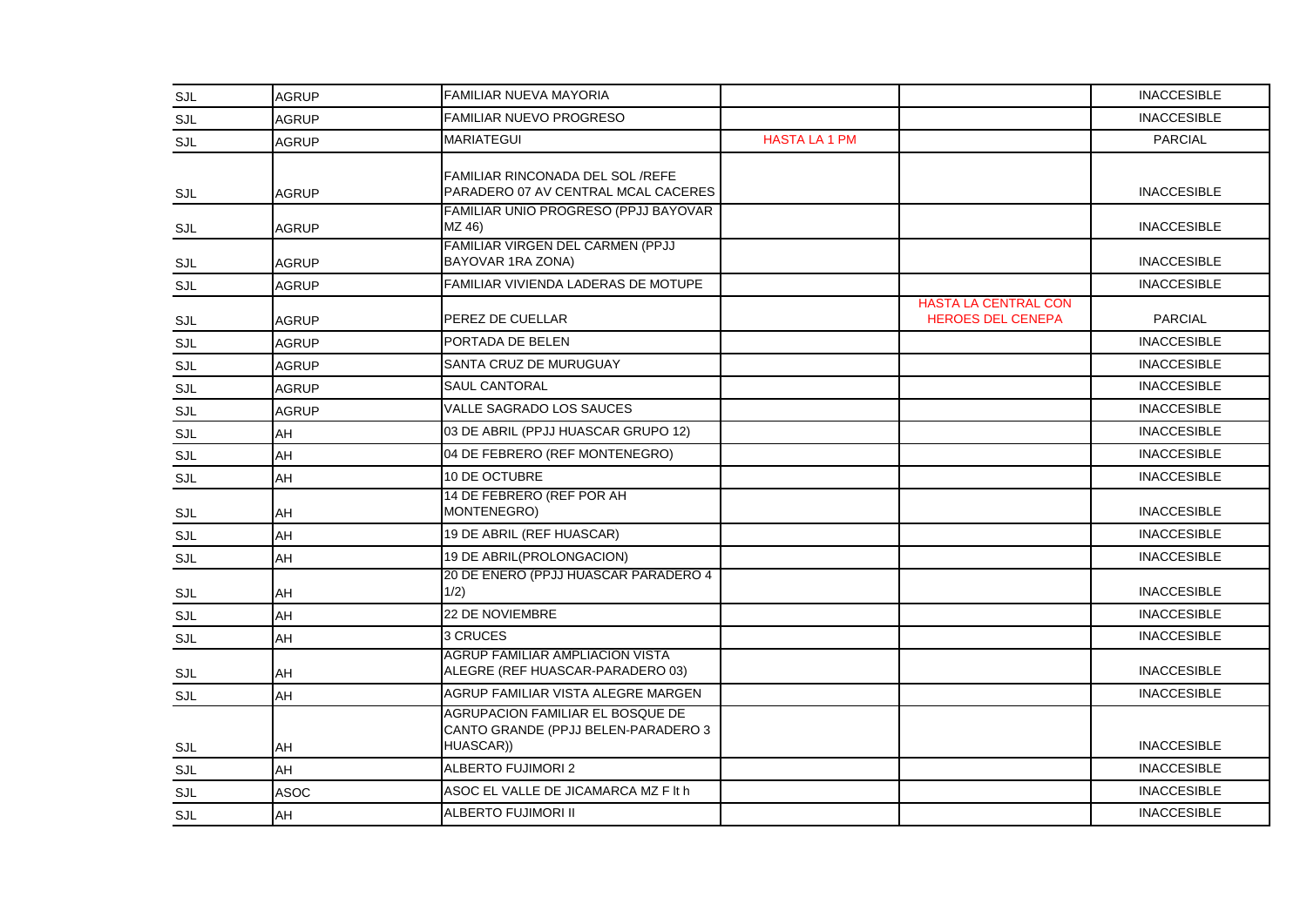| SJL        | AH         | ALTA CASUARINAS-AMPLIACION (PPJJ<br>HUASCAR PARADERO 7)     |                                                        | <b>INACCESIBLE</b> |
|------------|------------|-------------------------------------------------------------|--------------------------------------------------------|--------------------|
| SJL        | AH         | <b>ALTO ROSAL</b>                                           |                                                        | <b>INACCESIBLE</b> |
| SJL        | AH         | ANDRES A. CACERES                                           | <b>HASTA EL IPD</b>                                    | <b>PARCIAL</b>     |
| SJL        | AH         | ANTENOR ORREGO (AMPLIACION)                                 |                                                        | <b>INACCESIBLE</b> |
| SJL        | AH         | ANTONIO RAYMONDI-AMPLIACION (PJ CASA<br><b>BLANCA)</b>      |                                                        | <b>INACCESIBLE</b> |
| SJL        | AH         | ARRIBA PERU HASTA EL 15 CANTO GRANDE<br><b>CON N UNIDAS</b> | <b>HASTA CANTOGRANDE CON</b><br><b>NACIONES UNIDAS</b> | <b>PARCIAL</b>     |
| SJL        | AH         | <b>BELEN</b>                                                |                                                        | <b>INACCESIBLE</b> |
| SJL        | AH         | BELLAVISTA DE SAN FERNANDO                                  |                                                        | <b>INACCESIBLE</b> |
| SJL        | AH         | BRISAS DE SAN JUAN (GRUPO 05 PPJJ<br>HUASCAR-PARADERO 04)   |                                                        | <b>INACCESIBLE</b> |
| <b>SJL</b> | AH         | CAJA DE AGUA                                                | A LA URBANIZACION SI, AL<br><b>CERRO NO</b>            | <b>PARCIAL</b>     |
| SJL        | AH         | CANTO CHICO                                                 | <b>HASTA EL PARADERO 10 DE</b><br><b>CANTO GRANDE</b>  | <b>PARCIAL</b>     |
| SJL        | AH         | <b>CERRITO FELIZ</b>                                        |                                                        | <b>INACCESIBLE</b> |
| SJL        | <b>URB</b> | LOS GEOLOGOS URB LAS MAGNOLIAS MZ H<br>LOTE <sub>7</sub>    |                                                        | <b>INACCESIBLE</b> |
| SJL        | AH         | CERRITO LA LIBERTAD                                         |                                                        | <b>INACCESIBLE</b> |
| SJL        | AH         | CERRITO LA LIBERTAD (PJ JUAN PABLO II<br>ARENAL)            |                                                        | <b>INACCESIBLE</b> |
| SJL        | AH         | <b>CERRO SAUCE ALTO</b>                                     |                                                        | <b>INACCESIBLE</b> |
| SJL        | AH         | CERRO SAUCE ANTIGUO                                         |                                                        | <b>INACCESIBLE</b> |
| <b>SJL</b> | <b>AH</b>  | <b>CERRO VISTA ALEGRE</b>                                   |                                                        | <b>INACCESIBLE</b> |
| SJL        | AH         | <b>CHACARILLA DE OTERO</b>                                  | <b>HASTA AV TUPAC CON</b><br><b>PROCERES</b>           | <b>PARCIAL</b>     |
| SJL        | AH         | <b>CHAVIN DE HUANTAR</b>                                    |                                                        | <b>INACCESIBLE</b> |
| SJL        | AH         | CIUDAD DE LOS CONSTRUCTORES                                 |                                                        | <b>INACCESIBLE</b> |
| <b>SJL</b> | AH         | <b>COMBATE DE ANGAMOS</b>                                   |                                                        | <b>INACCESIBLE</b> |
| SJL        | AH         | COMITÉ VECINAL ROSALES DE NUEVO<br>PERU                     |                                                        | <b>INACCESIBLE</b> |
| <b>SJL</b> | AH         | CORAZON DE JESUS (PARADERO 11<br>HUASCAR-03 CRUCES)         |                                                        | <b>INACCESIBLE</b> |
| SJL        | AH         | CORAZON DE JESUS ETAPA II                                   |                                                        | <b>INACCESIBLE</b> |
| SJL        | AH         | <b>CRISTO DE PACHACAMILLA</b>                               |                                                        | <b>INACCESIBLE</b> |
| SJL        | AH         | <b>CRISTO REY</b>                                           |                                                        | <b>INACCESIBLE</b> |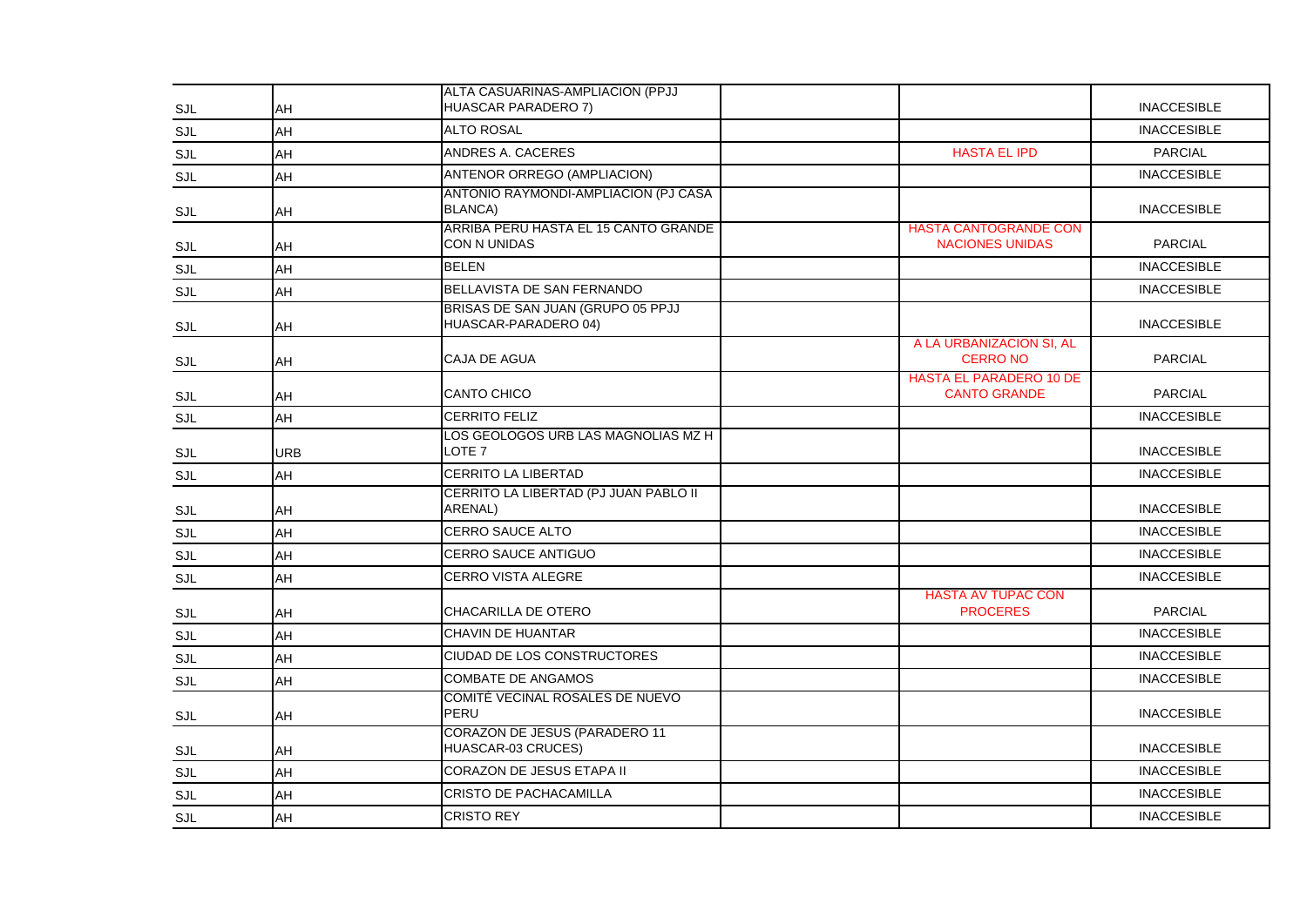| <b>SJL</b> | AH | <b>CRUZ DER MOTUPE</b>                                                      |                             | <b>INACCESIBLE</b> |
|------------|----|-----------------------------------------------------------------------------|-----------------------------|--------------------|
| SJL        | AH | EL BALCON DE BAYOBAR                                                        |                             | <b>INACCESIBLE</b> |
| SJL        | AH | <b>EL GRAMAL</b>                                                            |                             | <b>INACCESIBLE</b> |
| SJL        | AH | <b>EL PEDREGAL</b>                                                          |                             | <b>INACCESIBLE</b> |
| <b>SJL</b> | AH | <b>EL ROSAL</b>                                                             |                             | <b>INACCESIBLE</b> |
| <b>SJL</b> | AH | EL ROSAL (ALTO)                                                             |                             | <b>INACCESIBLE</b> |
| SJL        | AH | EL SALVADOR (REF CASA BLANCA Y LOMAS)                                       |                             | <b>INACCESIBLE</b> |
| SJL        | AH | FAMILIAR LAS BRISAS DE HUSCAR (REF PRD<br>04 DE HUSCAR)                     |                             | <b>INACCESIBLE</b> |
| SJL        | AH | FRANCISCO BOLOGNESI                                                         |                             | <b>INACCESIBLE</b> |
| SJL        | AH | FUTURO 2000 (SECTOR SANTO DOMINGO-<br>GRUPO 05 PPJJ HUASCAR)                |                             | <b>INACCESIBLE</b> |
| <b>SJL</b> | AH | GRAU (REF GRUPO 18 AH HUASCAR)                                              |                             | <b>INACCESIBLE</b> |
| <b>SJL</b> | AH | HIJOS DEL SOL DE CASABLANCA                                                 |                             | <b>INACCESIBLE</b> |
| SJL        | AH | <b>HUASCAR</b>                                                              |                             | <b>INACCESIBLE</b> |
| SJL        | AH | <b>INTEGRACION BUENA VISTA</b>                                              |                             | <b>INACCESIBLE</b> |
| SJL        | AH | INTEGRACION FUTURO 2000 (REF.<br>PARADERO 7 HUASCAR-PPJJ NUEVA<br>JUVENTUD) |                             | <b>INACCESIBLE</b> |
| SJL        | AH | <b>INTEGRACION LOS LAURELES (REF</b><br>HUASCAR)                            |                             | <b>INACCESIBLE</b> |
| SJL        | AH | <b>INTEGRACION MANOS UNIDAS (PPJJ</b><br>HUANTA II-ESMERALDA DE LOS ANDES   |                             | <b>INACCESIBLE</b> |
| <b>SJL</b> | AH | INTEGRACION NUEVO PERU                                                      |                             | <b>INACCESIBLE</b> |
| <b>SJL</b> | AH | INTEGRACION VIRGEN DE FATIMA (REF SEC<br>NUEVA JERUSALEN)                   |                             | <b>INACCESIBLE</b> |
| SJL        | AH | <b>JORGE CHAVEZ</b>                                                         |                             | <b>INACCESIBLE</b> |
| SJL        | AH | JOSE ANTONIO DE SUCRE (PARADERO 10<br>HUASCAR AV JCM)                       |                             | <b>INACCESIBLE</b> |
| SJL        | AH | JOSE C MARIATEGUI (AMPLIACION)                                              |                             | <b>INACCESIBLE</b> |
| SJL        | AH | <b>JOSE CARLOS MAREATEGUI</b>                                               |                             | <b>INACCESIBLE</b> |
| <b>SJL</b> | AH | JUAN PABLO II HASTA LA POSTA SISOL                                          | <b>HASTA LA POSTA SISOL</b> | <b>PARCIAL</b>     |
| SJL        | AH | JUAN VALER (REF CASA BLANCA)                                                |                             | <b>INACCESIBLE</b> |
| SJL        | AH | <b>KEIKO SOFIA FUJIMORI</b>                                                 |                             | <b>INACCESIBLE</b> |
| <b>SJL</b> | AH | LA NUEVA AMPLIACION TREBOL DE<br><b>HUASCAR</b>                             |                             | <b>INACCESIBLE</b> |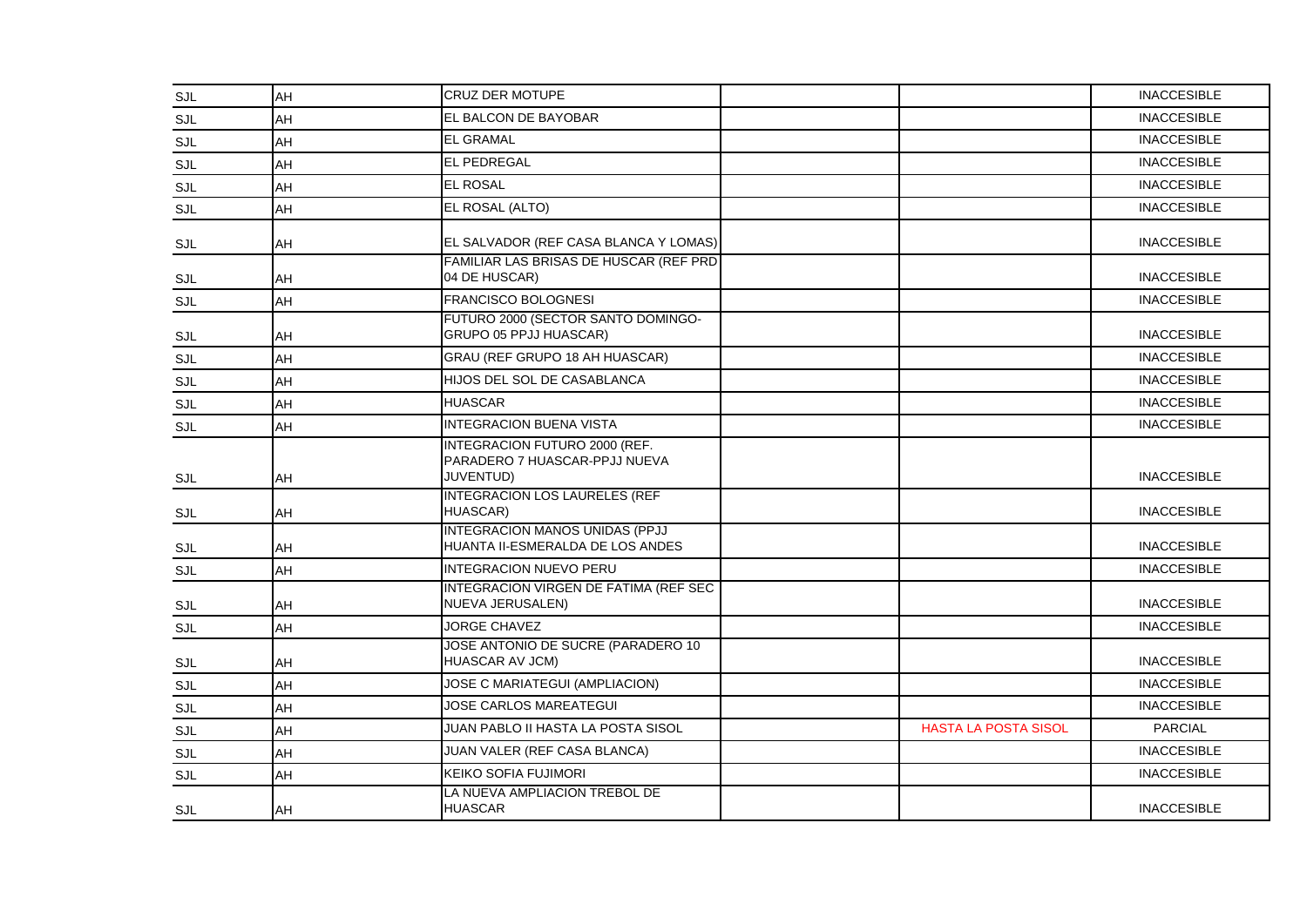| <b>SJL</b> | AH | LAS COLINAS DE SAN FERNANDO                                        |                                                            | <b>INACCESIBLE</b> |
|------------|----|--------------------------------------------------------------------|------------------------------------------------------------|--------------------|
| SJL        | AH | LAS LOMAS (MONTENEGRO)                                             |                                                            | <b>INACCESIBLE</b> |
| SJL        | AH | LAS LOMAS DE CASABLANCA                                            |                                                            | <b>INACCESIBLE</b> |
| SJL        | AH | LAS PRADERAS (HUASCAR)                                             |                                                            | <b>INACCESIBLE</b> |
| <b>SJL</b> | AH | LAS TERRAZAS                                                       | <b>HASTA AV PERIODISTA</b>                                 | <b>PARCIAL</b>     |
| <b>SJL</b> | AH | LAS TERRAZAS AMPLIACION                                            |                                                            | <b>INACCESIBLE</b> |
| SJL        | AH | LAS TERRAZAS DE CANTO GRANDE                                       |                                                            | <b>INACCESIBLE</b> |
| SJL        | AH | AS TERRAZAS DE SAN JUAN                                            |                                                            | <b>INACCESIBLE</b> |
| SJL        | AH | LAS TERREZAS DE CANTO GRANDE-<br><b>AMPLIACION</b>                 |                                                            | <b>INACCESIBLE</b> |
| SJL        | AH | LAS TOTORITAS                                                      |                                                            | <b>INACCESIBLE</b> |
| SJL        | AH | LOMAS DE CANTO BELLO                                               | <b>HASTA UNIVERSITARIA CON</b><br><b>MARIA AUXILIADORA</b> | <b>PARCIAL</b>     |
| <b>SJL</b> | AH | LOMAS DE MACHUPICCHU                                               |                                                            | <b>INACCESIBLE</b> |
| <b>SJL</b> | AH | LOS FRUTALES DE CASA BLANCA (ESPALDA<br><b>MCDO JUAN PABLO II)</b> |                                                            | <b>INACCESIBLE</b> |
| SJL        | AH | LOS LAURELES SAN FERNANDO                                          |                                                            | <b>INACCESIBLE</b> |
| SJL        | AH | LOS PALOMARES (REF. CDRA 15 AV SANTA<br>ROSA)                      |                                                            | <b>INACCESIBLE</b> |
| <b>SJL</b> | AH | LOS ROBLES DE SAN FERNANDO                                         |                                                            | <b>INACCESIBLE</b> |
| SJL        | AH | <b>MANO DE DIOS</b>                                                |                                                            | <b>INACCESIBLE</b> |
| SJL        | AH | <b>MICAELA BASTIDAS</b>                                            |                                                            | <b>INACCESIBLE</b> |
| SJL        | AH | MIGUEL GRAU (PARADERO 03 DE HUASCAR                                |                                                            | <b>INACCESIBLE</b> |
| <b>SJL</b> | AH | <b>NACIONES UNIDAS</b>                                             |                                                            | <b>PARCIAL</b>     |
| <b>SJL</b> | AH | NTEGRACION SOLIDARIDAD Y PROGRESO                                  |                                                            | <b>INACCESIBLE</b> |
| SJL        | AH | NUEVA JERUSALEN                                                    |                                                            | <b>INACCESIBLE</b> |
| SJL        | AH | NUEVA JERUSALEN II                                                 |                                                            | <b>INACCESIBLE</b> |
| SJL        | AH | NUEVO PROGRESO - CASA BLANCA                                       |                                                            | <b>INACCESIBLE</b> |
| SJL        | AH | PARAISO (REF BAYOBAR)                                              |                                                            | <b>INACCESIBLE</b> |
| <b>SJL</b> | AH | PEDRO ZAZZALI                                                      |                                                            | <b>INACCESIBLE</b> |
| <b>SJL</b> | AH | PERU (AMPLIACION NUEVO PERU)                                       |                                                            | <b>INACCESIBLE</b> |
| SJL        | AH | POBL PRADERA HUASCAR                                               |                                                            | <b>INACCESIBLE</b> |
| <b>SJL</b> | AH | PROYECTO INTEGRAL LAS CASUARINAS                                   |                                                            | <b>INACCESIBLE</b> |
| <b>SJL</b> | AH | QUEBRADA SAN FERNANDO                                              |                                                            | <b>INACCESIBLE</b> |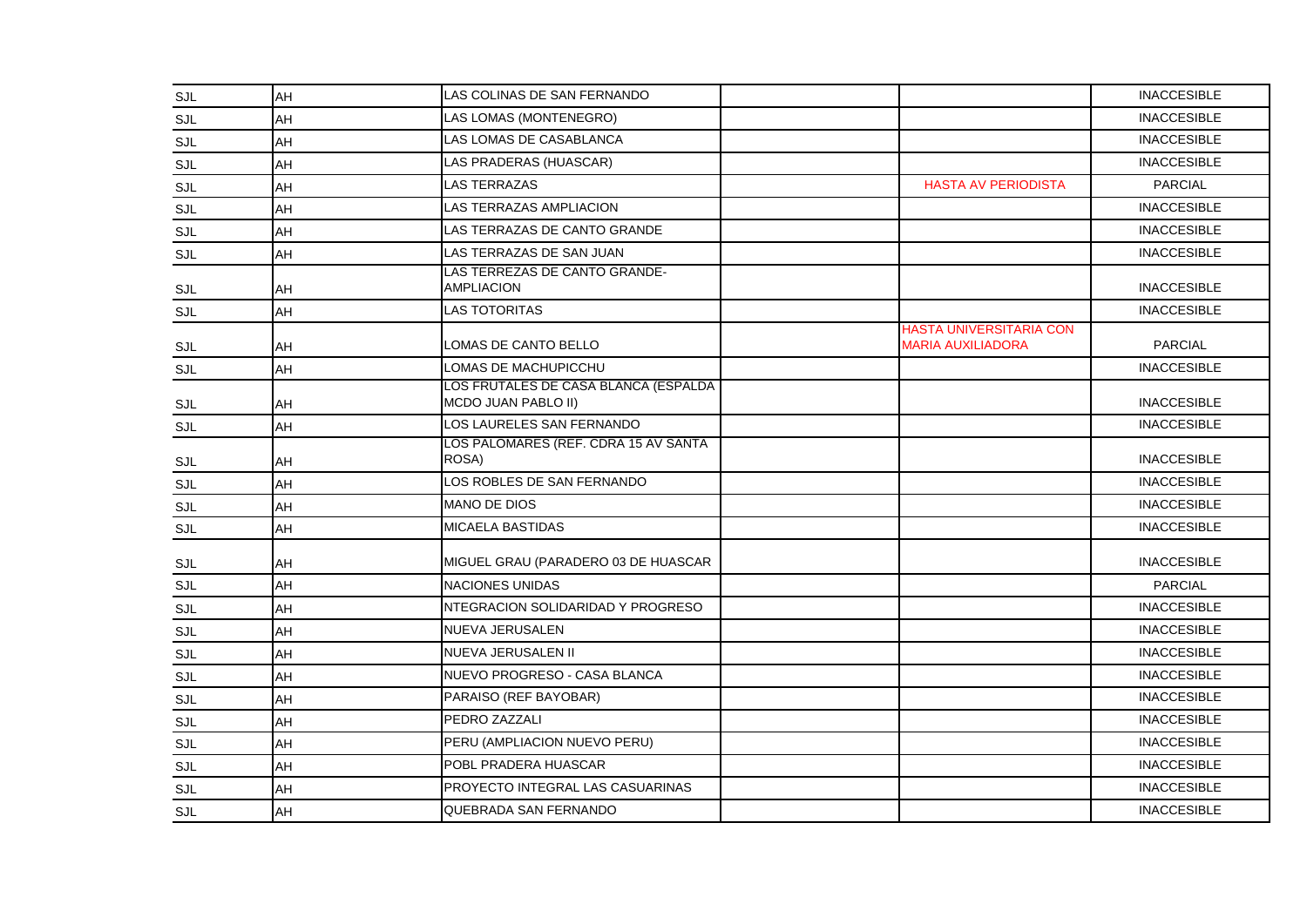| <b>SJL</b> | AH          | <b>RAMON CASTILLA</b>                                         |                               | <b>PARCIAL</b>     |
|------------|-------------|---------------------------------------------------------------|-------------------------------|--------------------|
| <b>SJL</b> | AH          | ROSALES DE BELEN                                              |                               | <b>INACCESIBLE</b> |
| SJL        | AH          | SAGRADO CORAZON DE JESUS                                      |                               | <b>INACCESIBLE</b> |
| SJL        | AH          | <b>SAGRADO MADERO</b>                                         |                               | <b>INACCESIBLE</b> |
| <b>SJL</b> | AH          | SAN JOSE DE BAYOVAR                                           |                               | <b>PARCIAL</b>     |
| <b>SJL</b> | AH          | SAN JOSE OBRERO                                               |                               | <b>INACCESIBLE</b> |
| <b>SJL</b> | AH          | <b>SAN JUAN DE CASA BLANCA</b>                                |                               | <b>INACCESIBLE</b> |
| SJL        | AH          | SAN MARTIN DE PORRES (REF HUSCAR GRP<br>14)                   |                               | <b>INACCESIBLE</b> |
| SJL        | AH          | SANTA CRUZ DE CASA BLANCA                                     |                               | <b>INACCESIBLE</b> |
| SJL        | AH          | <b>SANTA MARIA</b>                                            |                               | <b>INACCESIBLE</b> |
| SJL        | AH          | SANTA ROSA (REF HUASCAR)                                      |                               | <b>INACCESIBLE</b> |
| SJL        | AH          | SANTA ROSA DE LIMA (REF AH ARRIBA<br>PERU)                    | <b>HASTA EL MERCADO UNION</b> | <b>PARCIAL</b>     |
| <b>SJL</b> | AH          | SANTA ROSA DE SAN FERNANDO                                    |                               | <b>INACCESIBLE</b> |
| SJL        | AH          | SANTA ROSA DE SANTA MARIA                                     |                               | <b>INACCESIBLE</b> |
| <b>SJL</b> | AH          | SANTO TORIBIO (REF PJ CRUZ DE MOTUPE)                         |                               | <b>INACCESIBLE</b> |
| <b>SJL</b> | AH          | <b>SAUL CANTORAL</b>                                          |                               | <b>INACCESIBLE</b> |
| SJL        | AH          | <b>SECTOR AMPLIACION</b>                                      |                               | <b>INACCESIBLE</b> |
| <b>SJL</b> | AH          | UNION PROGRESO DE LA ESPERANZA-<br>HUASCAR (AMPLIACION BELEN) |                               | <b>INACCESIBLE</b> |
| SJL        | AH          | VALLE HERMOZO (REF PJ SAN FERNANDO<br>MZ O)                   |                               | <b>INACCESIBLE</b> |
| SJL        | AH          | VILLA ESPERANZA (CAMPOY)                                      |                               | <b>PARCIAL</b>     |
| <b>SJL</b> | AH          | <b>VILLA HERMOSA</b>                                          |                               | <b>INACCESIBLE</b> |
| <b>SJL</b> | AH          | <b>VIVIENDA LA FRAGATA</b>                                    |                               | <b>INACCESIBLE</b> |
| SJL        | <b>AMPL</b> | <b>FRAGATA</b>                                                |                               | <b>INACCESIBLE</b> |
| SJL        | <b>AMPL</b> | <b>SAN FERNANDO</b>                                           |                               | <b>INACCESIBLE</b> |
| SJL        | <b>AMPL</b> | SAN JOSE OBRERO                                               |                               | <b>INACCESIBLE</b> |
| <b>SJL</b> | <b>ASOC</b> | <b>CESAR VALLEJO</b>                                          |                               | <b>PARCIAL</b>     |
| SJL        | <b>ASOC</b> | LAS BRISAS DE CANTO.CHICO                                     |                               | <b>INACCESIBLE</b> |
| <b>SJL</b> | ASOC        | LOS FRUTALES DE CASA BLANCA                                   |                               | <b>INACCESIBLE</b> |
| <b>SJL</b> | AV          | EL MURO OESTE                                                 |                               | <b>INACCESIBLE</b> |
| <b>SJL</b> | AV          | NACIONES UNIDAS AAHH ARRIBA PERU                              |                               | <b>INACCESIBLE</b> |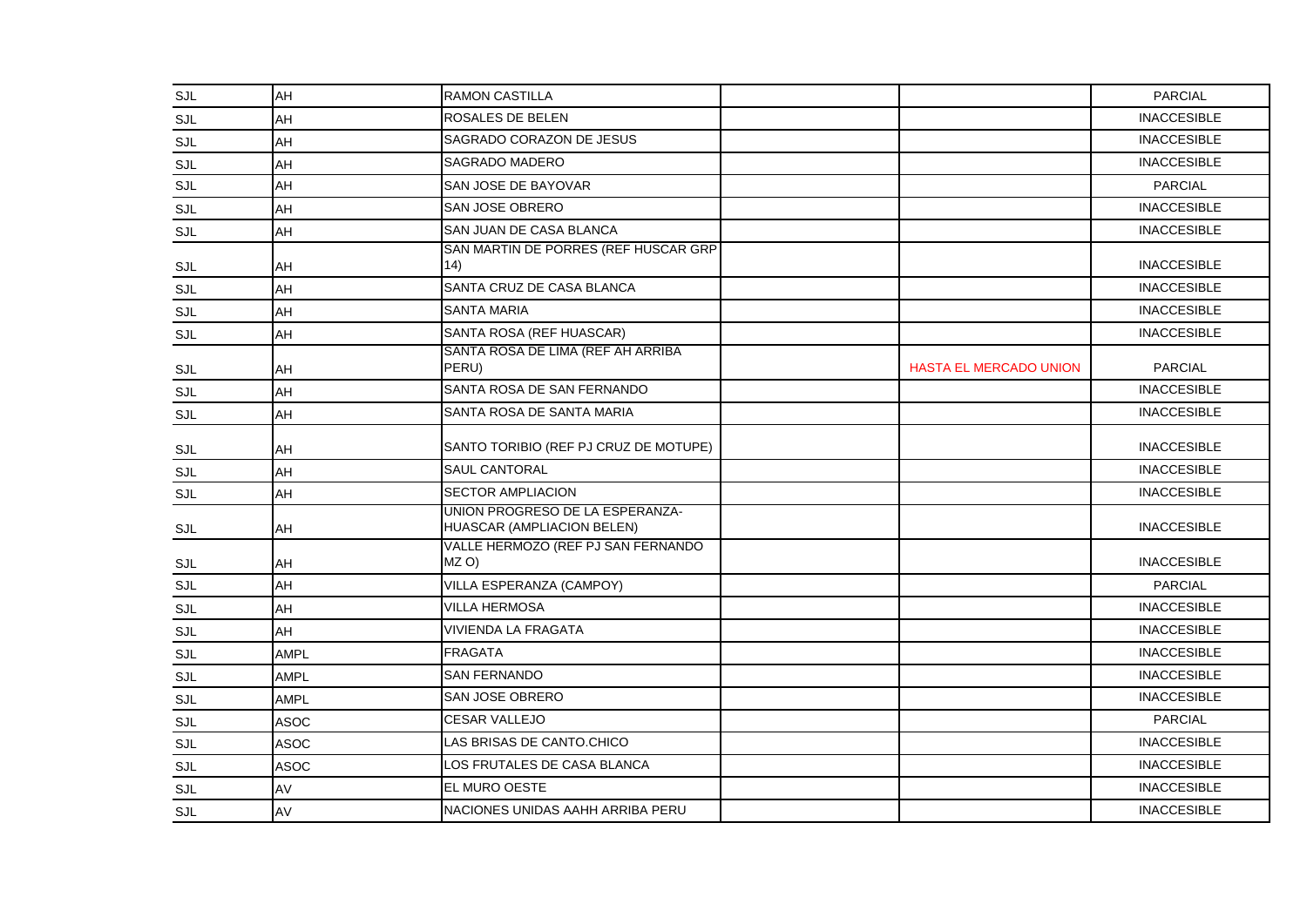| SJL        | AV         | <b>RIO GRANDE HUASCAR</b>                          |                       |                                                 | <b>INACCESIBLE</b> |
|------------|------------|----------------------------------------------------|-----------------------|-------------------------------------------------|--------------------|
| SJL        | PJ.        | DANIEL ALCIDES CARRION (SANTA MARIA)               |                       |                                                 | <b>INACCESIBLE</b> |
| SJL        | <b>URB</b> | BELLAS ARTES DEL CAMPOY                            |                       |                                                 | <b>PARCIAL</b>     |
| SJM        |            | Pamplona Alta, las zonas (VICTOR HAYA DE LA TORRE) |                       |                                                 | <b>INACCESIBLE</b> |
| SJM        |            | Pamplona Alta, las zonas (EL NAZARENO)             |                       |                                                 | <b>INACCESIBLE</b> |
| <b>SJM</b> |            | Pamplona Alta, (SAN FRANCISCO DE LA CRUZ) ZONA     |                       |                                                 | <b>INACCESIBLE</b> |
| SJM        |            | Pamplona Alta, (SAN FRANCISCO DE LA CRUZ) ZONA     |                       |                                                 | <b>INACCESIBLE</b> |
| <b>SJM</b> |            | Pamplona Alta, (SAN FRANCISCO DE LA CRUZ) ZONA     |                       |                                                 | <b>INACCESIBLE</b> |
| <b>SJM</b> |            | Pamplona Alta, las zonas (RINCONADA)               |                       | <b>HASTA LA COMISIARIA</b><br><b>PAMPLONA 2</b> | <b>PARCIAL</b>     |
| <b>SJM</b> |            | <b>AV CENTRAL</b>                                  |                       | DE LA CUADRA 10 A LA 16                         | <b>PARCIAL</b>     |
| <b>SJM</b> |            | AV SAN JUAN                                        |                       | DE LA CUADRA 14 A LA 20                         | <b>PARCIAL</b>     |
| <b>SJM</b> |            | <b>ZONAB</b>                                       |                       |                                                 | <b>INACCESIBLE</b> |
| <b>SJM</b> | AH         | <b>12 DE NOVIEMBRE</b>                             |                       | <b>HASTA EL PARQUE CENTRAL</b>                  | <b>PARCIAL</b>     |
| <b>SJM</b> | AH         | <b>TRES CRUCES</b>                                 |                       |                                                 | <b>INACCESIBLE</b> |
| <b>SJM</b> | AH         | <b>FRONTERAS VIVAS</b>                             |                       |                                                 | <b>INACCESIBLE</b> |
| <b>SJM</b> | AH         | <b>JAPON</b>                                       |                       |                                                 | <b>INACCESIBLE</b> |
| <b>SJM</b> | AH         | JERUSALEN (REF MANUEL SCORZA)                      |                       |                                                 | <b>INACCESIBLE</b> |
| <b>SJM</b> | AH         | <b>JUAN PABLO II</b>                               |                       |                                                 | <b>INACCESIBLE</b> |
| <b>SJM</b> | AH         | <b>LA CUMBRE</b>                                   |                       |                                                 | <b>INACCESIBLE</b> |
| SJM        | AH         | LAS LOMAS DE SAN JUAN                              |                       |                                                 | <b>INACCESIBLE</b> |
| <b>SJM</b> | AH         | LOS JARDINES DE LA RINCONADA                       |                       |                                                 | <b>INACCESIBLE</b> |
| <b>SJM</b> | AH         | LOS PINOS 2 (REFER. PJ ALEMANA<br>DEMOCRATICA)     |                       |                                                 | <b>INACCESIBLE</b> |
| SJM        | AH         | MANUEL SCORZA                                      |                       |                                                 | <b>PARCIAL</b>     |
| <b>SJM</b> | AH         | <b>MARIA MISIONERA</b>                             |                       |                                                 | <b>INACCESIBLE</b> |
| SJM        | AH         | PACIFICO ( AMPLIACION)                             |                       |                                                 | <b>INACCESIBLE</b> |
| SJM        | AH         | PAMPLONA ALTA                                      | <b>HASTA LAS 6 PM</b> |                                                 | <b>PARCIAL</b>     |
| <b>SJM</b> | AH         | PARAISO ALTO                                       | <b>HASTA LAS 6 PM</b> |                                                 | <b>PARCIAL</b>     |
| <b>SJM</b> | AH         | <b>PATRON SANTIAGO</b>                             |                       |                                                 | <b>INACCESIBLE</b> |
| SJM        | AH         | SAN FRANCISCO DE ASIS                              | <b>HASTA LAS 6 PM</b> |                                                 | <b>PARCIAL</b>     |

LIMA CENTRO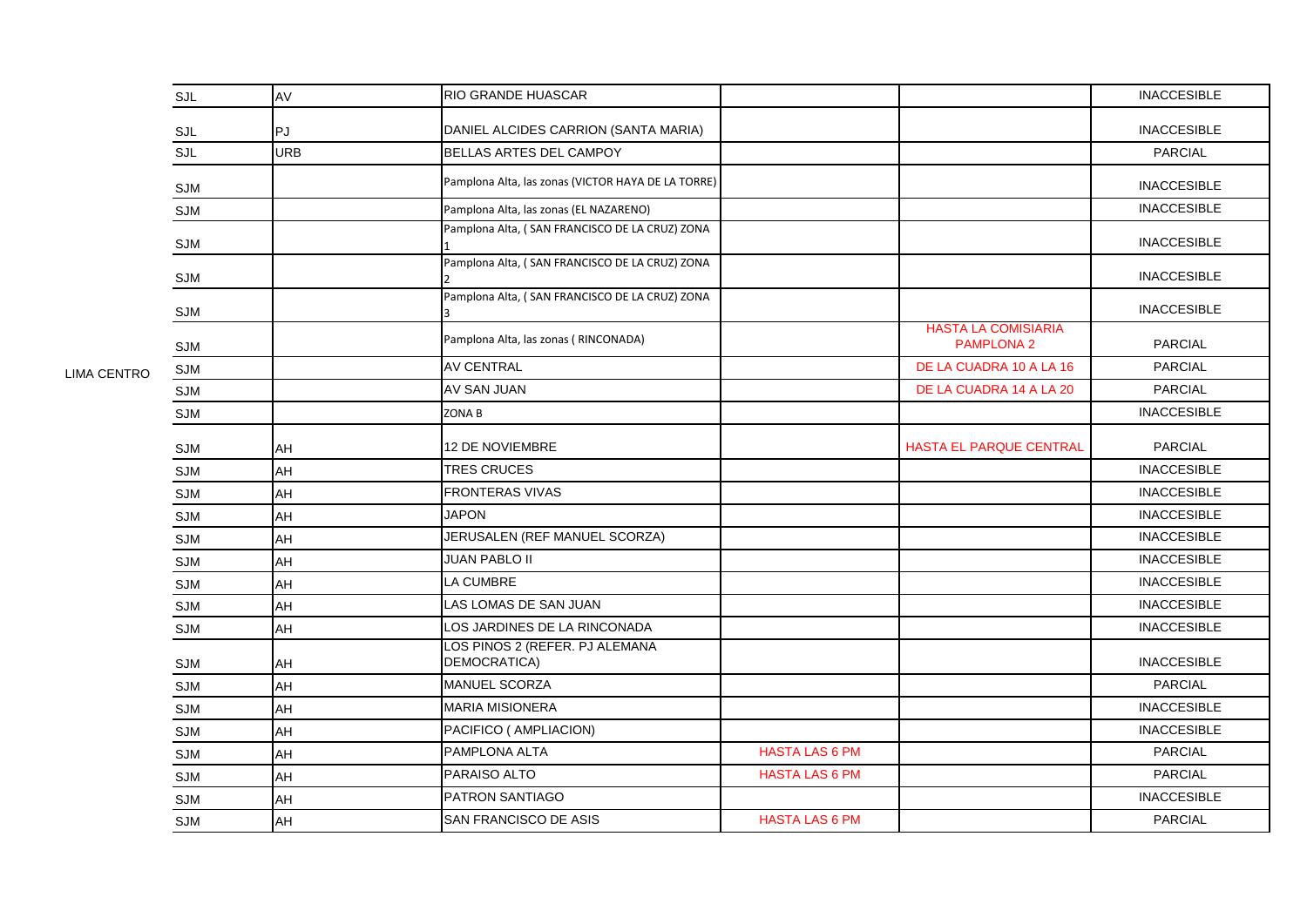| SJM        | AH          | SEÑOR DE LOS MILAGROS                                  | <b>HASTA LAS 6 PM</b> |                                                 | <b>PARCIAL</b>     |
|------------|-------------|--------------------------------------------------------|-----------------------|-------------------------------------------------|--------------------|
| SJM        | AH          | <b>UNION Y PAZ</b>                                     |                       |                                                 | <b>INACCESIBLE</b> |
| SJM        | <b>AMPL</b> | <b>LAS LOMAS</b>                                       |                       |                                                 | <b>INACCESIBLE</b> |
| SJM        | <b>ASOC</b> | MAGISTERIAL 6 DE JULIO                                 |                       | <b>HASTA PISTA NUEVA</b>                        | <b>PARCIAL</b>     |
| SJM        | <b>ASOC</b> | VIVIENDA LA RINCONADA VIRGEN DE<br><b>FATIMA</b>       |                       | <b>HASTA LA COMISARIA DE</b><br><b>PAMPLONA</b> | <b>PARCIAL</b>     |
| <b>SJM</b> | <b>ASOC</b> | <b>VIVIENDA PROGRESO</b>                               |                       |                                                 | <b>INACCESIBLE</b> |
| SJM        | JR          | LAS PALMERAS AMPL. SAN FRANCISCO                       |                       |                                                 | <b>INACCESIBLE</b> |
| <b>SJM</b> | ∣PJ         | COLINAS AAHH EL MIRADOR DEL PARAISO                    |                       |                                                 | <b>INACCESIBLE</b> |
| SJM        | <b>PJ</b>   | JOVEN SAN JUAN BAUTISTA VILLA<br><b>SOLIDARIDAD</b>    |                       | 1RA, 2DA, 3RA Y 4TA ETAPA                       | <b>PARCIAL</b>     |
| SJM        | PJ          | <b>VILLA LOS ANGELES II</b>                            |                       |                                                 | <b>INACCESIBLE</b> |
| SJM        | <b>PSJ</b>  | SAN PEDRO VILLA SAN LUIS                               |                       |                                                 | <b>INACCESIBLE</b> |
| SJM        | <b>URB</b>  | SAN JUAN IMPERIAL PAMPLONA ALTA<br>ASENTAMIENTO HUMANO |                       |                                                 | <b>INACCESIBLE</b> |
| <b>SMP</b> | AH          | AAHH SANTA ROSA II                                     |                       |                                                 | <b>INACCESIBLE</b> |
| SMP        | AH          | ALTOS NUEVO AMANECER                                   |                       |                                                 | <b>INACCESIBLE</b> |
| <b>SMP</b> | AH          | <b>CERRO CANDELA</b>                                   |                       |                                                 | <b>INACCESIBLE</b> |
| <b>SMP</b> | AH          | 03 DE MAYO                                             |                       |                                                 | <b>INACCESIBLE</b> |
| <b>SMP</b> | AH          | 03 DE MAYO (CERRO EL CHOCLO)                           |                       |                                                 | <b>INACCESIBLE</b> |
| <b>SMP</b> | AH          | 04 DE ENERO                                            |                       |                                                 | <b>INACCESIBLE</b> |
| <b>SMP</b> | AH          | 12 DE DICIEMBRE                                        |                       |                                                 | <b>INACCESIBLE</b> |
| <b>SMP</b> | AH          | 30 DE AGOSTO                                           |                       |                                                 | <b>INACCESIBLE</b> |
| <b>SMP</b> | AH          | ALTOS NUEVO AMANECER                                   |                       |                                                 | <b>INACCESIBLE</b> |
| <b>SMP</b> | AH          | <b>AMPLIACION MIRADOR</b>                              |                       |                                                 | <b>INACCESIBLE</b> |
| <b>SMP</b> | AH          | <b>JOSE CARLOS MARIATEGUI</b>                          |                       |                                                 | <b>INACCESIBLE</b> |
| <b>SMP</b> | <b>URB</b>  | 5 URB EL HORIZONTE DE NARANJAL ET.2 MZ<br>A1 LT 1      |                       |                                                 | <b>INACCESIBLE</b> |
| <b>SMP</b> | AH          | <b>KENEDY ALTO</b>                                     |                       |                                                 | <b>INACCESIBLE</b> |
| <b>SMP</b> | AH          | <b>KENNEDY ALTO</b>                                    |                       |                                                 | <b>INACCESIBLE</b> |
| <b>SMP</b> | AH          | LA MILLA                                               |                       |                                                 | <b>INACCESIBLE</b> |
| <b>SMP</b> |             | LOS ALGARROBOS DE OQUENDO                              |                       |                                                 | <b>INACCESIBLE</b> |
| <b>SMP</b> | AH          | LAMPA DE ORO                                           |                       |                                                 | <b>INACCESIBLE</b> |
| <b>SMP</b> | AH          | LOS JASMINES DE PALAO                                  |                       |                                                 | <b>INACCESIBLE</b> |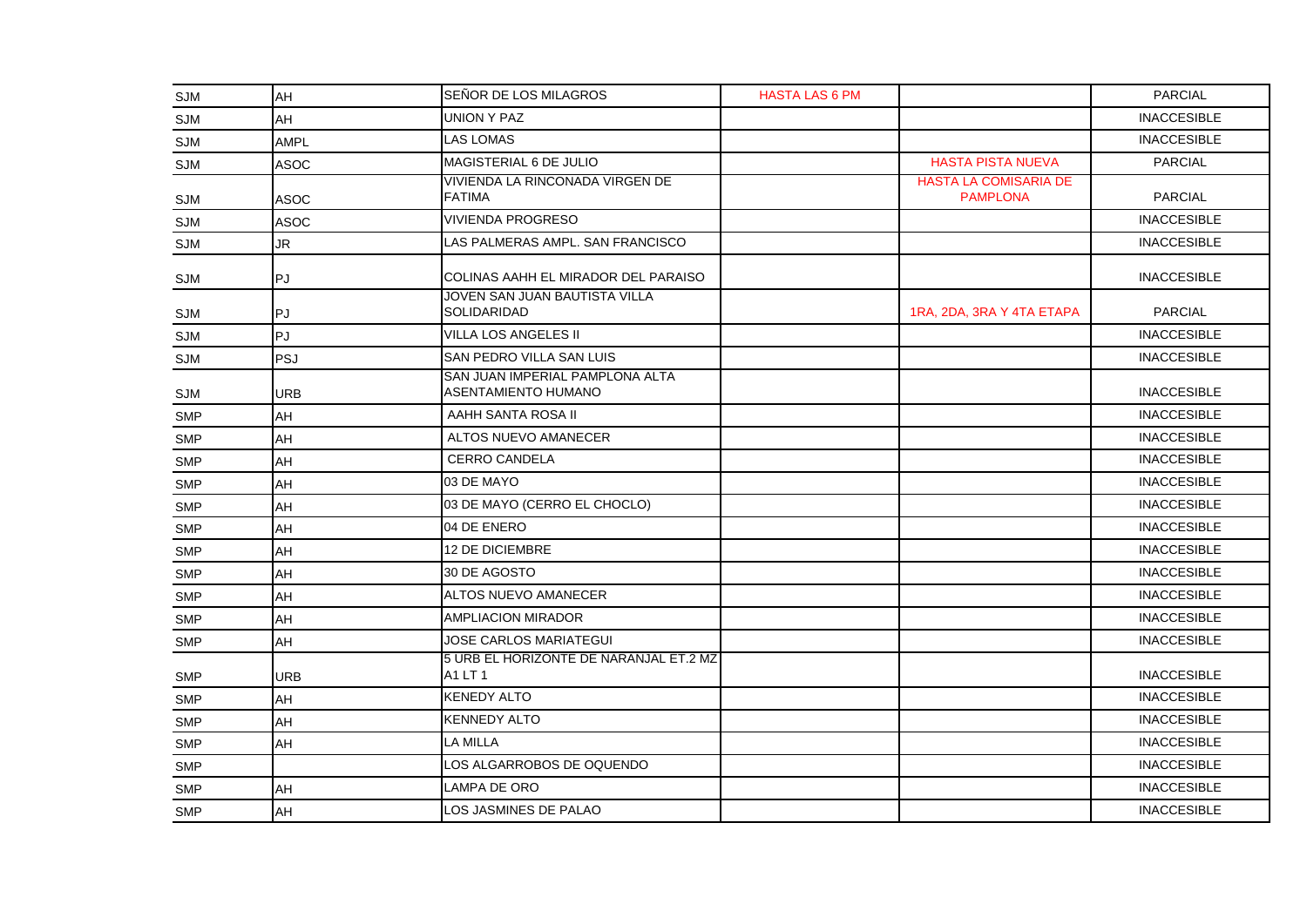| <b>SMP</b> | AH          | NUEVO AMANECER                                   |  |  | <b>INACCESIBLE</b> |
|------------|-------------|--------------------------------------------------|--|--|--------------------|
| <b>SMP</b> | AH          | <b>PATRIA NUEVA</b>                              |  |  | <b>INACCESIBLE</b> |
| <b>SMP</b> | AH          | PORTALES DE CHAVIN                               |  |  | <b>INACCESIBLE</b> |
| SMP        | AH          | SAGRADO CORAZON DE JESUS                         |  |  | <b>INACCESIBLE</b> |
| SMP        | AH          | SANTA ROSA                                       |  |  | <b>INACCESIBLE</b> |
| <b>SMP</b> | AH          | SANTA ROSA I (REF VALDIVIEZO)                    |  |  | <b>INACCESIBLE</b> |
| <b>SMP</b> | AH          | SANTA ROSA II (REF VALDIVIEZO)                   |  |  | <b>INACCESIBLE</b> |
| <b>SMP</b> | AH          | <b>SANTA VIRGINA</b>                             |  |  | <b>INACCESIBLE</b> |
| <b>SMP</b> | AH          | SEÑOR DE LOS MILAGROS                            |  |  | <b>INACCESIBLE</b> |
| <b>SMP</b> | AH          | <b>TREBOL BAJO</b>                               |  |  | <b>INACCESIBLE</b> |
| <b>SMP</b> | AH          | <b>TRES HORIZONTES</b>                           |  |  | <b>INACCESIBLE</b> |
| SMP        | AH          | VIRGEN DE LAS MERCEDES                           |  |  | <b>INACCESIBLE</b> |
| <b>SMP</b> | AH          | <b>VISTA ALEGRE</b>                              |  |  | <b>INACCESIBLE</b> |
| <b>SMP</b> | AH          | ASOC LAS MARGARITAS 2 ETAPA                      |  |  | <b>INACCESIBLE</b> |
| <b>SMP</b> | <b>ASOC</b> | JARDINES DE LA MILLA                             |  |  | <b>INACCESIBLE</b> |
| SMP        | <b>ASOC</b> | LAS MAGNOLIAS                                    |  |  | <b>INACCESIBLE</b> |
| <b>SMP</b> | <b>ASOC</b> | LOS OLIVOS DE SAN VICENTE                        |  |  | <b>INACCESIBLE</b> |
| <b>SMP</b> | <b>ASOC</b> | <b>MIGUEL GRAU</b>                               |  |  | <b>INACCESIBLE</b> |
| <b>SMP</b> | <b>ASOC</b> | <b>VIV.CHUQUITANTA</b>                           |  |  | <b>INACCESIBLE</b> |
| <b>SMP</b> | <b>ASOC</b> | 12 DE OCTUBRE URB SANTA ROSA                     |  |  | <b>INACCESIBLE</b> |
| <b>SMP</b> | AV          | <b>CANTA CALLAO</b>                              |  |  | <b>INACCESIBLE</b> |
| <b>SMP</b> | AV          | <b>CAQUETA</b>                                   |  |  | <b>PARCIAL</b>     |
| <b>SMP</b> | AV          | JAPON URB. SAN REMO                              |  |  | <b>INACCESIBLE</b> |
| SMP        | AV          | LOS TULIPANES                                    |  |  | <b>INACCESIBLE</b> |
| <b>SMP</b> | AV          | <b>MALECON RIMAC</b>                             |  |  | <b>INACCESIBLE</b> |
| <b>SMP</b> | AV          | MALECON RIMAC PROLONG. ZARUMILLA                 |  |  | <b>INACCESIBLE</b> |
| <b>SMP</b> | AV          | <b>PERU URB PERU</b>                             |  |  | <b>INACCESIBLE</b> |
| <b>SMP</b> | AV          | <b>TOMAS VALLE</b>                               |  |  | <b>INACCESIBLE</b> |
| SMP        | <b>CL</b>   | CALLE 1 SEÑOR DE LOS MILAGROS DE<br>PACHACAMILLA |  |  | <b>INACCESIBLE</b> |
| <b>SMP</b> | <b>CL</b>   | CALLE 21 APV LOS LIBRETADORES                    |  |  | <b>INACCESIBLE</b> |
| <b>SMP</b> | CL          | CALLE 8 ASOC SAN FRANCISCO DE<br><b>CAYRAN</b>   |  |  | <b>INACCESIBLE</b> |
| <b>SMP</b> | <b>CL</b>   | CALLE 8 URB VIPOL NARANJAL                       |  |  | <b>INACCESIBLE</b> |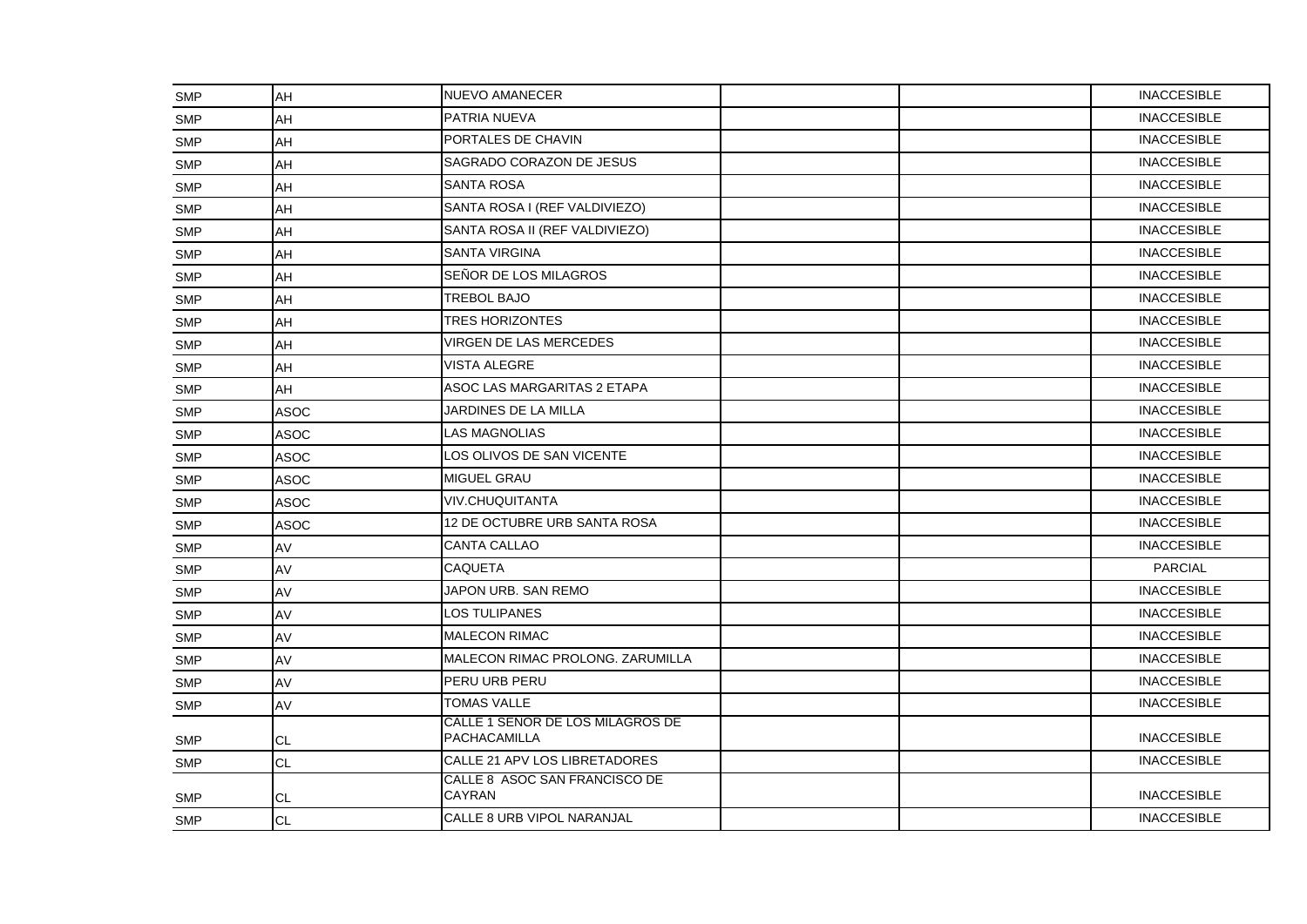| <b>SMP</b> | CL         | CALLE SANTO TORIBIO URB SANTA LUISA              |  |  | <b>INACCESIBLE</b> |
|------------|------------|--------------------------------------------------|--|--|--------------------|
| <b>SMP</b> | <b>CL</b>  | SANTA SOFIA URB. SAN DIEGO                       |  |  | <b>INACCESIBLE</b> |
| <b>SMP</b> | CL         | VIZCARDO Y GUZMAN URB LOS<br><b>LIBERTADORES</b> |  |  | <b>INACCESIBLE</b> |
| SMP        | <b>JR</b>  | 4 DE ENERO                                       |  |  | <b>INACCESIBLE</b> |
| <b>SMP</b> | <b>JR</b>  | <b>ANTENOR ORREGO</b>                            |  |  | <b>INACCESIBLE</b> |
| <b>SMP</b> | JR         | ARENILLAS URB ZARUMILLA                          |  |  | <b>INACCESIBLE</b> |
| <b>SMP</b> | JR         | <b>CAMANA</b>                                    |  |  | <b>INACCESIBLE</b> |
| <b>SMP</b> | <b>JR</b>  | CUZCO                                            |  |  | <b>INACCESIBLE</b> |
| SMP        | <b>JR</b>  | <b>EL OLIVAR</b>                                 |  |  | <b>INACCESIBLE</b> |
| <b>SMP</b> | <b>JR</b>  | <b>FILADELFIA</b>                                |  |  | <b>INACCESIBLE</b> |
| <b>SMP</b> | JR         | JOSALO COSSIO URB. CONDEVILLA                    |  |  | <b>INACCESIBLE</b> |
| <b>SMP</b> | JR         | <b>JOSE VERNARDO ALCEDO</b>                      |  |  | <b>INACCESIBLE</b> |
| <b>SMP</b> | JR         | OSCAR BARRENECHEA RAYGADA<br>URB.CONDEVILLA      |  |  | <b>INACCESIBLE</b> |
| <b>SMP</b> | <b>JR</b>  | <b>POCITOS</b>                                   |  |  | <b>INACCESIBLE</b> |
| SMP        | <b>JR</b>  | <b>RAFAEL CASTRES</b>                            |  |  | <b>INACCESIBLE</b> |
| <b>SMP</b> | JR.        | <b>RIMAC</b>                                     |  |  | <b>INACCESIBLE</b> |
| <b>SMP</b> | JR         | <b>RIOBAMBA</b>                                  |  |  | <b>INACCESIBLE</b> |
| <b>SMP</b> | <b>JR</b>  | <b>SANTA CAROLINA</b>                            |  |  | <b>INACCESIBLE</b> |
| <b>SMP</b> | <b>JR</b>  | TORAONJAS URB.NARANJAL                           |  |  | <b>INACCESIBLE</b> |
| <b>SMP</b> | PJ         | AAHH VIRGEN MARIA DEL ROSARIO                    |  |  | <b>INACCESIBLE</b> |
| <b>SMP</b> | ∣PJ        | <b>EDUARDO CARBAJAL</b>                          |  |  | <b>INACCESIBLE</b> |
| <b>SMP</b> | PJ         | <b>LOS PROCERES</b>                              |  |  | <b>INACCESIBLE</b> |
| <b>SMP</b> | PJ         | PERU                                             |  |  | <b>INACCESIBLE</b> |
| <b>SMP</b> | ∣PJ        | <b>VILLA LOS ANGELES 1</b>                       |  |  | <b>INACCESIBLE</b> |
| SMP        | <b>URB</b> | 27 DE OCTUBRE                                    |  |  | <b>INACCESIBLE</b> |
| <b>SMP</b> | <b>URB</b> | <b>CONDEVILLA</b>                                |  |  | <b>INACCESIBLE</b> |
| <b>SMP</b> | URB        | <b>COPIC</b>                                     |  |  | <b>INACCESIBLE</b> |
| <b>SMP</b> | <b>URB</b> | <b>GRAU O PIÑONATE</b>                           |  |  | <b>INACCESIBLE</b> |
| <b>SMP</b> | URB        | <b>LA FLORIDA</b>                                |  |  | <b>INACCESIBLE</b> |
| <b>SMP</b> | URB        | <b>LAS MAGNOLIAS I</b>                           |  |  | <b>INACCESIBLE</b> |
| <b>SMP</b> | <b>URB</b> | LOS NOGALES                                      |  |  | <b>INACCESIBLE</b> |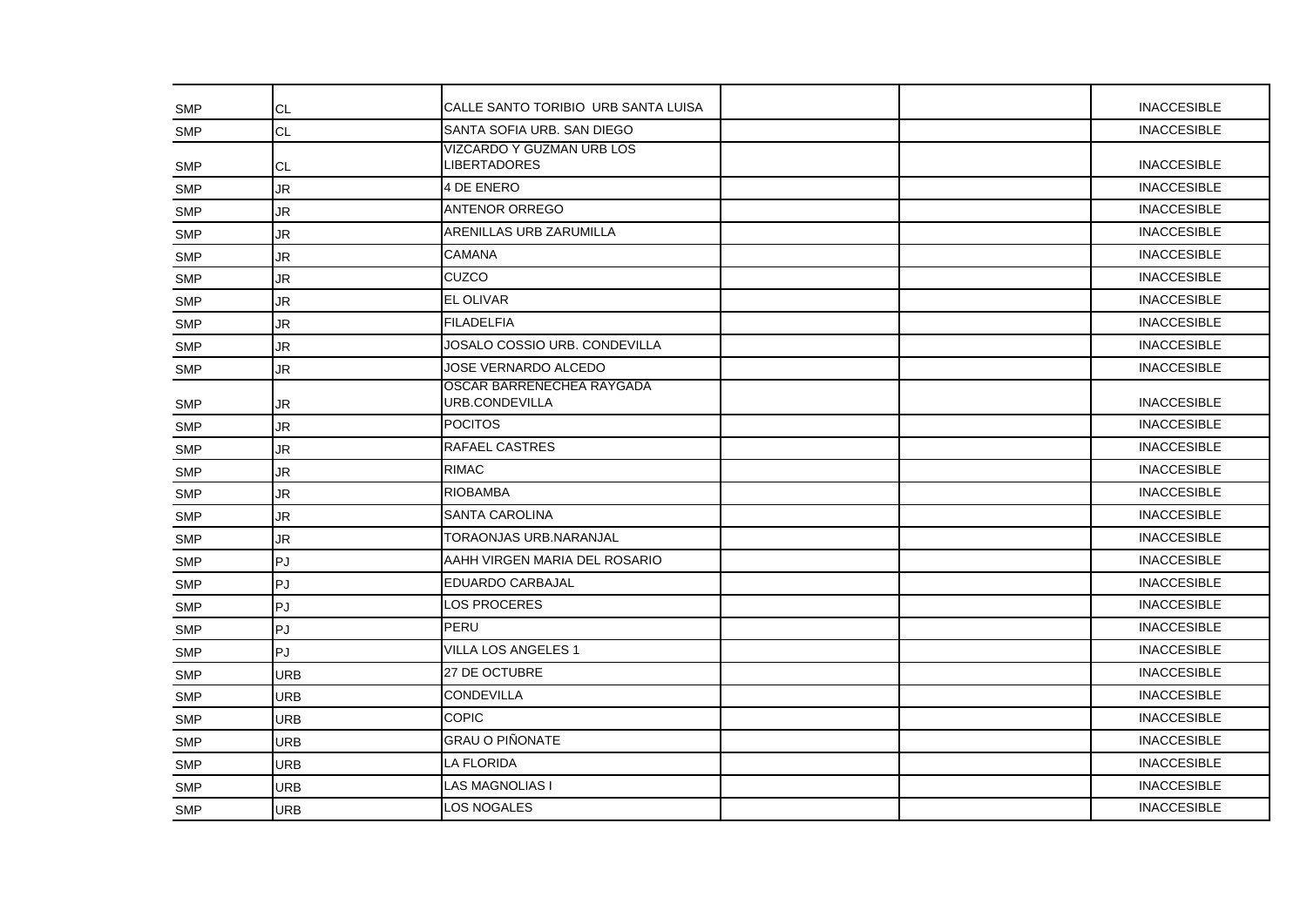| <b>SMP</b>   | <b>URB</b>                 | <b>PALAO</b>                                                    |                      | <b>PARTE DE NAYOLICAS</b>                 | <b>PARCIAL</b>     |
|--------------|----------------------------|-----------------------------------------------------------------|----------------------|-------------------------------------------|--------------------|
| <b>SMP</b>   |                            | <b>AV ZARUMILLA</b>                                             |                      |                                           | <b>INACCESIBLE</b> |
| <b>SMP</b>   | <b>CALLE LAS AVELLANAS</b> | <b>URB CABO AZUL</b>                                            |                      |                                           | <b>INACCESIBLE</b> |
| <b>SURCO</b> | AH                         | RODRIGO FRANCO; HERREROS                                        |                      |                                           | <b>INACCESIBLE</b> |
| <b>SURCO</b> | AV                         | Av. JORGE CHAVEZ SN                                             |                      | <b>DESDE ROOSEVELT A</b><br><b>PALMAS</b> | <b>PARCIAL</b>     |
| <b>SURCO</b> | AV                         | <b>FRANKLIN ROOSEVELT</b>                                       |                      |                                           | <b>INACCESIBLE</b> |
| <b>SURCO</b> | AV                         | JIRON COMBATE DE ANGAMOS                                        | <b>HASTA LA 1 PM</b> |                                           | <b>PARCIAL</b>     |
| <b>SURCO</b> | AV                         | VENEGAS                                                         |                      |                                           | <b>INACCESIBLE</b> |
| <b>SURCO</b> | <b>CL</b>                  | <b>ALFONSO UGARTE</b>                                           |                      |                                           | <b>INACCESIBLE</b> |
| <b>SURCO</b> | <b>URB</b>                 | <b>COVIEDMA</b>                                                 |                      |                                           | <b>INACCESIBLE</b> |
| <b>SURCO</b> | <b>PSJE</b>                | LUYANDO                                                         |                      |                                           | <b>INACCESIBLE</b> |
| <b>SURCO</b> | AH                         | SR. DE LOS MILAGROS (REF LAS PALMAS)                            |                      |                                           | <b>INACCESIBLE</b> |
| <b>SURCO</b> | <b>ASOC</b>                | <b>DIENTE DE ORO</b>                                            |                      |                                           | <b>INACCESIBLE</b> |
| <b>SURCO</b> | <b>ASOC</b>                | VILLA MERCEDES                                                  |                      |                                           | <b>INACCESIBLE</b> |
| <b>SURCO</b> | AV                         | CAMINO REAL PUEBLO JOVEN SAN CARLOS                             |                      |                                           | <b>INACCESIBLE</b> |
| <b>SURCO</b> | AV                         | EL CARMEN URB SAN ROQUE                                         |                      |                                           | <b>INACCESIBLE</b> |
| <b>SURCO</b> | AV                         | LA CONCORDIA                                                    |                      |                                           | <b>INACCESIBLE</b> |
| <b>SURCO</b> | AV                         | MANUEL DE LA FUENTE CHAVEZ                                      |                      |                                           | <b>INACCESIBLE</b> |
| <b>SURCO</b> | AV                         | PRIMAVERA URB EL POLO                                           |                      |                                           | <b>INACCESIBLE</b> |
| <b>SURCO</b> | <b>CL</b>                  | 3 URB LOS PRECURSORES                                           |                      |                                           | <b>INACCESIBLE</b> |
| <b>SURCO</b> | CL.                        | CALLE DANIEL GARCES PROLONGACION<br><b>SAN IGNACIO DE SURCO</b> |                      |                                           | <b>INACCESIBLE</b> |
| <b>SURCO</b> | <b>CL</b>                  | CERRO HERMOSO URB SAN INGANCIO DE<br>LOYOLA                     |                      |                                           | <b>INACCESIBLE</b> |
| <b>SURCO</b> | <b>CL</b>                  | MANUEL MEDINA PAREDES UBR VENEGAS                               |                      |                                           | <b>INACCESIBLE</b> |
| <b>SURCO</b> | JR.                        | <b>DIEGO FERRER</b>                                             |                      |                                           | <b>INACCESIBLE</b> |
| <b>SURCO</b> | JR.                        | MARIA PARADO DE BELLIDO                                         |                      |                                           | <b>INACCESIBLE</b> |
| <b>SURCO</b> | <b>JR</b>                  | PARQUE ALTO                                                     |                      |                                           | <b>INACCESIBLE</b> |
| <b>SURCO</b> | JR.                        | PARQUE BAJO                                                     |                      |                                           | <b>INACCESIBLE</b> |
| <b>SURCO</b> | JR.                        | RODRIGUEZ SOTO                                                  |                      |                                           | <b>INACCESIBLE</b> |
| <b>SURCO</b> | JR.                        | <b>SAN CARLOS</b>                                               |                      |                                           | <b>INACCESIBLE</b> |
| <b>SURCO</b> | <b>JR</b>                  | SANTA ISABEL DE VILLA                                           |                      |                                           | <b>INACCESIBLE</b> |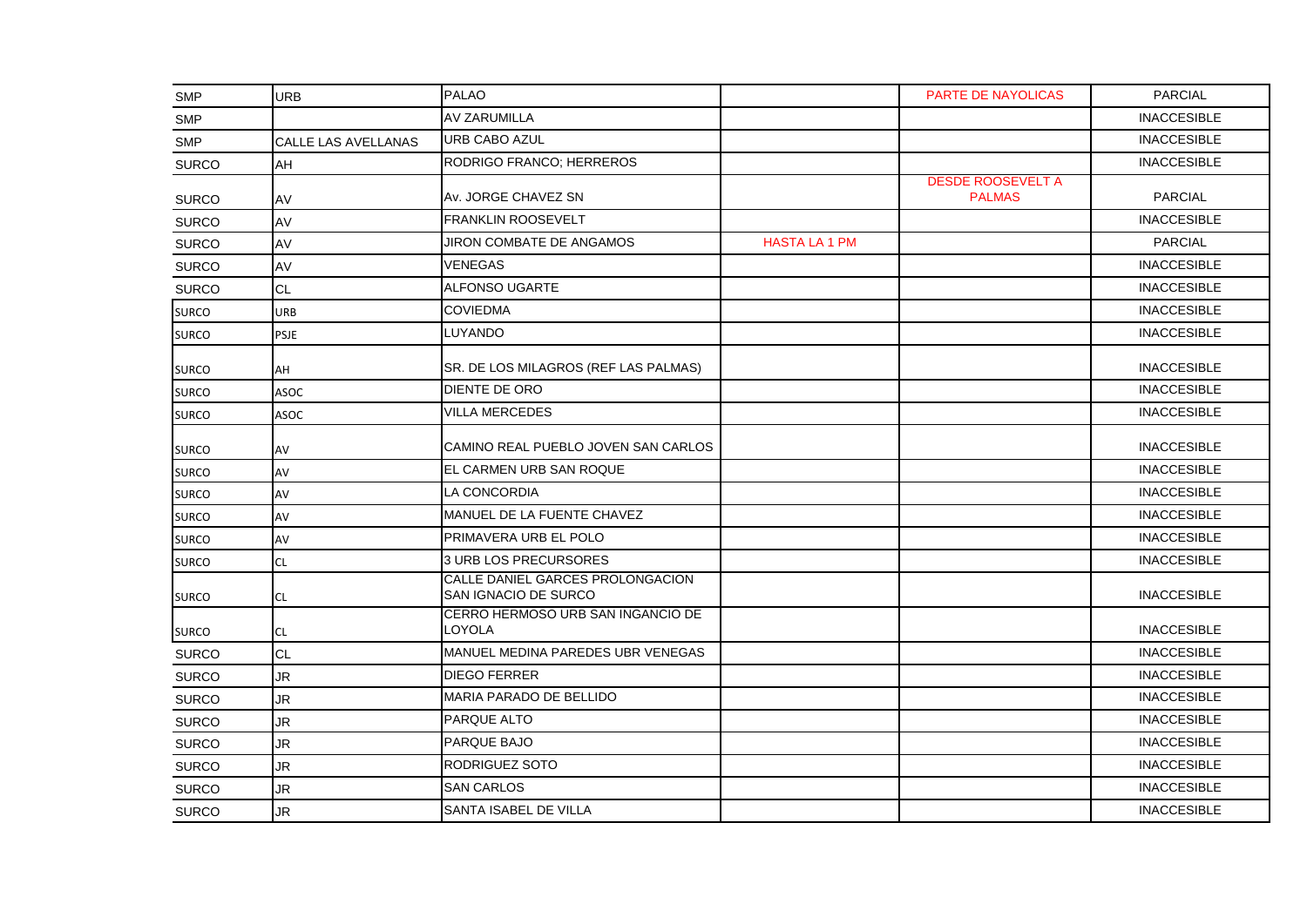|                   |             |                                                 |                       | DE LA CUADRA 1 A LA |                    |
|-------------------|-------------|-------------------------------------------------|-----------------------|---------------------|--------------------|
| <b>SURCO</b>      | JR          | <b>TACNA</b>                                    |                       | <b>CUADRA 3</b>     | <b>PARCIAL</b>     |
| <b>SURCO</b>      | <b>JR</b>   | TEJADITA ALTA                                   |                       |                     | <b>INACCESIBLE</b> |
| <b>SURCO</b>      | JR.         | VILLA SANTA ISABEL                              |                       |                     | <b>INACCESIBLE</b> |
| <b>SURCO</b>      | JR.         | VIÑA DEL MAR                                    |                       |                     | <b>INACCESIBLE</b> |
| <b>SURCO</b>      | <b>PSJE</b> | PUEBLO JOVEN MATEO PUMACAHUA                    |                       |                     | <b>PARCIAL</b>     |
| <b>SURCO</b>      | <b>PSJE</b> | <b>SANTA ROSA</b>                               |                       |                     | <b>PARCIAL</b>     |
| <b>SURCO</b>      | <b>URB</b>  | MARIA PARADO DE BELLIDO PEDRO<br><b>SALUCHI</b> |                       |                     | <b>INACCESIBLE</b> |
| <b>SURQUILLO</b>  | AH          | <b>CASAS HUERTAS</b>                            |                       |                     | <b>INACCESIBLE</b> |
| <b>SURQUILLO</b>  | <b>CLL</b>  | <b>DOMINGO ELIAS</b>                            |                       |                     | <b>INACCESIBLE</b> |
| <b>SURQUILLO</b>  | <b>PSJE</b> | <b>SAN FELIPE</b>                               |                       |                     | <b>INACCESIBLE</b> |
| <b>SURQUILLO</b>  | <b>JR</b>   | <b>EL CARMEN</b>                                |                       |                     | <b>INACCESIBLE</b> |
| <b>SURQUILLO</b>  | <b>URB</b>  | CHICAGO CHICO                                   |                       |                     | <b>INACCESIBLE</b> |
| <b>VENTANILLA</b> | AH          | <b>EL GOLFO</b>                                 | <b>HASTA LAS 5 PM</b> |                     | <b>PARCIAL</b>     |
| <b>VENTANILLA</b> | AH          | HIJOS DE MI PERU                                |                       |                     | <b>INACCESIBLE</b> |
| VENTANILLA        | AH          | ALFONSO UGARTE                                  | <b>HASTA LAS 5 PM</b> |                     | <b>PARCIAL</b>     |
| VENTANILLA        | AH          | AMPL.IACION ALFONSO UGARTE PARTE<br><b>ALTA</b> |                       |                     | <b>INACCESIBLE</b> |
| <b>VENTANILLA</b> | AH          | AMPLIACION VIÑA DE ANGAMOS                      | <b>HASTA LA 1 PM</b>  |                     | <b>PARCIAL</b>     |
| VENTANILLA        | AH          | <b>COSTA AZUL</b>                               | <b>HASTA LA 1 PM</b>  |                     | <b>PARCIAL</b>     |
| VENTANILLA        | AH          | El mirador De Los Humedales                     |                       |                     | <b>INACCESIBLE</b> |
| VENTANILLA        | AH          | <b>EL PROGRESO</b>                              |                       |                     | <b>INACCESIBLE</b> |
| VENTANILLA        | AH          | EMPRESARIO LOS ANDES DE VENTANILLA              |                       |                     | <b>INACCESIBLE</b> |
| VENTANILLA        | AH          | EX ZONA COMERCIAL                               |                       |                     | <b>INACCESIBLE</b> |
| VENTANILLA        | AH          | <b>FRANCISO TUDELA</b>                          |                       |                     | <b>INACCESIBLE</b> |
| VENTANILLA        | AH          | HIJOS DE LA TERRAZAS                            |                       |                     | <b>INACCESIBLE</b> |
| VENTANILLA        | AH          | HIJOS DE VILLA DEL MAR                          |                       |                     | <b>INACCESIBLE</b> |
| VENTANILLA        | AH          | AH VICTOR RAUL HAYA DE LA TORRE MZ T LOTE 15    |                       |                     | <b>INACCESIBLE</b> |
| VENTANILLA        | AH          | HIJOS DE VILLA LOS REYES                        |                       |                     | <b>INACCESIBLE</b> |
| VENTANILLA        | AH          | EL ARENAL(MI PERU)                              |                       |                     | <b>INACCESIBLE</b> |
| VENTANILLA        | AH          | ISRAEL ES EL MAESTRO-MI PERU                    |                       |                     | <b>INACCESIBLE</b> |
| <b>VENTANILLA</b> | AH          | JESUS DE NAZARENO AMPLIACION                    |                       |                     | <b>INACCESIBLE</b> |
| <b>VENTANILLA</b> | AH          | <b>KENYI FUJIMORI</b>                           | <b>HASTA LAS 5 PM</b> |                     | <b>PARCIAL</b>     |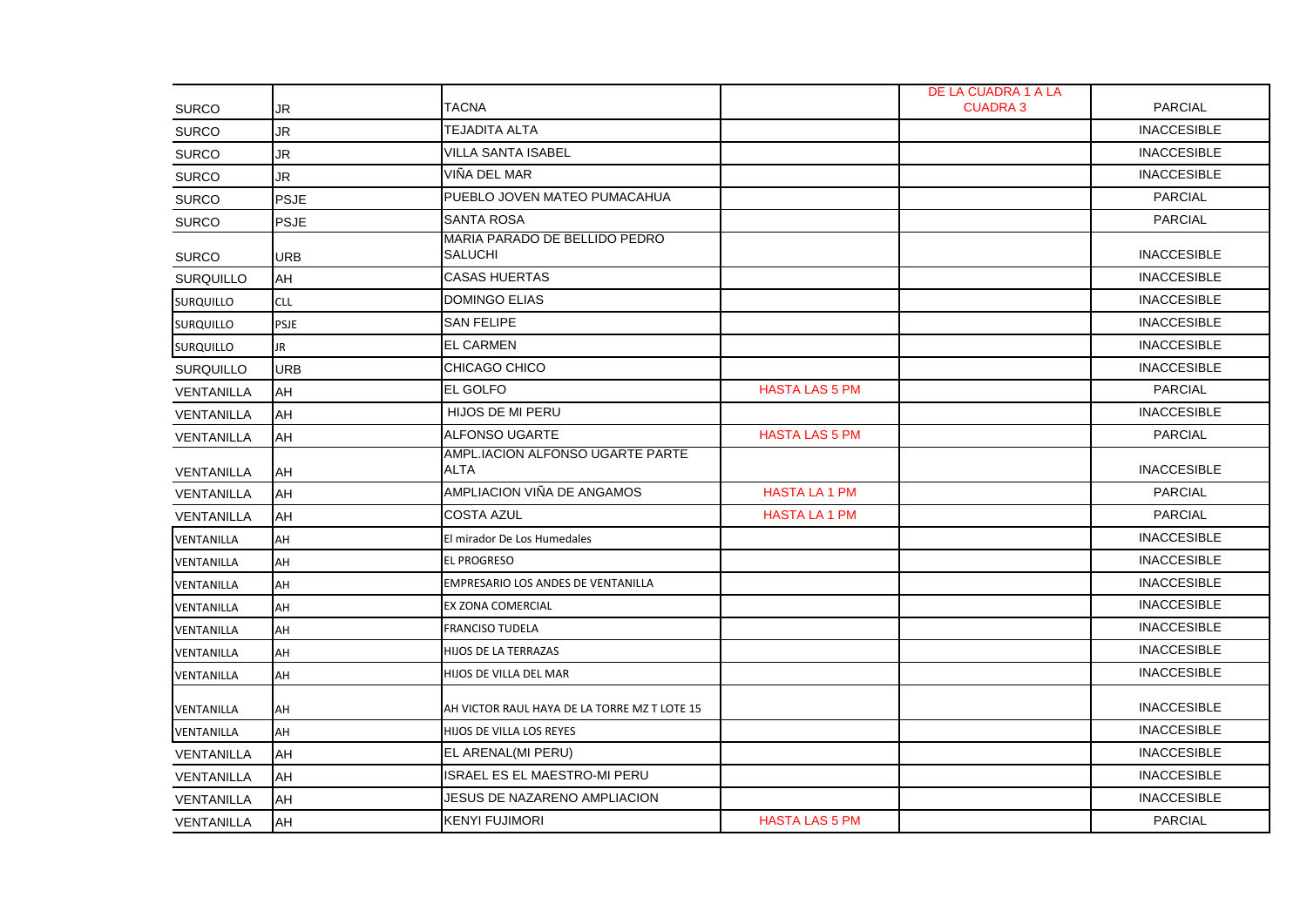| VENTANILLA | AH         | LAS VIÑAS (AMPLIACION)                                          | <b>HASTA LA 1 PM</b>  |                    | <b>PARCIAL</b>     |
|------------|------------|-----------------------------------------------------------------|-----------------------|--------------------|--------------------|
| VENTANILLA | AH         | RIMAC AH PARQUE PORCINO SC.8 MZ A<br>LOTE 32                    |                       |                    | <b>INACCESIBLE</b> |
| VENTANILLA | AH         | PARAISO DE MI PERU                                              |                       |                    | <b>INACCESIBLE</b> |
| VENTANILLA | AH         | SANTA ROSA - MI PERU                                            |                       |                    | <b>INACCESIBLE</b> |
| VENTANILLA | <b>AH</b>  | <b>VILLA HERMOSA</b>                                            |                       |                    | <b>INACCESIBLE</b> |
| <b>VES</b> |            | SECTOR 1 GRUPO 9                                                |                       |                    | <b>INACCESIBLE</b> |
| VES        |            | SECTOR 1 GRUPO 8                                                |                       |                    | <b>INACCESIBLE</b> |
| <b>VES</b> |            | SECTOR 1 GRUPO 3                                                |                       |                    | <b>INACCESIBLE</b> |
| <b>VES</b> |            | SECTOR 1 GRUPO 7                                                |                       |                    | <b>INACCESIBLE</b> |
| <b>VES</b> |            | SECTOR 1 GRUPO 11                                               |                       |                    | <b>INACCESIBLE</b> |
| <b>VES</b> |            | <b>AVENIDA CENTRAL</b>                                          |                       |                    | <b>PARCIAL</b>     |
| <b>VES</b> |            | <b>AVENIDA 1 DE MAYO</b>                                        |                       | <b>AV CENTRL</b>   | <b>PARCIAL</b>     |
| VES        |            | <b>AVENIDA LOS ANGELES</b>                                      |                       | <b>REVOLUCION</b>  | <b>PARCIAL</b>     |
| VES        |            | AVENIDA REVOLUCION                                              |                       | PACTO ANDINO       | <b>PARCIAL</b>     |
| VES        |            | AVENIDA PACTO ANDINO                                            |                       | <b>LOS ANGELES</b> | <b>PARCIAL</b>     |
| <b>VES</b> | AH         | <b>BELLO HORIZONTE</b>                                          | <b>HASTA LA 1 PM</b>  |                    | <b>PARCIAL</b>     |
| VES        | AH         | LA ENCANTADA                                                    |                       |                    | <b>INACCESIBLE</b> |
| <b>VES</b> | AV         | <b>GUARDIA REPUBLICANA SECTOR 4</b><br>PRIMERA ETAPA PACHACAMAC |                       | <b>COMISARIA</b>   | <b>PARCIAL</b>     |
| <b>VES</b> |            | <b>SECTOR 2 CUARTA ETAPA DE</b><br>PACHACAMAC                   |                       |                    | <b>PARCIAL</b>     |
| <b>VES</b> |            | SECTOR 2 BARRIO 4 4TA ETAPA URB<br>PACHACAMAC                   |                       |                    | <b>PARCIAL</b>     |
| <b>VES</b> | <b>SEC</b> | 1 GRUPO 14                                                      |                       |                    | <b>PARCIAL</b>     |
| VMT        |            | TABLADA DE LURIN                                                | <b>HASTA LAS 6 PM</b> |                    | <b>PARCIAL</b>     |
| VMT        |            | Jose Gálvez (Mercado las Palmas y alrededores)                  |                       |                    | <b>INACCESIBLE</b> |
| VMT        |            | Villa Alejandro                                                 |                       |                    | <b>INACCESIBLE</b> |
| VMT        | AV         | FERROCARRIL PARADERO 6                                          | <b>HASTA LA 1 PM</b>  |                    | <b>PARCIAL</b>     |
| <b>VMT</b> | AH         | <b>BELEN</b>                                                    |                       |                    | <b>INACCESIBLE</b> |
| VMT        | AH         | <b>CIUDAD DE GOZEN</b>                                          |                       |                    | <b>INACCESIBLE</b> |
| VMT        | AH         | CRISTO SALVADOR (CERCADO)                                       |                       |                    | <b>INACCESIBLE</b> |
| <b>VMT</b> | AH         | DANIEL HOKAMA TOKASHIKI                                         |                       |                    | <b>INACCESIBLE</b> |
| VMT        | AH         | EDEN DE MANANTIAL                                               |                       |                    | <b>INACCESIBLE</b> |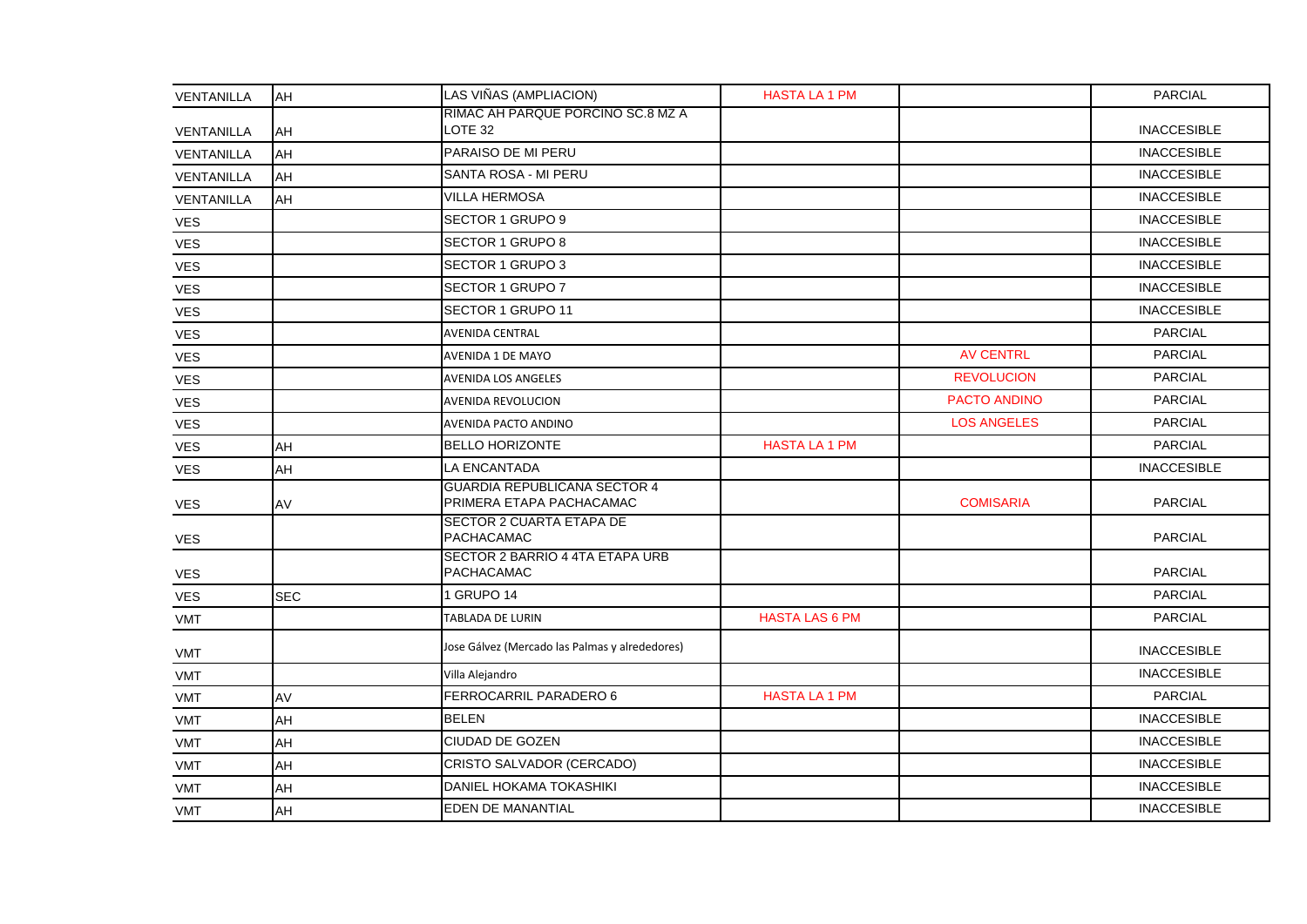| VMT        | AH          | <b>INCA PACHACUTEC</b>                    |                      |                    | <b>INACCESIBLE</b> |
|------------|-------------|-------------------------------------------|----------------------|--------------------|--------------------|
| <b>VMT</b> | AH          | <b>INDOAMERICA</b>                        |                      | <b>INACCESIBLE</b> |                    |
| <b>VMT</b> | AH          | <b>JAIME YOSHIYAMA</b>                    |                      |                    | <b>INACCESIBLE</b> |
| <b>VMT</b> | AH          | <b>JESUS DE NAZARETH</b>                  |                      |                    | <b>INACCESIBLE</b> |
| <b>VMT</b> | AH          | LA ROCA                                   |                      |                    | <b>INACCESIBLE</b> |
| <b>VMT</b> | AH          | LAS LOMAS DEL PARAISO                     |                      |                    | <b>INACCESIBLE</b> |
| <b>VMT</b> | AH          | LAS VIÑAS DEL VALLE                       |                      |                    | <b>INACCESIBLE</b> |
| <b>VMT</b> | AH          | NUEVA GENERACION (VALLECITO ALTO)         | <b>HASTA LA 1 PM</b> |                    | <b>PARCIAL</b>     |
| <b>VMT</b> | AH          | <b>NUEVO AMANECER</b>                     | <b>HASTA LA 1 PM</b> |                    | <b>PARCIAL</b>     |
| <b>VMT</b> | AH          | <b>NUEVO PROGRESO</b>                     | <b>HASTA LA 1 PM</b> |                    | <b>PARCIAL</b>     |
| VMT        | AH          | PARAISO ALTO                              |                      |                    | <b>INACCESIBLE</b> |
| <b>VMT</b> | AH          | PROYECTO INTEGRAL VILLA SANTA ROSA        | <b>HASTA LA 1 PM</b> |                    | PARCIAL            |
| VMT        | AH          | <b>PUYUSCA</b>                            |                      |                    | <b>INACCESIBLE</b> |
| VMT        | AH          | TORRES DE MELGAR (AMPLIACION)             | <b>HASTA LA 1 PM</b> |                    | <b>PARCIAL</b>     |
| <b>VMT</b> | AH          | UNION SANTA ROSA                          |                      |                    | <b>INACCESIBLE</b> |
| <b>VMT</b> | AH          | VILLA DEL PARAÍSO                         |                      |                    | <b>INACCESIBLE</b> |
| <b>VMT</b> | AH          | VIRGEN DE GUADALUPE DEL PARAISO           |                      |                    | <b>INACCESIBLE</b> |
| <b>VMT</b> | AH          | <b>JESUS DE NAZARETH</b>                  |                      |                    | <b>INACCESIBLE</b> |
| <b>VMT</b> | AH          | <b>JORGE CHAVEZ</b>                       |                      |                    | <b>INACCESIBLE</b> |
| <b>VMT</b> | AH          | JOSE GALVEZ PROLONGACION TACNA            |                      |                    | <b>INACCESIBLE</b> |
| <b>VMT</b> | AH          | JOSE MARIA ARGUEDAS                       |                      |                    | <b>INACCESIBLE</b> |
| VMT        | AH          | JUAN VELAZCO ALVARADO (MARIANO<br>MELGAR) |                      |                    | <b>INACCESIBLE</b> |
| <b>VMT</b> | AH          | LA ROCA                                   |                      |                    | <b>INACCESIBLE</b> |
| <b>VMT</b> | AH          | LA UNION                                  |                      |                    | <b>INACCESIBLE</b> |
| <b>VMT</b> | AH          | LAS LOMAS DEL PARAISO                     |                      |                    | <b>INACCESIBLE</b> |
| <b>VMT</b> | AH          | LAS PALMERAS                              |                      |                    | <b>INACCESIBLE</b> |
| <b>VMT</b> | AH          | LAS VIÑAS                                 |                      |                    | <b>INACCESIBLE</b> |
| <b>VMT</b> | AH          | LAS VIÑAS DEL VALLE                       |                      |                    | <b>INACCESIBLE</b> |
| <b>VMT</b> | AH          | LOS EUCALIPTOS                            |                      |                    | <b>INACCESIBLE</b> |
| VMT        | AH          | <b>MANUEL AREVALO</b>                     |                      |                    | <b>INACCESIBLE</b> |
| <b>VMT</b> | <b>AMPL</b> | FUJIMORI FUJIMORI (REF JOSE GALVEZ)       |                      |                    | <b>INACCESIBLE</b> |
| <b>VMT</b> | <b>AMPL</b> | PALMERAS DEL VALLE (VALLECITO) (AH)       |                      |                    | <b>INACCESIBLE</b> |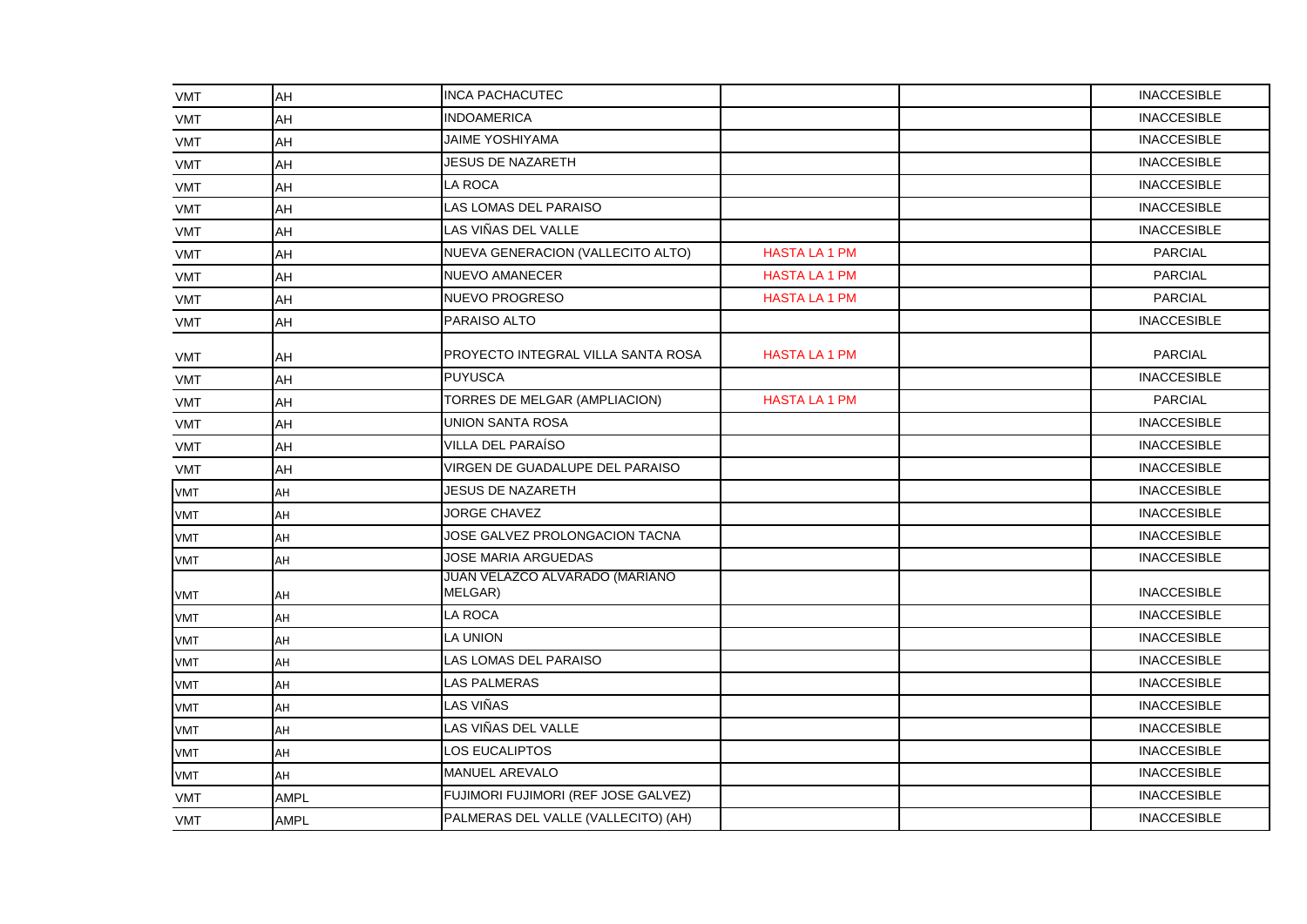|                 | <b>VMT</b>   | <b>ASOC</b> | ACCU                                      |                      | <b>INACCESIBLE</b> |
|-----------------|--------------|-------------|-------------------------------------------|----------------------|--------------------|
|                 | <b>VMT</b>   | <b>ASOC</b> | ASOC CENTRAL UNIFICADA                    |                      | <b>INACCESIBLE</b> |
|                 | <b>VMT</b>   | <b>ASOC</b> | CENTRAL UNIFICADA                         |                      | <b>INACCESIBLE</b> |
|                 | <b>VMT</b>   | <b>CL</b>   | JOSE GALVEZ AA HH LAS DUNAS               |                      | <b>INACCESIBLE</b> |
|                 | <b>VMT</b>   | <b>CL</b>   | LA PAZ AAHH CIUDAD DE GOSEN               |                      | <b>INACCESIBLE</b> |
|                 | <b>VMT</b>   | <b>CL</b>   | LA PRADERA AA.HH. 10 DE ENERO             |                      | <b>INACCESIBLE</b> |
|                 | <b>VMT</b>   | <b>JR</b>   | INCA GARCILAZO DE LA VEGA (AMPLIACIÓN)    |                      | <b>INACCESIBLE</b> |
|                 | <b>VMT</b>   | PJ          | <b>NUEVO PARAISO</b>                      |                      | <b>INACCESIBLE</b> |
|                 | <b>VMT</b>   | <b>SEC</b>  | <b>ARENAL ALTO</b>                        |                      | <b>INACCESIBLE</b> |
|                 | <b>VMT</b>   | <b>SEC</b>  | ARENAL ALTO (AMPLIACION)                  |                      | <b>INACCESIBLE</b> |
|                 | <b>VMT</b>   | <b>URB</b>  | CERRO VERDE                               |                      | <b>INACCESIBLE</b> |
|                 | <b>VMT</b>   | URB         | NUEVO PARAISO DE SANTA ROSA               |                      | <b>INACCESIBLE</b> |
|                 | <b>VMT</b>   | <b>URB</b>  | PEDREGAL DE VILLA                         |                      | <b>INACCESIBLE</b> |
|                 | <b>VMT</b>   | <b>URB</b>  | PUYUSCO NUEVO MILENIUM                    |                      | <b>INACCESIBLE</b> |
|                 | <b>VMT</b>   | URB         | TUPAC AMARU REF ESPALDA AYLLON            |                      | <b>INACCESIBLE</b> |
|                 | <b>VMT</b>   | <b>URB</b>  | <b>SAN COSME</b>                          |                      | <b>INACCESIBLE</b> |
|                 | <b>RIMAC</b> |             | URB. MARISCAL CASTILLA                    |                      | <b>INACCESIBLE</b> |
|                 | <b>RIMAC</b> |             | CAJA DE AGUA                              |                      | <b>INACCESIBLE</b> |
|                 | <b>RIMAC</b> |             | <b>CERRO SAN CRISTOBAL</b>                |                      | <b>INACCESIBLE</b> |
|                 | <b>RIMAC</b> |             | <b>URB. RESCATE</b>                       | <b>HASTA LA 1 PM</b> | <b>PARCIAL</b>     |
|                 | <b>RIMAC</b> |             | <b>URB. PLANETA</b>                       | <b>HASTA LA 1 PM</b> | <b>PARCIAL</b>     |
| TRUJILLO        | ESPERANZA    |             | Sector Los Huertos Del Sector Victor Raúl |                      | <b>INACCESIBLE</b> |
| <b>TRUJILLO</b> | ESPERANZA    |             | AA.HH nuevo Jerusalén                     |                      | <b>INACCESIBLE</b> |
| <b>TRUJILLO</b> | ESPERANZA    |             | AA.HH Virgen Del Socorro                  |                      | <b>INACCESIBLE</b> |
| <b>TRUJILLO</b> | ESPERANZA    |             | Sector Parque Industrial                  |                      | <b>INACCESIBLE</b> |
| TRUJILLO        | ESPERANZA    |             | <b>AA.HH Los Diamantes</b>                |                      | <b>INACCESIBLE</b> |
| TRUJILLO        | ESPERANZA    |             | Sector Las Palmeras                       |                      | <b>INACCESIBLE</b> |
| TRUJILLO        | ESPERANZA    |             | AA.HH El Sol                              |                      | <b>INACCESIBLE</b> |
| TRUJILLO        | ESPERANZA    |             | Sector Nuevo Indoamérica                  |                      | <b>INACCESIBLE</b> |
| TRUJILLO        | ESPERANZA    |             | Sector Villa Judicial                     |                      | <b>INACCESIBLE</b> |
| <b>TRUJILLO</b> | ESPERANZA    |             | El Mirador 1 - 2 -3                       |                      | <b>INACCESIBLE</b> |
| <b>TRUJILLO</b> | ESPERANZA    |             | <b>AA.HH Los Olivos</b>                   |                      | <b>INACCESIBLE</b> |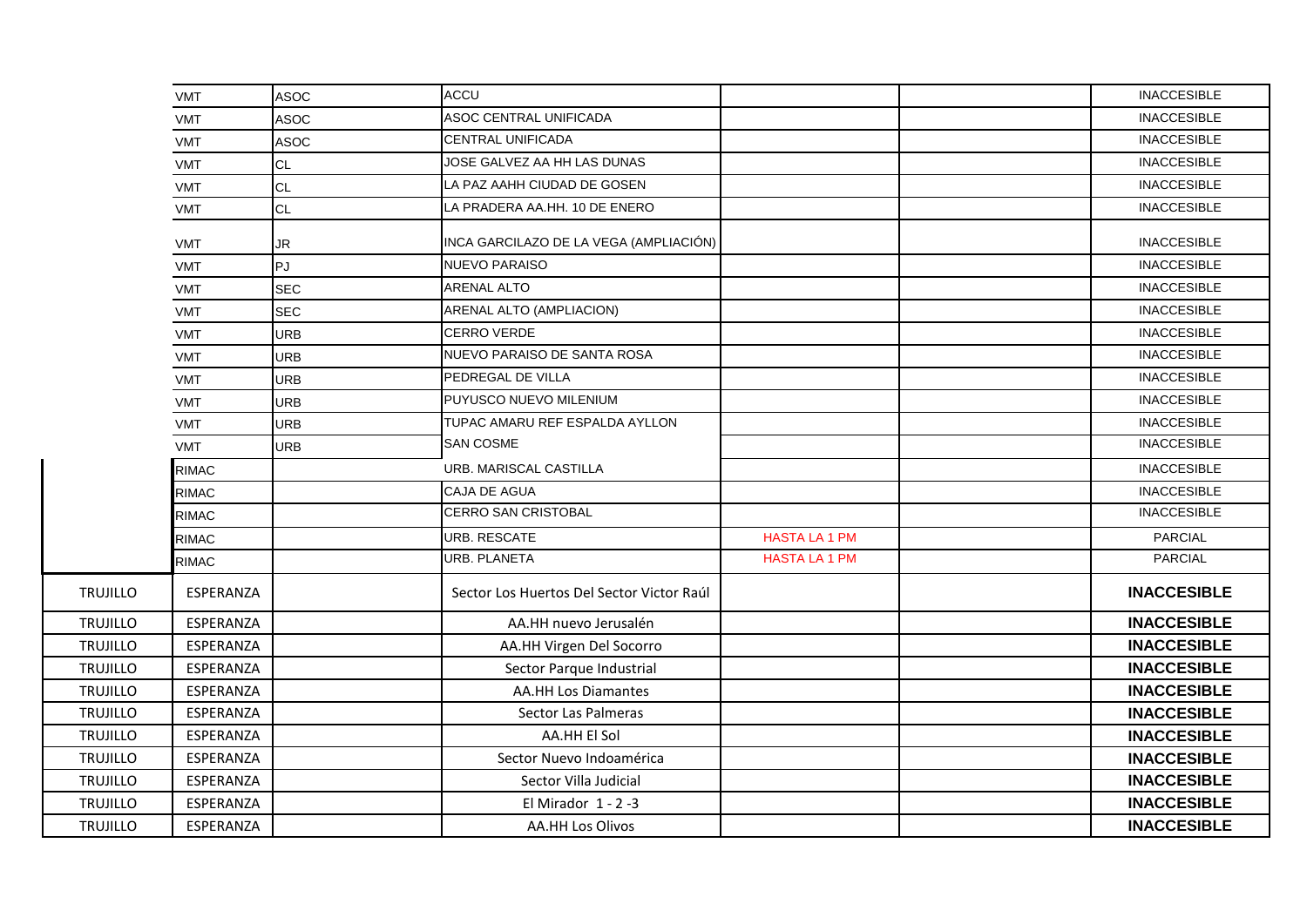| <b>TRUJILLO</b> | ESPERANZA        | Sector Sol Naciente               | <b>INACCESIBLE</b> |
|-----------------|------------------|-----------------------------------|--------------------|
| <b>TRUJILLO</b> | ESPERANZA        | Fraternidad 2                     | <b>INACCESIBLE</b> |
| <b>TRUJILLO</b> | ESPERANZA        | Villa Progreso Girasoles          | <b>INACCESIBLE</b> |
| <b>TRUJILLO</b> | ESPERANZA        | <b>AAHH Victor Raul</b>           | <b>INACCESIBLE</b> |
| <b>TRUJILLO</b> | ESPERANZA        | Milagro cerca al penal            | <b>INACCESIBLE</b> |
| <b>TRUJILLO</b> | <b>HUANCHACO</b> | Sector Valdivia Baja Y Alta       | <b>INACCESIBLE</b> |
| <b>TRUJILLO</b> | <b>HUANCHACO</b> | Sector El Trópico                 | <b>INACCESIBLE</b> |
| <b>TRUJILLO</b> | <b>HUANCHACO</b> | Cerro la Virgen                   | <b>INACCESIBLE</b> |
| <b>TRUJILLO</b> | <b>HUANCHACO</b> | Sector El Tablaso                 | <b>INACCESIBLE</b> |
| <b>TRUJILLO</b> | <b>HUANCHACO</b> | Panamericana Y Vía Evitamiento    | <b>INACCESIBLE</b> |
| <b>TRUJILLO</b> | LAREDO           | Villasol                          | <b>INACCESIBLE</b> |
| <b>TRUJILLO</b> | <b>PORVENIR</b>  | avenida las magnolias             | <b>INACCESIBLE</b> |
| <b>TRUJILLO</b> | <b>PORVENIR</b>  | sector alto trujillo              | <b>INACCESIBLE</b> |
| <b>TRUJILLO</b> | <b>PORVENIR</b>  | sector el mirador del porvenir    | <b>INACCESIBLE</b> |
| <b>TRUJILLO</b> | <b>PORVENIR</b>  | AA.HH victor raul                 | <b>INACCESIBLE</b> |
| <b>TRUJILLO</b> | <b>PORVENIR</b>  | AA.HH Antenor Orrego              | <b>INACCESIBLE</b> |
| <b>TRUJILLO</b> | <b>PORVENIR</b>  | <b>AA.HH Tupac Amaru</b>          | <b>INACCESIBLE</b> |
| <b>TRUJILLO</b> | <b>PORVENIR</b>  | <b>Tupac Amaru</b>                | <b>INACCESIBLE</b> |
| <b>TRUJILLO</b> | PORVENIR         | <b>AAHH Nuevo Porvenir</b>        | <b>INACCESIBLE</b> |
| <b>TRUJILLO</b> | <b>PORVENIR</b>  | Urb. La Libertad                  | <b>INACCESIBLE</b> |
| <b>TRUJILLO</b> | <b>FLORENCIA</b> | AA.HH victor raul de florencia    | <b>INACCESIBLE</b> |
| <b>TRUJILLO</b> | <b>FLORENCIA</b> | los laureles (distribuido por mz) | <b>INACCESIBLE</b> |
| <b>TRUJILLO</b> | <b>FLORENCIA</b> | A.HH los sauces                   | <b>INACCESIBLE</b> |
| <b>TRUJILLO</b> | <b>FLORENCIA</b> | sector la leñita                  | <b>INACCESIBLE</b> |
| <b>TRUJILLO</b> | <b>FLORENCIA</b> | AA.HH Nuevo Jerusalem             | <b>INACCESIBLE</b> |
| <b>TRUJILLO</b> | <b>FLORENCIA</b> | Nuevo Florencia                   | <b>INACCESIBLE</b> |
| <b>TRUJILLO</b> | <b>FLORENCIA</b> | AAHH Luis Felipe de las Casas     | <b>INACCESIBLE</b> |
| <b>TRUJILLO</b> | <b>FLORENCIA</b> | Las Américas                      | <b>INACCESIBLE</b> |
| <b>TRUJILLO</b> | <b>FLORENCIA</b> | La Unidad                         | <b>INACCESIBLE</b> |
| <b>TRUJILLO</b> | <b>FLORENCIA</b> | Hermelinda                        | <b>INACCESIBLE</b> |
| <b>TRUJILLO</b> | <b>FLORENCIA</b> | Las Esmeraldas                    | <b>INACCESIBLE</b> |
| <b>TRUJILLO</b> | <b>FLORENCIA</b> | Alto Trujillo todos los barrios   | <b>INACCESIBLE</b> |
| <b>TRUJILLO</b> | <b>TRUJILLO</b>  | sector cerro pesqueda             | <b>INACCESIBLE</b> |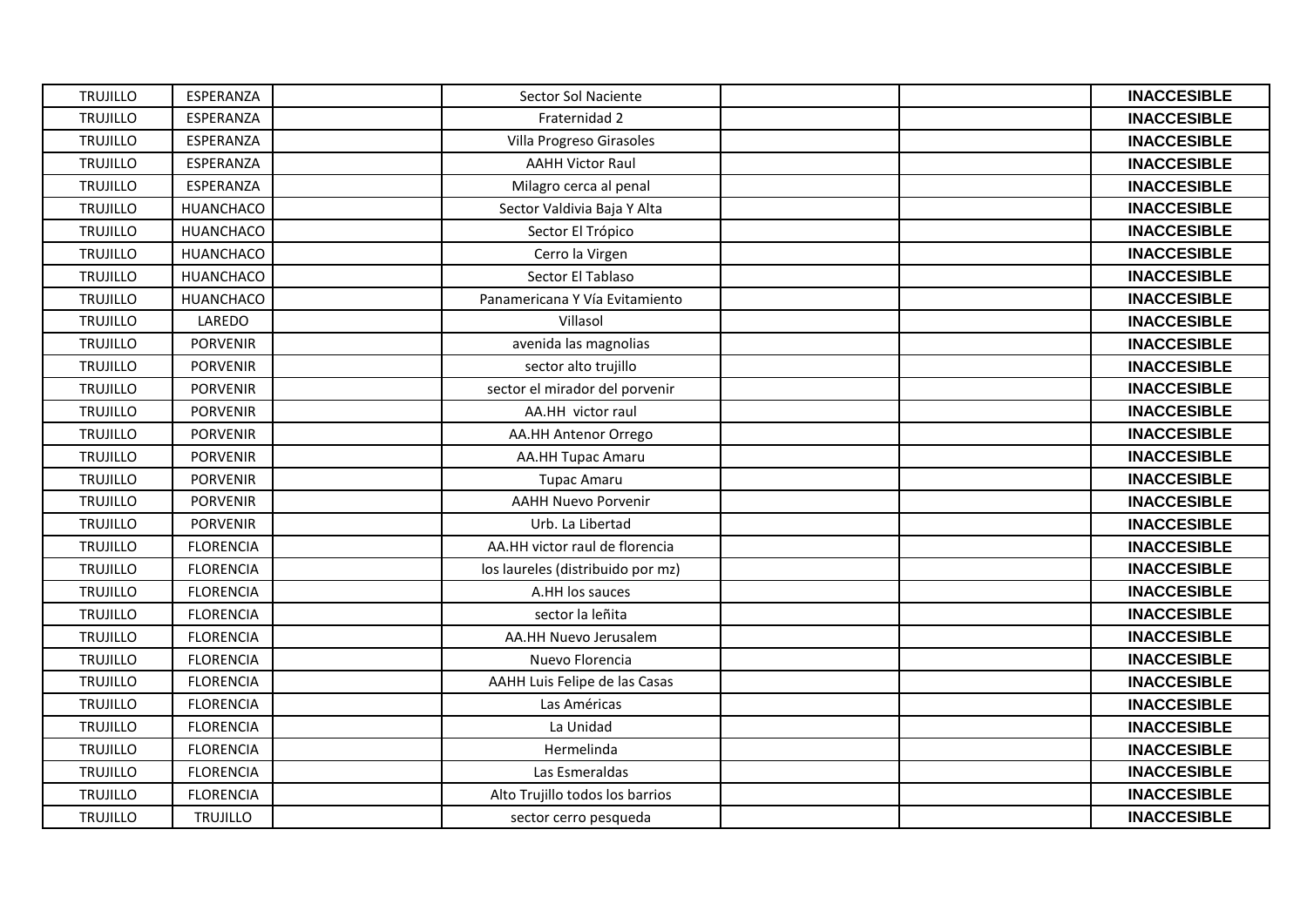| <b>TRUJILLO</b> | <b>TRUJILLO</b>         | santa rosa                     |                        | <b>INACCESIBLE</b> |
|-----------------|-------------------------|--------------------------------|------------------------|--------------------|
| <b>TRUJILLO</b> | <b>TRUJILLO</b>         | sector barraza                 |                        | <b>INACCESIBLE</b> |
| <b>TRUJILLO</b> | <b>TRUJILLO</b>         | calle putumayo                 |                        | <b>INACCESIBLE</b> |
| <b>TRUJILLO</b> | <b>TRUJILLO</b>         | <b>URB SANTA SOFIA</b>         |                        | <b>INACCESIBLE</b> |
| <b>TRUJILLO</b> | <b>OCHE Y SALAVERRY</b> | La Campiña                     |                        | <b>INACCESIBLE</b> |
| <b>TRUJILLO</b> | <b>DCHE Y SALAVERRY</b> | Las Dunas                      |                        | <b>INACCESIBLE</b> |
| LAMBAYEQUE      | CHICLAYO                | Cruz de la Esperanza           | A partir de las 6 p.m. | <b>PARCIAL</b>     |
| LAMBAYEQUE      | CHICLAYO                | Pueblo Joven 9 de Octubre      | A partir de las 6 p.m. | <b>PARCIAL</b>     |
| LAMBAYEQUE      | CHICLAYO                | San Antonio                    | A partir de las 6 p.m. | <b>PARCIAL</b>     |
| LAMBAYEQUE      | CHICLAYO                | Santa Rosa - "El Golfo"        |                        | <b>INACCESIBLE</b> |
| LAMBAYEQUE      | CHICLAYO                | Manuel Suarez - La Cachina     |                        | <b>INACCESIBLE</b> |
| LAMBAYEQUE      | CHICLAYO                | Jose Pardo - La Cachina        |                        | <b>INACCESIBLE</b> |
| LAMBAYEQUE      | CHICLAYO                | Acequia Cois - La Cachina      |                        | <b>INACCESIBLE</b> |
| LAMBAYEQUE      | CHICLAYO                | Nicolás Cuglievan - La Cachina |                        | <b>INACCESIBLE</b> |
| LAMBAYEQUE      | CHICLAYO                | Manuel Pardo - La Cachina      |                        | <b>INACCESIBLE</b> |
| LAMBAYEQUE      | CHICLAYO                | Zarumilla                      | A partir de las 6 p.m. | <b>PARCIAL</b>     |
| LAMBAYEQUE      | CHICLAYO                | Remigio Silva                  | A partir de las 6 p.m. | <b>PARCIAL</b>     |
| LAMBAYEQUE      | CHICLAYO                | Atuzparias                     | A partir de las 6 p.m. | <b>PARCIAL</b>     |
| LAMBAYEQUE      | CHICLAYO                | Jorge Chávez                   | A partir de las 6 p.m. | <b>PARCIAL</b>     |
| LAMBAYEQUE      | CHICLAYO                | 19 Septiembre                  | A partir de las 6 p.m. | <b>PARCIAL</b>     |
| LAMBAYEQUE      | SE LEONARDO ORTIZ       | Distrito Jose Leonardor Ortiz  | A partir de las 6 p.m. | <b>PARCIAL</b>     |
| LAMBAYEQUE      | CHICLAYO                | P.J. Cerropon                  |                        | <b>INACCESIBLE</b> |
| LAMBAYEQUE      | CHICLAYO                | P.J. Las Colinas               |                        | <b>INACCESIBLE</b> |
| LAMBAYEQUE      | CHICLAYO                | P.J. Ricardo Tirado            |                        | <b>INACCESIBLE</b> |
| LAMBAYEQUE      | CHICLAYO                | P.J. Nuevo Progreso            |                        | <b>INACCESIBLE</b> |
| LAMBAYEQUE      | CHICLAYO                | P.J. Cristo Redentor           |                        | <b>INACCESIBLE</b> |
| LAMBAYEQUE      | CHICLAYO                | P.J. La Rinconada              |                        | <b>INACCESIBLE</b> |
| LAMBAYEQUE      | CHICLAYO                | P.J. Aviantel                  |                        | <b>INACCESIBLE</b> |
| LAMBAYEQUE      | CHICLAYO                | P.J. Cruz del Perdón           |                        | <b>INACCESIBLE</b> |
| LAMBAYEQUE      | CHICLAYO                | P.J. La Ciudadela              |                        | <b>INACCESIBLE</b> |
| LAMBAYEQUE      | CHICLAYO                | P.J. La Punta                  |                        | <b>INACCESIBLE</b> |
| LAMBAYEQUE      | CHICLAYO                | P.J. 15 de Septiembre          |                        | <b>INACCESIBLE</b> |
| LAMBAYEQUE      | CHICLAYO                | P.J. San Sebastián             |                        | <b>INACCESIBLE</b> |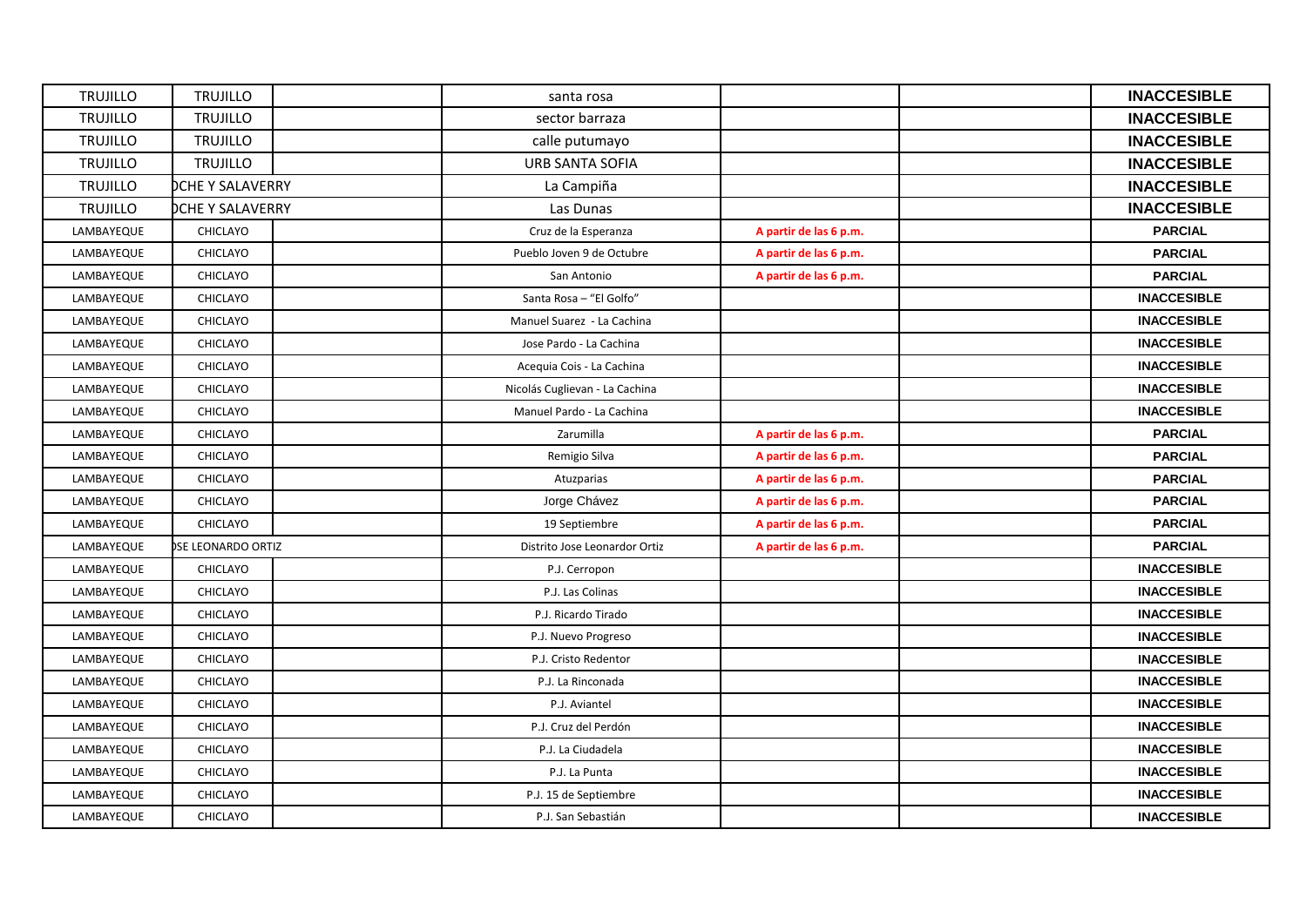| LAMBAYEQUE | CHICLAYO             | P.J. San Francisco de Asís              |                        | <b>INACCESIBLE</b> |
|------------|----------------------|-----------------------------------------|------------------------|--------------------|
| LAMBAYEQUE | SE LEONARDO ORTIZ    | Urrunaga                                | A partir de las 6 p.m. | <b>PARCIAL</b>     |
| LAMBAYEQUE | LA VICTORIA          | La Victoria                             | A partir de las 6 p.m. | <b>PARCIAL</b>     |
| LAMBAYEQUE | LA VICTORIA          | Chosica del Norte                       | A partir de las 6 p.m. | <b>PARCIAL</b>     |
| LAMBAYEQUE | CHICLAYO             | P.J. Fanny Abanto                       | A partir de las 4 p.m. | <b>PARCIAL</b>     |
| LAMBAYEQUE | CHICLAYO             | P.J. Saul Cantoral                      | A partir de las 4 p.m. | <b>PARCIAL</b>     |
| PIURA      | 26 DE OCTUBRE        | AA.HH. Tupac Amaru (I - II - III etapa) | 8:30 14.:30            | <b>PARCIAL</b>     |
| PIURA      | <b>26 DE OCTUBRE</b> | AA.HH. La Peninsula                     | $8:30 - 14::30$        | <b>PARCIAL</b>     |
| PIURA      | 26 DE OCTUBRE        | AA.HH. Los Polvorines                   | $8:30 - 14:30$         | <b>PARCIAL</b>     |
| PIURA      | 26 DE OCTUBRE        | AA.HH. Aledaños Kurbt Berkt             | 8:30 14.:30            | <b>PARCIAL</b>     |
| PIURA      | <b>26 DE OCTUBRE</b> | AA.HH. Villa Peru Canada                | 8:30_14.:30            | <b>PARCIAL</b>     |
| PIURA      | 26 DE OCTUBRE        | AA.HH. Manuel Scorza                    | $8:30 - 14:30$         | <b>PARCIAL</b>     |
| PIURA      | 26 DE OCTUBRE        | AA.HH Paredes maceda                    | 8:30 am -17:30 pm      | <b>PARCIAL</b>     |
| PIURA      | 26 DE OCTUBRE        | AA.HH Ciudad del Sol                    | $8:30 - 14::30$        | <b>PARCIAL</b>     |
| PIURA      | <b>26 DE OCTUBRE</b> | <b>AA.HH Bosconia</b>                   | 8:30 14.:30            | <b>PARCIAL</b>     |
| PIURA      | 26 DE OCTUBRE        | AA.HH Ollanta Humala                    | 8:30_15:30             | <b>PARCIAL</b>     |
| PIURA      | 26 DE OCTUBRE        | AA.HH. Monica Zapata                    | 8:30 am -17:30 pm      | <b>PARCIAL</b>     |
| PIURA      | 26 DE OCTUBRE        | AA.HH. Los Angeles                      | 8:30 am -17:30 pm      | <b>PARCIAL</b>     |
| PIURA      | 26 DE OCTUBRE        | AA.HH. Nueva esperanza                  | 8:30 am -17:30 pm      | <b>PARCIAL</b>     |
| PIURA      | 26 DE OCTUBRE        | AA.HH Nuevo Amanecer                    | 8:30 am -17:30 pm      | <b>PARCIAL</b>     |
| PIURA      | 26 DE OCTUBRE        | AA:HH Ignacio Merino                    | 8:30 - 18:00 pm        | <b>PARCIAL</b>     |
| PIURA      | 26 DE OCTUBRE        | AA.HH. Santa Julia                      | 8:30 - 18:00 pm        | <b>PARCIAL</b>     |
| PIURA      | 26 DE OCTUBRE        | <b>AA.HH San Martin</b>                 | 8:30 am - 16:00 pm     | <b>PARCIAL</b>     |
| PIURA      | <b>26 DE OCTUBRE</b> | AA.HH Las Dalias                        | 8:30 am -17:30 pm      | <b>PARCIAL</b>     |
| PIURA      | 26 DE OCTUBRE        | AA.HH La Molina                         | 8:30 am -17:30 pm      | <b>PARCIAL</b>     |
| PIURA      | 26 DE OCTUBRE        | AA.HH Los Claveles                      | 8:30 am -17:30 pm      | <b>PARCIAL</b>     |
| PIURA      | 26 DE OCTUBRE        | AA.HH Manuel Soane                      | 8:30 am -17:30 pm      | <b>PARCIAL</b>     |
| PIURA      | <b>26 DE OCTUBRE</b> | <b>AA.HH Micaela Bastidas</b>           | 8:30 am -17:30 pm      | <b>PARCIAL</b>     |
| PIURA      | 26 DE OCTUBRE        | <b>ENACE</b>                            | 8:30 am -17:30 pm      | <b>PARCIAL</b>     |
| PIURA      | 26 DE OCTUBRE        | AA.HH Los Geranios                      | 8:30 am -17:30 pm      | <b>PARCIAL</b>     |
| PIURA      | <b>26 DE OCTUBRE</b> | AA.HH Los Algarrobos                    | 8:30 am -17:30 pm      | <b>PARCIAL</b>     |
| PIURA      | <b>26 DE OCTUBRE</b> | <b>AA.HH Nestor Martos</b>              | 8:30 am -17:30 pm      | <b>PARCIAL</b>     |
| PIURA      | 26 DE OCTUBRE        | AA.HH Juan Valer                        | 8:30 am -17:30 pm      | <b>PARCIAL</b>     |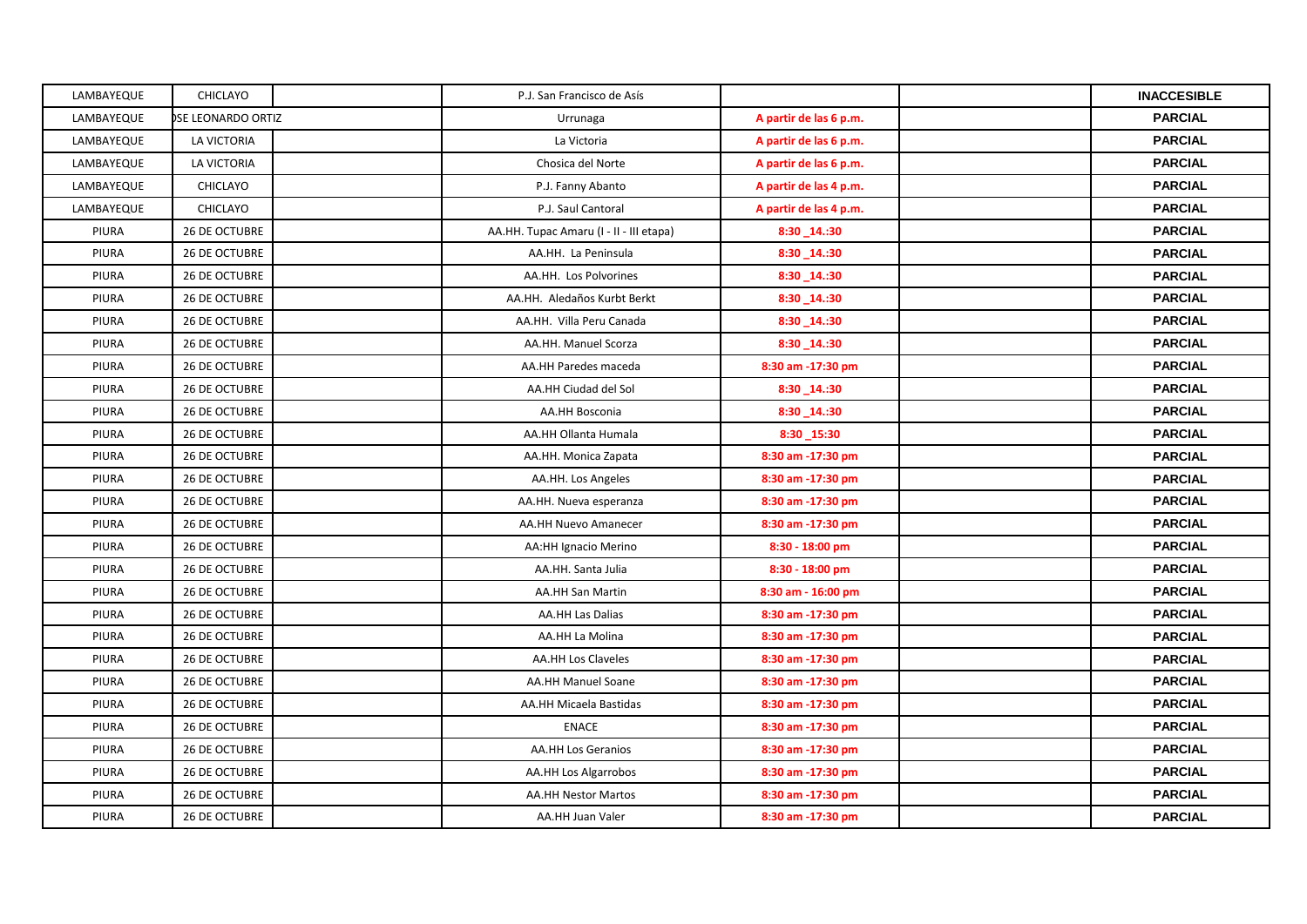| <b>PIURA</b> | 26 DE OCTUBRE        | AA.HH 28 de Julio                      | 8:30 am -17:30 pm | <b>PARCIAL</b>     |
|--------------|----------------------|----------------------------------------|-------------------|--------------------|
| <b>PIURA</b> | 26 DE OCTUBRE        | Urb. Avifap                            | 8:30 am -17:30 pm | <b>PARCIAL</b>     |
| <b>PIURA</b> | <b>26 DE OCTUBRE</b> | AA.HH Jorge Chavez                     | 8:30 am -17:30 pm | <b>PARCIAL</b>     |
| PIURA        | 26 DE OCTUBRE        | AA.HH Jauregui                         | 8:30 am -17:30 pm | <b>PARCIAL</b>     |
| PIURA        | 26 DE OCTUBRE        | AA.HH San Pedro                        | 8:30 am -17:30 pm | <b>PARCIAL</b>     |
| <b>PIURA</b> | 26 DE OCTUBRE        | AA.HH 18 de Mayo                       | 8:30 am -17:30 pm | <b>PARCIAL</b>     |
| <b>PIURA</b> | 26 DE OCTUBRE        | AA.HH Quinta Julia                     | 8:30 am -17:30 pm | <b>PARCIAL</b>     |
| <b>PIURA</b> | 26 DE OCTUBRE        | <b>AA.HH Las Palmeras</b>              | 8:30 am -17:30 pm | <b>PARCIAL</b>     |
| <b>PIURA</b> | 26 DE OCTUBRE        | <b>AA.HH Las Capullanas</b>            | 8:30 am -16:30 pm | <b>PARCIAL</b>     |
| <b>PIURA</b> | <b>26 DE OCTUBRE</b> | AA.HH Villa Jardin                     | 8:30 am -16:30 pm | <b>PARCIAL</b>     |
| <b>PIURA</b> | 26 DE OCTUBRE        | AA.HH Andres Avelino Caceres           | 8:30 am -16:30 pm | <b>PARCIAL</b>     |
| PIURA        | 26 DE OCTUBRE        | AA.HH San Sebastian                    | 8:30 am -16:30 pm | <b>PARCIAL</b>     |
| PIURA        | 26 DE OCTUBRE        | AA.HH Laguna Azul                      | 8:30 am -16:30 pm | <b>PARCIAL</b>     |
| <b>PIURA</b> | 26 DE OCTUBRE        | AA.HH Almirante Grau                   | 8:30 am -16:30 pm | <b>PARCIAL</b>     |
| PIURA        | 26 DE OCTUBRE        | AA.HH 31 de enero                      | 8:30 am -16:30 pm | <b>PARCIAL</b>     |
| <b>PIURA</b> | 26 DE OCTUBRE        | AA.HH Florida del Norte                | 8:30 am -16:30 pm | <b>PARCIAL</b>     |
| <b>PIURA</b> | 26 DE OCTUBRE        | AA.HH Los olivos                       | 8:30 am -16:30 pm | <b>PARCIAL</b>     |
| <b>PIURA</b> | CASTILLA             | AA.HH. El Indio                        | 8:30 14.:30       | <b>PARCIAL</b>     |
| PIURA        | CASTILLA             | AA.HH. Chiclayito                      | 8:30_16.:30       | <b>PARCIAL</b>     |
| PIURA        | CASTILLA             | AA.HH. Las Montero                     | 8:30 14.:30       | <b>PARCIAL</b>     |
| PIURA        | CASTILLA             | San Bernardo                           | 8:30_16.:30       | <b>PARCIAL</b>     |
| PIURA        | CASTILLA             | Parque Zonal (Campo ferial Juan Pablo) | 8:30_17.:00       | <b>PARCIAL</b>     |
| PIURA        | CASTILLA             | AA.HH. Libertadores                    | 8:30_14.:30       | <b>PARCIAL</b>     |
| <b>PIURA</b> | CASTILLA             | AA.HH. El Niño (I, II, III y IV etapa) | 8:30_16.:30       | <b>PARCIAL</b>     |
| PIURA        | CASTILLA             | AA.HH. Las Mercedes de Castilla        | 8:30_16.:30       | <b>PARCIAL</b>     |
| <b>PIURA</b> | CASTILLA             | AA.HH. Los Medanos                     | 8:30_17.:30       | <b>PARCIAL</b>     |
| <b>PIURA</b> | CASTILLA             | AA.HH. Almirante de Castilla           | 8:30_17.:30       | <b>PARCIAL</b>     |
| PIURA        | CASTILLA             | AA.HH Tacala                           | 8:30_17.:30       | <b>PARCIAL</b>     |
| <b>PIURA</b> | CASTILLA             | AA.HH MIGUEL CORTEZ                    |                   | <b>PARCIAL</b>     |
| <b>PIURA</b> | CASTILLA             | NUEVO CASTILLA                         | 8:30_16.:30       | <b>PARCIAL</b>     |
| <b>PIURA</b> | CASTILLA             | <b>NUEVO TALARITA</b>                  | 8:30_14.:30       | <b>PARCIAL</b>     |
| <b>PIURA</b> | CASTILLA             | CEMENTERIO DE CASTILLA (ALEDAÑOS)      |                   | <b>INACCESIBLE</b> |
| PIURA        | CASTILLA             | AA.HH. Nuevo Horizonte                 | 8:30 16.:30       | <b>PARCIAL</b>     |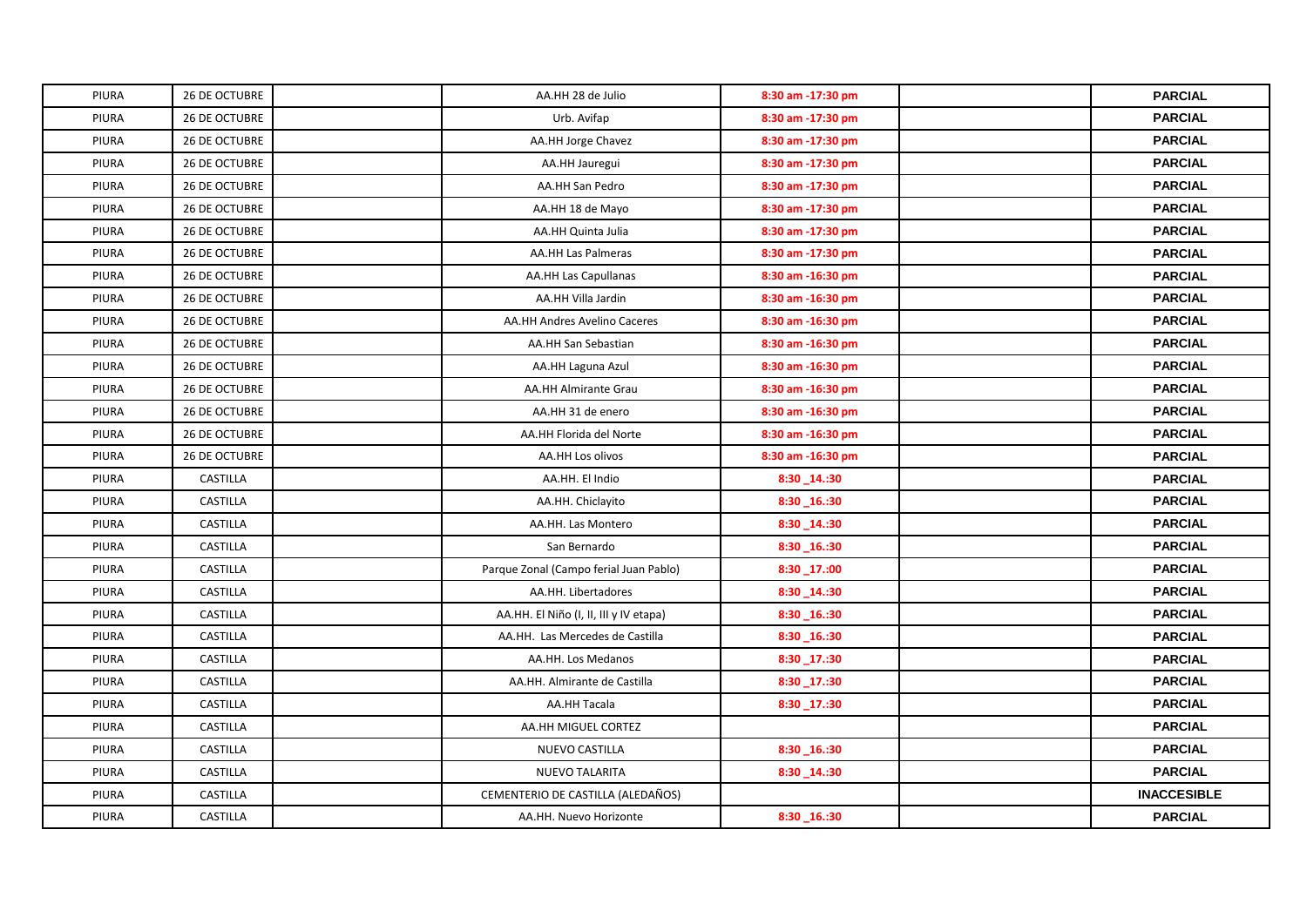| PIURA        | <b>CASTILLA</b> | AA.HH. San Francisco de Asis              | 8:30_16.:30 | <b>PARCIAL</b>     |
|--------------|-----------------|-------------------------------------------|-------------|--------------------|
| <b>PIURA</b> | CASTILLA        | Upis Puertas del Sol                      | 8:30_16.:30 | <b>PARCIAL</b>     |
| <b>PIURA</b> | PIURA CENTRO    | AA.HH. 06 de Setiembre                    | 8:30_14.:30 | <b>PARCIAL</b>     |
| PIURA        | PIURA CENTRO    | AA.HH. Quinta Julia                       | 8:30_16.:30 | <b>PARCIAL</b>     |
| <b>PIURA</b> | SULLANA         | AAHH HEROES DEL CENEPA                    | 8:30_15:30  | <b>PARCIAL</b>     |
| PIURA        | SULLANA         | URB. POPULAR NUEVO SULLANA                | 8:30_15:30  | <b>PARCIAL</b>     |
| <b>PIURA</b> | SULLANA         | URB. POPULAR NUEVA ESPERANZA              | 8:30_15:30  | <b>PARCIAL</b>     |
| <b>PIURA</b> | SULLANA         | AAHH VILLA PRIMAVERA                      | 8:30_15:30  | <b>PARCIAL</b>     |
| PIURA        | SULLANA         | ASOC. PRO. VIVIENDA RAMIRO PRIALE         | 8:30_15:30  | <b>PARCIAL</b>     |
| PIURA        | SULLANA         | ASOC. PRO VIVIENDA PEDRO SILVA AREVALO    | 8:30_15:30  | <b>PARCIAL</b>     |
| PIURA        | SULLANA         | ASOC. PRO VIVIENDA LA CAPULLANA           | 8:30_15:30  | <b>PARCIAL</b>     |
| PIURA        | SULLANA         | ASOC. PRO VIVIENDA LOS CEDROS             | 8:30_15:30  | <b>PARCIAL</b>     |
| <b>PIURA</b> | SULLANA         | ASOC. PRO VIVIENDA LAS PERLAS             | 8:30 15:30  | <b>PARCIAL</b>     |
| PIURA        | SULLANA         | ASOC. PRO VIVIENDA MARIANO SANTOS         | 8:30_15:30  | <b>PARCIAL</b>     |
| PIURA        | SULLANA         | ZONA INDUSTRIAL MUNICIPAL N° 2            | 8:30_15:30  | <b>PARCIAL</b>     |
| PIURA        | SULLANA         | ZONA INDUSTRIAL MUNICIPAL N° 3            | 8:30_15:30  | <b>PARCIAL</b>     |
| <b>PIURA</b> | SULLANA         | ZONA INDUSTRIAL MUNICIPAL N° 4            | 8:30 15:30  | <b>PARCIAL</b>     |
| PIURA        | SULLANA         | ZONA INDUSTRIAL MUNICIPAL N° 5            | 8:30_15:30  | <b>PARCIAL</b>     |
| PIURA        | SULLANA         | AAHH LUIS SANCHEZ CERRO                   | 8:30_15:30  | <b>PARCIAL</b>     |
| PIURA        | SULLANA         | AAHH 4 DE NOVIEMBRE                       | 8:30_15:30  | <b>PARCIAL</b>     |
| PIURA        | SULLANA         | AAHH PILAR N. DE GARCIA                   |             | <b>INACCESIBLE</b> |
| PIURA        | SULLANA         | AAHH MANUEL SEOANE C.                     | 8:30_15:30  | <b>PARCIAL</b>     |
| PIURA        | SULLANA         | AAHH EL OBRERO                            | 8:30_15:30  | <b>PARCIAL</b>     |
| PIURA        | SULLANA         | AAHH HNO. VICTORINO ELORZ GOICOCHEA       | 8:30_15:30  | <b>PARCIAL</b>     |
| <b>PIURA</b> | SULLANA         | AAHH JOSE CARLOS MARIATEGUI               | 8:30_15:30  | <b>PARCIAL</b>     |
| <b>PIURA</b> | SULLANA         | <b>BARRIO BUENOS AIRES</b>                | 8:30_15:30  | <b>PARCIAL</b>     |
| PIURA        | SULLANA         | AAHH JUAN VELASCO ALVARADO                | 8:30_15:30  | <b>PARCIAL</b>     |
| PIURA        | SULLANA         | AAHH EL OBRERO II                         | 8:30_15:30  | <b>PARCIAL</b>     |
| <b>PIURA</b> | SULLANA         | AAHH ESTEBAN PAVLETICH I, II, III         | 8:30 15:30  | <b>PARCIAL</b>     |
| <b>PIURA</b> | SULLANA         | AAHH JOSE CARLOS MARIATEGUI DE BELLAVISTA |             | <b>INACCESIBLE</b> |
| <b>PIURA</b> | SULLANA         | AAHH JORGE BASADRE                        | 8:30_15:30  | <b>PARCIAL</b>     |
| PIURA        | SULLANA         | AAHH STA TERESITA                         | 8:30_15:30  | <b>PARCIAL</b>     |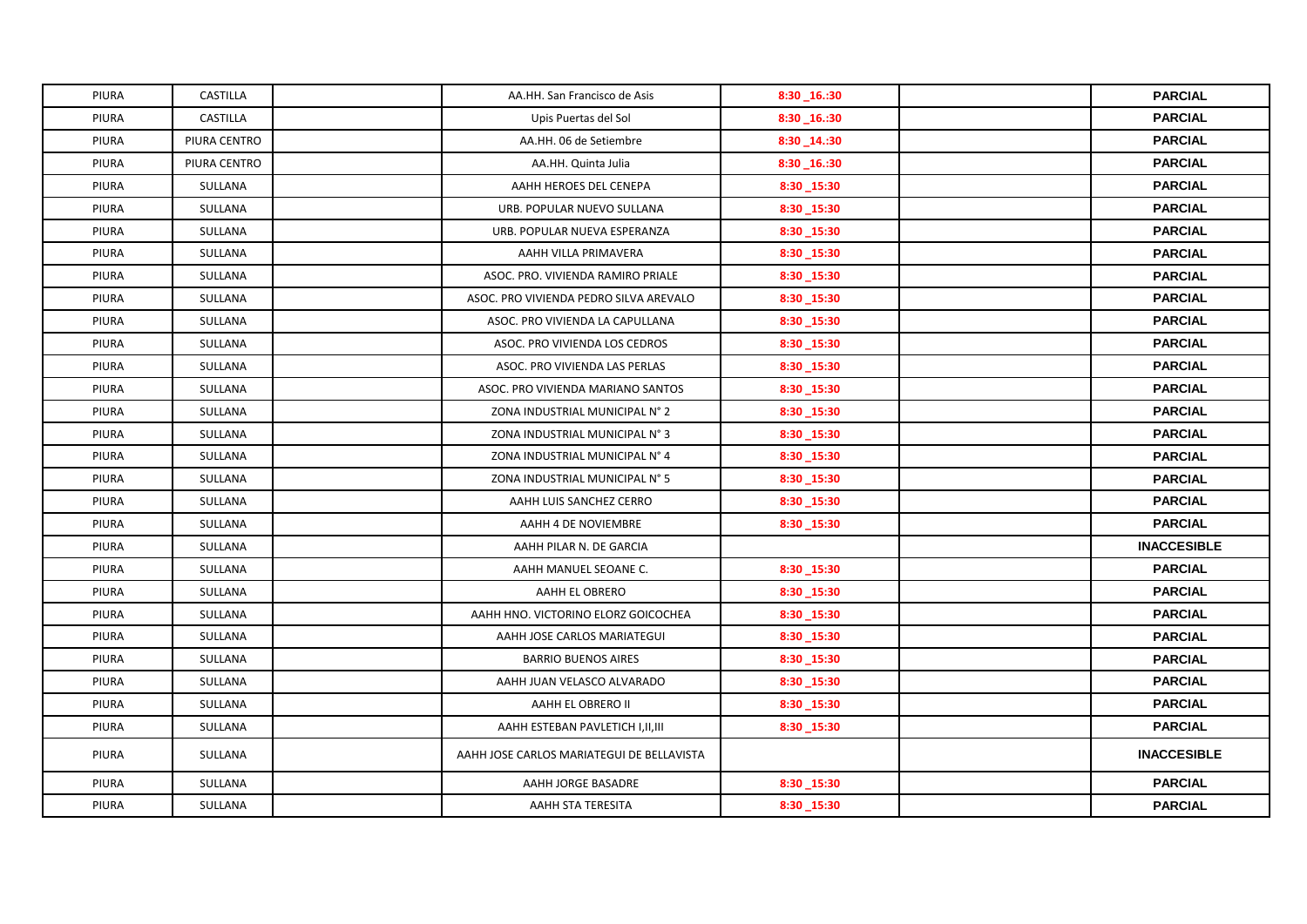| PIURA           | SULLANA          | AAHH JOSE SANTIAGO ZAPATA SILVA      |                       | <b>INACCESIBLE</b> |
|-----------------|------------------|--------------------------------------|-----------------------|--------------------|
| PIURA           | SULLANA          | AAHH 15 DE MARZO                     |                       | <b>INACCESIBLE</b> |
| PIURA           | SULLANA          | AAHH 9 DE OCTUBRE                    |                       | <b>PARCIAL</b>     |
| PIURA           | SULLANA          | AAHH JESUS MARIA                     | 8:30_15:30            | <b>INACCESIBLE</b> |
| PIURA           | SULLANA          | ZONA INDUSTRIAL N° 1                 | 8:30 15:30            | <b>PARCIAL</b>     |
| PIURA           | SULLANA          | <b>CERCADO DE SULLANA</b>            | 8:30 15:30            | <b>PARCIAL</b>     |
| PIURA           | SECHURA          | CIUDAD DEL PESCADOR                  | 8:30_15:30            | <b>PARCIAL</b>     |
| PIURA           | SECHURA          | AAHH NUEVA ESPERANZA II              | 8:30 15:30            | <b>PARCIAL</b>     |
| PIURA           | SECHURA          | AAHH NUEVA ESPERANZA II              | 8:30_15:30            | <b>PARCIAL</b>     |
| PIURA           | SECHURA          | CEMENTERIO DE SECHURA PARTE DE ATRÁS | 8:30 15:30            | <b>PARCIAL</b>     |
| PIURA           | SECHURA          | AH CHUYILLACHE                       |                       | <b>INACCESIBLE</b> |
| PIURA           | <b>SECHURA</b>   | TODA LA RIVERA DEL RIO               |                       | <b>INACCESIBLE</b> |
| PIURA           | PAITA            | AGRUPACION ALAN GARCIA PEREZ         | 8:30 15:30            | <b>PARCIAL</b>     |
| PIURA           | PAITA            | PJ SAN MARTIN CENTRAL                | 8:30 15:30            | <b>PARCIAL</b>     |
| PIURA           | PAITA            | PJ SAN MARTIN OCCIDENTE              | 8:30 15:30            | <b>PARCIAL</b>     |
| PIURA           | PAITA            | PJ SAN MARTIN ORIENTE                | 8:30_15:30            | <b>PARCIAL</b>     |
| PIURA           | PAITA            | AAHH VISTA AL MAR                    | 8:30_15:30            | <b>PARCIAL</b>     |
| PIURA           | PAITA            | AAHH MARISCAL RAMON CASTILLA         | 8:30_15:30            | <b>PARCIAL</b>     |
| PIURA           | PAITA            | AAHH CORONEL JUAN VALER SANDOVAL     | 8:30 15:30            | <b>PARCIAL</b>     |
| PIURA           | PAITA            | <b>AAHH PORVENIR</b>                 | 8:30 15:30            | <b>PARCIAL</b>     |
| PIURA           | PAITA            | ZONA FE Y ALEGRIA 81                 | 8:30_15:30            | <b>PARCIAL</b>     |
| PIURA           | PAITA            | ZONA ZED PAITA                       | 8:30_15:30            | <b>PARCIAL</b>     |
| AREQUIPA        | TO SELVA ALEGRE  | AH LOS BALCONES DE CHILINA           |                       | <b>INACCESIBLE</b> |
| <b>AREQUIPA</b> | TO SELVA ALEGRE  | AH SAN LAZARO                        |                       | <b>INACCESIBLE</b> |
| AREQUIPA        | TO SELVA ALEGRE  | AH TRES VOLCANES                     |                       | <b>INACCESIBLE</b> |
| AREQUIPA        | TO SELVA ALEGRE  | AH VILLA ECOLOGICA                   |                       | <b>INACCESIBLE</b> |
| AREQUIPA        | TO SELVA ALEGRE  | AMPLIACION APURIMAC                  | A PARTIR DE LAS 17:00 | <b>PARCIAL</b>     |
| AREQUIPA        | TO SELVA ALEGRE  | ASOC DE VIVIENDA CRUCE DE CHILINA    | A PARTIR DE LAS 17:30 | <b>PARCIAL</b>     |
| AREQUIPA        | lTO SELVA ALEGRE | ASOC EL GRAN CHAPARRAL               |                       | <b>INACCESIBLE</b> |
| AREQUIPA        | TO SELVA ALEGRE  | ASOC LAS MALVINAS                    |                       | <b>INACCESIBLE</b> |
| AREQUIPA        | TO SELVA ALEGRE  | ASOC VILLA ASUNCIÓN                  | A PARTIR DE LAS 15:00 | <b>PARCIAL</b>     |
| AREQUIPA        | TO SELVA ALEGRE  | <b>ASOCRAMIRO PRIALE</b>             | A PARTIR DE LAS 17:30 | <b>PARCIAL</b>     |
| AREQUIPA        | TO SELVA ALEGRE  | COOP CRUCE DE CHILINA                | A PARTIR DE LAS 17:30 | <b>PARCIAL</b>     |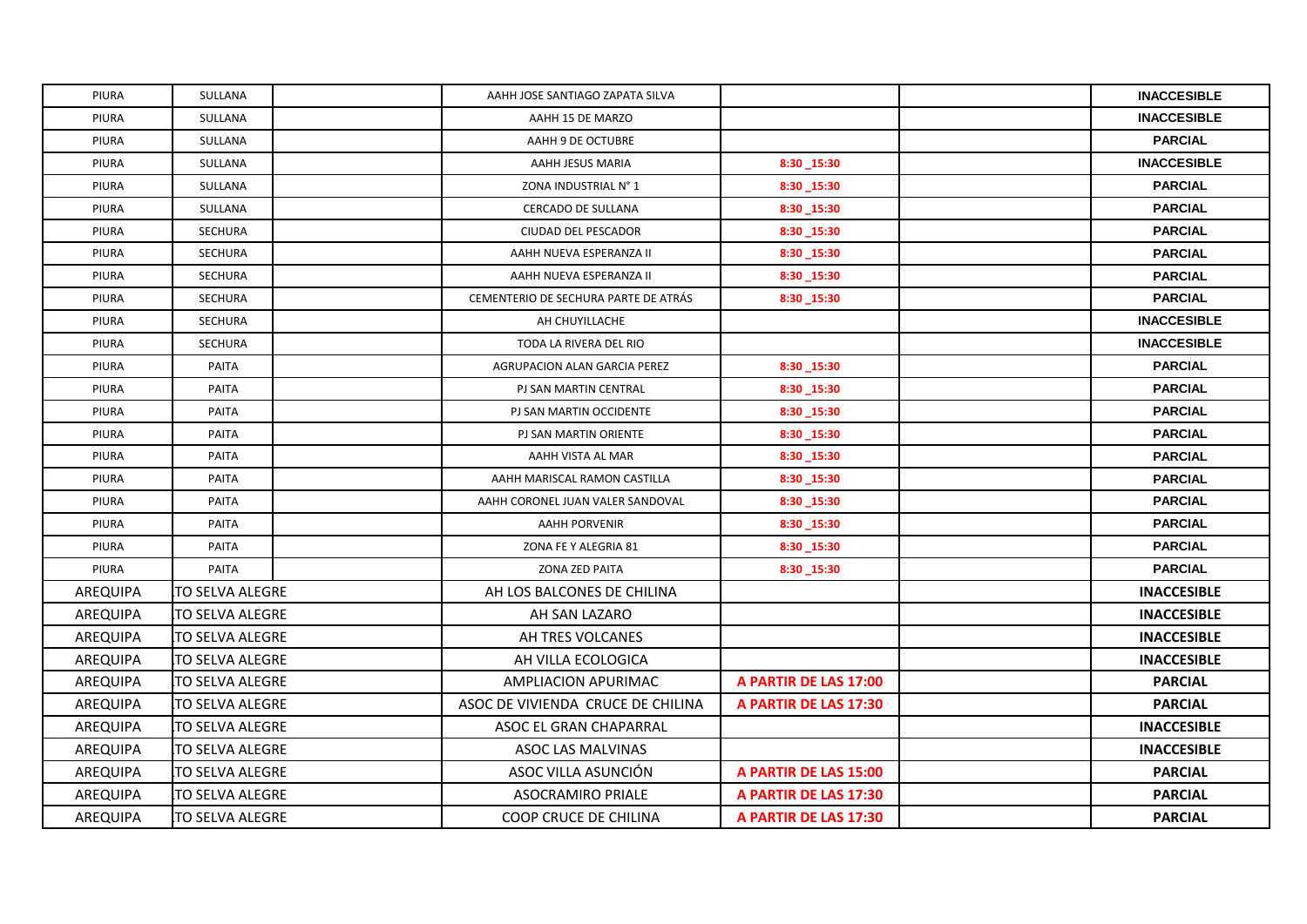| AREQUIPA        | TO SELVA ALEGRE  | PJ HOYOS RUBIOS                   | A PARTIR DE LAS 17:30 |                                                                   | <b>PARCIAL</b>     |
|-----------------|------------------|-----------------------------------|-----------------------|-------------------------------------------------------------------|--------------------|
| <b>AREQUIPA</b> | TO SELVA ALEGRE  | PJ INDEPENDENCIA                  | A PARTIR DE LAS 17:00 |                                                                   | <b>PARCIAL</b>     |
| AREQUIPA        | TO SELVA ALEGRE  | PJ JAVIER HERAUD (VILLA ASUNCIÓN) |                       | MZX, YYZ                                                          | <b>PARCIAL</b>     |
| AREQUIPA        | TO SELVA ALEGRE  | PJ JUAN V ALVARADO                | A PARTIR DE LAS 17:30 |                                                                   | <b>PARCIAL</b>     |
| AREQUIPA        | TO SELVA ALEGRE  | PJ VILLA UNION                    | A PARTIR DE LAS 13:00 |                                                                   | <b>PARCIAL</b>     |
| AREQUIPA        | TO SELVA ALEGRE  | URB 1º DE ENERO                   | A PARTIR DE LAS 17:00 |                                                                   | <b>PARCIAL</b>     |
| AREQUIPA        | TO SELVA ALEGRE  | URB APURIMAC                      | A PARTIR DE LAS 17:00 |                                                                   | <b>PARCIAL</b>     |
| AREQUIPA        | TO SELVA ALEGRE  | URB CACERES VELASQUEZ             | A PARTIR DE LAS 17:00 |                                                                   | <b>PARCIAL</b>     |
| AREQUIPA        | TO SELVA ALEGRE  | URB EL MIRADOR                    |                       | <b>MZ S (TODO)</b><br><b>ACCESO SOLO A LOS LTS 11,</b><br>12 Y 19 | <b>PARCIAL</b>     |
| AREQUIPA        | ITO SELVA ALEGRE | URB EL MIRADOR                    |                       | <b>MZ U (TODO)</b><br><b>ACCESO SOLO A LOS LTS 9 Y</b>            | <b>PARCIAL</b>     |
| AREQUIPA        | TO SELVA ALEGRE  | URB EL MIRADOR                    |                       | $\frac{17}{100}$<br><b>ACCESO SOLO AL LT 7</b>                    | <b>PARCIAL</b>     |
| AREQUIPA        | TO SELVA ALEGRE  | URB EL MIRADOR                    |                       | <b>MZ W (TODO)</b><br><b>ACCESO SOLO AL LT 14</b>                 | <b>PARCIAL</b>     |
| AREQUIPA        | ITO SELVA ALEGRE | URB EL MIRADOR 2ª ETAPA           |                       | <b>MZA</b><br>ACCESO SOLO A LOS LT 1, 2<br>Y 11 Y 12              | <b>PARCIAL</b>     |
| AREQUIPA        | ITO SELVA ALEGRE | URB EL MIRADOR 2ª ETAPA           |                       | <b>MZF</b><br><b>ACCESO SOLO A LOS LT 1 AL</b><br>4 Y 12          | <b>PARCIAL</b>     |
| AREQUIPA        | TO SELVA ALEGRE  | URB GARCILAZO DE LA VEGA          | A PARTIR DE LAS 16:30 |                                                                   | <b>PARCIAL</b>     |
| AREQUIPA        | TO SELVA ALEGRE  | URB JPVIZCARDO Y GUZMAN           | A PARTIR DE LAS 17:00 |                                                                   | <b>PARCIAL</b>     |
| AREQUIPA        | TO SELVA ALEGRE  | URB SAN LUIS                      | A PARTIR DE LAS 17:00 |                                                                   | <b>PARCIAL</b>     |
| <b>AREQUIPA</b> | TO SELVA ALEGRE  | URB VILLA VITARTE                 | A PARTIR DE LAS 13:00 |                                                                   | <b>PARCIAL</b>     |
| AREQUIPA        | TO SELVA ALEGRE  | <b>ZONA SAN HILARION</b>          |                       |                                                                   | <b>INACCESIBLE</b> |
| AREQUIPA        | TO SELVA ALEGRE  | AV INDEPENDENCIA                  | A PARTIR DE LAS 17:00 | <b>CDRA 10 A LA 20</b>                                            | <b>PARCIAL</b>     |
| AREQUIPA        | TO SELVA ALEGRE  | AV JORGE CHAVEZ                   | A PARTIR DE LAS 17:00 | <b>CDRA 1 A LA 5</b>                                              | <b>PARCIAL</b>     |
| AREQUIPA        | AREQUIPA         | BARRIO DE 7 ESQUINAS              | A PARTIR DE LAS 16:00 |                                                                   | <b>PARCIAL</b>     |
| AREQUIPA        | TO SELVA ALEGRE  | PJ EL HUARANGAL                   |                       |                                                                   | <b>INACCESIBLE</b> |
| AREQUIPA        | AREQUIPA         | PSJE ALAMEDA PARDO                |                       |                                                                   | <b>INACCESIBLE</b> |
| AREQUIPA        | TO SELVA ALEGRE  | PJ VILLA CHACHAS                  |                       |                                                                   | <b>INACCESIBLE</b> |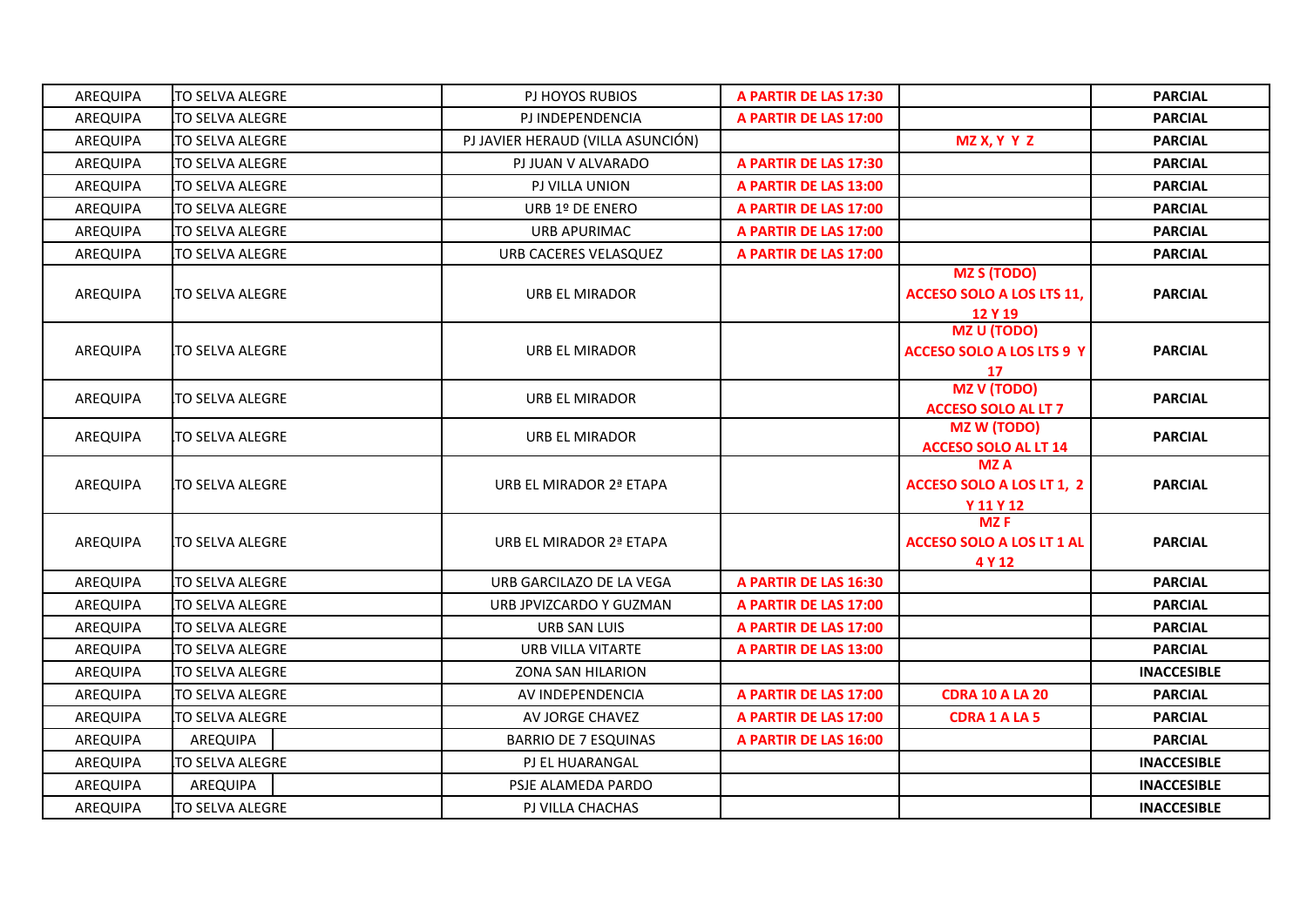| AREQUIPA | AREQUIPA | ZONAS ALEDAÑAS DEL ESTADIO MARIANO           | A PARTIR DE LAS 16:00 | <b>CDRA1Y2</b>                  | <b>PARCIAL</b> |
|----------|----------|----------------------------------------------|-----------------------|---------------------------------|----------------|
|          |          | MELGAR                                       |                       |                                 |                |
| AREQUIPA | AREQUIPA | ZONAS ALEDAÑAS DEL ESTADIO MARIANO           | A PARTIR DE LAS 16:00 | <b>CDRA1Y2</b>                  | <b>PARCIAL</b> |
|          |          | MELGAR<br>ZONAS ALEDAÑAS DEL ESTADIO MARIANO |                       |                                 |                |
| AREQUIPA | AREQUIPA | MELGAR                                       | A PARTIR DE LAS 16:00 | <b>CDRA1Y2</b>                  | <b>PARCIAL</b> |
|          |          | ZONAS ALEDAÑAS DEL ESTADIO MARIANO           |                       |                                 |                |
| AREQUIPA | AREQUIPA | MELGAR                                       | A PARTIR DE LAS 16:00 | <b>CDRA1</b>                    | <b>PARCIAL</b> |
|          |          | ZONAS ALEDAÑAS DEL ESTADIO MARIANO           |                       |                                 |                |
| AREQUIPA | AREQUIPA | MELGAR                                       | A PARTIR DE LAS 16:00 | <b>CDRA 1 Y 2</b>               | <b>PARCIAL</b> |
|          |          | ZONAS ALEDAÑAS DEL ESTADIO MARIANO           |                       |                                 |                |
| AREQUIPA | AREQUIPA | MELGAR                                       | A PARTIR DE LAS 16:00 | <b>CDRA 5,6 Y 7</b>             | <b>PARCIAL</b> |
|          |          | ZONAS ALEDAÑAS DEL ESTADIO MARIANO           |                       |                                 |                |
| AREQUIPA | AREQUIPA | MELGAR                                       | A PARTIR DE LAS 16:00 | <b>CDRA 1</b>                   | <b>PARCIAL</b> |
|          |          | ZONAS ALEDAÑAS DEL ESTADIO MARIANO           |                       |                                 |                |
| AREQUIPA | AREQUIPA | MELGAR                                       | A PARTIR DE LAS 16:00 | <b>CDRA1</b>                    | <b>PARCIAL</b> |
| AREQUIPA | AREQUIPA | ZONAS ALEDAÑAS DEL ESTADIO MARIANO           | A PARTIR DE LAS 16:00 | <b>CDRA1</b>                    | <b>PARCIAL</b> |
|          |          | MELGAR                                       |                       |                                 |                |
| AREQUIPA | AREQUIPA | ZONAS ALEDAÑAS DEL ESTADIO MARIANO           | A PARTIR DE LAS 16:00 | <b>CDRA1Y2</b>                  | <b>PARCIAL</b> |
|          |          | MELGAR                                       |                       |                                 |                |
| AREQUIPA | AREQUIPA | ZONAS ALEDAÑAS DEL MERCADO SAN               | A PARTIR DE LAS 16:00 | <b>CDRA 1 A LA 5</b>            | <b>PARCIAL</b> |
|          |          | CAMILO                                       |                       |                                 |                |
| AREQUIPA | AREQUIPA | ZONAS ALEDAÑAS DEL MERCADO SAN               | A PARTIR DE LAS 16:00 | <b>CDRA 1 A LA 5</b>            | <b>PARCIAL</b> |
|          |          | CAMILO                                       |                       |                                 |                |
| AREQUIPA | AREQUIPA | ZONAS ALEDAÑAS DEL MERCADO SAN               | A PARTIR DE LAS 16:00 | <b>CDRA 3,4 Y 5</b>             | <b>PARCIAL</b> |
|          |          | CAMILO<br>ZONAS ALEDAÑAS DEL MERCADO SAN     |                       |                                 |                |
| AREQUIPA | AREQUIPA |                                              | A PARTIR DE LAS 16:00 | <b>CDRA 3,4 Y 5</b>             | <b>PARCIAL</b> |
|          |          | CAMILO<br>ZONAS ALEDAÑAS DEL MERCADO SAN     |                       |                                 |                |
| AREQUIPA | AREQUIPA | CAMILO                                       | A PARTIR DE LAS 16:00 | <b>CDRA 2,3,4 Y 5</b>           | <b>PARCIAL</b> |
|          |          | ZONAS ALEDAÑAS DEL MERCADO SAN               |                       |                                 |                |
| AREQUIPA | AREQUIPA | CAMILO                                       | A PARTIR DE LAS 16:00 | <b>CDRA 3,4 Y 5</b>             | <b>PARCIAL</b> |
|          |          | ZONAS ALEDAÑAS DEL MERCADO SAN               |                       |                                 |                |
| AREQUIPA | AREQUIPA | CAMILO                                       | A PARTIR DE LAS 16:00 | <b>CDRA 1 A LA 5</b>            | <b>PARCIAL</b> |
| AREQUIPA | CAYMA    | ASOC SOL DE ORO                              | A PARTIR DE LAS 17:00 |                                 | <b>PARCIAL</b> |
| AREQUIPA | CAYMA    | ASOC 19 DE ENERO                             | A PARTIR DE LAS 16:00 |                                 | <b>PARCIAL</b> |
|          |          |                                              |                       | <b>ACCESO SOLO A LA MZ A LT</b> |                |
| AREQUIPA | CAYMA    | ASOC 20 DE FEBRERO MZ A                      |                       | <b>1 AL 8</b>                   | <b>PARCIAL</b> |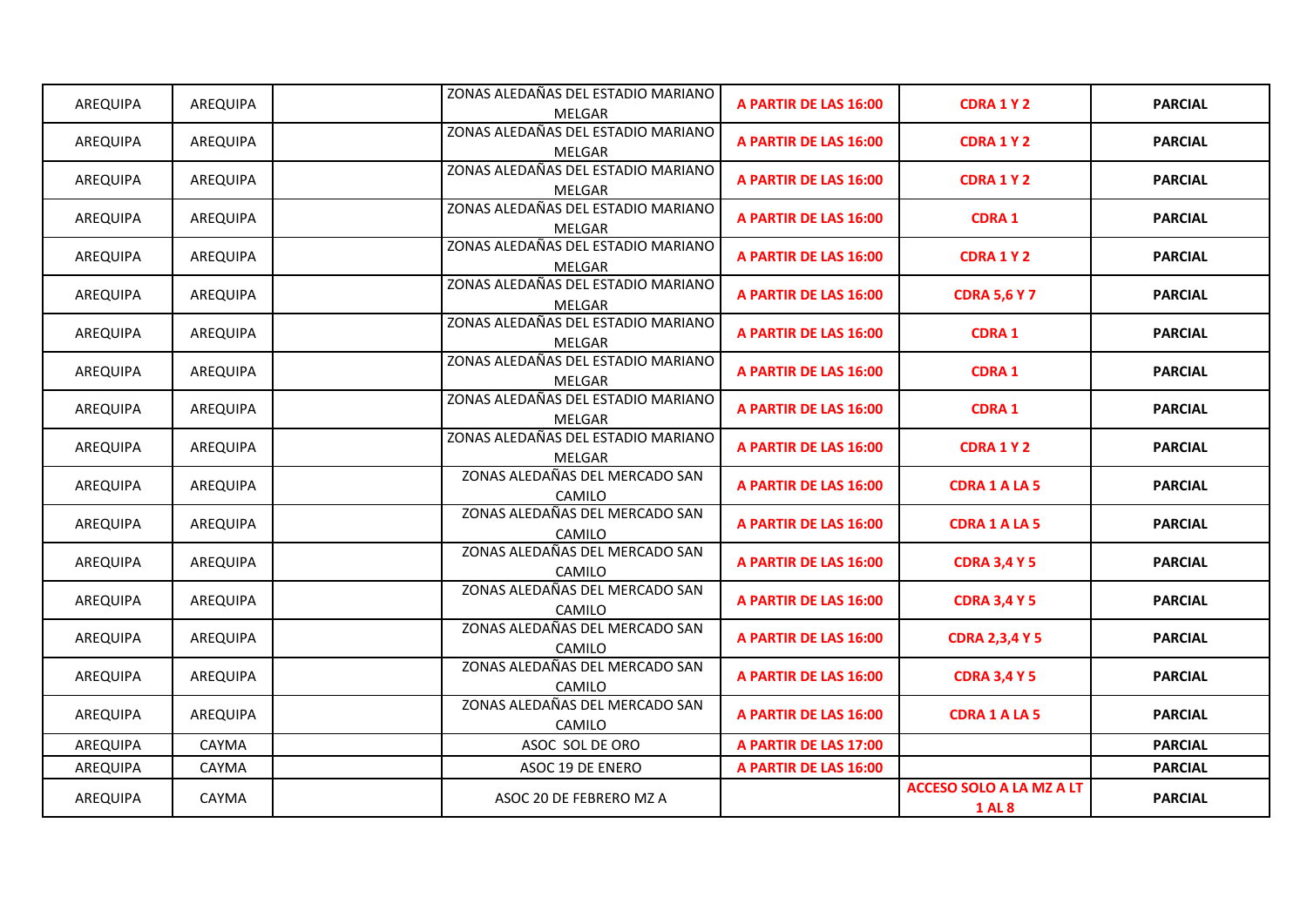| AREQUIPA        | <b>CAYMA</b> | ASOC 20 DE FEBRERO MZ B      |                       | <b>ACCESO SOLO A LA MZ B LT</b><br><b>1 AL 7</b>            | <b>PARCIAL</b> |
|-----------------|--------------|------------------------------|-----------------------|-------------------------------------------------------------|----------------|
| AREQUIPA        | CAYMA        | ASOC 20 DE FEBRERO MZ C      |                       | <b>ACCESO SOLO A LA MZ C LT</b><br><b>1AL 5</b>             | <b>PARCIAL</b> |
| AREQUIPA        | CAYMA        | ASOC 20 DE FEBRERO           | A PARTIR DE LAS 16:00 |                                                             | <b>PARCIAL</b> |
| AREQUIPA        | CAYMA        | ASOC 28 DE JULIO             | A PARTIR DE LAS 17:00 |                                                             | <b>PARCIAL</b> |
| AREQUIPA        | CAYMA        | ASOC ANDRES A CACERES        | A PARTIR DE LAS 17:00 | <b>ACCESO SOLO A LA MZ O LT</b><br>3 AL 18                  | <b>PARCIAL</b> |
| <b>AREQUIPA</b> | <b>CAYMA</b> | <b>ASOC ANDRES A CACERES</b> | A PARTIR DE LAS 17:00 | <b>ACCESO SOLO A LA MZ N LT</b><br>2 AL 16                  | <b>PARCIAL</b> |
| AREQUIPA        | <b>CAYMA</b> | ASOC ANDRES A CACERES        | A PARTIR DE LAS 17:00 | <b>ACCESO SOLO A LA MZ L LT</b><br>1, 2, 3, 12, 13, 14 y 15 | <b>PARCIAL</b> |
| AREQUIPA        | <b>CAYMA</b> | <b>ASOC ANDRES A CACERES</b> | A PARTIR DE LAS 17:00 | <b>ACCESO SOLO A LA MZ P LT</b><br>4 AL 15                  | <b>PARCIAL</b> |
| AREQUIPA        | CAYMA        | ASOC ANDRES A CACERES        | A PARTIR DE LAS 17:00 | <b>ACCESO SOLO A LA MZ LL LT</b><br>1, 3, 20, 21, 22        | <b>PARCIAL</b> |
| AREQUIPA        | CAYMA        | ASOC ANDRES A CACERES        | A PARTIR DE LAS 17:00 | <b>ACCESO SOLO A LA MZ M LT</b><br>1, 3, 21, 22, 23         | <b>PARCIAL</b> |
| AREQUIPA        | CAYMA        | <b>ASOC ANDRES A CACERES</b> | A PARTIR DE LAS 17:00 | <b>ACCESO SOLO A LA MZ V LT</b><br><b>1Y2</b>               | <b>PARCIAL</b> |
| AREQUIPA        | <b>CAYMA</b> | ASOC ANDRES A CACERES        | A PARTIR DE LAS 17:00 | <b>ACCESO SOLO A LA MZ Q LT</b><br><b>1AL 3</b>             | <b>PARCIAL</b> |
| AREQUIPA        | CAYMA        | ASOC ANDRES A CACERES        | A PARTIR DE LAS 17:00 | <b>ACCESO SOLO A LA MZ D LT</b><br>1, 6, 7, 8, 9, 10, 11    | <b>PARCIAL</b> |
| AREQUIPA        | CAYMA        | ASOC CASIMIRO CUADROS        | A PARTIR DE LAS 16:30 |                                                             | <b>PARCIAL</b> |
| AREQUIPA        | CAYMA        | ASOC CESAR VALLEJO           | A PARTIR DE LAS 16:00 |                                                             | <b>PARCIAL</b> |
| AREQUIPA        | CAYMA        | ASOC JC MARIATEGUI           | A PARTIR DE LAS 16:30 |                                                             | <b>PARCIAL</b> |
| AREQUIPA        | CAYMA        | ASOC JOSE A QUIÑONEZ         | A PARTIR DE LAS 17:00 | <b>ACCESO SOLO A LA MZ A LT</b><br><b>1AL9</b>              | <b>PARCIAL</b> |
| AREQUIPA        | <b>CAYMA</b> | ASOC JOSE A QUIÑONEZ         | A PARTIR DE LAS 17:00 | <b>ACCESO SOLO A LA MZ B LT</b><br><b>1AL 10</b>            | <b>PARCIAL</b> |
| AREQUIPA        | CAYMA        | ASOC JOSE A QUIÑONEZ         | A PARTIR DE LAS 17:00 | <b>ACCESO SOLO A LA MZ C LT</b><br>1 AL 12                  | <b>PARCIAL</b> |
| AREQUIPA        | <b>CAYMA</b> | ASOC JOSE A QUIÑONEZ         |                       |                                                             | <b>PARCIAL</b> |
| AREQUIPA        | CAYMA        | ASOC JOSE OLAYA              | A PARTIR DE LAS 17:00 |                                                             | <b>PARCIAL</b> |
| AREQUIPA        | CAYMA        | <b>ASOC PIONEROS</b>         | A PARTIR DE LAS 14:00 |                                                             | <b>PARCIAL</b> |
| AREQUIPA        | <b>CAYMA</b> | AA.HH. EMBAJADA DE JAPON     | A PARTIR DE LAS 14:00 |                                                             | <b>PARCIAL</b> |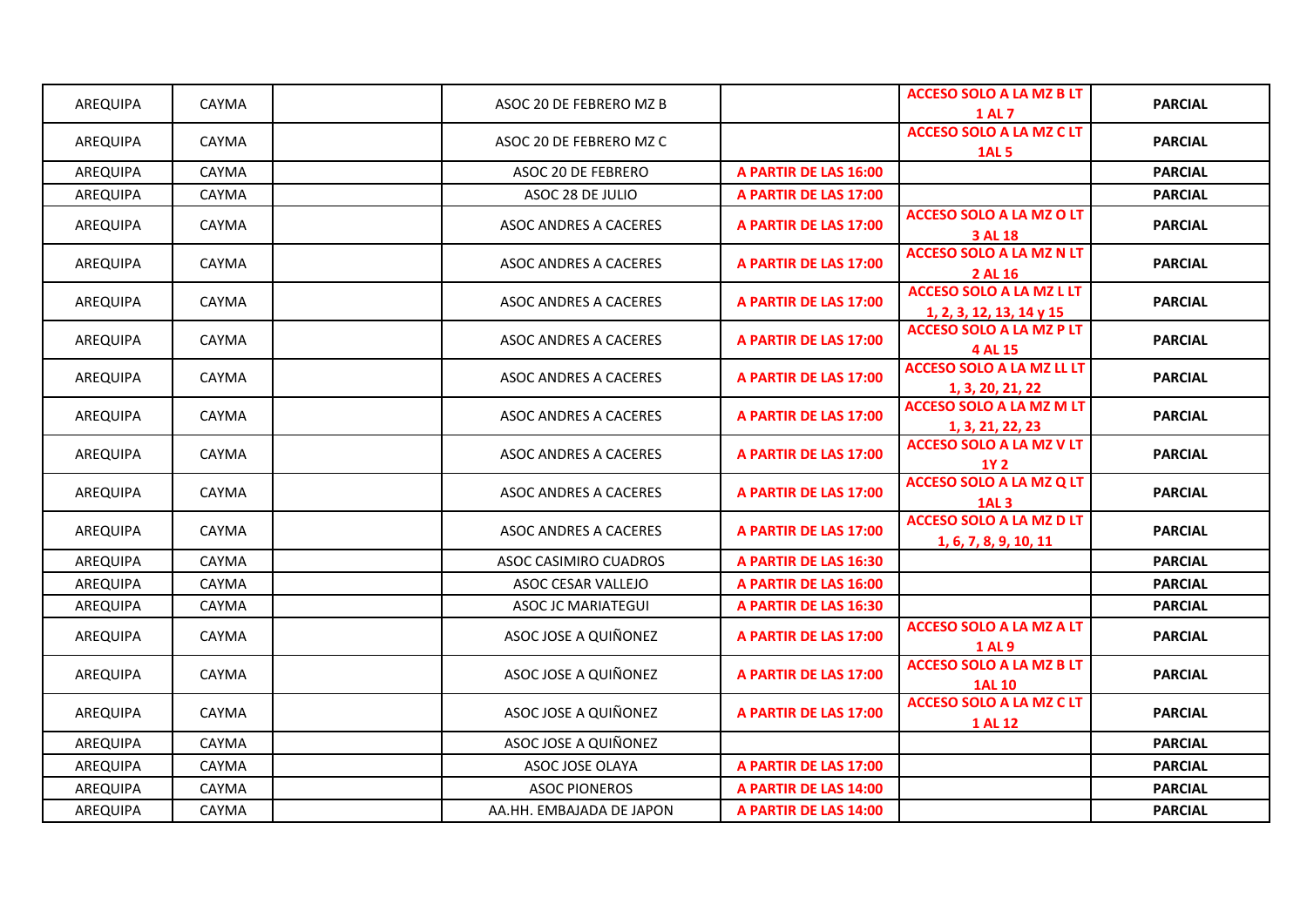| AREQUIPA | CAYMA                | ASOC JUAN VELASCO ALVARADO   | A PARTIR DE LAS 17:00 |                                                   | <b>PARCIAL</b>     |
|----------|----------------------|------------------------------|-----------------------|---------------------------------------------------|--------------------|
| AREQUIPA | CAYMA                | ASOC LAS MALVINAS            | A PARTIR DE LAS 17:00 |                                                   | <b>PARCIAL</b>     |
| AREQUIPA | CAYMA                | ASOC MANUEL A ODRIA          | A PARTIR DE LAS 16:30 |                                                   | <b>PARCIAL</b>     |
| AREQUIPA | CAYMA                | ASOC MARIANO MELGAR          | A PARTIR DE LAS 17:00 |                                                   | <b>PARCIAL</b>     |
| AREQUIPA | CAYMA                | ASOC RAFAEL BELAUNDE DIEZ C  | A PARTIR DE LAS 17:00 |                                                   | <b>PARCIAL</b>     |
| AREQUIPA | CAYMA                | <b>ASOC RAMIRO PRIALE</b>    | A PARTIR DE LAS 16:30 |                                                   | <b>PARCIAL</b>     |
| AREQUIPA | CAYMA                | ASOC SAN MIGUEL              | A PARTIR DE LAS 17:00 |                                                   | <b>PARCIAL</b>     |
| AREQUIPA | CAYMA                | ASOC SANTA ROSA              | A PARTIR DE LAS 17:00 |                                                   | <b>PARCIAL</b>     |
| AREQUIPA | CAYMA                | PJ BUENOS AIRES              | A PARTIR DE LAS 17:00 |                                                   | <b>PARCIAL</b>     |
| AREQUIPA | CAYMA                | PJ BUENOS AIRES              |                       | <b>MZD, CYK</b>                                   | <b>PARCIAL</b>     |
| AREQUIPA | CAYMA                | PJ DEAN VALDIVIA (ENACE)     | A PARTIR DE LAS 17:00 |                                                   | <b>PARCIAL</b>     |
| AREQUIPA | CAYMA                | PJ PRIMERO DE JUNIO          | A PARTIR DE LAS 16:30 |                                                   | <b>PARCIAL</b>     |
| AREQUIPA | CAYMA                | PJ VILLA CONTINENTAL         | A PARTIR DE LAS 16:30 |                                                   | <b>PARCIAL</b>     |
| AREQUIPA | <b>CAYMA</b>         | UPIS DEAN VALDIVIA           |                       | <b>ACCESO SOLO A LOS LTS 6 AL</b><br>11           | <b>PARCIAL</b>     |
| AREQUIPA | CAYMA                | URB MICAELA BASTIDAS         | A PARTIR DE LAS 17:00 |                                                   | <b>PARCIAL</b>     |
| AREQUIPA | CAYMA                | URB VIRGEN DE CANDELARIA     |                       | <b>ACCESO SOLO A LA MZ A LT</b><br><b>1 AL 5</b>  | <b>PARCIAL</b>     |
| AREQUIPA | <b>CAYMA</b>         | URB VIRGEN DE CANDELARIA     |                       | <b>ACCESO SOLO A LA MZ B LT</b><br><b>1 AL 10</b> | <b>PARCIAL</b>     |
| AREQUIPA | CAYMA                | URB VIRGEN DE CANDELARIA     |                       | <b>ACCESO SOLO A LA MZ C LT</b><br><b>1 AL 9</b>  | <b>PARCIAL</b>     |
| AREQUIPA | CAYMA                | URB VIRGEN DE CANDELARIA     |                       | <b>ACCESO SOLO A LA MZ E LT 6</b><br><b>AL 9</b>  | <b>PARCIAL</b>     |
| AREQUIPA | CAYMA                | URB VIRGEN DE CANDELARIA     | A PARTIR DE LAS 17:00 |                                                   | <b>PARCIAL</b>     |
| AREQUIPA | ERRO COLORADO        | AH APTAZA                    | A PARTIR DE LAS 17:00 |                                                   | <b>PARCIAL</b>     |
| AREQUIPA | ERRO COLORADO        | AH EL NAZARENO               | A PARTIR DE LAS 17:00 |                                                   | <b>PARCIAL</b>     |
| AREQUIPA | ERRO COLORADO        | AH MONSERRAT                 |                       |                                                   | <b>INACCESIBLE</b> |
| AREQUIPA | ERRO COLORADO        | AH VICTOR R HAYA DE LA TORRE | A PARTIR DE LAS 13:00 |                                                   | <b>PARCIAL</b>     |
| AREQUIPA | ERRO COLORADO        | AH VILLA EL SALVADOR         | A PARTIR DE LAS 13:00 |                                                   | <b>PARCIAL</b>     |
| AREQUIPA | ERRO COLORADO        | ASOC BENIGNO BALLON FARFAN   | A PARTIR DE LAS 15:00 |                                                   | <b>PARCIAL</b>     |
| AREQUIPA | ERRO COLORADO        | ASOC LAS CANTERAS            | A PARTIR DE LAS 15:00 |                                                   | <b>PARCIAL</b>     |
| AREQUIPA | <b>ERRO COLORADO</b> | ASOC VIVDA CARLOS BACA FLOR  | A PARTIR DE LAS 15:00 |                                                   | <b>PARCIAL</b>     |
| AREQUIPA | ERRO COLORADO        | ASOC VIVDA CHAVEZ BEDOYA     | A PARTIR DE LAS 15:00 |                                                   | <b>PARCIAL</b>     |
| AREQUIPA | ERRO COLORADO        | ASOC VIVDA GUILLERMO MERCADO | A PARTIR DE LAS 15:00 |                                                   | <b>PARCIAL</b>     |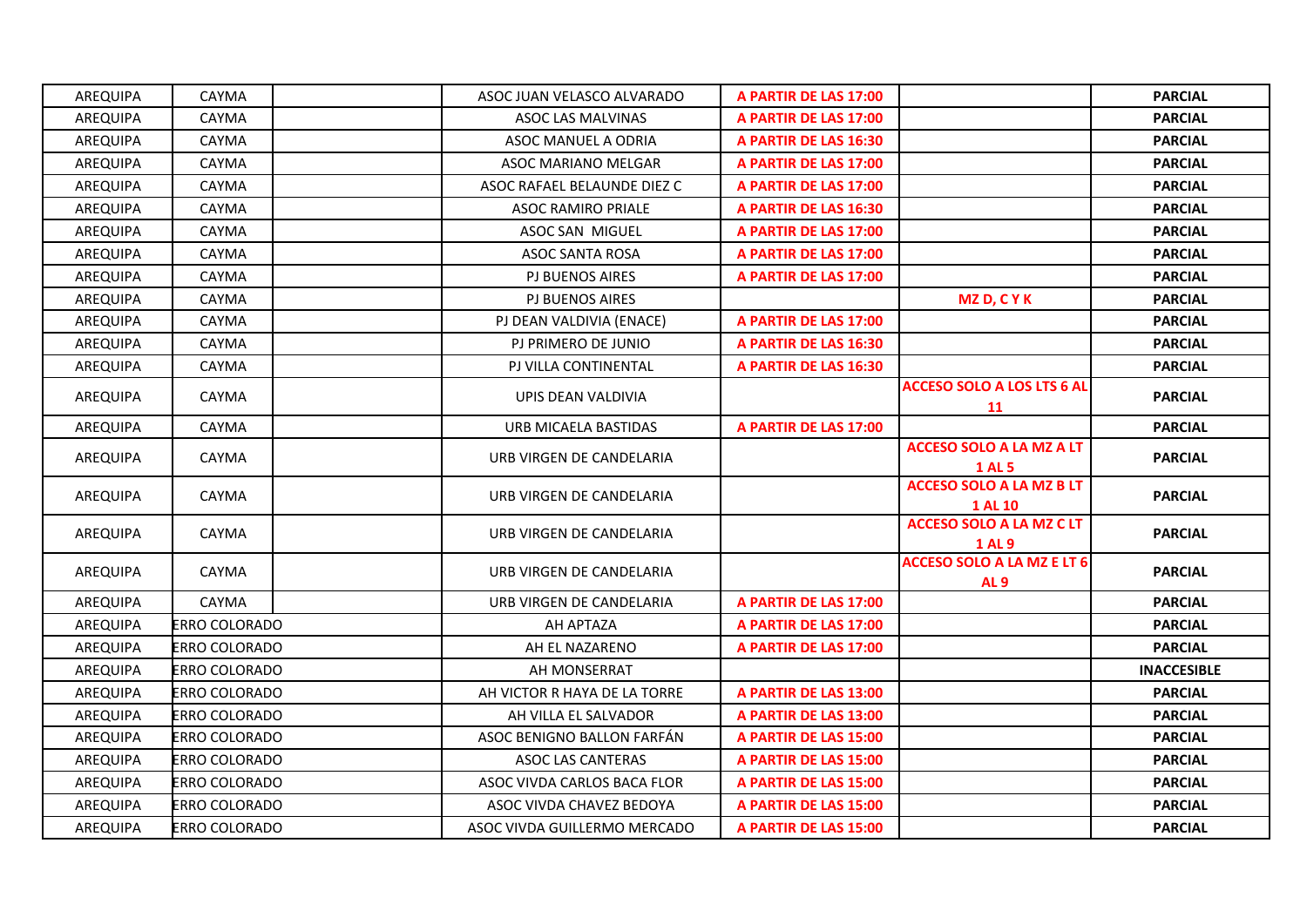| AREQUIPA | ERRO COLORADO              | <b>ASOC VIVDA LAS FLORES</b>      | A PARTIR DE LAS 15:00 |                                                       | <b>PARCIAL</b>     |
|----------|----------------------------|-----------------------------------|-----------------------|-------------------------------------------------------|--------------------|
| AREQUIPA | <b>ERRO COLORADO</b>       | ASOC VIVDA VILLA AVIACION         | A PARTIR DE LAS 15:00 |                                                       | <b>PARCIAL</b>     |
| AREQUIPA | ERRO COLORADO              | ASOC VIVDA AMAZONAS               | A PARTIR DE LAS 15:00 |                                                       | <b>PARCIAL</b>     |
| AREQUIPA | ERRO COLORADO              | ASOC VIVDA ANDRES AVELINO CACERES | A PARTIR DE LAS 15:00 |                                                       | <b>PARCIAL</b>     |
| AREQUIPA | ERRO COLORADO              | ASOC VIVDA CHACHANI               | A PARTIR DE LAS 15:00 |                                                       | <b>PARCIAL</b>     |
| AREQUIPA | <b>ERRO COLORADO</b>       | ASOC VIVDA FCO GARCIA CALDERON    | A PARTIR DE LAS 15:00 |                                                       | <b>PARCIAL</b>     |
| AREQUIPA | ERRO COLORADO              | ASOC VIVDA J L BUSTAMANTE Y R     | A PARTIR DE LAS 13:00 |                                                       | <b>PARCIAL</b>     |
| AREQUIPA | ERRO COLORADO              | ASOC VIVDA JORGE CHAVEZ           | A PARTIR DE LAS 14:00 |                                                       | <b>PARCIAL</b>     |
| AREQUIPA | ERRO COLORADO              | ASOC VIVDA LA ALBORADA            | A PARTIR DE LAS 17:00 |                                                       | <b>PARCIAL</b>     |
| AREQUIPA | ERRO COLORADO              | ASOC VIVDA LAS GARDENIAS          | A PARTIR DE LAS 15:00 |                                                       | <b>PARCIAL</b>     |
| AREQUIPA | ERRO COLORADO              | ASOC VIVDA LUNA PIZARRO           | A PARTIR DE LAS 15:00 |                                                       | <b>PARCIAL</b>     |
| AREQUIPA | ERRO COLORADO              | ASOC VIVDA PEDRO P DIAZ           | A PARTIR DE LAS 15:00 |                                                       | <b>PARCIAL</b>     |
| AREQUIPA | <b>ERRO COLORADO</b>       | ASOC VIVDA PERU ARBO              | A PARTIR DE LAS 13:00 |                                                       | <b>PARCIAL</b>     |
| AREQUIPA | ERRO COLORADO              | ASOC VIVDA RICARDO PALMA          | A PARTIR DE LAS 13:00 |                                                       | <b>PARCIAL</b>     |
| AREQUIPA | ERRO COLORADO              | ASOC VIVDA SOR ANA DE LOS ANGELES | A PARTIR DE LAS 13:00 |                                                       | <b>PARCIAL</b>     |
| AREQUIPA | ERRO COLORADO              | ASOC VIVDA VILLA CERRILLO         |                       |                                                       | <b>INACCESIBLE</b> |
| AREQUIPA | <b>ERRO COLORADO</b>       | ASOC VIVDA VILLA LAS CANTERAS     | A PARTIR DE LAS 15:00 |                                                       | <b>PARCIAL</b>     |
| AREQUIPA | <b>ERRO COLORADO</b>       | ASOC VIVDA VILLA MAJISTERIAL      | A PARTIR DE LAS 15:00 |                                                       | <b>PARCIAL</b>     |
| AREQUIPA | <b>ERRO COLORADO</b>       | ASOC VIVDA MERCADO MAYORISTA      | A PARTIR DE LAS 15:00 |                                                       | <b>PARCIAL</b>     |
| AREQUIPA | <b>ERRO COLORADO</b>       | ASOC VIVIDA VILLA GOYONECHE       |                       |                                                       | <b>INACCESIBLE</b> |
| AREQUIPA | ERRO COLORADO              | ASOCVIVIDA LAS TORRES             |                       |                                                       | <b>INACCESIBLE</b> |
| AREQUIPA | <b>ERRO COLORADO</b>       | URB GUARDIA REPUBLICANA           |                       |                                                       | <b>INACCESIBLE</b> |
| AREQUIPA | ERRO COLORADO              | APIPA                             |                       |                                                       | <b>INACCESIBLE</b> |
| AREQUIPA | ERRO COLORADO              | URB NUEVA AREQUIPA                | A PARTIR DE LAS 15:00 |                                                       | <b>PARCIAL</b>     |
| AREQUIPA | CHARACATO                  | PJ CERRO SAN COSME                |                       | <b>SOLO MARTES Y VIERNES</b><br><b>TURNO AM PLAZA</b> | <b>INACCESIBLE</b> |
| AREQUIPA | <b>BUSTAMANTE Y RIVERO</b> | AVIS VIRGEN DE COPACABANA         | A PARTIR DE LAS 14:00 | <b>PRINCIPAL</b>                                      | <b>PARCIAL</b>     |
| AREQUIPA | <b>BUSTAMANTE Y RIVERO</b> | AVIS VIRGEN DE COPACABANA MZ A    |                       | <b>ACCESO SOLO A LOS LTS 1 AL</b>                     | <b>PARCIAL</b>     |
| AREQUIPA | BUSTAMANTE Y RIVERO        | AVIS VIRGEN DE COPACABANA MZ B    |                       | <b>ACCESO SOLO A LOS LTS 1 AL</b><br>9                | <b>PARCIAL</b>     |
| AREQUIPA | <b>ACOBO HUNTER</b>        | AH LOS MOLLES                     | A PARTIR DE LAS 14:00 | MZA, B Y C                                            | <b>PARCIAL</b>     |
| AREQUIPA | <b>ACOBO HUNTER</b>        | AH LOS MOLLES                     |                       |                                                       | <b>INACCESIBLE</b> |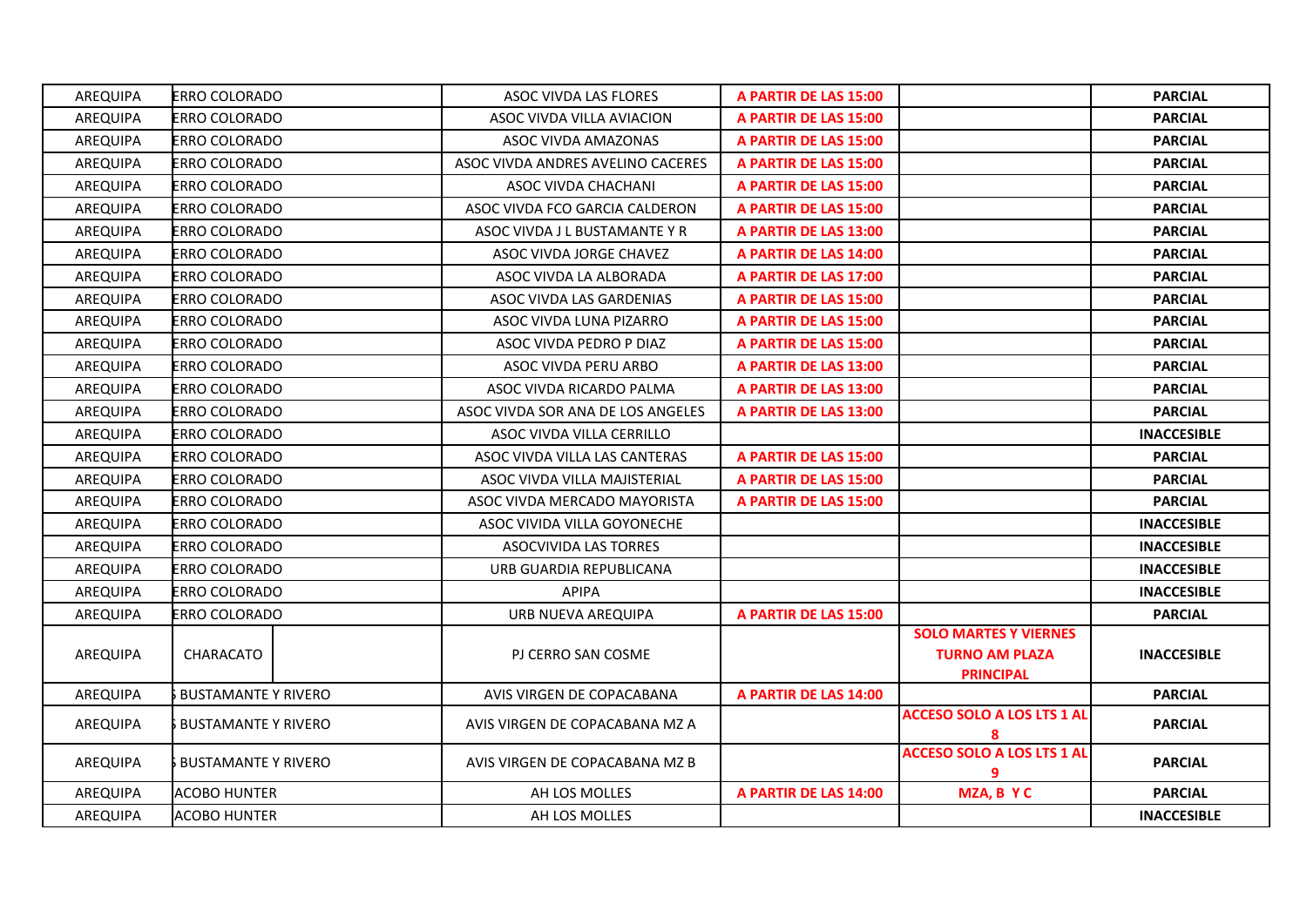| AREQUIPA | <b>ACOBO HUNTER</b>   | AMPLIACION LA MERCED                 |                       |                                                              | <b>INACCESIBLE</b> |
|----------|-----------------------|--------------------------------------|-----------------------|--------------------------------------------------------------|--------------------|
| AREQUIPA | <b>ACOBO HUNTER</b>   | <b>CAMINOS DEL INCA</b>              |                       | MZ A, B Y C                                                  | <b>PARCIAL</b>     |
| AREQUIPA | <b>ACOBO HUNTER</b>   | PJ 28 DE JULIO MZ G                  |                       | <b>ACCESO SOLO A LOS LTS 7 AL</b>                            | <b>PARCIAL</b>     |
| AREQUIPA | <b>I</b> ACOBO HUNTER | PJ 28 DE JULIO MZ H                  |                       | <b>ACCESO SOLO A LOS LTS 4 AL</b><br>13                      | <b>PARCIAL</b>     |
| AREQUIPA | <b>ACOBO HUNTER</b>   | PJ 28 DE JULIO MZAS.I, J, K, L, M, N |                       | <b>ACCESO SOLO A LAS MZ G LT</b><br>7 AL 9 Y MZ H LT 4 AL 13 | <b>PARCIAL</b>     |
| AREQUIPA | <b>ACOBO HUNTER</b>   | PJ 28 DE JULIO                       | A PARTIR DE LAS 17:30 |                                                              | <b>PARCIAL</b>     |
| AREQUIPA | <b>ACOBO HUNTER</b>   | PJ AMPPAMPAS DEL CUSCO               | A PARTIR DE LAS 17:30 |                                                              | <b>PARCIAL</b>     |
| AREQUIPA | <b>ACOBO HUNTER</b>   | PJ CAMINOS DE INCA                   |                       | MZS A.B, C, G, H, I, J, K, L, M, N Y<br><b>MZA.O</b>         | <b>PARCIAL</b>     |
| AREQUIPA | <b>ACOBO HUNTER</b>   | PJ CAMINOS DE INCA                   |                       | Las Mz A, B, C, D, E y F que<br>dan a la Avenida.            | <b>PARCIAL</b>     |
| AREQUIPA | <b>ACOBO HUNTER</b>   | PJ LA MERCED MZ E                    |                       | <b>ACCESO SOLO A LOS LTS 1 AL</b><br>4                       | <b>PARCIAL</b>     |
| AREQUIPA | <b>ACOBO HUNTER</b>   | PJ LA MERCED                         |                       |                                                              | <b>INACCESIBLE</b> |
| AREQUIPA | <b>ACOBO HUNTER</b>   | PJ LA MERCED MZ G                    | A PARTIR DE LAS 15:00 | <b>ACCESO SOLO AL LT 5</b>                                   | <b>PARCIAL</b>     |
| AREQUIPA | <b>ACOBO HUNTER</b>   | PJ LA MERCED MZ H                    |                       |                                                              | <b>INACCESIBLE</b> |
| AREQUIPA | <b>ACOBO HUNTER</b>   | PJ LA MERCED MZ M                    | A PARTIR DE LAS 15:00 | <b>ACCESO SOLO A LOS LTS 1 AL</b>                            | <b>PARCIAL</b>     |
| AREQUIPA | <b>ACOBO HUNTER</b>   | PJ LA MERCED MZ F                    | A PARTIR DE LAS 15:00 | <b>ACCESO SOLO A LOS LTS 2 AL</b>                            | <b>PARCIAL</b>     |
| AREQUIPA | <b>ACOBO HUNTER</b>   | PJ LA MERCED MZ C                    | A PARTIR DE LAS 15:00 | <b>ACCESO SOLO A LOS LTS 6 AL</b>                            | <b>PARCIAL</b>     |
| AREQUIPA | <b>ACOBO HUNTER</b>   | PJ LA MERCED MZ D                    | A PARTIR DE LAS 15:00 | <b>ACCESO SOLO A LOS LTS 1 AL</b><br>4                       | <b>PARCIAL</b>     |
| AREQUIPA | <b>ACOBO HUNTER</b>   | PJ LOS BALCONES                      |                       |                                                              | <b>INACCESIBLE</b> |
| AREQUIPA | <b>ACOBO HUNTER</b>   | PJ SAN JUAN BAUTISTA                 | A PARTIR DE LAS 18:00 | <b>ACCESO SOLO A LA MZ A LT</b><br><b>1 AL 8</b>             | <b>PARCIAL</b>     |
| AREQUIPA | <b>ACOBO HUNTER</b>   | PJ SAN MARTIN DE PORRES              | A PARTIR DE LAS 17:30 |                                                              | <b>PARCIAL</b>     |
| AREQUIPA | <b>ACOBO HUNTER</b>   | PJ SANTA MARTHA MZ A                 |                       | ACCESO SOLO A LOS LTS 1, 2<br>Y 16                           | <b>PARCIAL</b>     |
| AREQUIPA | <b>ACOBO HUNTER</b>   | PJ SANTA MARTHA MZ B                 |                       | <b>ACCESO SOLO A LOS LTS 1, 2</b><br>$Y$ 15, 16              | <b>PARCIAL</b>     |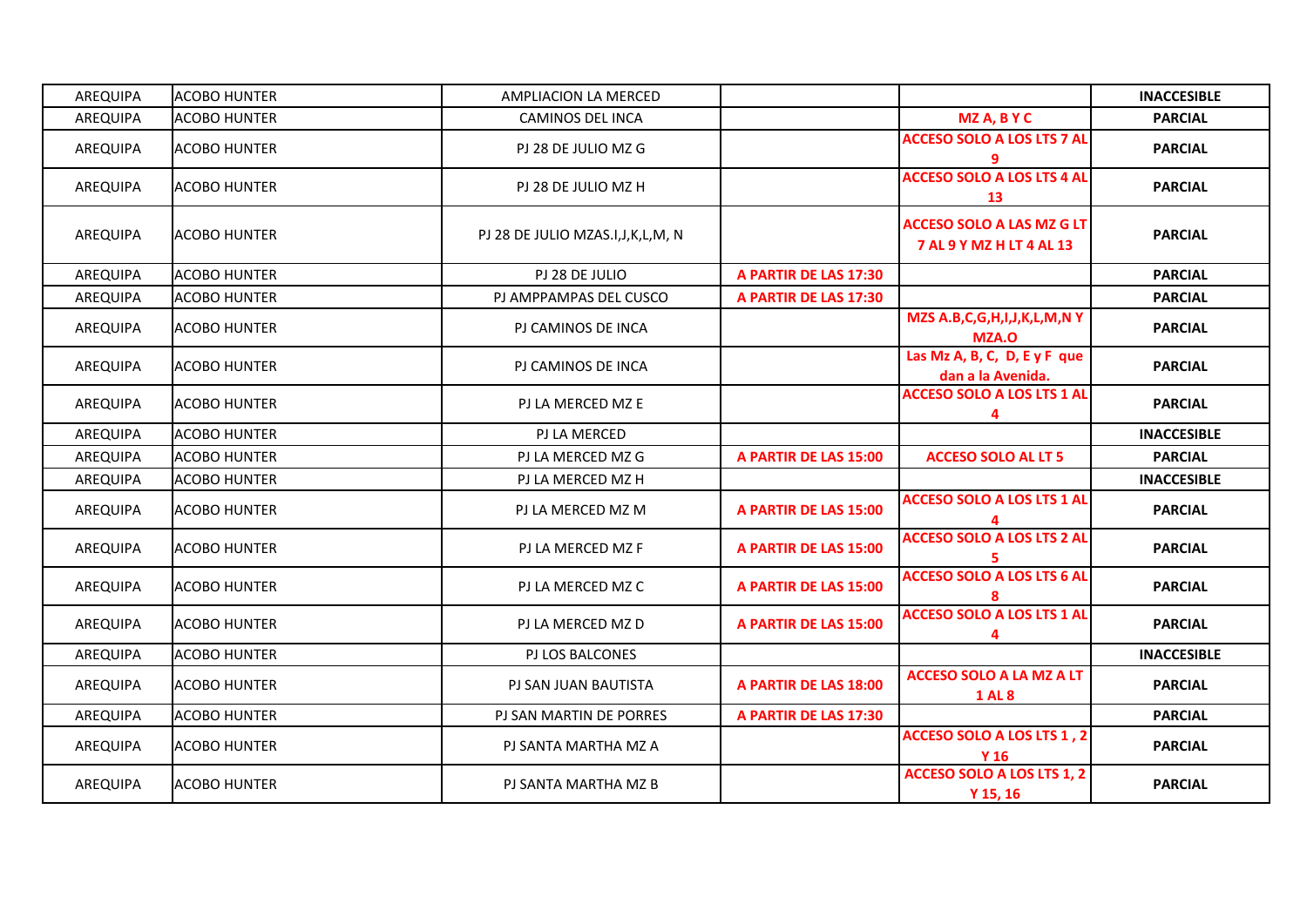| AREQUIPA | <b>ACOBO HUNTER</b>        | PJ SANTA MARTHA MZ C              |                       | ACCESO SOLO A LOS LTS 1, 2<br>Y <sub>16</sub>    | <b>PARCIAL</b>     |
|----------|----------------------------|-----------------------------------|-----------------------|--------------------------------------------------|--------------------|
| AREQUIPA | <b>ACOBO HUNTER</b>        | PJ SANTA MARTHA MZ D              |                       | <b>ACCESO SOLO A LOS LTS 1 Y</b><br>16           | <b>PARCIAL</b>     |
| AREQUIPA | <b>ACOBO HUNTER</b>        | PJ SANTA MARTHA MZ E              |                       | <b>ACCESO SOLO AL LT 1</b>                       | <b>PARCIAL</b>     |
| AREQUIPA | <b>ACOBO HUNTER</b>        | PJ SANTA MARTHA                   | A PARTIR DE LAS 18:00 |                                                  | <b>PARCIAL</b>     |
| AREQUIPA | <b>ACOBO HUNTER</b>        | <b>SANTA MONICA</b>               | A PARTIR DE LAS 17:00 |                                                  | <b>PARCIAL</b>     |
| AREQUIPA | <b>ACOBO HUNTER</b>        | <b>UPIS PAISAJISTA</b>            | A PARTIR DE LAS 17:00 | <b>MZ G LOTE 2, 3 Y 4</b>                        | <b>PARCIAL</b>     |
| AREQUIPA | <b>ACOBO HUNTER</b>        | <b>UPIS PAISAJISTA</b>            | A PARTIR DE LAS 17:00 | MZ H LOTE 10, 11 Y 12                            | <b>PARCIAL</b>     |
| AREQUIPA | <b>ACOBO HUNTER</b>        | URB VISTA ALEGRE                  | A PARTIR DE LAS 17:30 | <b>MZ A, B Y C, F, LT 4 Y 5</b>                  | <b>PARCIAL</b>     |
| AREQUIPA | <b>BUSTAMANTE Y RIVERO</b> | AVANDRES AVELINO CÁCERES          | Hasta las 4 PM        |                                                  | <b>PARCIAL</b>     |
| AREQUIPA | <b>BUSTAMANTE Y RIVERO</b> | <b>SAN AGUSTIN</b>                | A PARTIR DE LAS 17:30 |                                                  | <b>PARCIAL</b>     |
| AREQUIPA | <b>BUSTAMANTE Y RIVERO</b> | <b>SANTA MONICA</b>               | A PARTIR DE LAS 17:30 |                                                  | <b>PARCIAL</b>     |
| AREQUIPA | <b>BUSTAMANTE Y RIVERO</b> | URB 13 DE ENERO                   | A PARTIR DE LAS 17:30 |                                                  | <b>PARCIAL</b>     |
| AREQUIPA | <b>BUSTAMANTE Y RIVERO</b> | URB LAS ESMERALDAS                | A PARTIR DE LAS 17:30 |                                                  | <b>PARCIAL</b>     |
| AREQUIPA | <b>BUSTAMANTE Y RIVERO</b> | URB RICARDO PALMA                 | A PARTIR DE LAS 17:30 |                                                  | <b>PARCIAL</b>     |
| AREQUIPA | <b>BUSTAMANTE Y RIVERO</b> | <b>VIRGEN DE COPACABANA</b>       | A PARTIR DE LAS 17:30 |                                                  | <b>PARCIAL</b>     |
| AREQUIPA | <b>ARIANO MELGAR</b>       | AH LOS OLIVOS                     | A PARTIR DE LAS 13:00 |                                                  | <b>PARCIAL</b>     |
| AREQUIPA | <b>IARIANO MELGAR</b>      | PJ ATALAYA CDRA 1 Y 2             | A PARTIR DE LAS 13:00 | <b>ACCESO SOLO A LA MZ O LT</b><br><b>1 AL 3</b> | <b>PARCIAL</b>     |
| AREQUIPA | <b>ARIANO MELGAR</b>       | PJ MARIANO BUSTAMANTE ZN-A        |                       | MZ J LTS 1 AL 9                                  | <b>PARCIAL</b>     |
| AREQUIPA | <b>ARIANO MELGAR</b>       | URB ALTO SAN MARTIN               |                       |                                                  | <b>INACCESIBLE</b> |
| AREQUIPA | <b>ARIANO MELGAR</b>       | URB LOS ROSALES MZ J              |                       | <b>ACCESO SOLO A LOS LTS 2 AL</b><br>5.          | <b>PARCIAL</b>     |
| AREQUIPA | IARIANO MELGAR             | URB LOS ROSALES MZ K              |                       | <b>ACCESO SOLO A LOS LTS 8 AL</b><br>11          | <b>PARCIAL</b>     |
| AREQUIPA | <b>ARIANO MELGAR</b>       | URB SANTO DOMINGO                 | A PARTIR DE LAS 18:00 | <b>CDRA1</b>                                     | <b>PARCIAL</b>     |
| AREQUIPA | <b>IARIANO MELGAR</b>      | URB SANTO DOMINGO                 | A PARTIR DE LAS 18:00 | <b>CDRA 2</b>                                    | <b>PARCIAL</b>     |
| AREQUIPA | <b>MIRAFLORES</b>          | AH LAS GALAXIAS                   |                       | <b>MZZYS</b>                                     | <b>PARCIAL</b>     |
| AREQUIPA | <b>MIRAFLORES</b>          | AH LAS GALAXIAS                   |                       |                                                  | <b>INACCESIBLE</b> |
| AREQUIPA | <b>MIRAFLORES</b>          | AREAS ALEDAÑAS AL MERCADO CHAVELA | A PARTIR DE LAS 15:00 | <b>CDRA 1, 2 Y 3</b>                             | <b>PARCIAL</b>     |
| AREQUIPA | <b>MIRAFLORES</b>          | AREAS ALEDAÑAS AL MERCADO CHAVELA | A PARTIR DE LAS 15:00 | DE CDRA 6 AL 10                                  | <b>PARCIAL</b>     |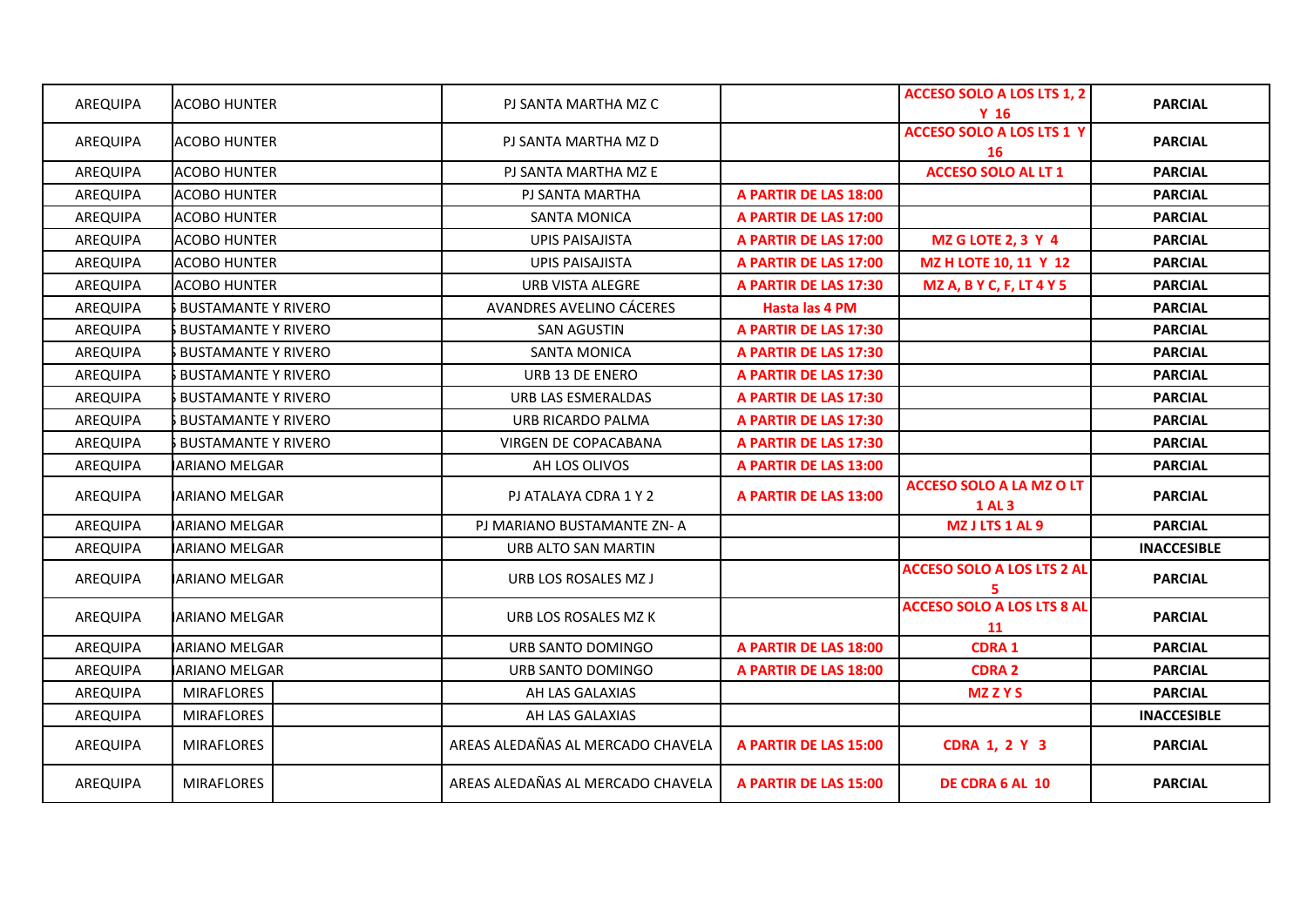| AREQUIPA | <b>MIRAFLORES</b> | AREAS ALEDAÑAS AL MERCADO CHAVELA | A PARTIR DE LAS 15:00 | CDRA 1 Y 2                                        | <b>PARCIAL</b>     |
|----------|-------------------|-----------------------------------|-----------------------|---------------------------------------------------|--------------------|
| AREQUIPA | <b>MIRAFLORES</b> | AREAS ALEDAÑAS AL MERCADO CHAVELA | A PARTIR DE LAS 15:00 | <b>CDRA 1, 2 Y 3</b>                              | <b>PARCIAL</b>     |
| AREQUIPA | <b>MIRAFLORES</b> | AREAS ALEDAÑAS AL MERCADO CHAVELA | A PARTIR DE LAS 15:00 | <b>CDRA 1, 2 Y 3</b>                              | <b>PARCIAL</b>     |
| AREQUIPA | <b>MIRAFLORES</b> | AREAS ALEDAÑAS AL MERCADO CHAVELA | A PARTIR DE LAS 15:00 | <b>DE CDRA 4 AL 8</b>                             | <b>PARCIAL</b>     |
| AREQUIPA | <b>MIRAFLORES</b> | AREAS ALEDAÑAS AL MERCADO CHAVELA | A PARTIR DE LAS 15:00 | DE CDRA 6 AL 10                                   | <b>PARCIAL</b>     |
| AREQUIPA | <b>MIRAFLORES</b> | AREAS ALEDAÑAS AL MERCADO CHAVELA | A PARTIR DE LAS 15:00 | CDRA 1 Y 2                                        | <b>PARCIAL</b>     |
| AREQUIPA | <b>MIRAFLORES</b> | ASOC VILLA ESPERANZA              |                       |                                                   | <b>INACCESIBLE</b> |
| AREQUIPA | <b>MIRAFLORES</b> | ASOC VILLA ESPERANZA              |                       |                                                   | <b>INACCESIBLE</b> |
| AREQUIPA | <b>MIRAFLORES</b> | <b>PJ EL PORVENIR</b>             | A PARTIR DE LAS 15:00 |                                                   | <b>PARCIAL</b>     |
| AREQUIPA | <b>MIRAFLORES</b> | PJ FRACISCO MOSTAJO               | A PARTIR DE LAS 15:00 |                                                   | <b>PARCIAL</b>     |
| AREQUIPA | <b>MIRAFLORES</b> | PJ FUERTE ARICA                   |                       | <b>ACCESO SOLO A LAS</b><br>MZS.A,B,C,DYE         | <b>PARCIAL</b>     |
| AREQUIPA | <b>MIRAFLORES</b> | PJ JUAN XXIII                     |                       | <b>ACCESO SOLO A LA MZ T LT 7</b><br><b>AL 15</b> | <b>PARCIAL</b>     |
| AREQUIPA | <b>MIRAFLORES</b> | PJ JUAN XXIII                     |                       | <b>ACCESO SOLO A LA MZ Q LT</b><br><b>7 AL 15</b> | <b>PARCIAL</b>     |
| AREQUIPA | <b>MIRAFLORES</b> | PJ JUAN XXIII                     |                       | <b>ACCESO SOLO A LA MZ P LT</b><br>5 AL 14        | <b>PARCIAL</b>     |
| AREQUIPA | <b>MIRAFLORES</b> | PJ JUAN XXIII                     |                       | <b>ACCESO SOLO A LA MZ N LT</b><br>5 AL 14        | <b>PARCIAL</b>     |
| AREQUIPA | <b>MIRAFLORES</b> | PJ JUAN XXIII                     |                       | <b>ACCESO SOLO A LA MZ M LT</b><br>5 AL 14        | <b>PARCIAL</b>     |
| AREQUIPA | <b>MIRAFLORES</b> | PJ JUAN XXIII                     |                       |                                                   | <b>INACCESIBLE</b> |
| AREQUIPA | <b>MIRAFLORES</b> | PJ MATEO PUMACHUA                 | A PARTIR DE LAS 15:00 |                                                   | <b>PARCIAL</b>     |
| AREQUIPA | <b>MIRAFLORES</b> | PJ PEÑON ALFONSO UGARTE           | A PARTIR DE LAS 15:00 |                                                   | <b>PARCIAL</b>     |
| AREQUIPA | <b>MIRAFLORES</b> | PJ TAHUANTINSUYO                  | A PARTIR DE LAS 15:00 |                                                   | <b>PARCIAL</b>     |
| AREQUIPA | <b>MIRAFLORES</b> | PJ TAHUANTINSUYO MZB              |                       | <b>ACCESO SOLO A LOS LTS 6 AL</b><br>10           | <b>PARCIAL</b>     |
| AREQUIPA | <b>MIRAFLORES</b> | PJ TAHUANTINSUYO                  |                       | <b>MZ N LT 1 AL LT 5</b>                          | <b>PARCIAL</b>     |
| AREQUIPA | <b>MIRAFLORES</b> | PJ TOMASA TITO CONDEMAYTA         | A PARTIR DE LAS 14:00 |                                                   | <b>PARCIAL</b>     |
| AREQUIPA | IARIANO MELGAR    | AH EL MIRADOR                     | A PARTIR DE LAS 15:30 |                                                   | <b>PARCIAL</b>     |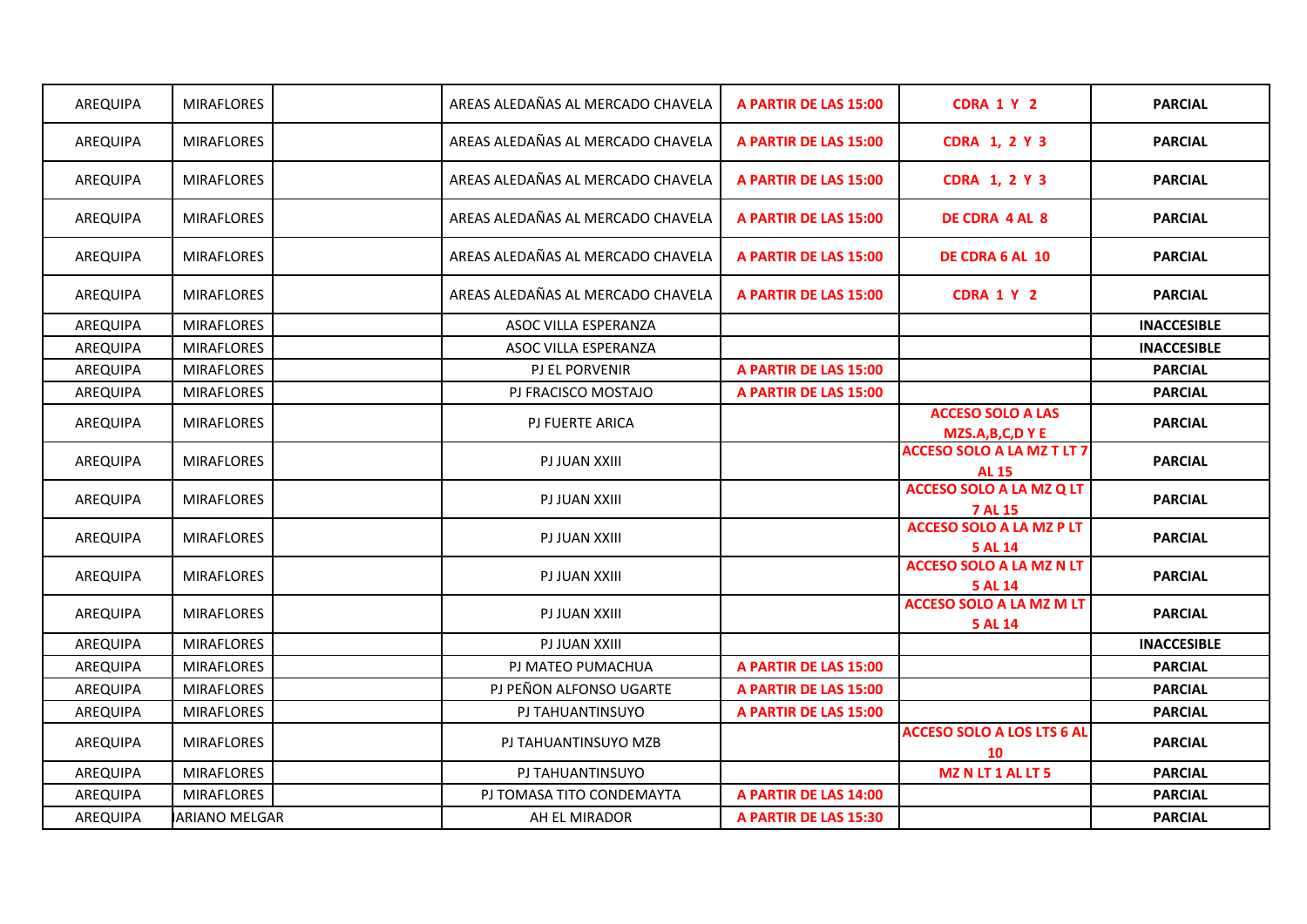| AREQUIPA        | IARIANO MELGAR       | AH EL MIRADOR                |                       | ZONA I (MZA.A,B,C,D,H,I,J Y                 | <b>PARCIAL</b>     |
|-----------------|----------------------|------------------------------|-----------------------|---------------------------------------------|--------------------|
| AREQUIPA        | IARIANO MELGAR       | AH LOS ALPES MZ A            |                       | <b>ACCESO SOLO A LOS LTS 1 AL</b><br>5.     | <b>PARCIAL</b>     |
| AREQUIPA        | <b>ARIANO MELGAR</b> | AH LOS ALPES MZ B            |                       | <b>ACCESO SOLO A LOS LTS 1 AL</b><br>5.     | <b>PARCIAL</b>     |
| AREQUIPA        | IARIANO MELGAR       | AH LOS ALPES MZ C            |                       | <b>ACCESO SOLO A LOS LTS 1 AL</b><br>3 Y 10 | <b>PARCIAL</b>     |
| AREQUIPA        | <b>ARIANO MELGAR</b> | AH LOS ALPES MZ D            |                       | <b>ACCESO SOLO A LOS LTS 1 AL</b><br>5      | <b>PARCIAL</b>     |
| AREQUIPA        | <b>ARIANO MELGAR</b> | AH LOS ALPES MZ F            |                       | <b>ACCESO SOLO A LOS LTS 1 AL</b><br>6      | <b>PARCIAL</b>     |
| AREQUIPA        | <b>ARIANO MELGAR</b> | AH LOS ALPES MZ G            |                       | <b>ACCESO SOLO A LOS LTS 1 AL</b><br>6      | <b>PARCIAL</b>     |
| AREQUIPA        | <b>ARIANO MELGAR</b> | AH LOS ALPES                 |                       |                                             | <b>INACCESIBLE</b> |
| AREQUIPA        | <b>ARIANO MELGAR</b> | AH LOS ALPES                 |                       |                                             | <b>INACCESIBLE</b> |
| AREQUIPA        | <b>ARIANO MELGAR</b> | AH LOS OLIVOS                |                       |                                             | <b>INACCESIBLE</b> |
| AREQUIPA        | <b>ARIANO MELGAR</b> | AH VIRGEN DEL ROSARIO        |                       |                                             | <b>INACCESIBLE</b> |
| <b>AREQUIPA</b> | <b>ARIANO MELGAR</b> | AH VIRGEN DEL ROSARIO        |                       |                                             | <b>INACCESIBLE</b> |
| AREQUIPA        | <b>ARIANO MELGAR</b> | ASOC VIVDA HEROES DEL CENEPA |                       |                                             | <b>INACCESIBLE</b> |
| AREQUIPA        | <b>ARIANO MELGAR</b> | ASOC VIVDA HEROES DEL CENEPA |                       |                                             | <b>INACCESIBLE</b> |
| AREQUIPA        | ARIANO MELGAR        | <b>CERRO LOS ANGELES</b>     |                       |                                             | <b>INACCESIBLE</b> |
| AREQUIPA        | <b>ARIANO MELGAR</b> | <b>CERRO LOS ANGELES</b>     |                       |                                             | <b>INACCESIBLE</b> |
| AREQUIPA        | <b>ARIANO MELGAR</b> | PJ ATALAYA                   |                       |                                             | <b>INACCESIBLE</b> |
| AREQUIPA        | <b>ARIANO MELGAR</b> | PJ ATALAYA                   |                       | <b>CDRA 16</b>                              | <b>PARCIAL</b>     |
| AREQUIPA        | <b>ARIANO MELGAR</b> | PJ ATALAYA                   |                       |                                             | <b>INACCESIBLE</b> |
| AREQUIPA        | IARIANO MELGAR       | PJ ATALAYA                   |                       |                                             | <b>INACCESIBLE</b> |
| AREQUIPA        | <b>ARIANO MELGAR</b> | PJ ATALAYA                   |                       |                                             | <b>INACCESIBLE</b> |
| AREQUIPA        | <b>ARIANO MELGAR</b> | PJ BUENA VISTA               | A PARTIR DE LAS 13:00 |                                             | <b>PARCIAL</b>     |
| AREQUIPA        | <b>ARIANO MELGAR</b> | PJ CERRITO BELEN             |                       | MZA, B LOTES 23, 24 Y 25                    | <b>PARCIAL</b>     |
| AREQUIPA        | <b>ARIANO MELGAR</b> | PJ CERRITO BELEN             |                       | <b>MZA. A LOTES 14 Y 15</b>                 | <b>PARCIAL</b>     |
| AREQUIPA        | <b>ARIANO MELGAR</b> | PJ CERRITO BELEN             |                       | MZA. C LOTES 17, 18, 23, 24<br><b>Y 25</b>  | <b>PARCIAL</b>     |
| AREQUIPA        | <b>ARIANO MELGAR</b> | PJ CERRITO BELEN             |                       | MZA. N, O, P Y MZA. Q                       | <b>PARCIAL</b>     |
| AREQUIPA        | <b>ARIANO MELGAR</b> | PJ CERRITO BELEN             |                       |                                             | <b>INACCESIBLE</b> |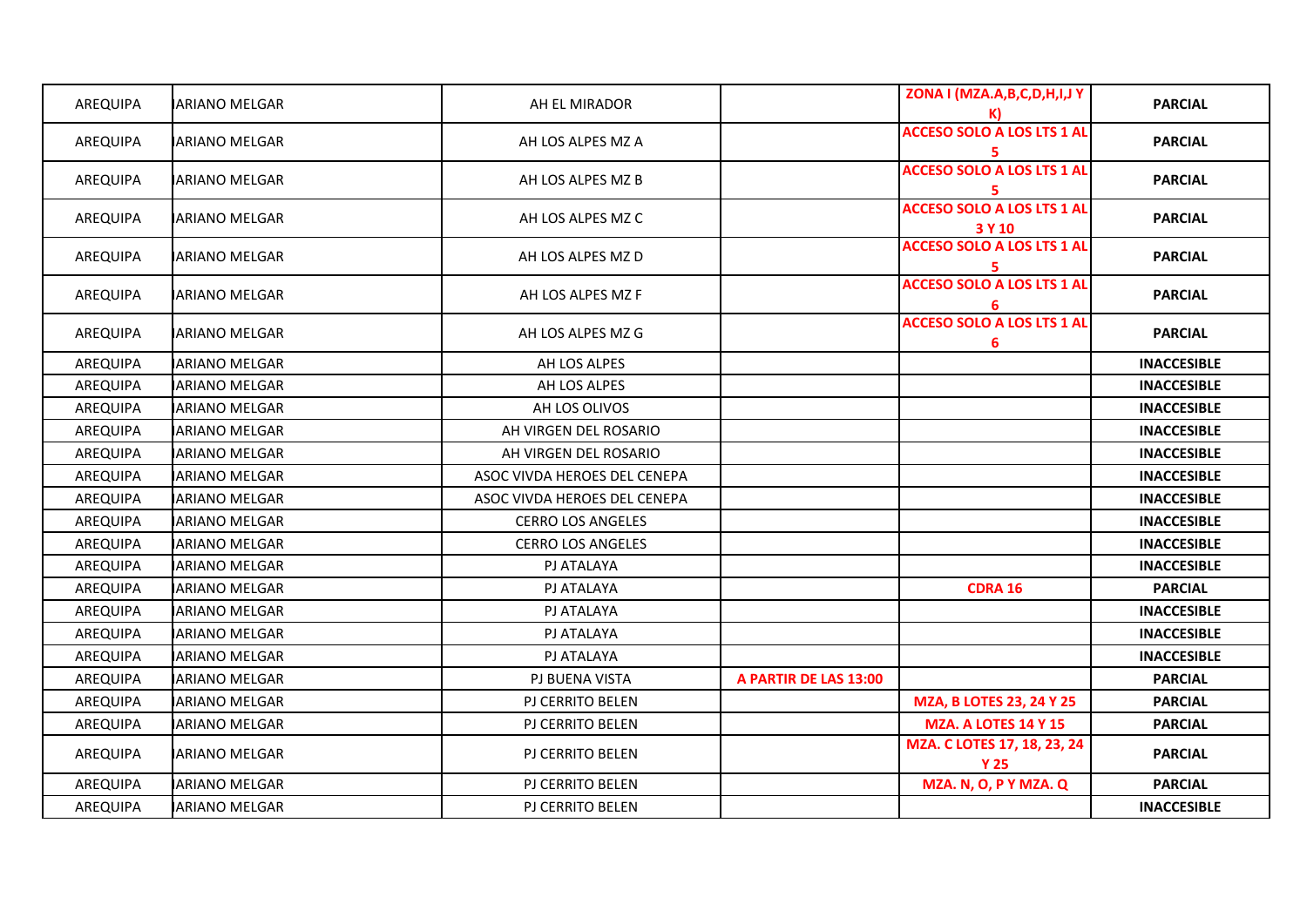| AREQUIPA | <b>ARIANO MELGAR</b> | PJ CERRITO CHILCA          |                       |                                                 | <b>INACCESIBLE</b> |
|----------|----------------------|----------------------------|-----------------------|-------------------------------------------------|--------------------|
| AREQUIPA | IARIANO MELGAR       | PJ GENERALISIMO SAN MARTIN |                       | <b>CUADRA</b><br>1(Nº114,116,118,121 Y 123)     | <b>PARCIAL</b>     |
| AREQUIPA | <b>ARIANO MELGAR</b> | PJ JERUSALEN               | A PARTIR DE LAS 13:00 |                                                 | <b>PARCIAL</b>     |
| AREQUIPA | <b>ARIANO MELGAR</b> | <b>PJ JERUSALEN</b>        |                       | MZ C LOTES 8, 9, 10, 11, 12,<br>13 Y 14         | <b>PARCIAL</b>     |
| AREQUIPA | PAUCARPATA           | AH BALNEARIOS DE JESUS     |                       |                                                 | <b>INACCESIBLE</b> |
| AREQUIPA | PAUCARPATA           | AH BALNEARIOS DE JESUS     |                       | MZ A, B, C, D, E, F Y MZ G                      | <b>PARCIAL</b>     |
| AREQUIPA | PAUCARPATA           | AH CERRITO BUENA VISTA     |                       |                                                 | <b>INACCESIBLE</b> |
| AREQUIPA | PAUCARPATA           | AH NACIONES UNIDAS         |                       | <b>MZA</b>                                      | <b>INACCESIBLE</b> |
| AREQUIPA | PAUCARPATA           | AH NACIONES UNIDAS MZ C    |                       | <b>ACCESO SOLO A LOS LTS 1 AL</b>               | <b>PARCIAL</b>     |
| AREQUIPA | PAUCARPATA           | AH NACIONES UNIDAS MZ D    |                       | <b>ACCESO SOLO A LOS LTS 1 AI</b><br>3          | <b>PARCIAL</b>     |
| AREQUIPA | PAUCARPATA           | AH NACIONES UNIDAS         | A PARTIR DE LAS 17:00 |                                                 | <b>PARCIAL</b>     |
| AREQUIPA | PAUCARPATA           | AH POSADA DE CRISTO MZ X   |                       | <b>ACCESO SOLO A LOS LTS 1, 2</b><br><b>Y 8</b> | <b>PARCIAL</b>     |
| AREQUIPA | PAUCARPATA           | AH POSADA DE CRISTO        | A PARTIR DE LAS 13:00 |                                                 | <b>PARCIAL</b>     |
| AREQUIPA | PAUCARPATA           | AH SEÑOR DE LOS MILAGROS   |                       |                                                 | <b>INACCESIBLE</b> |
| AREQUIPA | PAUCARPATA           | AH VILLA BELEN             |                       | <b>MZA</b>                                      | <b>INACCESIBLE</b> |
| AREQUIPA | PAUCARPATA           | AH VILLA BELEN MZ H        |                       | <b>ACCESO SOLO A LOS LTS 1 AL</b>               | <b>PARCIAL</b>     |
| AREQUIPA | PAUCARPATA           | AH VILLA BELEN MZ I        |                       | <b>ACCESO SOLO A LOS LTS 1 AL</b>               | <b>PARCIAL</b>     |
| AREQUIPA | PAUCARPATA           | AH VILLA BELEN MZ J        |                       | <b>ACCESO SOLO A LOS LTS 1 AL</b><br>4          | <b>PARCIAL</b>     |
| AREQUIPA | PAUCARPATA           | AH VILLA BELEN             |                       |                                                 | <b>INACCESIBLE</b> |
| AREQUIPA | PAUCARPATA           | AH VILLA JESUS             |                       |                                                 | <b>INACCESIBLE</b> |
| AREQUIPA | PAUCARPATA           | ASOC VIVDA VILL GRAU       |                       |                                                 | <b>INACCESIBLE</b> |
| AREQUIPA | PAUCARPATA           | PJ CAMPO DE MARTE          |                       | <b>MZA. X LOTES 5 Y 6</b>                       | <b>PARCIAL</b>     |
| AREQUIPA | PAUCARPATA           | PJ CAMPO DE MARTE          |                       | MZA. W LOTES 3 Y 4                              | <b>PARCIAL</b>     |
| AREQUIPA | PAUCARPATA           | PJ CERRITO VERDE           |                       | MZ A, B, C, D, E Y MZ F                         | <b>PARCIAL</b>     |
| AREQUIPA | PAUCARPATA           | PJ CERRITO VERDE MZ G      |                       | <b>ACCESO SOLO A LOS LTS 1 AL</b><br>4          | <b>PARCIAL</b>     |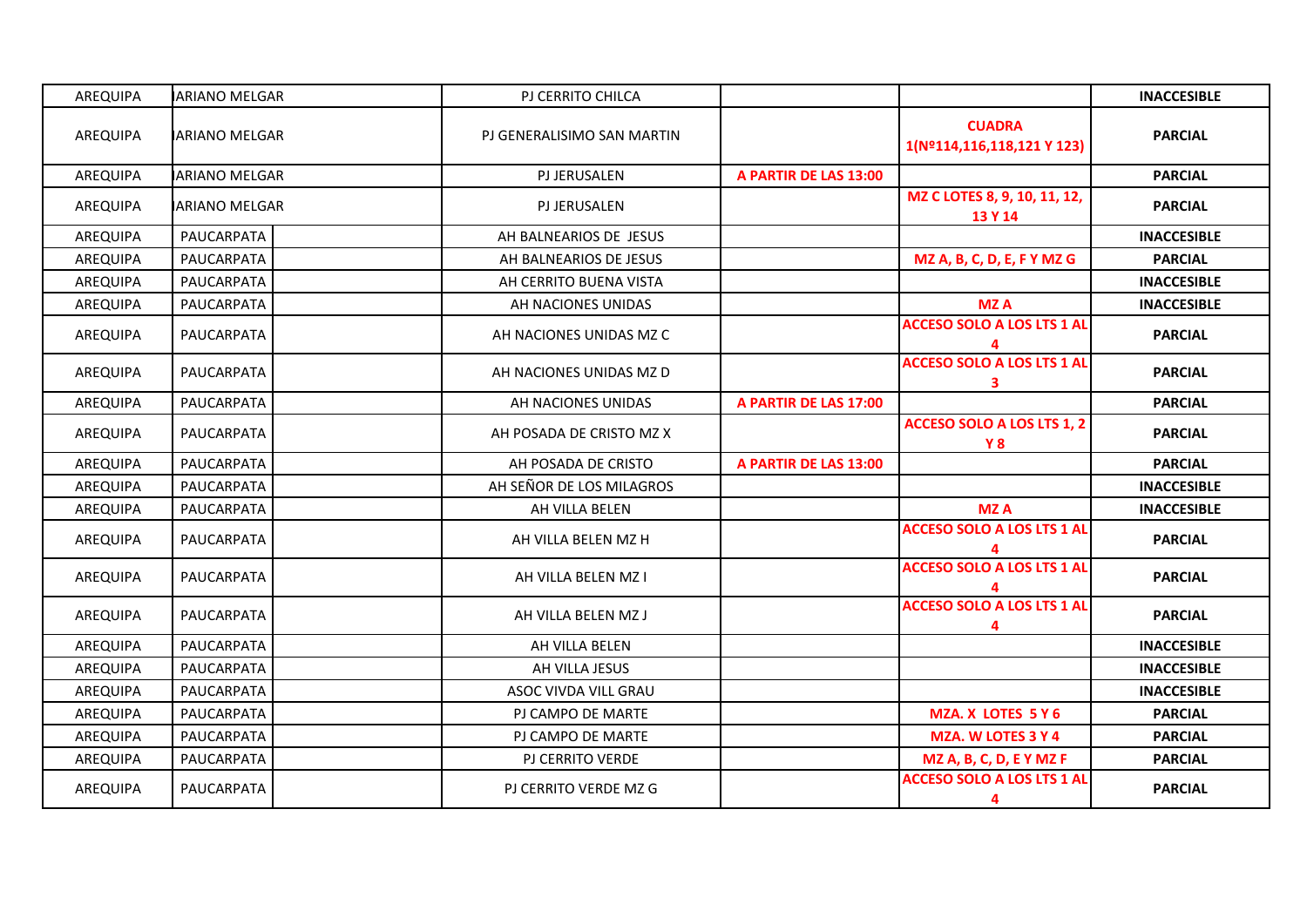| AREQUIPA        | PAUCARPATA | PJ CERRITO VERDE MZ H                     |                       | <b>ACCESO SOLO A LOS LTS 1 AL</b>                         | <b>PARCIAL</b>     |
|-----------------|------------|-------------------------------------------|-----------------------|-----------------------------------------------------------|--------------------|
| AREQUIPA        | PAUCARPATA | PJ CERRITO VERDE MZ I                     |                       | <b>ACCESO SOLO A LOS LTS 1 AL</b>                         | <b>PARCIAL</b>     |
| AREQUIPA        | PAUCARPATA | PJ CERRITO VERDE MZ J                     |                       | <b>ACCESO SOLO A LOS LTS 1 AL</b><br>4                    | <b>PARCIAL</b>     |
| AREQUIPA        | PAUCARPATA | PJ CERRITO VERDE                          |                       |                                                           | <b>INACCESIBLE</b> |
| AREQUIPA        | PAUCARPATA | PJ CIUDAD BLANCA                          | A PARTIR DE LAS 15:00 |                                                           | <b>PARCIAL</b>     |
| <b>AREQUIPA</b> | PAUCARPATA | PJ CIUDAD BLANCA                          | A PARTIR DE LAS 15:00 |                                                           | <b>PARCIAL</b>     |
| AREQUIPA        | PAUCARPATA | PJ CIUDAD BLANCA                          |                       |                                                           | <b>INACCESIBLE</b> |
| AREQUIPA        | PAUCARPATA | PJ CIUDAD BLANCA(TIENE ZONAS Y<br>COMITÉ) |                       | <b>ZONA( C Y D, COMITÉ</b><br>22,23,24,23,24,25,26,278Y29 | <b>PARCIAL</b>     |
| AREQUIPA        | PAUCARPATA | PJ CIUDAD BLANCA(TIENE ZONAS Y<br>COMITÉ) |                       | MZ V LOTE 15, 16, 17, 18 Y<br>19                          | <b>PARCIAL</b>     |
| AREQUIPA        | PAUCARPATA | PJ CIUDAD BLANCA(TIENE ZONAS Y<br>COMITÉ) |                       | MZ W LOTE 5, 6, 7, 8 Y 13                                 | <b>PARCIAL</b>     |
| AREQUIPA        | PAUCARPATA | PJ CIUDAD BLANCA(TIENE ZONAS Y<br>COMITÉ) |                       | <b>MZ X LOTE 4, 5, 6 Y 7</b>                              | <b>PARCIAL</b>     |
| AREQUIPA        | PAUCARPATA | <b>PJ ISRAEL</b>                          | A PARTIR DE LAS 15:30 |                                                           | <b>PARCIAL</b>     |
| AREQUIPA        | PAUCARPATA | PJ LA QUEBRADA                            |                       | MZ A, B, C Y D                                            | <b>PARCIAL</b>     |
| AREQUIPA        | PAUCARPATA | PJ LA QUEBRADA                            |                       |                                                           | <b>INACCESIBLE</b> |
| AREQUIPA        | PAUCARPATA | PJ MIGUEL GRAU                            | A PARTIR DE LAS 13:00 |                                                           | <b>PARCIAL</b>     |
| AREQUIPA        | PAUCARPATA | PJ NICARAGUA                              | A PARTIR DE LAS 15:30 |                                                           | <b>PARCIAL</b>     |
| AREQUIPA        | PAUCARPATA | PJ NUEVA ALBORADA                         | A PARTIR DE LAS 13:00 |                                                           | <b>PARCIAL</b>     |
| AREQUIPA        | PAUCARPATA | PJ SANTA MARIA MZ A                       |                       | <b>ACCESO SOLO A LOS LTS 1 Y</b>                          | <b>PARCIAL</b>     |
| AREQUIPA        | PAUCARPATA | PJ SANTA MARIA MZ D                       |                       | <b>ACCESO SOLO A LOS LTS 1 Y</b>                          | <b>PARCIAL</b>     |
| <b>AREQUIPA</b> | PAUCARPATA | PJ SANTA MARIA MZ F                       |                       | <b>ACCESO SOLO AL LT 1</b>                                | <b>PARCIAL</b>     |
| AREQUIPA        | PAUCARPATA | PJ SANTA MARIA MZ G                       |                       | <b>ACCESO SOLO A LOS LTS 1 Y</b>                          | <b>PARCIAL</b>     |
| AREQUIPA        | PAUCARPATA | PJ SANTA MARIA MZ I                       |                       | <b>ACCESO SOLO AL LT 1</b>                                | <b>PARCIAL</b>     |
| AREQUIPA        | PAUCARPATA | PJ SANTA MARIA MZ M                       |                       | <b>ACCESO SOLO AL LT 6</b>                                | <b>PARCIAL</b>     |
| AREQUIPA        | PAUCARPATA | PJ SANTA MARIA MZ N                       |                       | <b>ACCESO SOLO AL LT 6</b>                                | <b>PARCIAL</b>     |
|                 |            |                                           |                       |                                                           |                    |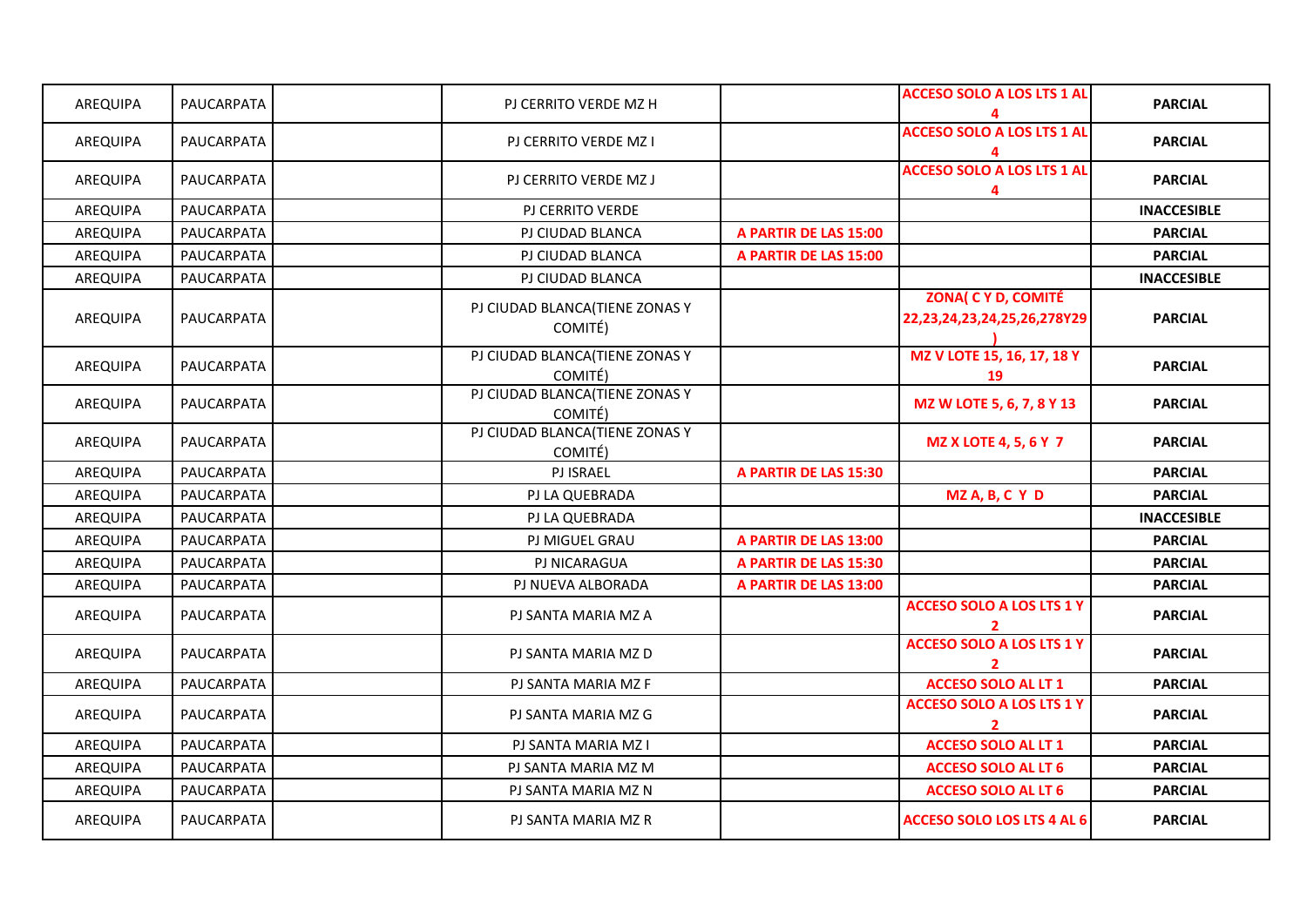| AREQUIPA        | PAUCARPATA     | PJ SANTA MARIA MZ S                   |                       | ACCESO SOLO AL LT 1, 7 Y 8                                    | <b>PARCIAL</b>     |
|-----------------|----------------|---------------------------------------|-----------------------|---------------------------------------------------------------|--------------------|
| AREQUIPA        | PAUCARPATA     | PJ SANTA MARIA MZ U                   |                       | <b>ACCESO SOLO AL LT 1 Y 7</b>                                | <b>PARCIAL</b>     |
| AREQUIPA        | PAUCARPATA     | PJ SANTA MARIA                        |                       | <b>MZ T, V, W, X, Y Y Z</b>                                   | <b>PARCIAL</b>     |
| AREQUIPA        | PAUCARPATA     | PJ SANTA MARIA                        |                       | MZ A',B',C',D',E',F',G' Y H'                                  | <b>PARCIAL</b>     |
| AREQUIPA        | PAUCARPATA     | PJ SANTA MARIA                        |                       |                                                               | <b>INACCESIBLE</b> |
| AREQUIPA        | PAUCARPATA     | PJ SANTA MARIA (TIENE ZONAS Y COMITÉ) |                       |                                                               | <b>INACCESIBLE</b> |
| AREQUIPA        | PAUCARPATA     | PJ SANTA MARIA (TIENE ZONAS Y COMITÉ) | A PARTIR DE LAS 13:30 |                                                               | <b>PARCIAL</b>     |
| AREQUIPA        | PAUCARPATA     | <b>PJ SANTA RITA</b>                  |                       | <b>ACCESO SOLO A LA MZ A LT</b><br><b>1 AL 3</b>              | <b>PARCIAL</b>     |
| AREQUIPA        | PAUCARPATA     | PJ SANTO DOMINGO                      |                       | MZ A, B, C, D, E, F Y G                                       | <b>PARCIAL</b>     |
| AREQUIPA        | PAUCARPATA     | PJ SANTO DOMINGO                      | A PARTIR DE LAS 13:00 |                                                               | <b>PARCIAL</b>     |
| AREQUIPA        | PAUCARPATA     | PJ VIRGEN DEL CARMEN                  | A PARTIR DE LAS 13:00 |                                                               | <b>PARCIAL</b>     |
| AREQUIPA        | PAUCARPATA     | URB LUZ Y ALEGRIA                     | A PARTIR DE LAS 15:00 |                                                               | <b>PARCIAL</b>     |
| AREQUIPA        | SABANDIA       | ANEXO CORIPATA                        |                       | <b>SOLO MARTES Y VIERNES</b><br><b>TURNO AM AV. PRINCIPAL</b> | <b>INACCESIBLE</b> |
| <b>AREQUIPA</b> | SABANDIA       | PJ AMPILACIÓN LA ISLA                 |                       |                                                               | <b>INACCESIBLE</b> |
| AREQUIPA        | SACHACA        | AH 7 DE JUNIO                         |                       |                                                               | <b>INACCESIBLE</b> |
| AREQUIPA        | SACHACA        | AH 7 DE JUNIO                         |                       | MZ A, B, C, D, E, F, G, H, I, J, K Y L                        | <b>PARCIAL</b>     |
| AREQUIPA        | SACHACA        | AH CHIRIGUANA MZ A                    |                       | <b>ACCESO SOLO A LOS LTS 8 Y</b>                              | <b>PARCIAL</b>     |
| AREQUIPA        | <b>SACHACA</b> | AH CHIRIGUANA MZ B                    |                       | <b>ACCESO SOLO A LOS LTS 6 AL</b>                             | <b>PARCIAL</b>     |
| AREQUIPA        | SACHACA        | AH CHIRIGUANA MZ C                    |                       | <b>ACCESO SOLO AL LT 5</b>                                    | <b>PARCIAL</b>     |
| AREQUIPA        | SACHACA        | AH CHIRIGUANA MZ D                    |                       | <b>ACCESO SOLO A LOS LTS 1 AL</b><br>5.                       | <b>PARCIAL</b>     |
| AREQUIPA        | SACHACA        | AH CHIRIGUANA MZ E                    |                       | <b>ACCESO SOLO A LOS LTS 1 AL</b>                             | <b>PARCIAL</b>     |
| AREQUIPA        | SACHACA        | AH CHIRIGUANA MZ F                    |                       | <b>ACCESO SOLO A LOS LTS 4 AL</b>                             | <b>PARCIAL</b>     |
| AREQUIPA        | SACHACA        | AH CHIRIGUANA MZ G                    |                       | <b>ACCESO SOLO A LOS LTS 4 AL</b><br>6                        | <b>PARCIAL</b>     |
| AREQUIPA        | SACHACA        | AH CHIRIGUANA MZ H                    |                       | <b>ACCESO SOLO A LOS LTS 4 AL</b><br>6                        | <b>PARCIAL</b>     |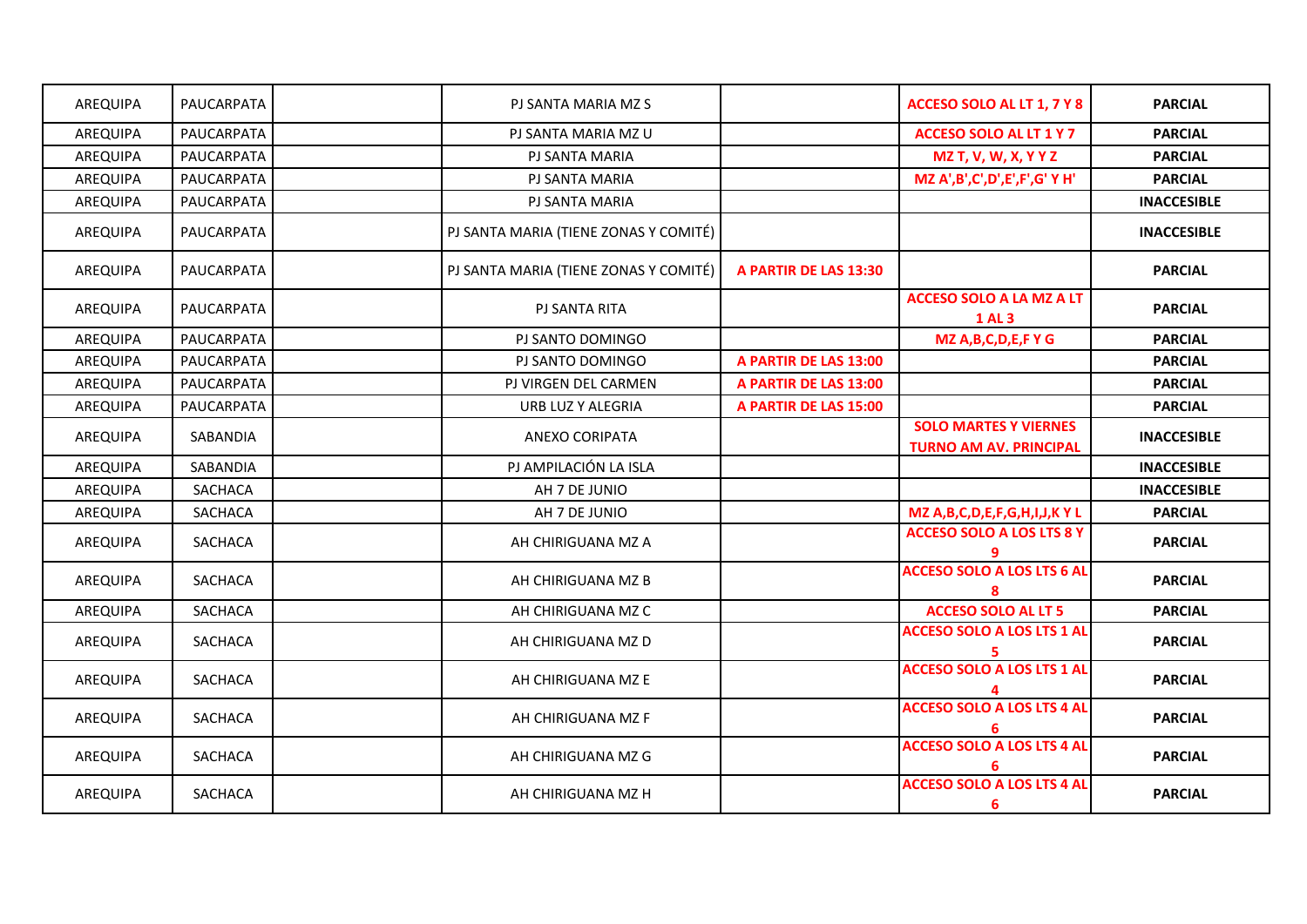| AREQUIPA | SACHACA        | AH CHIRIGUANA MZ I        | <b>ACCESO SOLO A LOS LTS 4 AL</b>       | <b>PARCIAL</b>     |
|----------|----------------|---------------------------|-----------------------------------------|--------------------|
| AREQUIPA | SACHACA        | AH CHIRIGUANA MZ J        | <b>ACCESO SOLO A LOS LTS 1 Y</b>        | <b>PARCIAL</b>     |
| AREQUIPA | SACHACA        | AH CHIRIGUANA MZ K        | ACCESO SOLO A LOS LTS 1, 2<br>,5 Y 6    | <b>PARCIAL</b>     |
| AREQUIPA | <b>SACHACA</b> | AH CHIRIGUANA MZ L        | <b>ACCESO SOLO A LOS LTS 6 AL</b><br>11 | <b>PARCIAL</b>     |
| AREQUIPA | SACHACA        | AH CHIRIGUANA             |                                         | <b>INACCESIBLE</b> |
| AREQUIPA | SACHACA        | AH CORAZÓN DE JESUS       | <b>MZA</b>                              | <b>INACCESIBLE</b> |
| AREQUIPA | SACHACA        | AH CORAZÓN DE JESUS MZ B  | <b>ACCESO SOLO A LOS LTS 1 AL</b>       | <b>PARCIAL</b>     |
| AREQUIPA | SACHACA        | AH CORAZÓN DE JESUS MZ C  | <b>ACCESO SOLO A LOS LTS 4 AL</b><br>6  | <b>PARCIAL</b>     |
| AREQUIPA | <b>SACHACA</b> | AH CORAZÓN DE JESUS MZ D  | <b>ACCESO SOLO A LOS LTS 4 AL</b><br>6  | <b>PARCIAL</b>     |
| AREQUIPA | SACHACA        | AH CORAZÓN DE JESUS MZ E  | <b>ACCESO SOLO A LOS LTS 5 Y</b><br>6   | <b>PARCIAL</b>     |
| AREQUIPA | SACHACA        | AH CORAZÓN DE JESUS MZ I  | <b>ACCESO SOLO A LOS LTS 5 AL</b>       | <b>PARCIAL</b>     |
| AREQUIPA | SACHACA        | AH CORAZÓN DE JESUS MZ LL | <b>ACCESO SOLO A LOS LTS 4 AL</b>       | <b>PARCIAL</b>     |
| AREQUIPA | SACHACA        | AH CORAZÓN DE JESUS MZ N  | <b>ACCESO SOLO A LOS LTS 5 AL</b>       | <b>PARCIAL</b>     |
| AREQUIPA | SACHACA        | AH CORAZÓN DE JESUS MZ O  | <b>ACCESO SOLO A LOS LTS 6 AL</b>       | <b>PARCIAL</b>     |
| AREQUIPA | SACHACA        | AH CORAZÓN DE JESUS MZ Q  | <b>ACCESO SOLO A LOS LTS 5 AL</b>       | <b>PARCIAL</b>     |
| AREQUIPA | SACHACA        | AH CORAZÓN DE JESUS MZ S  | <b>ACCESO SOLO A LOS LTS 6 AL</b>       | <b>PARCIAL</b>     |
| AREQUIPA | SACHACA        | AH CORAZÓN DE JESUS MZ T  | <b>ACCESO SOLO A LOS LTS 3 Y</b><br>4   | <b>PARCIAL</b>     |
| AREQUIPA | SACHACA        | AH CORAZÓN DE JESUS       |                                         | <b>INACCESIBLE</b> |
| AREQUIPA | SACHACA        | AH JOSE MARIA ARGUEDAS    | MZ A, B, C, D, E, F YG                  | <b>PARCIAL</b>     |
| AREQUIPA | SACHACA        | AH PEDRO VILCA PAZA       |                                         | <b>INACCESIBLE</b> |
| AREQUIPA | SACHACA        | AH PEDRO VILCA PAZA MZ G  | <b>ACCESO SOLO AL LT 1</b>              | <b>PARCIAL</b>     |
| AREQUIPA | SACHACA        | AH PEDRO VILCA PAZA MZ H  | <b>ACCESO SOLO A LOS LTS 1 AL</b><br>3  | <b>PARCIAL</b>     |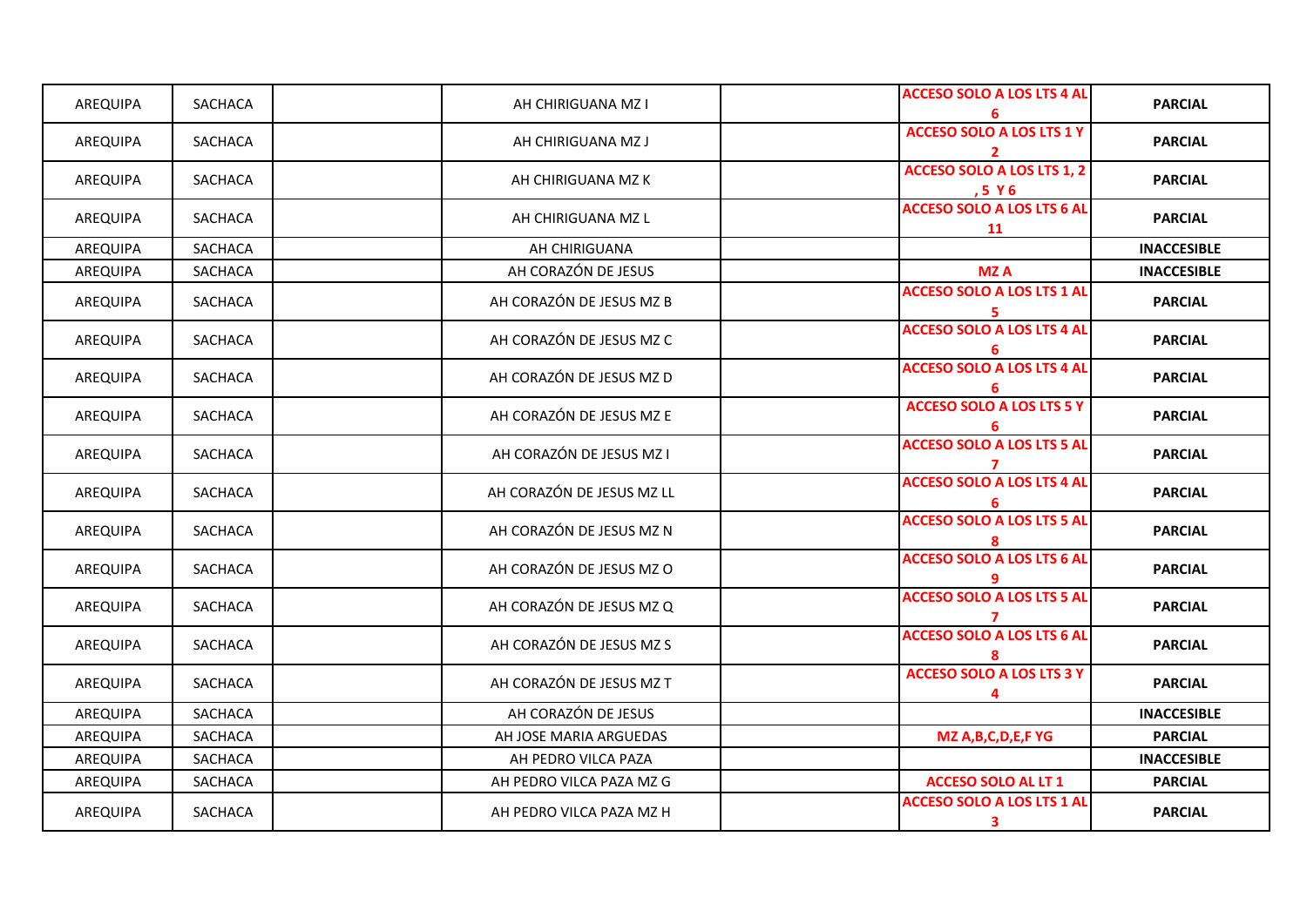| AREQUIPA        | SACHACA        | AH PEDRO VILCA PAZA MZ I         | <b>ACCESO SOLO A LOS LTS 4 AL</b>       | <b>PARCIAL</b>     |
|-----------------|----------------|----------------------------------|-----------------------------------------|--------------------|
| AREQUIPA        | SACHACA        | AH PEDRO VILCA PAZA MZ K         | <b>ACCESO SOLO A LOS LT 1 AL</b><br>6   | <b>PARCIAL</b>     |
| AREQUIPA        | SACHACA        | AH PEDRO VILCA PAZA MZ R         | <b>ACCESO SOLO A LOS LTS 5 AL</b><br>8  | <b>PARCIAL</b>     |
| AREQUIPA        | SACHACA        | AH PEDRO VILCA PAZA MZ U         | <b>ACCESO SOLO A LOS LTS 5 AL</b><br>8  | <b>PARCIAL</b>     |
| AREQUIPA        | SACHACA        | AH PEDRO VILCA PAZA MZ Q         | <b>ACCESO SOLO A LOS LTS 5 AL</b><br>8  | <b>PARCIAL</b>     |
| AREQUIPA        | SACHACA        | AH PEDRO VILCA PAZA MZ V         | <b>ACCESO SOLO A LOS LTS 4 AL</b><br>8  | <b>PARCIAL</b>     |
| AREQUIPA        | <b>SACHACA</b> | AH PEDRO VILCA PAZA MZ A         | <b>ACCESO SOLO A LOS LTS 5 AL</b><br>8  | <b>PARCIAL</b>     |
| AREQUIPA        | SACHACA        | AH PEDRO VILCA PAZA MZ B         | <b>ACCESO SOLO A LOS LTS 5 AL</b><br>8  | <b>PARCIAL</b>     |
| AREQUIPA        | SACHACA        | AH PEDRO VILCA PAZA MZ C         | <b>ACCESO SOLO A LOS LTS 5 AL</b><br>8  | <b>PARCIAL</b>     |
| AREQUIPA        | SACHACA        | AH PEDRO VILCA PAZA MZ M         | <b>ACCESO SOLO A LOS LTS 5 AL</b><br>8  | <b>PARCIAL</b>     |
| AREQUIPA        | SACHACA        | AH PEDRO VILCA PAZA MZ N         | <b>ACCESO SOLO A LOS LTS 5 AL</b><br>8  | <b>PARCIAL</b>     |
| AREQUIPA        | <b>SACHACA</b> | AH PEDRO VILCA PAZA              | Mz. J                                   | <b>PARCIAL</b>     |
| AREQUIPA        | SACHACA        | AH PEDRO VILCA PAZA MZ K         | <b>ACCESO SOLO A LOS LTS 2 AL</b><br>6  | <b>PARCIAL</b>     |
| <b>AREQUIPA</b> | SACHACA        | AH PEDRO VILCA PAZA MZ L         | <b>ACCESO SOLO AL LT 7</b>              | <b>PARCIAL</b>     |
| AREQUIPA        | <b>SACHACA</b> | PJ 28 DE JULIO                   | <b>MZ A, B, C, D</b>                    | <b>PARCIAL</b>     |
| AREQUIPA        | SACHACA        | PJ 28 DE JULIO MZ E              | LT 4, 5                                 | <b>PARCIAL</b>     |
| AREQUIPA        | SACHACA        | PJ 28 DE JULIO MZ G              | <b>ACCESO SOLO A LOS LT 4 AL</b><br>6   | <b>PARCIAL</b>     |
| AREQUIPA        | SACHACA        | PJ 28 DE JULIO                   |                                         | <b>INACCESIBLE</b> |
| AREQUIPA        | SACHACA        | PJ PASOS DEL SEÑOR               |                                         | <b>INACCESIBLE</b> |
| AREQUIPA        | SACHACA        | PJ PASOS DEL SEÑOR               |                                         | <b>INACCESIBLE</b> |
| AREQUIPA        | SACHACA        | PJ SANTA MARIA DE GUADALUPE MZ C | <b>ACCESO SOLO A LOS LTS 1 AL</b><br>9  | <b>PARCIAL</b>     |
| AREQUIPA        | SACHACA        | PJ SANTA MARIA DE GUADALUPE MZ E | <b>ACCESO SOLO A LOS LTS 1 AL</b><br>11 | <b>PARCIAL</b>     |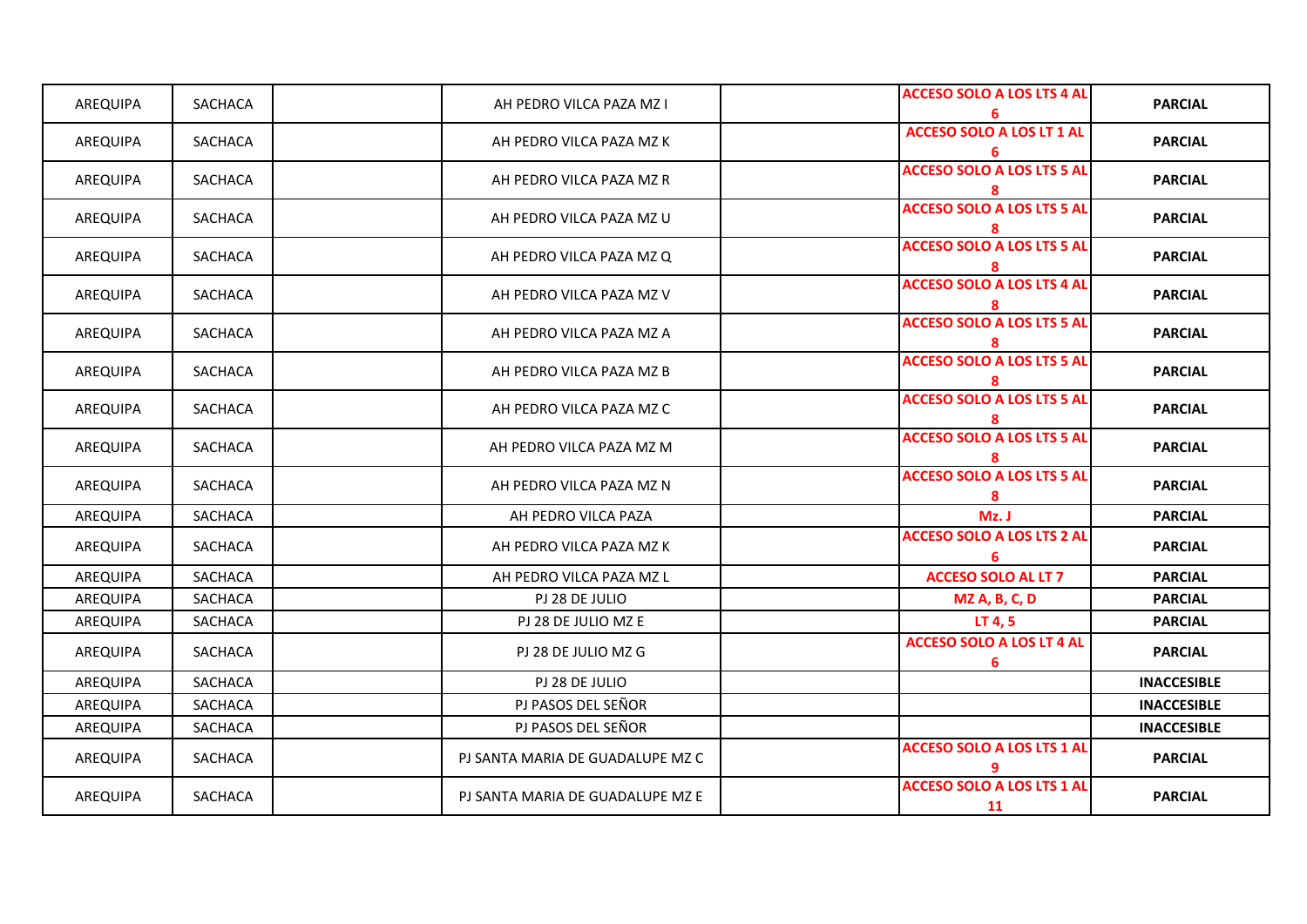| AREQUIPA        | SACHACA        | PJ SANTA MARIA DE GUADALUPE MZ G |                       | <b>ACCESO SOLO A LOS LTS 1 AL</b>       | <b>PARCIAL</b>     |
|-----------------|----------------|----------------------------------|-----------------------|-----------------------------------------|--------------------|
| AREQUIPA        | <b>SACHACA</b> | PJ SANTA MARIA DE GUADALUPE MZ L |                       | <b>ACCESO SOLO A LOS LTS 1 AL</b><br>5. | <b>PARCIAL</b>     |
| AREQUIPA        | SACHACA        | PJ SANTA MARIA DE GUADALUPE MZ D |                       | <b>ACCESO SOLO AL LT 1</b>              | <b>PARCIAL</b>     |
| AREQUIPA        | SACHACA        | PJ SANTA MARIA DE GUADALUPE MZ F |                       | <b>ACCESO SOLO A LOS LTS 1 AL</b><br>7  | <b>PARCIAL</b>     |
| AREQUIPA        | SACHACA        | PJ SANTA MARIA DE GUADALUPE MZ I |                       | <b>ACCESO SOLO AL LT 3 Y 4</b>          | <b>PARCIAL</b>     |
| AREQUIPA        | <b>SACHACA</b> | PJ SANTA MARIA DE GUADALUPE MZ A |                       | <b>ACCESO SOLO A LOS LTS 1 AL</b><br>7  | <b>PARCIAL</b>     |
| AREQUIPA        | <b>SACHACA</b> | PJ SANTA MARIA DE GUADALUPE      |                       |                                         | <b>INACCESIBLE</b> |
| AREQUIPA        | <b>SACHACA</b> | PJ VICTOR DANIEL MALDONADO       |                       | MZ A, B Y C                             | <b>PARCIAL</b>     |
| AREQUIPA        | SACHACA        | PJ VICTOR DANIEL MALDONADO MZ E  |                       | <b>ACCESO SOLO A LOS LTS 1 AL</b><br>6  | <b>PARCIAL</b>     |
| AREQUIPA        | SACHACA        | PJ VICTOR DANIEL MALDONADO MZ F  |                       | <b>ACCESO SOLO A LOS LTS 1 AL</b><br>4  | <b>PARCIAL</b>     |
| AREQUIPA        | SACHACA        | PJ VICTOR DANIEL MALDONADO       |                       |                                         | <b>INACCESIBLE</b> |
| <b>AREQUIPA</b> | <b>SACHACA</b> | PJ VILLA MARIA DEL TRIUNFO       |                       |                                         | <b>INACCESIBLE</b> |
| AREQUIPA        | SACHACA        | PJ VILLA MARIA DEL TRIUNFO       |                       |                                         | <b>INACCESIBLE</b> |
| AREQUIPA        | SACHACA        | PJ VILLA MARIA DEL TRIUNFO       |                       |                                         | <b>INACCESIBLE</b> |
| AREQUIPA        | <b>SACHACA</b> | PJ VILLA MARIA DEL TRIUNFO       |                       |                                         | <b>INACCESIBLE</b> |
| AREQUIPA        | SACHACA        | PJ VILLA MARIA DEL TRIUNFO       |                       |                                         | <b>INACCESIBLE</b> |
| <b>AREQUIPA</b> | <b>SACHACA</b> | PJ VILLA MARIA DEL TRIUNFO       |                       |                                         | <b>INACCESIBLE</b> |
| <b>AREQUIPA</b> | <b>SACHACA</b> | PJ VILLA MARIA DEL TRIUNFO       |                       |                                         | <b>INACCESIBLE</b> |
| AREQUIPA        | <b>SACHACA</b> | PJ VILLA MARIA DEL TRIUNFO       |                       |                                         | <b>INACCESIBLE</b> |
| AREQUIPA        | <b>SACHACA</b> | PJ VILLA MARIA DEL TRIUNFO       |                       |                                         | <b>INACCESIBLE</b> |
| AREQUIPA        | <b>SACHACA</b> | PJ VILLA MARIA DEL TRIUNFO       |                       |                                         | <b>INACCESIBLE</b> |
| AREQUIPA        | SACHACA        | PJ VILLA MARIA DEL TRIUNFO       |                       |                                         | <b>INACCESIBLE</b> |
| <b>AREQUIPA</b> | <b>SACHACA</b> | PJ VILLA MARIA DEL TRIUNFO       |                       |                                         | <b>INACCESIBLE</b> |
| AREQUIPA        | <b>SACHACA</b> | PJ VILLA MARIA DEL TRIUNFO       |                       |                                         | <b>INACCESIBLE</b> |
| <b>AREQUIPA</b> | <b>SACHACA</b> | PJ VILLA MARIA DEL TRIUNFO       |                       |                                         | <b>INACCESIBLE</b> |
| AREQUIPA        | <b>SACHACA</b> | PJ VILLA MARIA DEL TRIUNFO       |                       |                                         | <b>INACCESIBLE</b> |
| AREQUIPA        | SOCABAYA       | AH AMPLIACIÓN SOCABAYA           | A PARTIR DE LAS 13:00 |                                         | <b>PARCIAL</b>     |
| AREQUIPA        | SOCABAYA       | AH HORACIO ZEVALLOS GAMES        |                       |                                         | <b>INACCESIBLE</b> |
| AREQUIPA        | SOCABAYA       | AH LA MANSIÓN                    | A PARTIR DE LAS 13:30 |                                         | <b>PARCIAL</b>     |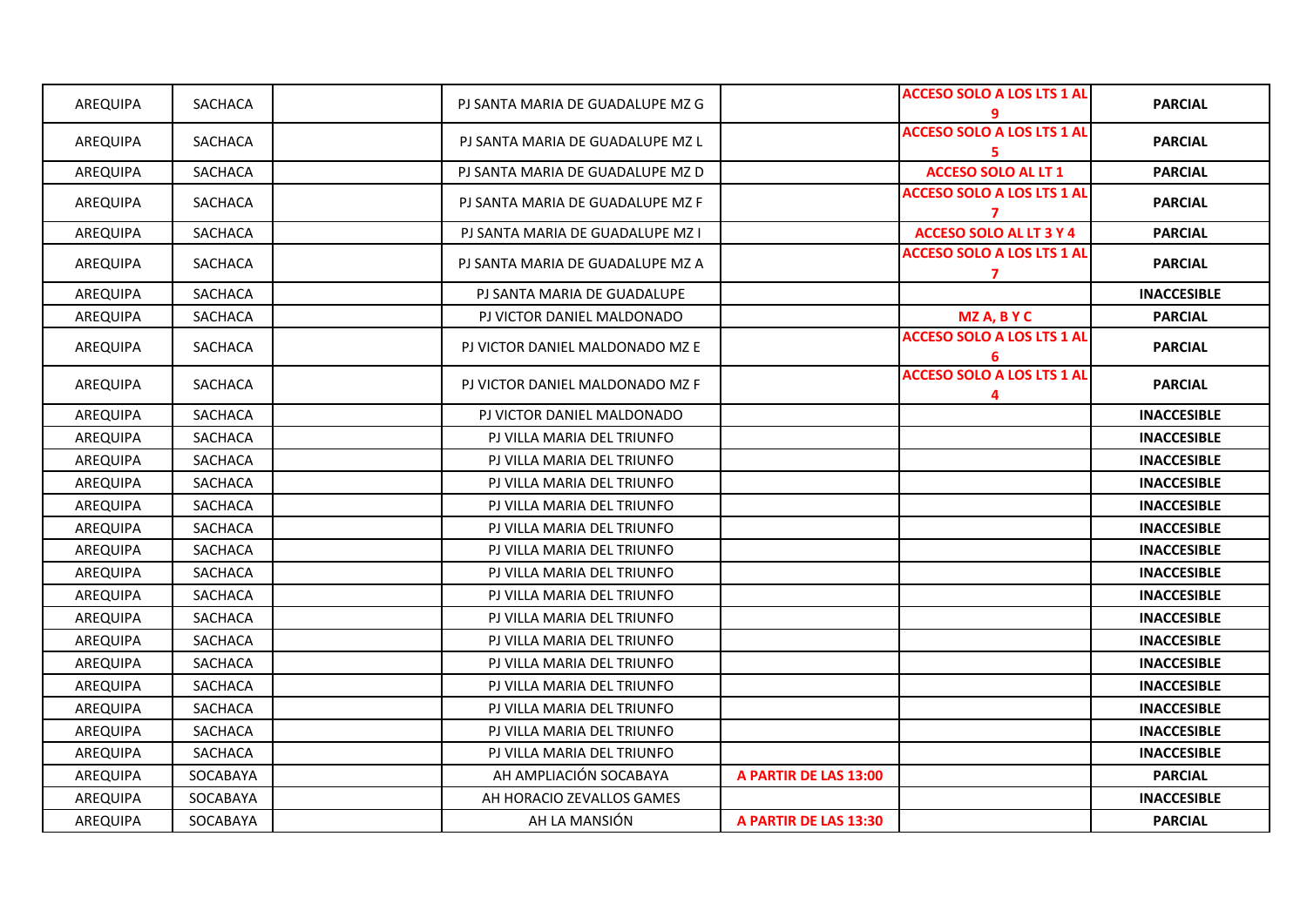| AREQUIPA | SOCABAYA | CHARACATO COMUNIDAD CAMPESINA |                       |                                                   | <b>INACCESIBLE</b> |
|----------|----------|-------------------------------|-----------------------|---------------------------------------------------|--------------------|
| AREQUIPA | SOCABAYA | URB BUENA VISTA MZ A          |                       | <b>ACCESO SOLO A LOS LTS 1 AL</b><br>3            | <b>PARCIAL</b>     |
| AREQUIPA | SOCABAYA | URB BUENA VISTA MZ B          |                       | <b>ACCESO SOLO A LOS LTS 1 AL</b>                 | <b>PARCIAL</b>     |
| AREQUIPA | SOCABAYA | URB BUENA VISTA MZ C          |                       | <b>ACCESO SOLO A LOS LTS 1 AL</b>                 | <b>PARCIAL</b>     |
| AREQUIPA | SOCABAYA | URB BUENA VISTA MZ D          |                       | <b>ACCESO SOLO A LOS LTS 1 AL</b><br>5.           | <b>PARCIAL</b>     |
| AREQUIPA | SOCABAYA | URB BUENA VISTA MZ E          |                       | <b>ACCESO SOLO A LOS LTS 1 AL</b>                 | <b>PARCIAL</b>     |
| AREQUIPA | SOCABAYA | URB BUENA VISTA MZ F          |                       | <b>ACCESO SOLO A LOS LTS 1 AL</b><br>6            | <b>PARCIAL</b>     |
| AREQUIPA | SOCABAYA | <b>URB BUENA VISTA</b>        |                       |                                                   | <b>INACCESIBLE</b> |
| AREQUIPA | SOCABAYA | URB BUENA VISTA               |                       |                                                   | <b>INACCESIBLE</b> |
| AREQUIPA | SOCABAYA | URB LOS BOSQUES               |                       | MZ H LOTE 20, 21, 22 Y 23                         | <b>PARCIAL</b>     |
| AREQUIPA | SOCABAYA | URB LOS BOSQUES               |                       | <b>MZ I LOTE 3, 4 Y 5</b>                         | <b>PARCIAL</b>     |
| AREQUIPA | SOCABAYA | URB LOS BOSQUES               |                       | <b>MZ I LOTE 3, 4 Y 5</b>                         | <b>PARCIAL</b>     |
| AREQUIPA | SOCABAYA | URB LOS BOSQUES               | A PARTIR DE LAS 18:00 |                                                   | <b>PARCIAL</b>     |
| AREQUIPA | SOCABAYA | <b>URB LOS CRISTALES</b>      | A PARTIR DE LAS 17:00 |                                                   | <b>PARCIAL</b>     |
| AREQUIPA | SOCABAYA | URB QUIÑONES                  | A PARTIR DE LAS 17:00 |                                                   | <b>PARCIAL</b>     |
| AREQUIPA | SOCABAYA | URB SAN CRISTOBAL MZ A        |                       | <b>ACCESO SOLO A LOS LTS 1 AL</b>                 | <b>PARCIAL</b>     |
| AREQUIPA | SOCABAYA | URB SAN CRISTOBAL MZ B        |                       | <b>ACCESO SOLO A LOS LTS 1 AL</b><br>4            | <b>PARCIAL</b>     |
| AREQUIPA | SOCABAYA | <b>URB SAN CRISTOBAL</b>      | A PARTIR DE LAS 17:30 |                                                   | <b>PARCIAL</b>     |
| AREQUIPA | SOCABAYA | URB SANTA CRUZ DE LARA MZ H   |                       | <b>ACCESO SOLO A LOS LTS 1 AL</b><br>3            | <b>PARCIAL</b>     |
| AREQUIPA | SOCABAYA | URB SANTA CRUZ DE LARA MZ I   |                       | <b>ACCESO SOLO A LOS LTS 1 AL</b><br>$\mathbf{2}$ | <b>PARCIAL</b>     |
| AREQUIPA | SOCABAYA | URB SANTA CRUZ DE LARA MZ J   |                       | <b>ACCESO SOLO A LOS LTS 1 AL</b><br>$\mathbf{2}$ | <b>PARCIAL</b>     |
| AREQUIPA | SOCABAYA | URB SANTA CRUZ DE LARA MZ K   |                       | <b>ACCESO SOLO A LOS LTS 1 AL</b><br>2            | <b>PARCIAL</b>     |
| AREQUIPA | SOCABAYA | URB SANTA CRUZ DE LARA MZ L   |                       | <b>ACCESO SOLO A LOS LTS 1 AL</b><br>3 Y 11, 12   | <b>PARCIAL</b>     |